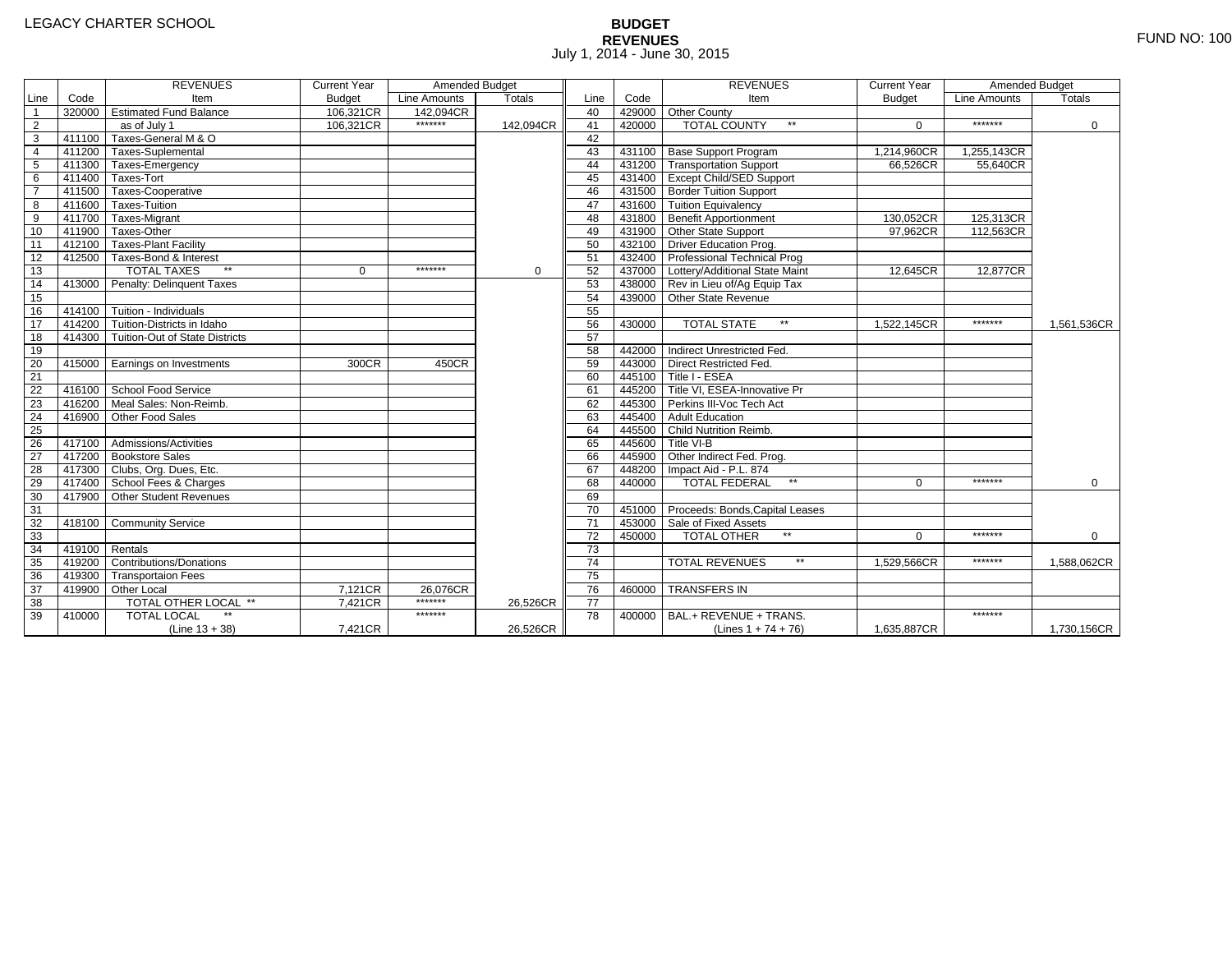|                 |      | <b>EXPENDITURES</b>             | <b>Current Year</b> | Amended       | 100             | 200             | 300       | 400       | 500     | 600         | 700        | 800         |
|-----------------|------|---------------------------------|---------------------|---------------|-----------------|-----------------|-----------|-----------|---------|-------------|------------|-------------|
|                 |      |                                 |                     |               |                 |                 | Purchased | Supplies  | Capital | Debt        | Insurance- |             |
| Line            | Code | Functions/Programs              | <b>Budget</b>       | <b>Budget</b> | <b>Salaries</b> | <b>Benefits</b> | Services  | Materials | Objects | Retirement  | Judgment   | Transfers   |
| $\overline{1}$  | 512  | <b>Elemetary School Prog.</b>   | 699,931             | 744,641       | 544,626         | 158,015         | 12,000    | 30,000    |         |             |            |             |
| $\overline{2}$  | 515  | Secondary School Prog.          | 170,310             | 171,103       | 118,150         | 43,953          |           |           | 9,000   |             |            |             |
| 3               | 517  | Alternative School Prog.        |                     |               |                 |                 |           |           |         |             |            |             |
| 4               | 519  | Vocational-Technical Prog.      |                     |               |                 |                 |           |           |         |             |            |             |
| 5               | 521  | <b>Exceptional Child Prog.</b>  |                     |               |                 |                 |           |           |         |             |            |             |
| 6               | 522  | Preschool Exceptional Prog.     |                     |               |                 |                 |           |           |         |             |            |             |
| $\overline{7}$  | 524  | Gifted & Talented Prog.         |                     |               |                 |                 |           |           |         |             |            |             |
| 8               | 531  | Interscholastic Prog.           |                     |               |                 |                 |           |           |         |             |            |             |
| 9               | 532  | School Activity Prog.           |                     |               |                 |                 |           |           |         |             |            |             |
| 10              | 541  | Summer School Prog.             |                     |               |                 |                 |           |           |         |             |            |             |
| 11              | 542  | Adult School Prog.              |                     |               |                 |                 |           |           |         |             |            |             |
| $\overline{12}$ | 546  | Detention Center Prog.          |                     |               |                 |                 |           |           |         |             |            |             |
| $\overline{13}$ |      |                                 |                     |               |                 |                 |           |           |         |             |            |             |
| 14              | 500  | TOTAL INSTRUCTION **            | 870,241             | 915,744       | 662,776         | 201,968         | 12.000    | 30,000    | 9.000   | $\mathbf 0$ | 0          | $\mathbf 0$ |
| 15              |      |                                 |                     |               |                 |                 |           |           |         |             |            |             |
| 16              | 611  | Attend-Guidance-Health Prog     |                     |               |                 |                 |           |           |         |             |            |             |
| $\overline{17}$ | 616  | Special Services Prog.          | 16,300              | 19.924        | 16,450          | 2,274           | 1.000     | 200       |         |             |            |             |
| 18              |      |                                 |                     |               |                 |                 |           |           |         |             |            |             |
| 19              | 621  | Instruction Improvement Prog    | 23,462              | 28,142        |                 |                 | 28,142    |           |         |             |            |             |
| $\overline{20}$ | 622  | <b>Educational Media Prog.</b>  |                     |               |                 |                 |           |           |         |             |            |             |
| 21              | 623  | Instruction-Related Tech Prog   |                     |               |                 |                 |           |           |         |             |            |             |
| $\overline{22}$ | 631  | Board of Education Prog.        | 6,100               | 8,300         |                 |                 | 7,500     | 800       |         |             |            |             |
| $\overline{23}$ | 632  | District Admin Prog.            | 101,750             | 95,830        | 40,000          | 12,780          | 43,000    |           |         | 50          |            |             |
| $\overline{24}$ |      |                                 |                     |               |                 |                 |           |           |         |             |            |             |
| 25              | 641  | School Administration Prog.     |                     |               |                 |                 |           |           |         |             |            |             |
| 26              |      |                                 |                     |               |                 |                 |           |           |         |             |            |             |
| $\overline{27}$ | 651  | <b>Business Operation Prog.</b> |                     |               |                 |                 |           |           |         |             |            |             |
| 28              | 655  | Central Service Prog.           |                     |               |                 |                 |           |           |         |             |            |             |
| 29              | 656  | Admin Tech Services Prog.       |                     |               |                 |                 |           |           |         |             |            |             |
| 30              | 661  | Bldg-Care Prog. (Custodial)     | 54,364              | 46,254        | 3,000           | 230             | 22,650    | 3,000     |         |             | 17,374     |             |
| 31              | 663  | Maint-Non Student Occupied      |                     |               |                 |                 |           |           |         |             |            |             |
| 32              | 664  | Maint-Student Occupied Bldgs    | 5,000               | 8,500         |                 |                 | 8,500     |           |         |             |            |             |
| 33              | 665  | Maintenance - Grounds           | 12,000              | 10,000        |                 |                 |           | 10,000    |         |             |            |             |
| 34              | 667  | <b>Security Program</b>         |                     |               |                 |                 |           |           |         |             |            |             |
| 35              |      |                                 |                     |               |                 |                 |           |           |         |             |            |             |
| 36              | 681  | Pupil-To School Trans. Prog.    | 85,520              | 83,600        |                 |                 | 600       | 83,000    |         |             |            |             |
| $\overline{37}$ | 682  | Pupil-Activity Trans. Prog.     |                     |               |                 |                 |           |           |         |             |            |             |
| $\overline{38}$ | 683  | General Transportation Prog.    |                     |               |                 |                 |           |           |         |             |            |             |
|                 |      |                                 |                     |               |                 |                 |           |           |         |             |            |             |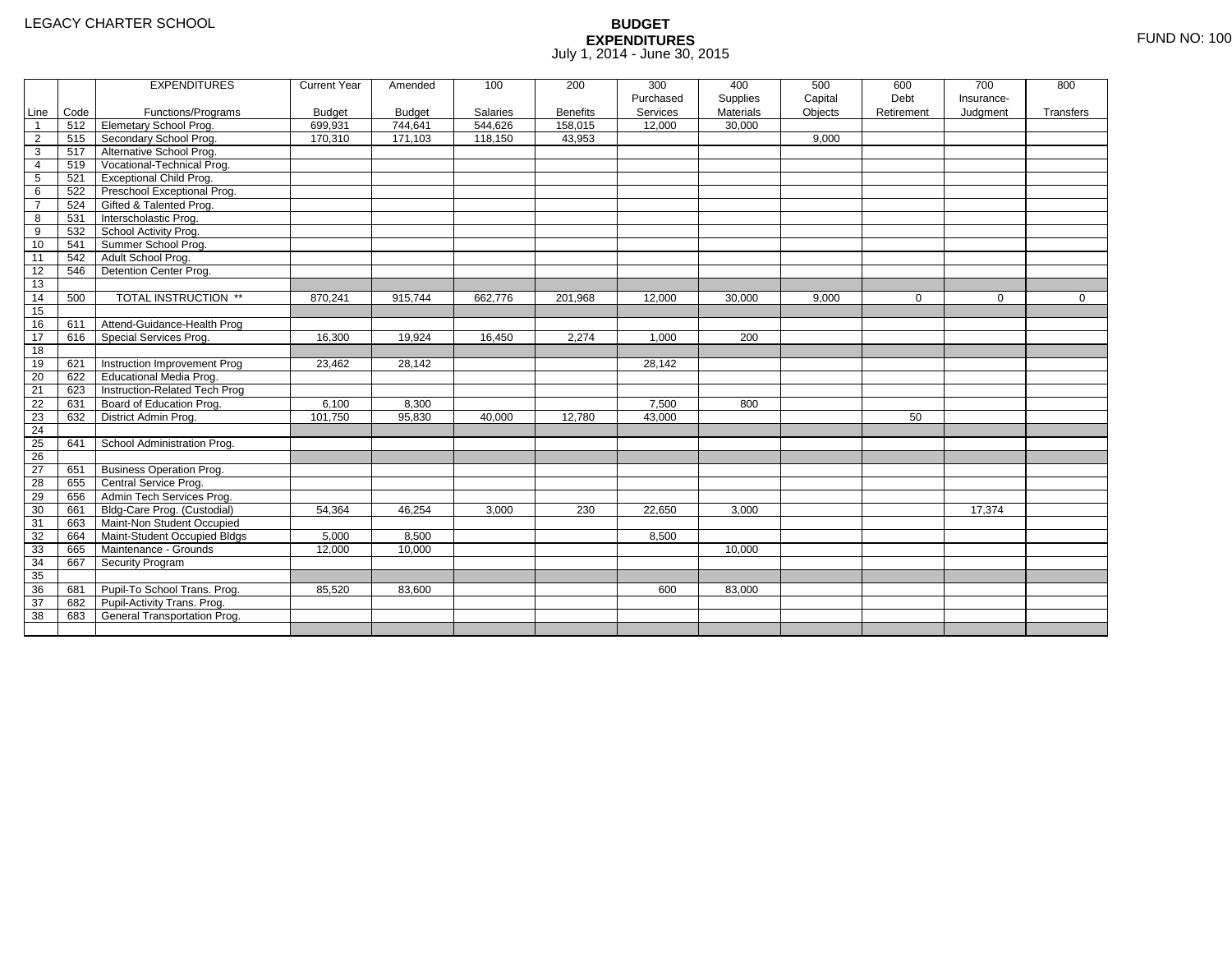2 Total Appropriation 1,476,730 1,529,174

3 | Unappropriated Balance | 159,157 | 200,982

TOTAL APPROPRIATION (72+73) 1,635,887 1,730,156

73

74

|                 |      | <b>EXPENDITURES</b>                       | <b>Current Year</b> | Amended       | 100                   | 200             | 300                                                  | 400              | 500          | 600          | 700          | 800         |  |  |  |
|-----------------|------|-------------------------------------------|---------------------|---------------|-----------------------|-----------------|------------------------------------------------------|------------------|--------------|--------------|--------------|-------------|--|--|--|
|                 |      |                                           |                     |               |                       |                 | Purchased                                            | Supplies         | Capital      | Debt         | Insurance-   |             |  |  |  |
| Line            | Code | Functions/Programs                        | <b>Budget</b>       | <b>Budget</b> | Salaries              | <b>Benefits</b> | Services                                             | <b>Materials</b> | Objects      | Retirement   | Judgment     | Transfers   |  |  |  |
| 39              | 691  | Other Support Services Prog.              |                     |               |                       |                 |                                                      |                  |              |              |              |             |  |  |  |
| 40              |      |                                           |                     |               |                       |                 |                                                      |                  |              |              |              |             |  |  |  |
| 41              | 600  | TOTAL SUPPORT SERV.**                     | 304,496             | 300,550       | 59,450                | 15,284          | 111,392                                              | 97,000           | $\mathbf{0}$ | 50           | 17,374       | $\Omega$    |  |  |  |
| 42              |      |                                           |                     |               |                       |                 |                                                      |                  |              |              |              |             |  |  |  |
| 43              | 710  | Child Nutrition Program                   |                     |               |                       |                 |                                                      |                  |              |              |              |             |  |  |  |
| 44              | 720  | Community Services Program                |                     |               |                       |                 |                                                      |                  |              |              |              |             |  |  |  |
| 45              | 730  | <b>Enterprise Operations</b>              |                     |               |                       |                 |                                                      |                  |              |              |              |             |  |  |  |
| 46              | 700  | TOTAL NON-INSTRUCTION**                   | $\mathbf 0$         | $\mathbf 0$   | $\mathbf 0$           | $\mathbf 0$     | $\mathbf 0$                                          | $\mathbf 0$      | $\mathbf 0$  | $\Omega$     | $\mathbf{0}$ | $\mathbf 0$ |  |  |  |
| 47              |      |                                           |                     |               |                       |                 |                                                      |                  |              |              |              |             |  |  |  |
| 48              | 810  | Capital Assets-Student Occ                |                     | 13,370        |                       |                 |                                                      |                  | 13,370       |              |              |             |  |  |  |
| 49              | 811  | Capital Assets-Non Student Occ            |                     |               |                       |                 |                                                      |                  |              |              |              |             |  |  |  |
| 50              | 800  | TOTAL CAPITAL ASSETS PROG**               | $\mathbf 0$         | 13,370        | $\mathbf{0}$          | $\mathbf{0}$    | $\mathbf 0$                                          | $\mathbf 0$      | 13,370       | $\mathbf{0}$ | $\mathbf 0$  | $\mathbf 0$ |  |  |  |
| 51              |      |                                           |                     |               |                       |                 |                                                      |                  |              |              |              |             |  |  |  |
| 52              | 911  | Debt Services Prog.-Princ.                |                     |               |                       |                 |                                                      |                  |              |              |              |             |  |  |  |
| 53              | 912  | Debt Services Prog.-Int.                  |                     |               |                       |                 |                                                      |                  |              |              |              |             |  |  |  |
| 54              | 913  | Debt Serv Prog-Refnded Debt               |                     |               |                       |                 |                                                      |                  |              |              |              |             |  |  |  |
| 55              | 920  | <b>Transfers Out</b>                      | 231,993             | 229,510       |                       |                 |                                                      |                  |              |              |              | 229,510     |  |  |  |
| 56              |      |                                           |                     |               |                       |                 |                                                      |                  |              |              |              |             |  |  |  |
| 57              | 900  | <b>TOTAL OTHER SERVICES **</b>            | 231,993             | 229,510       | $\mathbf 0$           | $\mathbf{0}$    | 0                                                    | $\mathbf 0$      | 0            | $\mathbf 0$  | 0            | 229,510     |  |  |  |
| 58              |      |                                           |                     |               |                       |                 |                                                      |                  |              |              |              |             |  |  |  |
| 59              |      |                                           |                     |               |                       |                 |                                                      |                  |              |              |              |             |  |  |  |
| 60              |      | <b>TOTAL EXPENDITURES</b><br>$\star\star$ |                     |               |                       |                 |                                                      |                  |              |              |              |             |  |  |  |
|                 |      | (Lines 14+41+47+49+57) **                 | 1,406,730           | 1,459,174     | 722,226               | 217,252         | 123,392                                              | 127,000          | 22,370       | 50           | 17,374       | 229,510     |  |  |  |
| 61              |      |                                           |                     |               |                       |                 |                                                      |                  |              |              |              |             |  |  |  |
| 62              | 950  | <b>Contingency Reserve</b>                | 70,000              | 70,000        |                       |                 |                                                      |                  |              |              |              |             |  |  |  |
|                 |      | (5% of Line 60)                           |                     |               |                       |                 |                                                      |                  |              |              |              |             |  |  |  |
| 63              |      |                                           |                     |               |                       |                 |                                                      |                  |              |              |              |             |  |  |  |
| 64              |      | <b>TOTAL APPROPRIATION</b>                |                     |               |                       |                 |                                                      |                  |              |              |              |             |  |  |  |
|                 |      | (Line 60 + Line 62)                       | 1,476,730           | 1,529,174     |                       |                 |                                                      |                  |              |              |              |             |  |  |  |
| 65              |      |                                           |                     |               |                       |                 |                                                      |                  |              |              |              |             |  |  |  |
|                 |      |                                           |                     |               |                       |                 |                                                      |                  |              |              |              |             |  |  |  |
| 66              |      | <b>BUDGET SUMMARY</b>                     |                     |               | <b>BUDGET SUMMARY</b> |                 |                                                      |                  |              |              |              |             |  |  |  |
| 67              |      |                                           |                     |               |                       |                 |                                                      |                  |              |              |              |             |  |  |  |
| 68              |      | <b>Beginning Fund Balance</b>             | 106,321CR           | 142,094CR     |                       |                 | The total on line 70 must equal the total on line 74 |                  |              |              |              |             |  |  |  |
| 69              |      | Revenues + Transfers In                   | 1,529,566CR         | 1,588,062CR   |                       |                 |                                                      |                  |              |              |              |             |  |  |  |
| 70              |      | TOTAL REVENUE (68 + 69)                   | 1,635,887CR         | 1,730,156CR   |                       |                 |                                                      |                  |              |              |              |             |  |  |  |
| $\overline{71}$ |      |                                           |                     |               |                       |                 |                                                      |                  |              |              |              |             |  |  |  |
| $\overline{72}$ |      | <b>Total Appropriation</b>                | 1.476.730           | 1.529.174     |                       |                 |                                                      |                  |              |              |              |             |  |  |  |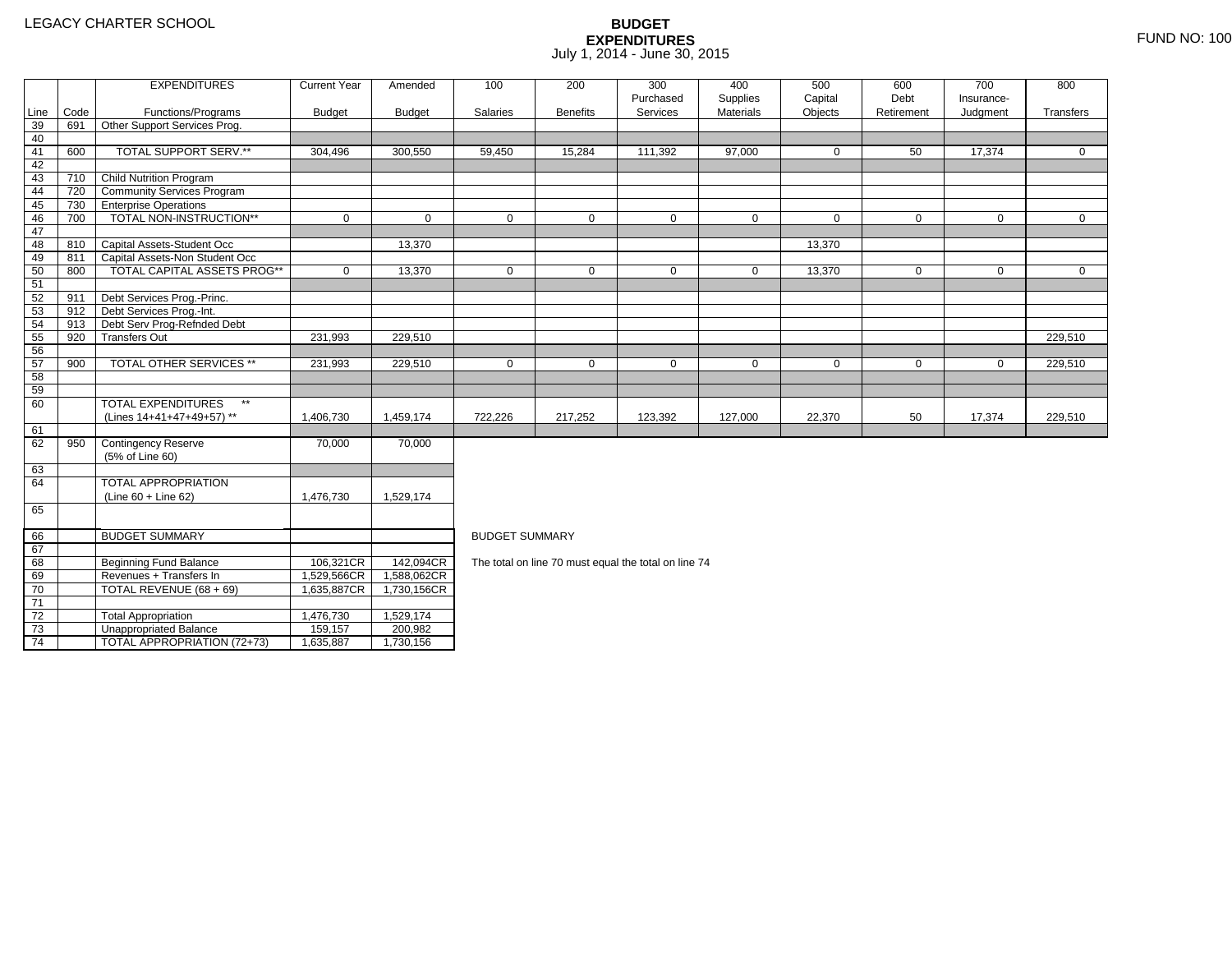# **BUDGET REVENUES** FUND NO: 230 July 1, 2014 - June 30, 2015

|                 |                | <b>REVENUES</b>                         | <b>Current Year</b> | Amended Budget |               |                 |        | <b>REVENUES</b>                        | <b>Current Year</b> | Amended Budget |               |
|-----------------|----------------|-----------------------------------------|---------------------|----------------|---------------|-----------------|--------|----------------------------------------|---------------------|----------------|---------------|
| Line            | Code           | Item                                    | <b>Budget</b>       | Line Amounts   | <b>Totals</b> | Line            | Code   | Item                                   | <b>Budget</b>       | Line Amounts   | <b>Totals</b> |
| $\overline{1}$  |                | 320000 Estimated Fund Balance           |                     | *******        |               | 40              |        | 429000 Other County                    |                     |                |               |
| $\overline{2}$  |                | as of July 1                            | $\Omega$            | *******        | $\Omega$      | 41              | 420000 | <b>TOTAL COUNTY</b><br>$**$            | $\Omega$            | *******        | 0             |
| $\overline{3}$  |                | 411100 Taxes-General M & O              |                     |                |               | 42              |        |                                        |                     |                |               |
| $\overline{4}$  |                | 411200 Taxes-Suplemental                |                     |                |               | 43              |        | 431100 Base Support Program            |                     |                |               |
| 5               |                | 411300 Taxes-Emergency                  |                     |                |               | 44              |        | 431200 Transportation Support          |                     |                |               |
| $6\overline{6}$ |                | 411400 Taxes-Tort                       |                     |                |               | 45              |        | 431400 Except Child/SED Support        |                     |                |               |
| $\overline{7}$  |                | 411500 Taxes-Cooperative                |                     |                |               | 46              |        | 431500 Border Tuition Support          |                     |                |               |
| 8               |                | 411600 Taxes-Tuition                    |                     |                |               | 47              |        | 431600 Tuition Equivalency             |                     |                |               |
| $\overline{9}$  |                | 411700 Taxes-Migrant                    |                     |                |               | 48              |        | 431800 Benefit Apportionment           |                     |                |               |
| 10              |                | 411900 Taxes-Other                      |                     |                |               | 49              |        | 431900 Other State Support             |                     |                |               |
| $\overline{11}$ |                | 412100 Taxes-Plant Facility             |                     |                |               | 50              |        | 432100 Driver Education Prog.          |                     |                |               |
| 12              |                | 412500 Taxes-Bond & Interest            |                     |                |               | 51              |        | 432400 Professional Technical Prog     |                     |                |               |
| 13              |                | $**$<br><b>TOTAL TAXES</b>              | $\mathbf 0$         | *******        | $\mathbf 0$   | 52              |        | 437000 Lottery/Additional State Maint  |                     |                |               |
| 14              |                | 413000 Penalty: Delinquent Taxes        |                     |                |               | 53              |        | 438000 Rev in Lieu of/Ag Equip Tax     |                     |                |               |
| 15              |                |                                         |                     |                |               | 54              |        | 439000 Other State Revenue             |                     |                |               |
| 16              |                | 414100 Tuition - Individuals            |                     |                |               | 55              |        |                                        |                     |                |               |
| 17              |                | 414200 Tuition-Districts in Idaho       |                     |                |               | 56              | 430000 | <b>TOTAL STATE</b><br>$\star\star$     | $\Omega$            | *******        | $\Omega$      |
| 18              |                | 414300   Tuition-Out of State Districts |                     |                |               | 57              |        |                                        |                     |                |               |
| 19              |                |                                         |                     |                |               | 58              |        | 442000 Indirect Unrestricted Fed.      |                     |                |               |
| 20              |                | 415000 Earnings on Investments          |                     |                |               | 59              |        | 443000 Direct Restricted Fed.          |                     |                |               |
| $\overline{21}$ |                |                                         |                     |                |               | 60              |        | 445100 Title I - ESEA                  |                     |                |               |
| 22              |                | 416100 School Food Service              |                     |                |               | 61              |        | 445200 Title VI, ESEA-Innovative Pr    |                     |                |               |
| 23              |                | 416200 Meal Sales: Non-Reimb.           |                     |                |               | 62              |        | 445300 Perkins III-Voc Tech Act        |                     |                |               |
| 24              |                | 416900 Other Food Sales                 |                     |                |               | 63              |        | 445400 Adult Education                 |                     |                |               |
| $\overline{25}$ |                |                                         |                     |                |               | 64              |        | 445500 Child Nutrition Reimb.          |                     |                |               |
| 26              |                | 417100 Admissions/Activities            |                     |                |               | 65              |        | 445600 Title VI-B                      |                     |                |               |
| $\overline{27}$ |                | 417200 Bookstore Sales                  |                     |                |               | 66              |        | 445900 Other Indirect Fed. Prog.       |                     |                |               |
| 28              |                | 417300 Clubs, Org. Dues, Etc.           |                     |                |               | 67              |        | 448200   Impact Aid - P.L. 874         |                     |                |               |
| 29              |                | 417400 School Fees & Charges            |                     |                |               | 68              | 440000 | <b>TOTAL FEDERAL</b><br>$\star\star$   | $\Omega$            | *******        | $\Omega$      |
| 30              |                | 417900 Other Student Revenues           |                     |                |               | 69              |        |                                        |                     |                |               |
| 31              |                |                                         |                     |                |               | 70              |        | 451000 Proceeds: Bonds, Capital Leases |                     |                |               |
| 32              |                | 418100 Community Service                |                     |                |               | $\overline{71}$ |        | 453000 Sale of Fixed Assets            |                     |                |               |
| 33              |                |                                         |                     |                |               | 72              | 450000 | <b>TOTAL OTHER</b>                     | $\Omega$            | *******        | $\Omega$      |
| 34              | 419100 Rentals |                                         |                     |                |               | 73              |        |                                        |                     |                |               |
| 35              | 419200         | <b>Contributions/Donations</b>          |                     |                |               | 74              |        | <b>TOTAL REVENUES</b><br>$\star\star$  | U                   | *******        | $\mathbf 0$   |
| 36              | 419300         | <b>Transportaion Fees</b>               |                     |                |               | 75              |        |                                        |                     |                |               |
| 37              |                | 419900 Other Local                      |                     |                |               | 76              |        | 460000 TRANSFERS IN                    |                     |                |               |
| 38              |                | TOTAL OTHER LOCAL **                    | $\Omega$            | *******        | $\mathbf 0$   | 77              |        |                                        |                     |                |               |
| 39              | 410000         | <b>TOTAL LOCAL</b>                      |                     | *******        |               | 78              | 400000 | BAL.+ REVENUE + TRANS.                 |                     | *******        |               |
|                 |                | $(Line 13 + 38)$                        | $\mathbf 0$         |                | $\mathbf 0$   |                 |        | (Lines $1 + 74 + 76$ )                 | $\mathbf 0$         |                | 0             |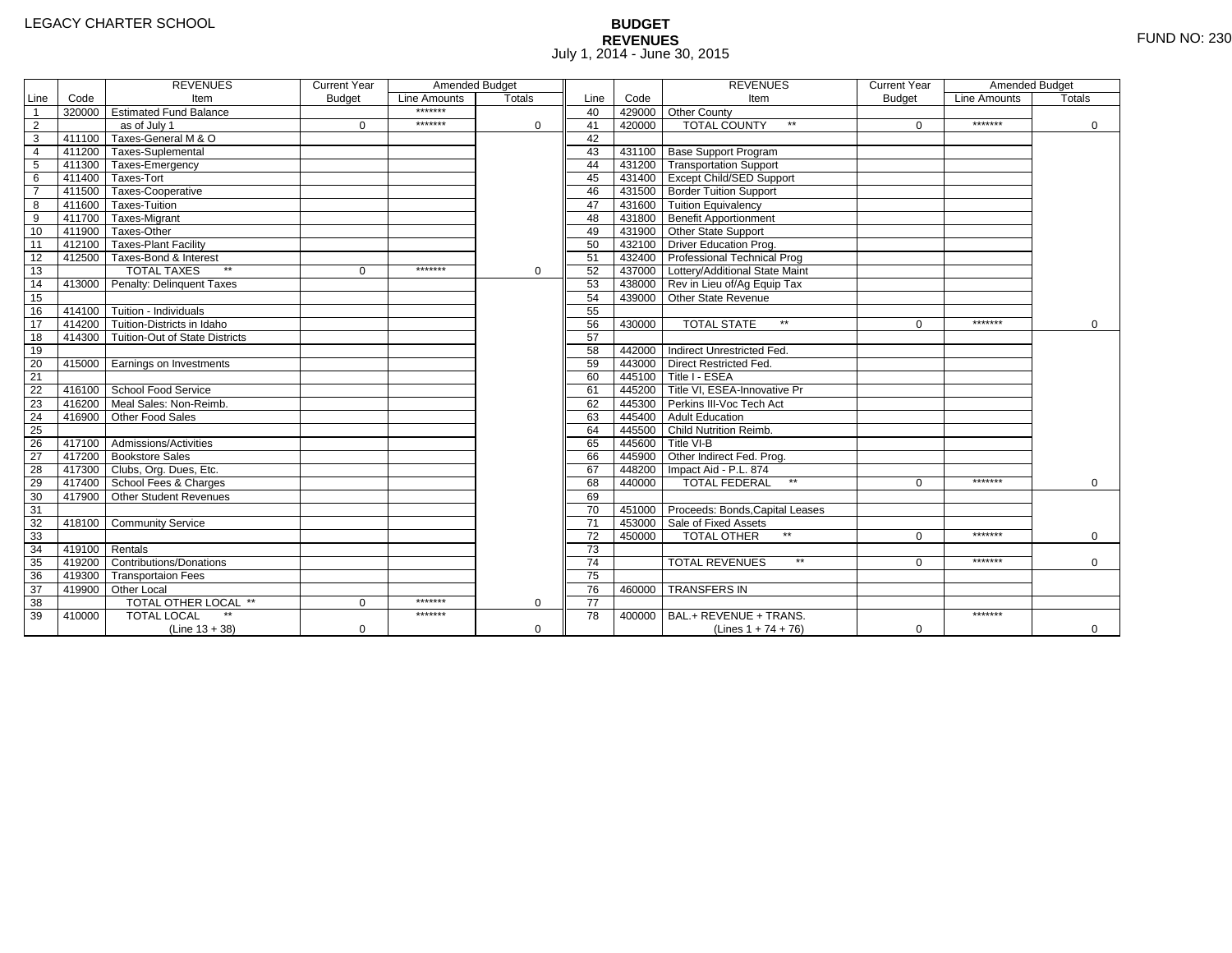|                |      | <b>EXPENDITURES</b>             | <b>Current Year</b> | Amended       | 100      | 200             | 300       | 400              | 500         | 600         | 700        | 800         |
|----------------|------|---------------------------------|---------------------|---------------|----------|-----------------|-----------|------------------|-------------|-------------|------------|-------------|
|                |      |                                 |                     |               |          |                 | Purchased | Supplies         | Capital     | Debt        | Insurance- |             |
| Line           | Code | Functions/Programs              | <b>Budget</b>       | <b>Budget</b> | Salaries | <b>Benefits</b> | Services  | <b>Materials</b> | Objects     | Retirement  | Judgment   | Transfers   |
| -1             | 512  | <b>Elemetary School Prog.</b>   |                     |               |          |                 |           |                  |             |             |            |             |
| $\overline{2}$ | 515  | Secondary School Prog.          |                     |               |          |                 |           |                  |             |             |            |             |
| 3              | 517  | Alternative School Prog.        |                     |               |          |                 |           |                  |             |             |            |             |
| 4              | 519  | Vocational-Technical Prog.      |                     |               |          |                 |           |                  |             |             |            |             |
| 5              | 521  | <b>Exceptional Child Prog.</b>  |                     |               |          |                 |           |                  |             |             |            |             |
| 6              | 522  | Preschool Exceptional Prog.     |                     |               |          |                 |           |                  |             |             |            |             |
| $\overline{7}$ | 524  | Gifted & Talented Prog.         |                     |               |          |                 |           |                  |             |             |            |             |
| 8              | 531  | Interscholastic Prog.           |                     |               |          |                 |           |                  |             |             |            |             |
| 9              | 532  | School Activity Prog.           |                     |               |          |                 |           |                  |             |             |            |             |
| 10             | 541  | Summer School Prog.             |                     |               |          |                 |           |                  |             |             |            |             |
| 11             | 542  | Adult School Prog.              |                     |               |          |                 |           |                  |             |             |            |             |
| 12             | 546  | Detention Center Prog.          |                     |               |          |                 |           |                  |             |             |            |             |
| 13             |      |                                 |                     |               |          |                 |           |                  |             |             |            |             |
| 14             | 500  | TOTAL INSTRUCTION **            | $\mathbf 0$         | $\Omega$      | $\Omega$ | $\mathbf 0$     | $\Omega$  | $\mathbf{0}$     | $\mathbf 0$ | $\mathbf 0$ | $\Omega$   | $\mathbf 0$ |
| 15             |      |                                 |                     |               |          |                 |           |                  |             |             |            |             |
| 16             | 611  | Attend-Guidance-Health Prog     |                     |               |          |                 |           |                  |             |             |            |             |
| 17             | 616  | Special Services Prog.          |                     |               |          |                 |           |                  |             |             |            |             |
| 18             |      |                                 |                     |               |          |                 |           |                  |             |             |            |             |
| 19             | 621  | Instruction Improvement Prog    |                     |               |          |                 |           |                  |             |             |            |             |
| 20             | 622  | <b>Educational Media Prog.</b>  |                     |               |          |                 |           |                  |             |             |            |             |
| 21             | 623  | Instruction-Related Tech Prog   |                     |               |          |                 |           |                  |             |             |            |             |
| 22             | 631  | Board of Education Prog.        |                     |               |          |                 |           |                  |             |             |            |             |
| 23             | 632  | District Admin Prog.            |                     |               |          |                 |           |                  |             |             |            |             |
| 24             |      |                                 |                     |               |          |                 |           |                  |             |             |            |             |
| 25             | 641  | School Administration Prog.     |                     |               |          |                 |           |                  |             |             |            |             |
| 26             |      |                                 |                     |               |          |                 |           |                  |             |             |            |             |
| 27             | 651  | <b>Business Operation Prog.</b> |                     |               |          |                 |           |                  |             |             |            |             |
| 28             | 655  | Central Service Prog.           |                     |               |          |                 |           |                  |             |             |            |             |
| 29             | 656  | Admin Tech Services Prog.       |                     |               |          |                 |           |                  |             |             |            |             |
| 30             | 661  | Bldg-Care Prog. (Custodial)     |                     |               |          |                 |           |                  |             |             |            |             |
| 31             | 663  | Maint-Non Student Occupied      |                     |               |          |                 |           |                  |             |             |            |             |
| 32             | 664  | Maint-Student Occupied Bldgs    |                     |               |          |                 |           |                  |             |             |            |             |
| 33             | 665  | Maintenance - Grounds           |                     |               |          |                 |           |                  |             |             |            |             |
| 34             | 667  | Security Program                |                     |               |          |                 |           |                  |             |             |            |             |
| 35             |      |                                 |                     |               |          |                 |           |                  |             |             |            |             |
| 36             | 681  | Pupil-To School Trans. Prog.    |                     |               |          |                 |           |                  |             |             |            |             |
| 37             | 682  | Pupil-Activity Trans. Prog.     |                     |               |          |                 |           |                  |             |             |            |             |
| 38             | 683  | General Transportation Prog.    |                     |               |          |                 |           |                  |             |             |            |             |
|                |      |                                 |                     |               |          |                 |           |                  |             |             |            |             |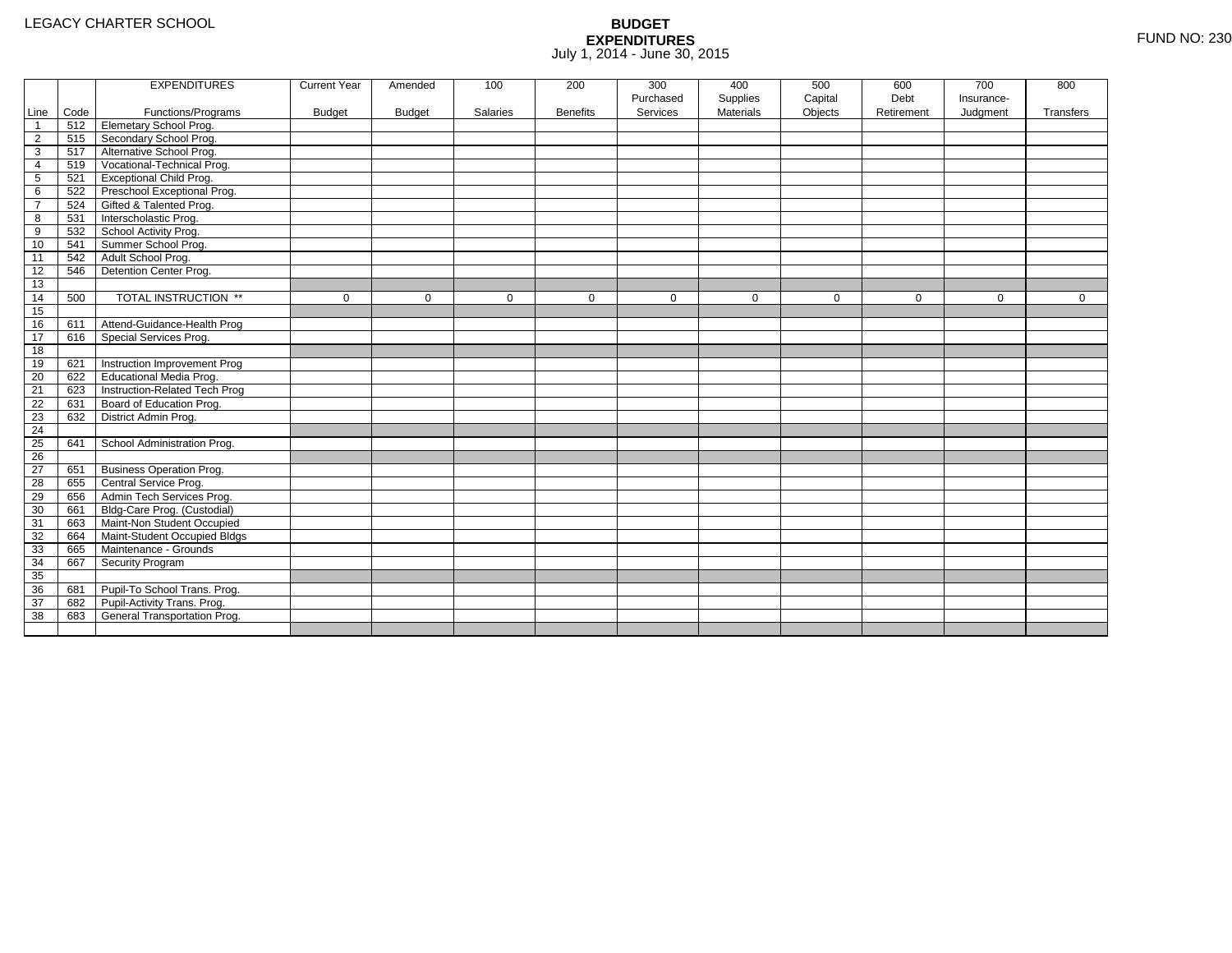4 | TOTAL APPROPRIATION (72+73) | 0 | 0

|                 |      | <b>EXPENDITURES</b>                       | <b>Current Year</b> | Amended       | 100                   | 200             | 300<br>Purchased                                     | 400<br>Supplies | 500<br>Capital | 600<br>Debt | 700<br>Insurance- | 800          |
|-----------------|------|-------------------------------------------|---------------------|---------------|-----------------------|-----------------|------------------------------------------------------|-----------------|----------------|-------------|-------------------|--------------|
| Line            | Code | Functions/Programs                        | <b>Budget</b>       | <b>Budget</b> | Salaries              | <b>Benefits</b> | Services                                             | Materials       | Objects        | Retirement  | Judgment          | Transfers    |
| 39              | 691  | Other Support Services Prog.              |                     |               |                       |                 |                                                      |                 |                |             |                   |              |
| 40              |      |                                           |                     |               |                       |                 |                                                      |                 |                |             |                   |              |
| 41              | 600  | TOTAL SUPPORT SERV.**                     | $\mathbf 0$         | $\mathbf 0$   | $\mathbf 0$           | $\mathbf{0}$    | $\mathbf 0$                                          | $\mathbf 0$     | $\mathbf 0$    | $\mathbf 0$ | $\mathbf 0$       | $\mathbf{0}$ |
| 42              |      |                                           |                     |               |                       |                 |                                                      |                 |                |             |                   |              |
| 43              | 710  | Child Nutrition Program                   |                     |               |                       |                 |                                                      |                 |                |             |                   |              |
| 44              | 720  | <b>Community Services Program</b>         |                     |               |                       |                 |                                                      |                 |                |             |                   |              |
| 45              | 730  | <b>TEnterprise Operations</b>             |                     |               |                       |                 |                                                      |                 |                |             |                   |              |
| 46              | 700  | TOTAL NON-INSTRUCTION**                   | $\mathbf 0$         | $\mathbf 0$   | $\mathbf 0$           | $\mathbf 0$     | $\mathbf 0$                                          | $\mathbf 0$     | $\mathbf 0$    | $\mathbf 0$ | $\mathbf{0}$      | $\mathbf{0}$ |
| 47              |      |                                           |                     |               |                       |                 |                                                      |                 |                |             |                   |              |
| 48              |      | 810 Capital Assets-Student Occ            |                     |               |                       |                 |                                                      |                 |                |             |                   |              |
| 49              | 811  | Capital Assets-Non Student Occ            |                     |               |                       |                 |                                                      |                 |                |             |                   |              |
| 50              | 800  | <b>TOTAL CAPITAL ASSETS PROG**</b>        | $\mathbf 0$         | $\mathbf 0$   | $\mathbf 0$           | $\mathbf 0$     | $\mathbf 0$                                          | $\mathbf 0$     | $\mathbf 0$    | $\mathbf 0$ | $\mathbf 0$       | $\mathbf{0}$ |
| 51              |      |                                           |                     |               |                       |                 |                                                      |                 |                |             |                   |              |
| 52              | 911  | Debt Services Prog.-Princ.                |                     |               |                       |                 |                                                      |                 |                |             |                   |              |
| 53              |      | 912 Debt Services Prog.-Int.              |                     |               |                       |                 |                                                      |                 |                |             |                   |              |
| 54              | 913  | Debt Serv Prog-Refnded Debt               |                     |               |                       |                 |                                                      |                 |                |             |                   |              |
| 55              | 920  | <b>Transfers Out</b>                      |                     |               |                       |                 |                                                      |                 |                |             |                   |              |
| 56              |      |                                           |                     |               |                       |                 |                                                      |                 |                |             |                   |              |
| 57              | 900  | <b>TOTAL OTHER SERVICES **</b>            | $\mathbf 0$         | $\mathbf 0$   | $\mathbf 0$           | $\mathbf{0}$    | $\mathbf 0$                                          | $\mathbf 0$     | $\mathbf 0$    | $\mathbf 0$ | $\mathbf 0$       | $\Omega$     |
| 58              |      |                                           |                     |               |                       |                 |                                                      |                 |                |             |                   |              |
| 59              |      |                                           |                     |               |                       |                 |                                                      |                 |                |             |                   |              |
| 60              |      | <b>TOTAL EXPENDITURES</b><br>$\star\star$ |                     |               |                       |                 |                                                      |                 |                |             |                   |              |
|                 |      | (Lines 14+41+47+49+57) **                 | $\mathbf 0$         | $\mathbf 0$   | $\mathbf 0$           | $\mathbf 0$     | $\mathbf 0$                                          | $\mathbf 0$     | $\mathbf 0$    | $\mathbf 0$ | $\mathbf 0$       | $\mathbf 0$  |
| 61              |      |                                           |                     |               |                       |                 |                                                      |                 |                |             |                   |              |
| 62              | 950  | Contingency Reserve                       |                     |               |                       |                 |                                                      |                 |                |             |                   |              |
|                 |      | (5% of Line 60)                           |                     |               |                       |                 |                                                      |                 |                |             |                   |              |
| 63              |      |                                           |                     |               |                       |                 |                                                      |                 |                |             |                   |              |
| 64              |      | <b>TOTAL APPROPRIATION</b>                |                     |               |                       |                 |                                                      |                 |                |             |                   |              |
|                 |      | $(Line 60 + Line 62)$                     | $\mathbf 0$         | $\mathbf 0$   |                       |                 |                                                      |                 |                |             |                   |              |
| 65              |      |                                           |                     |               |                       |                 |                                                      |                 |                |             |                   |              |
| 66              |      | <b>BUDGET SUMMARY</b>                     |                     |               | <b>BUDGET SUMMARY</b> |                 |                                                      |                 |                |             |                   |              |
| 67              |      |                                           |                     |               |                       |                 |                                                      |                 |                |             |                   |              |
| 68              |      | <b>Beginning Fund Balance</b>             |                     |               |                       |                 | The total on line 70 must equal the total on line 74 |                 |                |             |                   |              |
| 69              |      | Revenues + Transfers In                   |                     |               |                       |                 |                                                      |                 |                |             |                   |              |
| 70              |      | TOTAL REVENUE (68 + 69)                   | $\mathbf 0$         | $\mathbf 0$   |                       |                 |                                                      |                 |                |             |                   |              |
| $\overline{71}$ |      |                                           |                     |               |                       |                 |                                                      |                 |                |             |                   |              |
| 72              |      | <b>Total Appropriation</b>                |                     |               |                       |                 |                                                      |                 |                |             |                   |              |
| 73              |      | Unappropriated Balance                    |                     |               |                       |                 |                                                      |                 |                |             |                   |              |
|                 |      |                                           |                     |               |                       |                 |                                                      |                 |                |             |                   |              |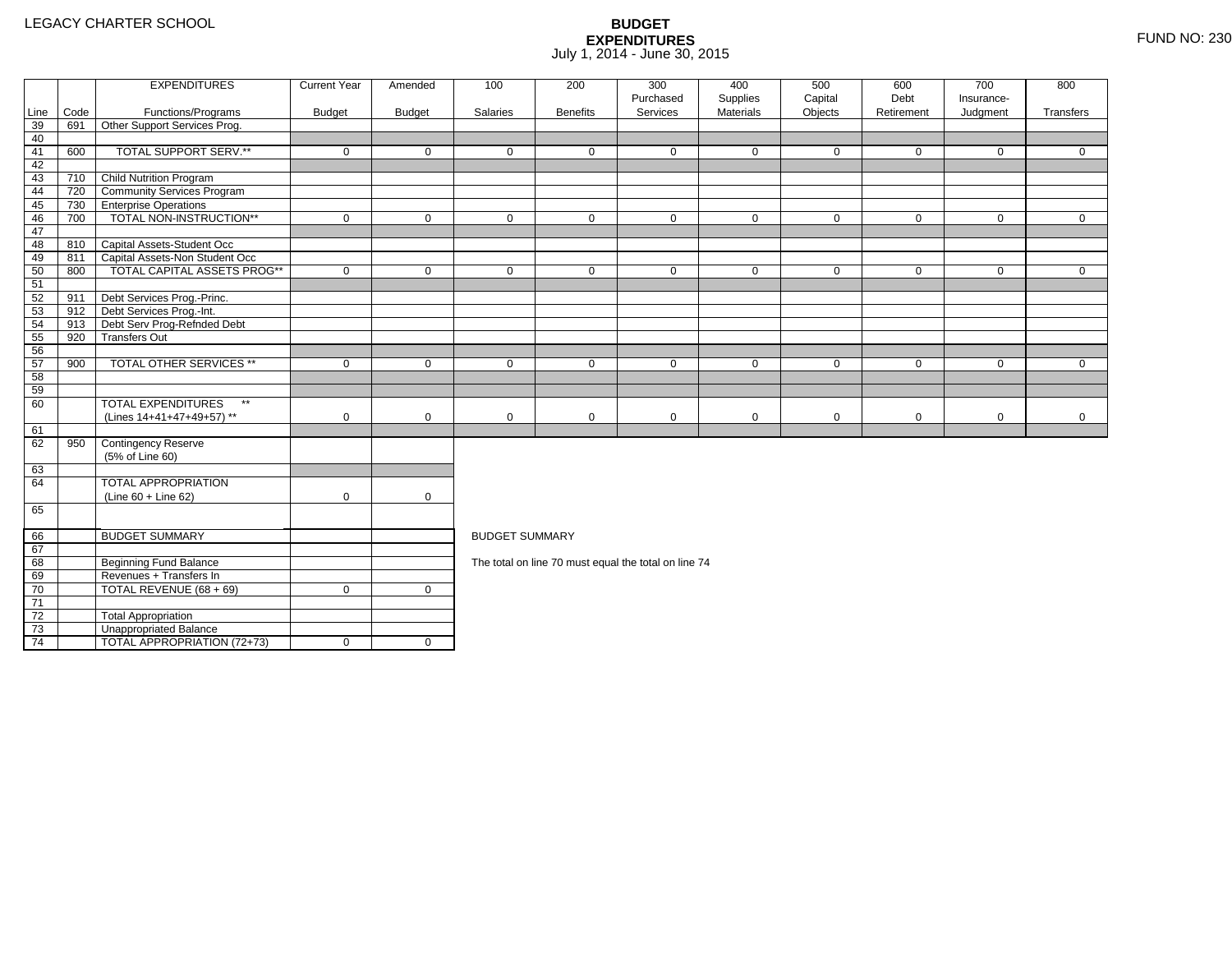# **BUDGET REVENUES** FUND NO: 241 July 1, 2014 - June 30, 2015

|                 |        | <b>REVENUES</b>                       | <b>Current Year</b> | Amended Budget |               |                 |        | <b>REVENUES</b>                        | <b>Current Year</b> | Amended Budget |               |
|-----------------|--------|---------------------------------------|---------------------|----------------|---------------|-----------------|--------|----------------------------------------|---------------------|----------------|---------------|
| Line            | Code   | Item                                  | <b>Budget</b>       | Line Amounts   | <b>Totals</b> | Line            | Code   | Item                                   | <b>Budget</b>       | Line Amounts   | <b>Totals</b> |
| $\overline{1}$  |        | 320000 Estimated Fund Balance         |                     | *******        |               | 40              |        | 429000 Other County                    |                     |                |               |
| $\overline{2}$  |        | as of July 1                          | $\Omega$            | *******        | $\Omega$      | 41              | 420000 | <b>TOTAL COUNTY</b><br>$\star\star$    | $\Omega$            | *******        | 0             |
| $\overline{3}$  |        | 411100 Taxes-General M & O            |                     |                |               | 42              |        |                                        |                     |                |               |
| $\overline{4}$  |        | 411200 Taxes-Suplemental              |                     |                |               | 43              |        | 431100 Base Support Program            |                     |                |               |
| 5               |        | 411300 Taxes-Emergency                |                     |                |               | 44              |        | 431200 Transportation Support          |                     |                |               |
| 6               |        | 411400 Taxes-Tort                     |                     |                |               | 45              |        | 431400 Except Child/SED Support        |                     |                |               |
| $\overline{7}$  |        | 411500 Taxes-Cooperative              |                     |                |               | 46              |        | 431500 Border Tuition Support          |                     |                |               |
| 8               |        | 411600 Taxes-Tuition                  |                     |                |               | 47              |        | 431600 Tuition Equivalency             |                     |                |               |
| $\overline{9}$  |        | 411700 Taxes-Migrant                  |                     |                |               | 48              |        | 431800 Benefit Apportionment           |                     |                |               |
| 10              |        | 411900 Taxes-Other                    |                     |                |               | 49              |        | 431900 Other State Support             |                     |                |               |
| 11              |        | 412100 Taxes-Plant Facility           |                     |                |               | 50              |        | 432100 Driver Education Prog.          |                     |                |               |
| 12              |        | 412500 Taxes-Bond & Interest          |                     |                |               | 51              |        | 432400 Professional Technical Prog     |                     |                |               |
| 13              |        | $**$<br><b>TOTAL TAXES</b>            | $\mathbf{0}$        | *******        | $\mathbf 0$   | 52              |        | 437000 Lottery/Additional State Maint  |                     |                |               |
| 14              |        | 413000 Penalty: Delinquent Taxes      |                     |                |               | 53              |        | 438000 Rev in Lieu of/Ag Equip Tax     |                     |                |               |
| 15              |        |                                       |                     |                |               | 54              |        | 439000 Other State Revenue             |                     |                |               |
| 16              |        | 414100 Tuition - Individuals          |                     |                |               | 55              |        |                                        |                     |                |               |
| 17              |        | 414200 Tuition-Districts in Idaho     |                     |                |               | 56              | 430000 | <b>TOTAL STATE</b><br>$**$             | $\Omega$            | *******        | $\Omega$      |
| 18              |        | 414300 Tuition-Out of State Districts |                     |                |               | 57              |        |                                        |                     |                |               |
| 19              |        |                                       |                     |                |               | 58              |        | 442000 Indirect Unrestricted Fed.      |                     |                |               |
| 20              |        | 415000 Earnings on Investments        |                     |                |               | 59              |        | 443000 Direct Restricted Fed.          |                     |                |               |
| $\overline{21}$ |        |                                       |                     |                |               | 60              |        | 445100 Title I - ESEA                  |                     |                |               |
| 22              |        | 416100 School Food Service            |                     |                |               | 61              |        | 445200 Title VI. ESEA-Innovative Pr    |                     |                |               |
| 23              | 416200 | Meal Sales: Non-Reimb.                |                     |                |               | 62              |        | 445300 Perkins III-Voc Tech Act        |                     |                |               |
| 24              | 416900 | Other Food Sales                      |                     |                |               | 63              |        | 445400 Adult Education                 |                     |                |               |
| 25              |        |                                       |                     |                |               | 64              |        | 445500 Child Nutrition Reimb.          |                     |                |               |
| 26              |        | 417100 Admissions/Activities          |                     |                |               | 65              |        | 445600 Title VI-B                      |                     |                |               |
| $\overline{27}$ |        | 417200 Bookstore Sales                |                     |                |               | 66              |        | 445900 Other Indirect Fed. Prog.       |                     |                |               |
| 28              |        | 417300 Clubs, Org. Dues, Etc.         |                     |                |               | 67              |        | 448200   Impact Aid - P.L. 874         |                     |                |               |
| 29              |        | 417400 School Fees & Charges          |                     |                |               | 68              | 440000 | <b>TOTAL FEDERAL</b><br>$\star\star$   | $\Omega$            | *******        | $\Omega$      |
| 30              |        | 417900 Other Student Revenues         |                     |                |               | 69              |        |                                        |                     |                |               |
| 31              |        |                                       |                     |                |               | 70              |        | 451000 Proceeds: Bonds, Capital Leases |                     |                |               |
| $\overline{32}$ |        | 418100 Community Service              |                     |                |               | $\overline{71}$ |        | 453000 Sale of Fixed Assets            |                     |                |               |
| 33              |        |                                       |                     |                |               | 72              | 450000 | TOTAL OTHER                            | $\Omega$            | *******        | $\Omega$      |
| 34              | 419100 | Rentals                               |                     |                |               | $\overline{73}$ |        |                                        |                     |                |               |
| 35              | 419200 | <b>Contributions/Donations</b>        |                     |                |               | $\overline{74}$ |        | <b>TOTAL REVENUES</b><br>$\star\star$  | U                   | *******        | $\mathbf 0$   |
| 36              |        | 419300 Transportaion Fees             |                     |                |               | 75              |        |                                        |                     |                |               |
| 37              |        | 419900 Other Local                    |                     |                |               | 76              | 460000 | <b>TRANSFERS IN</b>                    |                     |                |               |
| $\overline{38}$ |        | TOTAL OTHER LOCAL **                  | $\Omega$            | *******        | $\Omega$      | $\overline{77}$ |        |                                        |                     |                |               |
| 39              | 410000 | <b>TOTAL LOCAL</b>                    |                     | *******        |               | 78              | 400000 | BAL.+ REVENUE + TRANS.                 |                     | *******        |               |
|                 |        | $(Line 13 + 38)$                      | 0                   |                | $\Omega$      |                 |        | (Lines $1 + 74 + 76$ )                 | 0                   |                | $\mathbf{0}$  |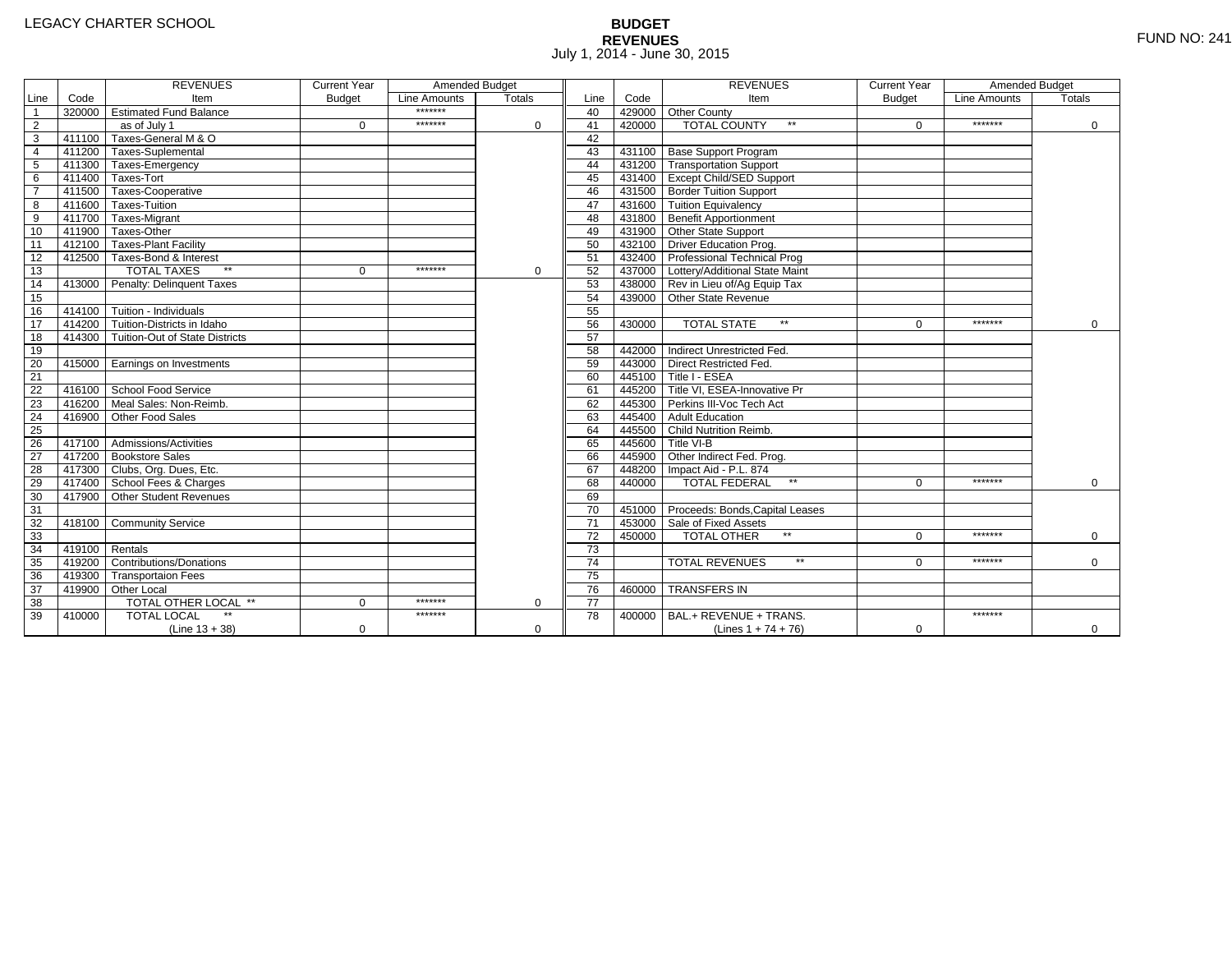|                 |      | <b>EXPENDITURES</b>             | <b>Current Year</b> | Amended       | 100         | 200             | 300         | 400              | 500         | 600         | 700         | 800          |
|-----------------|------|---------------------------------|---------------------|---------------|-------------|-----------------|-------------|------------------|-------------|-------------|-------------|--------------|
|                 |      |                                 |                     |               |             |                 | Purchased   | Supplies         | Capital     | Debt        | Insurance-  |              |
| Line            | Code | Functions/Programs              | <b>Budget</b>       | <b>Budget</b> | Salaries    | <b>Benefits</b> | Services    | <b>Materials</b> | Objects     | Retirement  | Judgment    | Transfers    |
| $\overline{1}$  | 512  | <b>Elemetary School Prog.</b>   |                     |               |             |                 |             |                  |             |             |             |              |
| $\overline{2}$  | 515  | Secondary School Prog.          |                     |               |             |                 |             |                  |             |             |             |              |
| 3               | 517  | Alternative School Prog.        |                     |               |             |                 |             |                  |             |             |             |              |
| 4               | 519  | Vocational-Technical Prog.      |                     |               |             |                 |             |                  |             |             |             |              |
| 5               | 521  | <b>Exceptional Child Prog.</b>  |                     |               |             |                 |             |                  |             |             |             |              |
| 6               | 522  | Preschool Exceptional Prog.     |                     |               |             |                 |             |                  |             |             |             |              |
| $\overline{7}$  | 524  | Gifted & Talented Prog.         |                     |               |             |                 |             |                  |             |             |             |              |
| 8               | 531  | Interscholastic Prog.           |                     |               |             |                 |             |                  |             |             |             |              |
| 9               | 532  | School Activity Prog.           |                     |               |             |                 |             |                  |             |             |             |              |
| 10              | 541  | Summer School Prog.             |                     |               |             |                 |             |                  |             |             |             |              |
| 11              | 542  | Adult School Prog.              |                     |               |             |                 |             |                  |             |             |             |              |
| 12              | 546  | Detention Center Prog.          |                     |               |             |                 |             |                  |             |             |             |              |
| 13              |      |                                 |                     |               |             |                 |             |                  |             |             |             |              |
| 14              | 500  | TOTAL INSTRUCTION **            | $\mathbf 0$         | $\Omega$      | $\mathbf 0$ | $\mathbf 0$     | $\mathbf 0$ | $\mathbf 0$      | $\mathbf 0$ | $\mathbf 0$ | $\mathbf 0$ | $\mathbf{0}$ |
| 15              |      |                                 |                     |               |             |                 |             |                  |             |             |             |              |
| 16              | 611  | Attend-Guidance-Health Prog     |                     |               |             |                 |             |                  |             |             |             |              |
| 17              | 616  | Special Services Prog.          |                     |               |             |                 |             |                  |             |             |             |              |
| 18              |      |                                 |                     |               |             |                 |             |                  |             |             |             |              |
| 19              | 621  | Instruction Improvement Prog    |                     |               |             |                 |             |                  |             |             |             |              |
| 20              | 622  | Educational Media Prog.         |                     |               |             |                 |             |                  |             |             |             |              |
| 21              | 623  | Instruction-Related Tech Prog   |                     |               |             |                 |             |                  |             |             |             |              |
| 22              | 631  | Board of Education Prog.        |                     |               |             |                 |             |                  |             |             |             |              |
| 23              | 632  | District Admin Prog.            |                     |               |             |                 |             |                  |             |             |             |              |
| 24              |      |                                 |                     |               |             |                 |             |                  |             |             |             |              |
| 25              | 641  | School Administration Prog.     |                     |               |             |                 |             |                  |             |             |             |              |
| $\overline{26}$ |      |                                 |                     |               |             |                 |             |                  |             |             |             |              |
| 27              | 651  | <b>Business Operation Prog.</b> |                     |               |             |                 |             |                  |             |             |             |              |
| 28              | 655  | Central Service Prog.           |                     |               |             |                 |             |                  |             |             |             |              |
| 29              | 656  | Admin Tech Services Prog.       |                     |               |             |                 |             |                  |             |             |             |              |
| 30              | 661  | Bldg-Care Prog. (Custodial)     |                     |               |             |                 |             |                  |             |             |             |              |
| 31              | 663  | Maint-Non Student Occupied      |                     |               |             |                 |             |                  |             |             |             |              |
| 32              | 664  | Maint-Student Occupied Bldgs    |                     |               |             |                 |             |                  |             |             |             |              |
| 33              | 665  | Maintenance - Grounds           |                     |               |             |                 |             |                  |             |             |             |              |
| 34              | 667  | Security Program                |                     |               |             |                 |             |                  |             |             |             |              |
| 35              |      |                                 |                     |               |             |                 |             |                  |             |             |             |              |
| 36              | 681  | Pupil-To School Trans. Prog.    |                     |               |             |                 |             |                  |             |             |             |              |
| 37              | 682  | Pupil-Activity Trans. Prog.     |                     |               |             |                 |             |                  |             |             |             |              |
| 38              | 683  | General Transportation Prog.    |                     |               |             |                 |             |                  |             |             |             |              |
|                 |      |                                 |                     |               |             |                 |             |                  |             |             |             |              |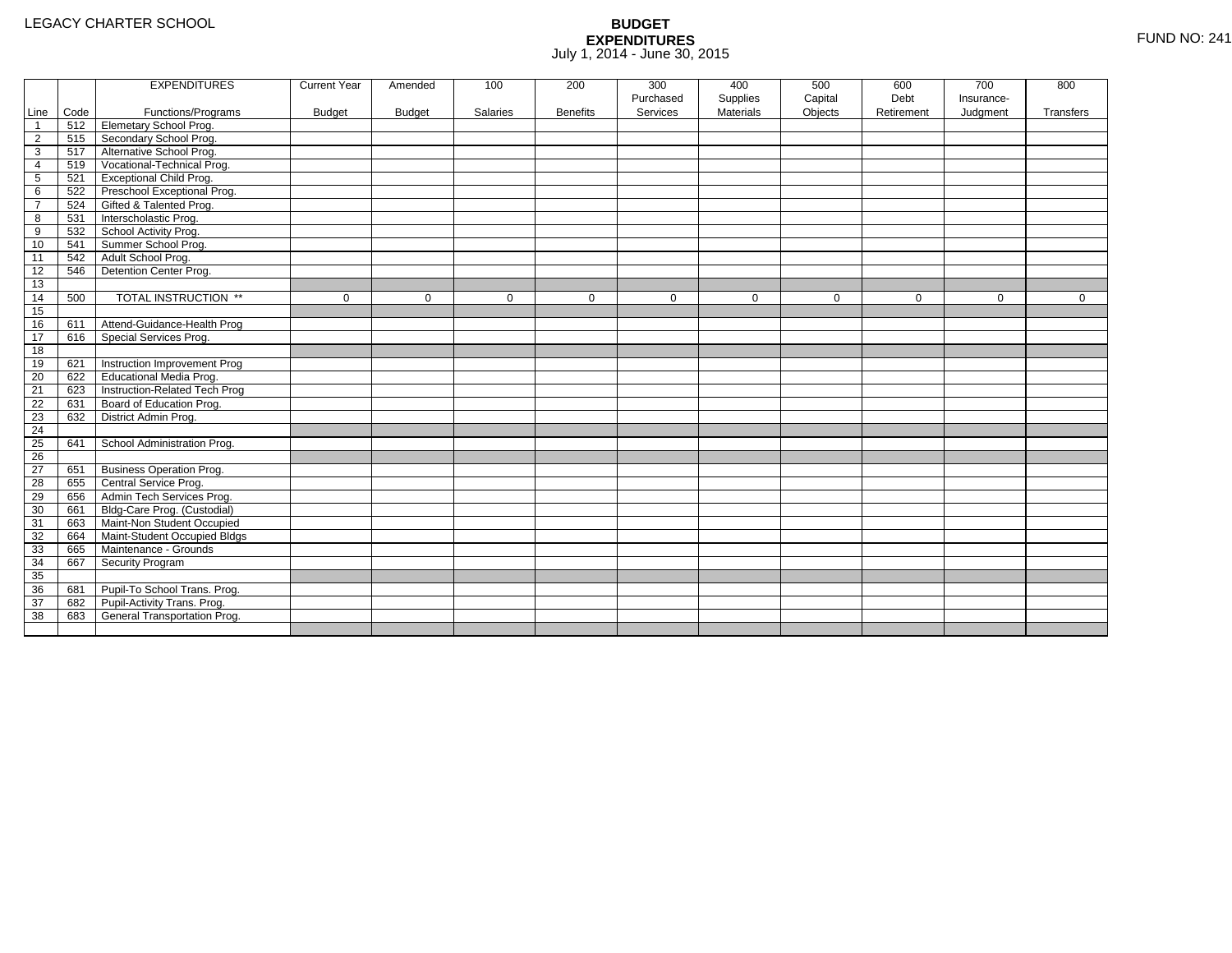4 | TOTAL APPROPRIATION (72+73) | 0 | 0

|                 |      | <b>EXPENDITURES</b>                       | <b>Current Year</b> | Amended       | 100                   | 200             | 300<br>Purchased                                     | 400<br>Supplies | 500<br>Capital | 600<br>Debt | 700<br>Insurance- | 800          |
|-----------------|------|-------------------------------------------|---------------------|---------------|-----------------------|-----------------|------------------------------------------------------|-----------------|----------------|-------------|-------------------|--------------|
| Line            | Code | Functions/Programs                        | <b>Budget</b>       | <b>Budget</b> | Salaries              | <b>Benefits</b> | Services                                             | Materials       | Objects        | Retirement  | Judgment          | Transfers    |
| 39              | 691  | Other Support Services Prog.              |                     |               |                       |                 |                                                      |                 |                |             |                   |              |
| 40              |      |                                           |                     |               |                       |                 |                                                      |                 |                |             |                   |              |
| 41              | 600  | TOTAL SUPPORT SERV.**                     | $\mathbf 0$         | $\mathbf 0$   | $\mathbf 0$           | $\mathbf{0}$    | $\mathbf 0$                                          | $\mathbf 0$     | $\mathbf 0$    | $\mathbf 0$ | $\mathbf 0$       | $\mathbf{0}$ |
| 42              |      |                                           |                     |               |                       |                 |                                                      |                 |                |             |                   |              |
| 43              | 710  | Child Nutrition Program                   |                     |               |                       |                 |                                                      |                 |                |             |                   |              |
| 44              | 720  | <b>Community Services Program</b>         |                     |               |                       |                 |                                                      |                 |                |             |                   |              |
| 45              | 730  | <b>TEnterprise Operations</b>             |                     |               |                       |                 |                                                      |                 |                |             |                   |              |
| 46              | 700  | TOTAL NON-INSTRUCTION**                   | $\mathbf 0$         | $\mathbf 0$   | $\mathbf 0$           | $\mathbf 0$     | $\mathbf 0$                                          | $\mathbf 0$     | $\mathbf 0$    | $\mathbf 0$ | $\mathbf{0}$      | $\mathbf{0}$ |
| 47              |      |                                           |                     |               |                       |                 |                                                      |                 |                |             |                   |              |
| 48              |      | 810 Capital Assets-Student Occ            |                     |               |                       |                 |                                                      |                 |                |             |                   |              |
| 49              | 811  | Capital Assets-Non Student Occ            |                     |               |                       |                 |                                                      |                 |                |             |                   |              |
| 50              | 800  | <b>TOTAL CAPITAL ASSETS PROG**</b>        | $\mathbf 0$         | $\mathbf 0$   | $\mathbf 0$           | $\mathbf 0$     | $\mathbf 0$                                          | $\mathbf 0$     | $\mathbf 0$    | $\mathbf 0$ | $\mathbf 0$       | $\mathbf{0}$ |
| 51              |      |                                           |                     |               |                       |                 |                                                      |                 |                |             |                   |              |
| 52              | 911  | Debt Services Prog.-Princ.                |                     |               |                       |                 |                                                      |                 |                |             |                   |              |
| 53              |      | 912 Debt Services Prog.-Int.              |                     |               |                       |                 |                                                      |                 |                |             |                   |              |
| 54              | 913  | Debt Serv Prog-Refnded Debt               |                     |               |                       |                 |                                                      |                 |                |             |                   |              |
| 55              | 920  | <b>Transfers Out</b>                      |                     |               |                       |                 |                                                      |                 |                |             |                   |              |
| 56              |      |                                           |                     |               |                       |                 |                                                      |                 |                |             |                   |              |
| 57              | 900  | <b>TOTAL OTHER SERVICES **</b>            | $\mathbf 0$         | $\mathbf 0$   | $\mathbf 0$           | $\mathbf{0}$    | $\mathbf 0$                                          | $\mathbf 0$     | $\mathbf 0$    | $\mathbf 0$ | $\mathbf 0$       | $\Omega$     |
| 58              |      |                                           |                     |               |                       |                 |                                                      |                 |                |             |                   |              |
| 59              |      |                                           |                     |               |                       |                 |                                                      |                 |                |             |                   |              |
| 60              |      | <b>TOTAL EXPENDITURES</b><br>$\star\star$ |                     |               |                       |                 |                                                      |                 |                |             |                   |              |
|                 |      | (Lines 14+41+47+49+57) **                 | $\mathbf 0$         | $\mathbf 0$   | $\mathbf 0$           | $\mathbf 0$     | $\mathbf 0$                                          | $\mathbf 0$     | $\mathbf 0$    | $\mathbf 0$ | $\mathbf 0$       | $\mathbf 0$  |
| 61              |      |                                           |                     |               |                       |                 |                                                      |                 |                |             |                   |              |
| 62              | 950  | Contingency Reserve                       |                     |               |                       |                 |                                                      |                 |                |             |                   |              |
|                 |      | (5% of Line 60)                           |                     |               |                       |                 |                                                      |                 |                |             |                   |              |
| 63              |      |                                           |                     |               |                       |                 |                                                      |                 |                |             |                   |              |
| 64              |      | <b>TOTAL APPROPRIATION</b>                |                     |               |                       |                 |                                                      |                 |                |             |                   |              |
|                 |      | $(Line 60 + Line 62)$                     | $\mathbf 0$         | $\mathbf 0$   |                       |                 |                                                      |                 |                |             |                   |              |
| 65              |      |                                           |                     |               |                       |                 |                                                      |                 |                |             |                   |              |
| 66              |      | <b>BUDGET SUMMARY</b>                     |                     |               | <b>BUDGET SUMMARY</b> |                 |                                                      |                 |                |             |                   |              |
| 67              |      |                                           |                     |               |                       |                 |                                                      |                 |                |             |                   |              |
| 68              |      | <b>Beginning Fund Balance</b>             |                     |               |                       |                 | The total on line 70 must equal the total on line 74 |                 |                |             |                   |              |
| 69              |      | Revenues + Transfers In                   |                     |               |                       |                 |                                                      |                 |                |             |                   |              |
| 70              |      | TOTAL REVENUE (68 + 69)                   | $\mathbf 0$         | $\mathbf 0$   |                       |                 |                                                      |                 |                |             |                   |              |
| $\overline{71}$ |      |                                           |                     |               |                       |                 |                                                      |                 |                |             |                   |              |
| 72              |      | <b>Total Appropriation</b>                |                     |               |                       |                 |                                                      |                 |                |             |                   |              |
| 73              |      | Unappropriated Balance                    |                     |               |                       |                 |                                                      |                 |                |             |                   |              |
|                 |      |                                           |                     |               |                       |                 |                                                      |                 |                |             |                   |              |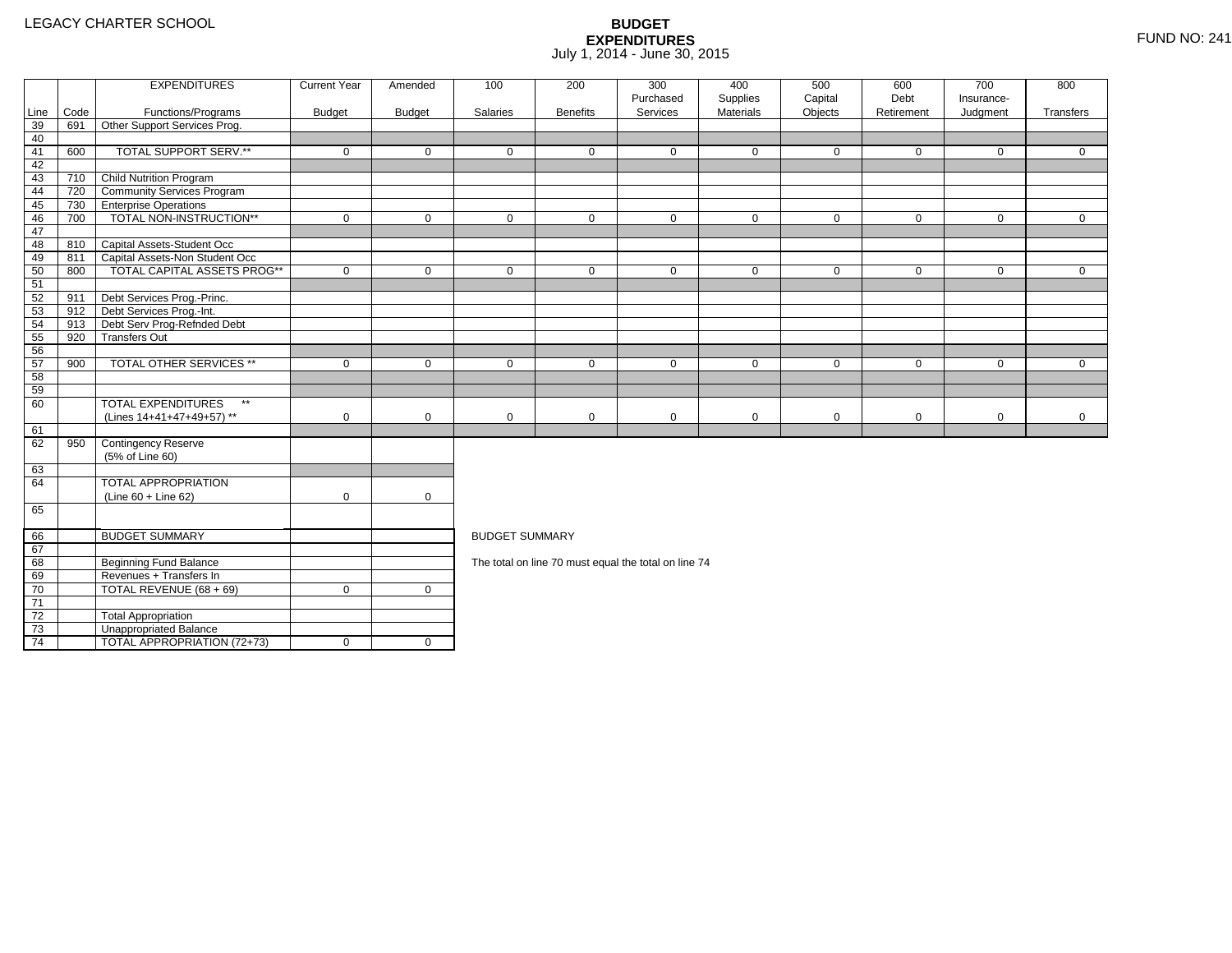# **BUDGET REVENUES** FUND NO: 245 July 1, 2014 - June 30, 2015

|                 |        | <b>REVENUES</b>                       | <b>Current Year</b> | Amended Budget |               |                 |        | <b>REVENUES</b>                        | <b>Current Year</b> | Amended Budget |               |
|-----------------|--------|---------------------------------------|---------------------|----------------|---------------|-----------------|--------|----------------------------------------|---------------------|----------------|---------------|
| Line            | Code   | Item                                  | <b>Budget</b>       | Line Amounts   | <b>Totals</b> | Line            | Code   | Item                                   | <b>Budget</b>       | Line Amounts   | <b>Totals</b> |
| $\overline{1}$  |        | 320000 Estimated Fund Balance         |                     | *******        |               | 40              |        | 429000 Other County                    |                     |                |               |
| $\overline{2}$  |        | as of July 1                          | $\Omega$            | *******        | $\Omega$      | 41              | 420000 | <b>TOTAL COUNTY</b><br>$\star\star$    | $\Omega$            | *******        | 0             |
| $\overline{3}$  |        | 411100 Taxes-General M & O            |                     |                |               | 42              |        |                                        |                     |                |               |
| $\overline{4}$  |        | 411200 Taxes-Suplemental              |                     |                |               | 43              |        | 431100 Base Support Program            |                     |                |               |
| 5               |        | 411300 Taxes-Emergency                |                     |                |               | 44              |        | 431200 Transportation Support          |                     |                |               |
| 6               |        | 411400 Taxes-Tort                     |                     |                |               | 45              |        | 431400 Except Child/SED Support        |                     |                |               |
| $\overline{7}$  |        | 411500 Taxes-Cooperative              |                     |                |               | 46              |        | 431500 Border Tuition Support          |                     |                |               |
| 8               |        | 411600 Taxes-Tuition                  |                     |                |               | 47              |        | 431600 Tuition Equivalency             |                     |                |               |
| $\overline{9}$  |        | 411700 Taxes-Migrant                  |                     |                |               | 48              |        | 431800 Benefit Apportionment           |                     |                |               |
| 10              |        | 411900 Taxes-Other                    |                     |                |               | 49              |        | 431900 Other State Support             |                     |                |               |
| 11              |        | 412100 Taxes-Plant Facility           |                     |                |               | 50              |        | 432100 Driver Education Prog.          |                     |                |               |
| 12              |        | 412500 Taxes-Bond & Interest          |                     |                |               | 51              |        | 432400 Professional Technical Prog     |                     |                |               |
| 13              |        | $**$<br><b>TOTAL TAXES</b>            | $\mathbf{0}$        | *******        | $\mathbf 0$   | 52              |        | 437000 Lottery/Additional State Maint  |                     |                |               |
| 14              |        | 413000 Penalty: Delinquent Taxes      |                     |                |               | 53              |        | 438000 Rev in Lieu of/Ag Equip Tax     |                     |                |               |
| 15              |        |                                       |                     |                |               | 54              |        | 439000 Other State Revenue             |                     |                |               |
| 16              |        | 414100 Tuition - Individuals          |                     |                |               | 55              |        |                                        |                     |                |               |
| 17              |        | 414200 Tuition-Districts in Idaho     |                     |                |               | 56              | 430000 | <b>TOTAL STATE</b><br>$**$             | $\Omega$            | *******        | $\Omega$      |
| 18              |        | 414300 Tuition-Out of State Districts |                     |                |               | 57              |        |                                        |                     |                |               |
| 19              |        |                                       |                     |                |               | 58              |        | 442000 Indirect Unrestricted Fed.      |                     |                |               |
| 20              |        | 415000 Earnings on Investments        |                     |                |               | 59              |        | 443000 Direct Restricted Fed.          |                     |                |               |
| $\overline{21}$ |        |                                       |                     |                |               | 60              |        | 445100 Title I - ESEA                  |                     |                |               |
| 22              |        | 416100 School Food Service            |                     |                |               | 61              |        | 445200 Title VI. ESEA-Innovative Pr    |                     |                |               |
| 23              | 416200 | Meal Sales: Non-Reimb.                |                     |                |               | 62              |        | 445300 Perkins III-Voc Tech Act        |                     |                |               |
| 24              | 416900 | Other Food Sales                      |                     |                |               | 63              |        | 445400 Adult Education                 |                     |                |               |
| 25              |        |                                       |                     |                |               | 64              |        | 445500 Child Nutrition Reimb.          |                     |                |               |
| 26              |        | 417100 Admissions/Activities          |                     |                |               | 65              |        | 445600 Title VI-B                      |                     |                |               |
| $\overline{27}$ |        | 417200 Bookstore Sales                |                     |                |               | 66              |        | 445900 Other Indirect Fed. Prog.       |                     |                |               |
| 28              |        | 417300 Clubs, Org. Dues, Etc.         |                     |                |               | 67              |        | 448200   Impact Aid - P.L. 874         |                     |                |               |
| 29              |        | 417400 School Fees & Charges          |                     |                |               | 68              | 440000 | <b>TOTAL FEDERAL</b><br>$\star\star$   | $\Omega$            | *******        | $\Omega$      |
| 30              |        | 417900 Other Student Revenues         |                     |                |               | 69              |        |                                        |                     |                |               |
| 31              |        |                                       |                     |                |               | 70              |        | 451000 Proceeds: Bonds, Capital Leases |                     |                |               |
| $\overline{32}$ |        | 418100 Community Service              |                     |                |               | $\overline{71}$ |        | 453000 Sale of Fixed Assets            |                     |                |               |
| 33              |        |                                       |                     |                |               | 72              | 450000 | TOTAL OTHER                            | $\Omega$            | *******        | $\Omega$      |
| 34              | 419100 | Rentals                               |                     |                |               | $\overline{73}$ |        |                                        |                     |                |               |
| 35              | 419200 | <b>Contributions/Donations</b>        |                     |                |               | $\overline{74}$ |        | <b>TOTAL REVENUES</b><br>$\star\star$  | U                   | *******        | $\mathbf 0$   |
| 36              |        | 419300 Transportaion Fees             |                     |                |               | 75              |        |                                        |                     |                |               |
| 37              |        | 419900 Other Local                    |                     |                |               | 76              | 460000 | <b>TRANSFERS IN</b>                    |                     |                |               |
| $\overline{38}$ |        | TOTAL OTHER LOCAL **                  | $\Omega$            | *******        | $\Omega$      | $\overline{77}$ |        |                                        |                     |                |               |
| 39              | 410000 | <b>TOTAL LOCAL</b>                    |                     | *******        |               | 78              | 400000 | BAL.+ REVENUE + TRANS.                 |                     | *******        |               |
|                 |        | $(Line 13 + 38)$                      | 0                   |                | $\Omega$      |                 |        | (Lines $1 + 74 + 76$ )                 | 0                   |                | $\mathbf{0}$  |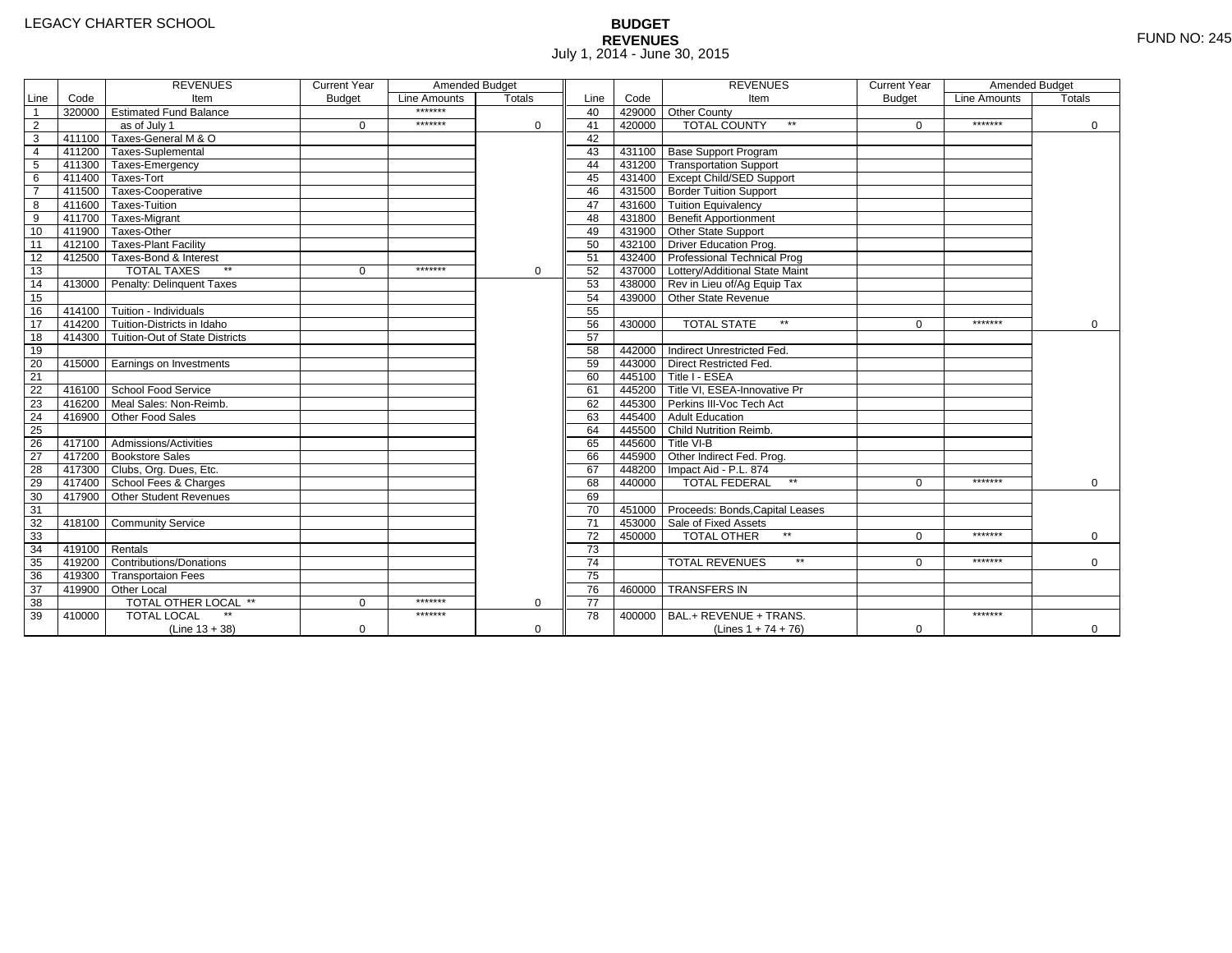|                 |      | <b>EXPENDITURES</b>             | <b>Current Year</b> | Amended       | 100         | 200             | 300         | 400              | 500         | 600         | 700         | 800          |
|-----------------|------|---------------------------------|---------------------|---------------|-------------|-----------------|-------------|------------------|-------------|-------------|-------------|--------------|
|                 |      |                                 |                     |               |             |                 | Purchased   | Supplies         | Capital     | Debt        | Insurance-  |              |
| Line            | Code | Functions/Programs              | <b>Budget</b>       | <b>Budget</b> | Salaries    | <b>Benefits</b> | Services    | <b>Materials</b> | Objects     | Retirement  | Judgment    | Transfers    |
| $\overline{1}$  | 512  | <b>Elemetary School Prog.</b>   |                     |               |             |                 |             |                  |             |             |             |              |
| $\overline{2}$  | 515  | Secondary School Prog.          |                     |               |             |                 |             |                  |             |             |             |              |
| 3               | 517  | Alternative School Prog.        |                     |               |             |                 |             |                  |             |             |             |              |
| 4               | 519  | Vocational-Technical Prog.      |                     |               |             |                 |             |                  |             |             |             |              |
| 5               | 521  | <b>Exceptional Child Prog.</b>  |                     |               |             |                 |             |                  |             |             |             |              |
| 6               | 522  | Preschool Exceptional Prog.     |                     |               |             |                 |             |                  |             |             |             |              |
| $\overline{7}$  | 524  | Gifted & Talented Prog.         |                     |               |             |                 |             |                  |             |             |             |              |
| 8               | 531  | Interscholastic Prog.           |                     |               |             |                 |             |                  |             |             |             |              |
| 9               | 532  | School Activity Prog.           |                     |               |             |                 |             |                  |             |             |             |              |
| 10              | 541  | Summer School Prog.             |                     |               |             |                 |             |                  |             |             |             |              |
| 11              | 542  | Adult School Prog.              |                     |               |             |                 |             |                  |             |             |             |              |
| 12              | 546  | Detention Center Prog.          |                     |               |             |                 |             |                  |             |             |             |              |
| 13              |      |                                 |                     |               |             |                 |             |                  |             |             |             |              |
| 14              | 500  | TOTAL INSTRUCTION **            | $\mathbf 0$         | $\Omega$      | $\mathbf 0$ | $\mathbf 0$     | $\mathbf 0$ | $\mathbf 0$      | $\mathbf 0$ | $\mathbf 0$ | $\mathbf 0$ | $\mathbf{0}$ |
| 15              |      |                                 |                     |               |             |                 |             |                  |             |             |             |              |
| 16              | 611  | Attend-Guidance-Health Prog     |                     |               |             |                 |             |                  |             |             |             |              |
| 17              | 616  | Special Services Prog.          |                     |               |             |                 |             |                  |             |             |             |              |
| 18              |      |                                 |                     |               |             |                 |             |                  |             |             |             |              |
| 19              | 621  | Instruction Improvement Prog    |                     |               |             |                 |             |                  |             |             |             |              |
| 20              | 622  | Educational Media Prog.         |                     |               |             |                 |             |                  |             |             |             |              |
| 21              | 623  | Instruction-Related Tech Prog   |                     |               |             |                 |             |                  |             |             |             |              |
| 22              | 631  | Board of Education Prog.        |                     |               |             |                 |             |                  |             |             |             |              |
| 23              | 632  | District Admin Prog.            |                     |               |             |                 |             |                  |             |             |             |              |
| 24              |      |                                 |                     |               |             |                 |             |                  |             |             |             |              |
| 25              | 641  | School Administration Prog.     |                     |               |             |                 |             |                  |             |             |             |              |
| $\overline{26}$ |      |                                 |                     |               |             |                 |             |                  |             |             |             |              |
| 27              | 651  | <b>Business Operation Prog.</b> |                     |               |             |                 |             |                  |             |             |             |              |
| 28              | 655  | Central Service Prog.           |                     |               |             |                 |             |                  |             |             |             |              |
| 29              | 656  | Admin Tech Services Prog.       |                     |               |             |                 |             |                  |             |             |             |              |
| 30              | 661  | Bldg-Care Prog. (Custodial)     |                     |               |             |                 |             |                  |             |             |             |              |
| 31              | 663  | Maint-Non Student Occupied      |                     |               |             |                 |             |                  |             |             |             |              |
| 32              | 664  | Maint-Student Occupied Bldgs    |                     |               |             |                 |             |                  |             |             |             |              |
| 33              | 665  | Maintenance - Grounds           |                     |               |             |                 |             |                  |             |             |             |              |
| 34              | 667  | Security Program                |                     |               |             |                 |             |                  |             |             |             |              |
| 35              |      |                                 |                     |               |             |                 |             |                  |             |             |             |              |
| 36              | 681  | Pupil-To School Trans. Prog.    |                     |               |             |                 |             |                  |             |             |             |              |
| 37              | 682  | Pupil-Activity Trans. Prog.     |                     |               |             |                 |             |                  |             |             |             |              |
| 38              | 683  | General Transportation Prog.    |                     |               |             |                 |             |                  |             |             |             |              |
|                 |      |                                 |                     |               |             |                 |             |                  |             |             |             |              |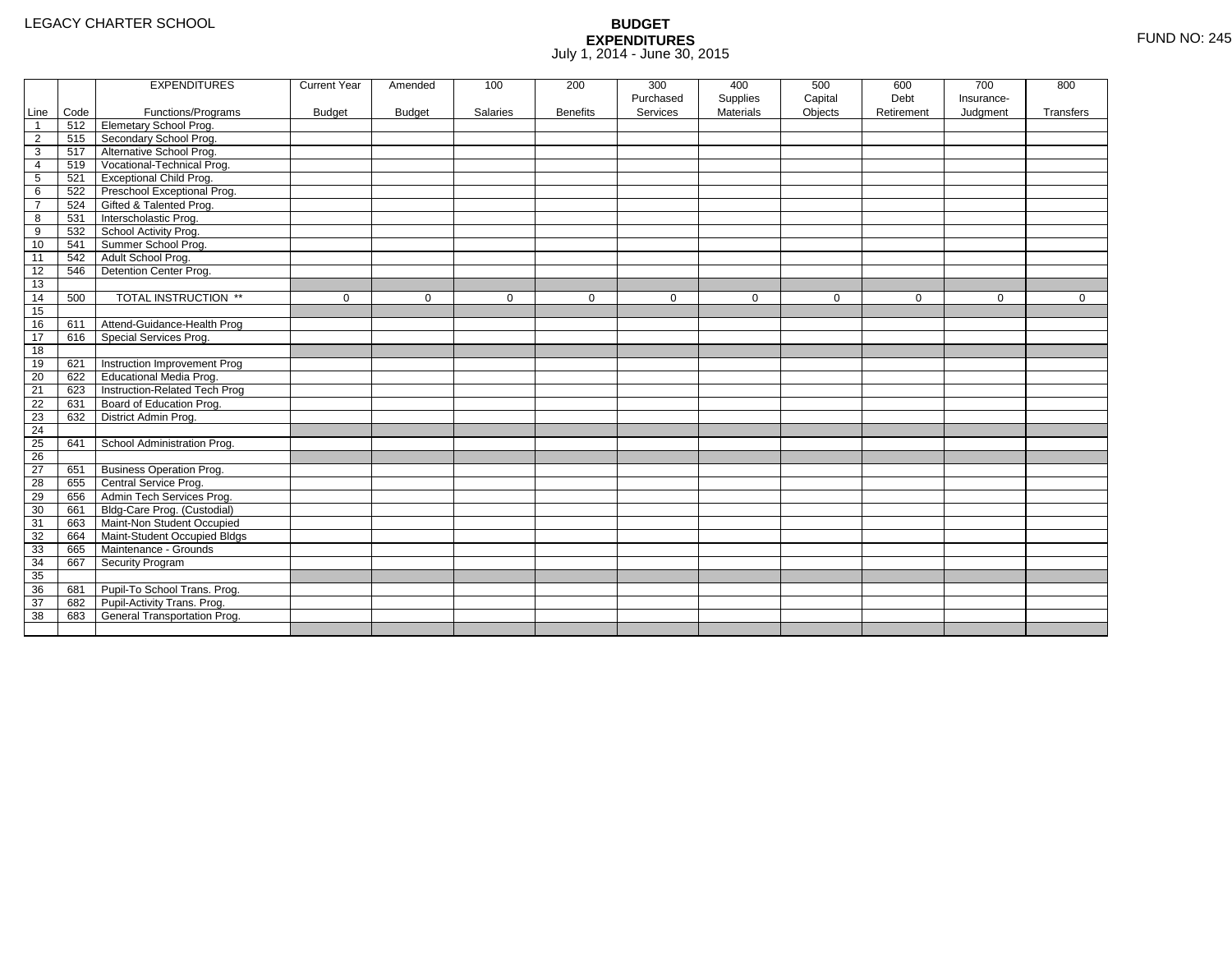4 | TOTAL APPROPRIATION (72+73) | 0 | 0

|                 |      | <b>EXPENDITURES</b>                       | <b>Current Year</b> | Amended       | 100                   | 200             | 300<br>Purchased                                     | 400<br>Supplies | 500<br>Capital | 600<br>Debt | 700<br>Insurance- | 800          |
|-----------------|------|-------------------------------------------|---------------------|---------------|-----------------------|-----------------|------------------------------------------------------|-----------------|----------------|-------------|-------------------|--------------|
| Line            | Code | Functions/Programs                        | <b>Budget</b>       | <b>Budget</b> | Salaries              | <b>Benefits</b> | Services                                             | Materials       | Objects        | Retirement  | Judgment          | Transfers    |
| 39              | 691  | Other Support Services Prog.              |                     |               |                       |                 |                                                      |                 |                |             |                   |              |
| 40              |      |                                           |                     |               |                       |                 |                                                      |                 |                |             |                   |              |
| 41              | 600  | TOTAL SUPPORT SERV.**                     | $\mathbf 0$         | $\mathbf 0$   | $\mathbf 0$           | $\mathbf{0}$    | $\mathbf 0$                                          | $\mathbf 0$     | $\mathbf 0$    | $\mathbf 0$ | $\mathbf 0$       | $\mathbf{0}$ |
| 42              |      |                                           |                     |               |                       |                 |                                                      |                 |                |             |                   |              |
| 43              | 710  | Child Nutrition Program                   |                     |               |                       |                 |                                                      |                 |                |             |                   |              |
| 44              | 720  | <b>Community Services Program</b>         |                     |               |                       |                 |                                                      |                 |                |             |                   |              |
| 45              | 730  | <b>TEnterprise Operations</b>             |                     |               |                       |                 |                                                      |                 |                |             |                   |              |
| 46              | 700  | TOTAL NON-INSTRUCTION**                   | $\mathbf 0$         | $\mathbf 0$   | $\mathbf 0$           | $\mathbf 0$     | $\mathbf 0$                                          | $\mathbf 0$     | $\mathbf 0$    | $\mathbf 0$ | $\overline{0}$    | $\mathbf{0}$ |
| 47              |      |                                           |                     |               |                       |                 |                                                      |                 |                |             |                   |              |
| 48              |      | 810 Capital Assets-Student Occ            |                     |               |                       |                 |                                                      |                 |                |             |                   |              |
| 49              | 811  | Capital Assets-Non Student Occ            |                     |               |                       |                 |                                                      |                 |                |             |                   |              |
| 50              | 800  | <b>TOTAL CAPITAL ASSETS PROG**</b>        | $\mathbf 0$         | $\mathbf 0$   | $\mathbf 0$           | $\mathbf 0$     | $\mathbf 0$                                          | $\mathbf 0$     | $\mathbf 0$    | $\mathbf 0$ | $\mathbf 0$       | $\mathbf{0}$ |
| 51              |      |                                           |                     |               |                       |                 |                                                      |                 |                |             |                   |              |
| 52              | 911  | Debt Services Prog.-Princ.                |                     |               |                       |                 |                                                      |                 |                |             |                   |              |
| 53              |      | 912 Debt Services Prog.-Int.              |                     |               |                       |                 |                                                      |                 |                |             |                   |              |
| 54              | 913  | Debt Serv Prog-Refnded Debt               |                     |               |                       |                 |                                                      |                 |                |             |                   |              |
| 55              | 920  | <b>Transfers Out</b>                      |                     |               |                       |                 |                                                      |                 |                |             |                   |              |
| 56              |      |                                           |                     |               |                       |                 |                                                      |                 |                |             |                   |              |
| 57              | 900  | <b>TOTAL OTHER SERVICES **</b>            | $\mathbf 0$         | $\mathbf 0$   | $\mathbf 0$           | $\mathbf{0}$    | $\mathbf 0$                                          | $\mathbf 0$     | $\mathbf 0$    | $\mathbf 0$ | $\mathbf 0$       | $\Omega$     |
| 58              |      |                                           |                     |               |                       |                 |                                                      |                 |                |             |                   |              |
| 59              |      |                                           |                     |               |                       |                 |                                                      |                 |                |             |                   |              |
| 60              |      | <b>TOTAL EXPENDITURES</b><br>$\star\star$ |                     |               |                       |                 |                                                      |                 |                |             |                   |              |
|                 |      | (Lines 14+41+47+49+57) **                 | $\mathbf 0$         | $\mathbf 0$   | $\mathbf 0$           | $\mathbf 0$     | $\mathbf 0$                                          | $\mathbf 0$     | $\mathbf 0$    | $\mathbf 0$ | $\mathbf 0$       | $\mathbf 0$  |
| 61              |      |                                           |                     |               |                       |                 |                                                      |                 |                |             |                   |              |
| 62              | 950  | Contingency Reserve                       |                     |               |                       |                 |                                                      |                 |                |             |                   |              |
|                 |      | (5% of Line 60)                           |                     |               |                       |                 |                                                      |                 |                |             |                   |              |
| 63              |      |                                           |                     |               |                       |                 |                                                      |                 |                |             |                   |              |
| 64              |      | <b>TOTAL APPROPRIATION</b>                |                     |               |                       |                 |                                                      |                 |                |             |                   |              |
|                 |      | $(Line 60 + Line 62)$                     | $\mathbf 0$         | $\mathbf 0$   |                       |                 |                                                      |                 |                |             |                   |              |
| 65              |      |                                           |                     |               |                       |                 |                                                      |                 |                |             |                   |              |
| 66              |      | <b>BUDGET SUMMARY</b>                     |                     |               | <b>BUDGET SUMMARY</b> |                 |                                                      |                 |                |             |                   |              |
| 67              |      |                                           |                     |               |                       |                 |                                                      |                 |                |             |                   |              |
| 68              |      | <b>Beginning Fund Balance</b>             |                     |               |                       |                 | The total on line 70 must equal the total on line 74 |                 |                |             |                   |              |
| 69              |      | Revenues + Transfers In                   |                     |               |                       |                 |                                                      |                 |                |             |                   |              |
| 70              |      | TOTAL REVENUE (68 + 69)                   | $\mathbf 0$         | $\mathbf 0$   |                       |                 |                                                      |                 |                |             |                   |              |
| $\overline{71}$ |      |                                           |                     |               |                       |                 |                                                      |                 |                |             |                   |              |
| 72              |      | <b>Total Appropriation</b>                |                     |               |                       |                 |                                                      |                 |                |             |                   |              |
| 73              |      | Unappropriated Balance                    |                     |               |                       |                 |                                                      |                 |                |             |                   |              |
|                 |      |                                           |                     |               |                       |                 |                                                      |                 |                |             |                   |              |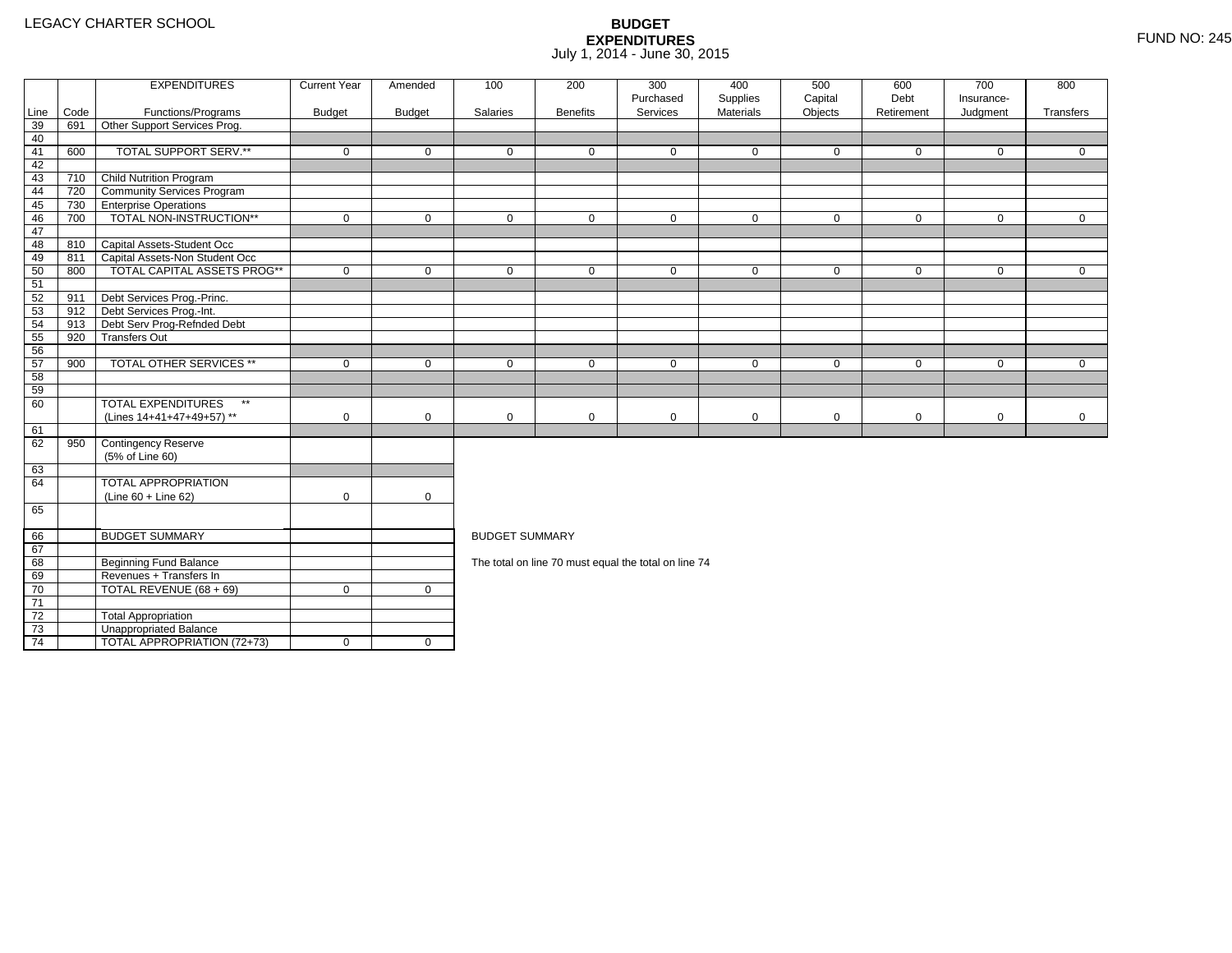# **BUDGET REVENUES** FUND NO: 246 July 1, 2014 - June 30, 2015

|                 |        | <b>REVENUES</b>                       | <b>Current Year</b> | Amended Budget |             |                 |        | <b>REVENUES</b>                        | <b>Current Year</b> | Amended Budget |               |
|-----------------|--------|---------------------------------------|---------------------|----------------|-------------|-----------------|--------|----------------------------------------|---------------------|----------------|---------------|
| Line            | Code   | Item                                  | <b>Budget</b>       | Line Amounts   | Totals      | Line            | Code   | Item                                   | <b>Budget</b>       | Line Amounts   | <b>Totals</b> |
| $\mathbf{1}$    |        | 320000 Estimated Fund Balance         |                     | *******        |             | 40              |        | 429000 Other County                    |                     |                |               |
| $\overline{2}$  |        | as of July 1                          | $\mathbf 0$         | *******        | 0           | 41              | 420000 | <b>TOTAL COUNTY</b><br>$\star\star$    | $\Omega$            | *******        | $\mathbf 0$   |
| $\overline{3}$  | 411100 | Taxes-General M & O                   |                     |                |             | 42              |        |                                        |                     |                |               |
| $\overline{4}$  |        | 411200 Taxes-Suplemental              |                     |                |             | 43              |        | 431100 Base Support Program            |                     |                |               |
| 5               |        | 411300 Taxes-Emergency                |                     |                |             | 44              |        | 431200 Transportation Support          |                     |                |               |
| 6               |        | 411400 Taxes-Tort                     |                     |                |             | 45              |        | 431400 Except Child/SED Support        |                     |                |               |
| $\overline{7}$  |        | 411500 Taxes-Cooperative              |                     |                |             | 46              |        | 431500 Border Tuition Support          |                     |                |               |
| 8               |        | 411600 Taxes-Tuition                  |                     |                |             | 47              |        | 431600 Tuition Equivalency             |                     |                |               |
| $\overline{9}$  |        | 411700 Taxes-Migrant                  |                     |                |             | 48              |        | 431800 Benefit Apportionment           |                     |                |               |
| 10              |        | 411900 Taxes-Other                    |                     |                |             | 49              |        | 431900 Other State Support             |                     |                |               |
| $\overline{11}$ |        | 412100 Taxes-Plant Facility           |                     |                |             | 50              |        | 432100   Driver Education Prog.        |                     |                |               |
| 12              |        | 412500 Taxes-Bond & Interest          |                     |                |             | 51              |        | 432400 Professional Technical Prog     |                     |                |               |
| 13              |        | <b>TOTAL TAXES</b><br>$**$            | $\Omega$            | *******        | $\Omega$    | 52              |        | 437000 Lottery/Additional State Maint  |                     |                |               |
| 14              |        | 413000 Penalty: Delinquent Taxes      |                     |                |             | 53              |        | 438000 Rev in Lieu of/Ag Equip Tax     |                     |                |               |
| 15              |        |                                       |                     |                |             | 54              |        | 439000 Other State Revenue             | 3,826CR             | 3,889CR        |               |
| 16              |        | $414100$ Tuition - Individuals        |                     |                |             | 55              |        |                                        |                     |                |               |
| 17              |        | 414200 Tuition-Districts in Idaho     |                     |                |             | 56              | 430000 | $\star\star$<br><b>TOTAL STATE</b>     | 3,826CR             | *******        | 3.889CR       |
| 18              |        | 414300 Tuition-Out of State Districts |                     |                |             | 57              |        |                                        |                     |                |               |
| 19              |        |                                       |                     |                |             | 58              |        | 442000 Indirect Unrestricted Fed.      |                     |                |               |
| 20              |        | 415000 Earnings on Investments        |                     |                |             | 59              |        | 443000 Direct Restricted Fed.          |                     |                |               |
| 21              |        |                                       |                     |                |             | 60              |        | 445100 Title I - ESEA                  |                     |                |               |
| 22              |        | 416100 School Food Service            |                     |                |             | 61              |        | 445200 Title VI, ESEA-Innovative Pr    |                     |                |               |
| 23              | 416200 | Meal Sales: Non-Reimb.                |                     |                |             | 62              |        | 445300 Perkins III-Voc Tech Act        |                     |                |               |
| 24              | 416900 | Other Food Sales                      |                     |                |             | 63              |        | 445400 Adult Education                 |                     |                |               |
| 25              |        |                                       |                     |                |             | 64              |        | 445500 Child Nutrition Reimb.          |                     |                |               |
| 26              |        | 417100 Admissions/Activities          |                     |                |             | 65              |        | 445600 Title VI-B                      |                     |                |               |
| $\overline{27}$ |        | 417200 Bookstore Sales                |                     |                |             | 66              |        | 445900 Other Indirect Fed. Prog.       |                     |                |               |
| 28              |        | 417300 Clubs, Org. Dues, Etc.         |                     |                |             | 67              |        | 448200   Impact Aid - P.L. 874         |                     |                |               |
| 29              |        | 417400 School Fees & Charges          |                     |                |             | 68              | 440000 | <b>TOTAL FEDERAL</b>                   | $\Omega$            | *******        | $\Omega$      |
| 30              | 417900 | Other Student Revenues                |                     |                |             | 69              |        |                                        |                     |                |               |
| 31              |        |                                       |                     |                |             | 70              |        | 451000 Proceeds: Bonds, Capital Leases |                     |                |               |
| 32              |        | 418100 Community Service              |                     |                |             | $\overline{71}$ |        | 453000 Sale of Fixed Assets            |                     |                |               |
| 33              |        |                                       |                     |                |             | 72              | 450000 | TOTAL OTHER                            | $\Omega$            | *******        | 0             |
| 34              | 419100 | Rentals                               |                     |                |             | 73              |        |                                        |                     |                |               |
| $\overline{35}$ | 419200 | <b>Contributions/Donations</b>        |                     |                |             | $\overline{74}$ |        | $\star\star$<br><b>TOTAL REVENUES</b>  | 3,826CR             | *******        | 3,889CR       |
| 36              |        | 419300 Transportaion Fees             |                     |                |             | $\overline{75}$ |        |                                        |                     |                |               |
| 37              |        | 419900 Other Local                    |                     |                |             | 76              | 460000 | <b>TRANSFERS IN</b>                    |                     |                |               |
| 38              |        | <b>TOTAL OTHER LOCAL **</b>           | $\Omega$            | *******        | 0           | $\overline{77}$ |        |                                        |                     |                |               |
| 39              | 410000 | <b>TOTAL LOCAL</b>                    |                     | *******        |             | 78              | 400000 | BAL.+ REVENUE + TRANS.                 |                     | *******        |               |
|                 |        | $(Line 13 + 38)$                      | 0                   |                | $\mathbf 0$ |                 |        | (Lines $1 + 74 + 76$ )                 | 3,826CR             |                | 3,889CR       |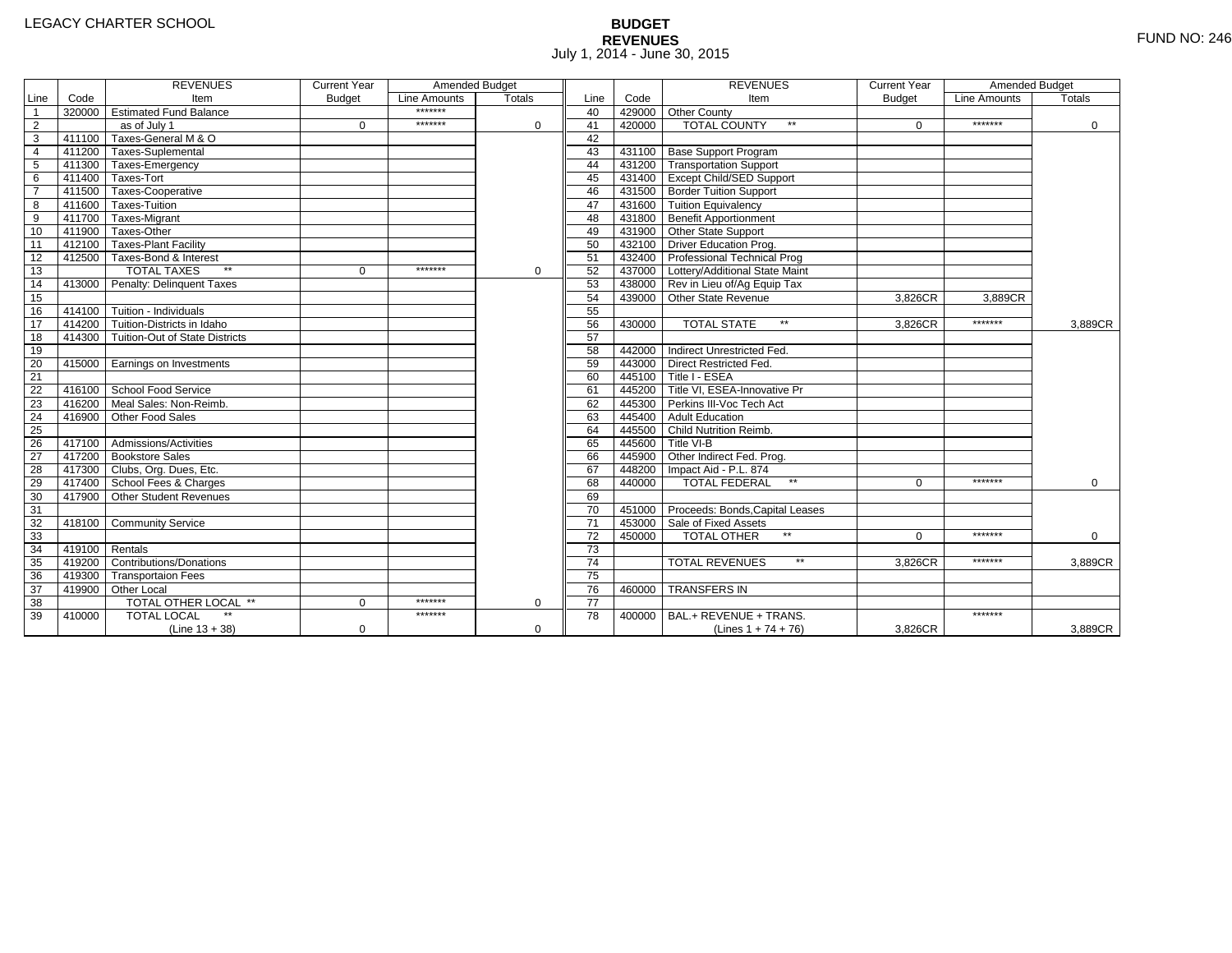|                 |      | <b>EXPENDITURES</b>             | <b>Current Year</b> | Amended       | 100      | 200             | 300       | 400              | 500         | 600         | 700         | 800          |
|-----------------|------|---------------------------------|---------------------|---------------|----------|-----------------|-----------|------------------|-------------|-------------|-------------|--------------|
|                 |      |                                 |                     |               |          |                 | Purchased | Supplies         | Capital     | Debt        | Insurance-  |              |
| Line            | Code | Functions/Programs              | <b>Budget</b>       | <b>Budget</b> | Salaries | <b>Benefits</b> | Services  | <b>Materials</b> | Objects     | Retirement  | Judgment    | Transfers    |
| -1              | 512  | Elemetary School Prog.          | 826                 | 889           | 826      | 63              |           |                  |             |             |             |              |
| $\overline{2}$  | 515  | Secondary School Prog.          |                     |               |          |                 |           |                  |             |             |             |              |
| 3               | 517  | Alternative School Prog.        |                     |               |          |                 |           |                  |             |             |             |              |
| 4               | 519  | Vocational-Technical Prog.      |                     |               |          |                 |           |                  |             |             |             |              |
| 5               | 521  | <b>Exceptional Child Prog.</b>  |                     |               |          |                 |           |                  |             |             |             |              |
| 6               | 522  | Preschool Exceptional Prog.     |                     |               |          |                 |           |                  |             |             |             |              |
| $\overline{7}$  | 524  | Gifted & Talented Prog.         |                     |               |          |                 |           |                  |             |             |             |              |
| 8               | 531  | Interscholastic Prog.           |                     |               |          |                 |           |                  |             |             |             |              |
| 9               | 532  | School Activity Prog.           |                     |               |          |                 |           |                  |             |             |             |              |
| 10              | 541  | Summer School Prog.             |                     |               |          |                 |           |                  |             |             |             |              |
| 11              | 542  | Adult School Prog.              |                     |               |          |                 |           |                  |             |             |             |              |
| 12              | 546  | Detention Center Prog.          |                     |               |          |                 |           |                  |             |             |             |              |
| 13              |      |                                 |                     |               |          |                 |           |                  |             |             |             |              |
| 14              | 500  | TOTAL INSTRUCTION **            | 826                 | 889           | 826      | 63              | $\Omega$  | $\mathbf 0$      | $\mathbf 0$ | $\mathbf 0$ | $\mathbf 0$ | $\mathbf{0}$ |
| 15              |      |                                 |                     |               |          |                 |           |                  |             |             |             |              |
| 16              | 611  | Attend-Guidance-Health Prog     | 3,000               | 3,000         |          |                 | 3,000     |                  |             |             |             |              |
| 17              | 616  | Special Services Prog.          |                     |               |          |                 |           |                  |             |             |             |              |
| 18              |      |                                 |                     |               |          |                 |           |                  |             |             |             |              |
| 19              | 621  | Instruction Improvement Prog    |                     |               |          |                 |           |                  |             |             |             |              |
| 20              | 622  | Educational Media Prog.         |                     |               |          |                 |           |                  |             |             |             |              |
| 21              | 623  | Instruction-Related Tech Prog   |                     |               |          |                 |           |                  |             |             |             |              |
| 22              | 631  | Board of Education Prog.        |                     |               |          |                 |           |                  |             |             |             |              |
| 23              | 632  | District Admin Prog.            |                     |               |          |                 |           |                  |             |             |             |              |
| 24              |      |                                 |                     |               |          |                 |           |                  |             |             |             |              |
| 25              | 641  | School Administration Prog.     |                     |               |          |                 |           |                  |             |             |             |              |
| $\overline{26}$ |      |                                 |                     |               |          |                 |           |                  |             |             |             |              |
| 27              | 651  | <b>Business Operation Prog.</b> |                     |               |          |                 |           |                  |             |             |             |              |
| 28              | 655  | Central Service Prog.           |                     |               |          |                 |           |                  |             |             |             |              |
| 29              | 656  | Admin Tech Services Prog.       |                     |               |          |                 |           |                  |             |             |             |              |
| 30              | 661  | Bldg-Care Prog. (Custodial)     |                     |               |          |                 |           |                  |             |             |             |              |
| 31              | 663  | Maint-Non Student Occupied      |                     |               |          |                 |           |                  |             |             |             |              |
| 32              | 664  | Maint-Student Occupied Bldgs    |                     |               |          |                 |           |                  |             |             |             |              |
| 33              | 665  | Maintenance - Grounds           |                     |               |          |                 |           |                  |             |             |             |              |
| 34              | 667  | Security Program                |                     |               |          |                 |           |                  |             |             |             |              |
| 35              |      |                                 |                     |               |          |                 |           |                  |             |             |             |              |
| 36              | 681  | Pupil-To School Trans. Prog.    |                     |               |          |                 |           |                  |             |             |             |              |
| 37              | 682  | Pupil-Activity Trans. Prog.     |                     |               |          |                 |           |                  |             |             |             |              |
| 38              | 683  | General Transportation Prog.    |                     |               |          |                 |           |                  |             |             |             |              |
|                 |      |                                 |                     |               |          |                 |           |                  |             |             |             |              |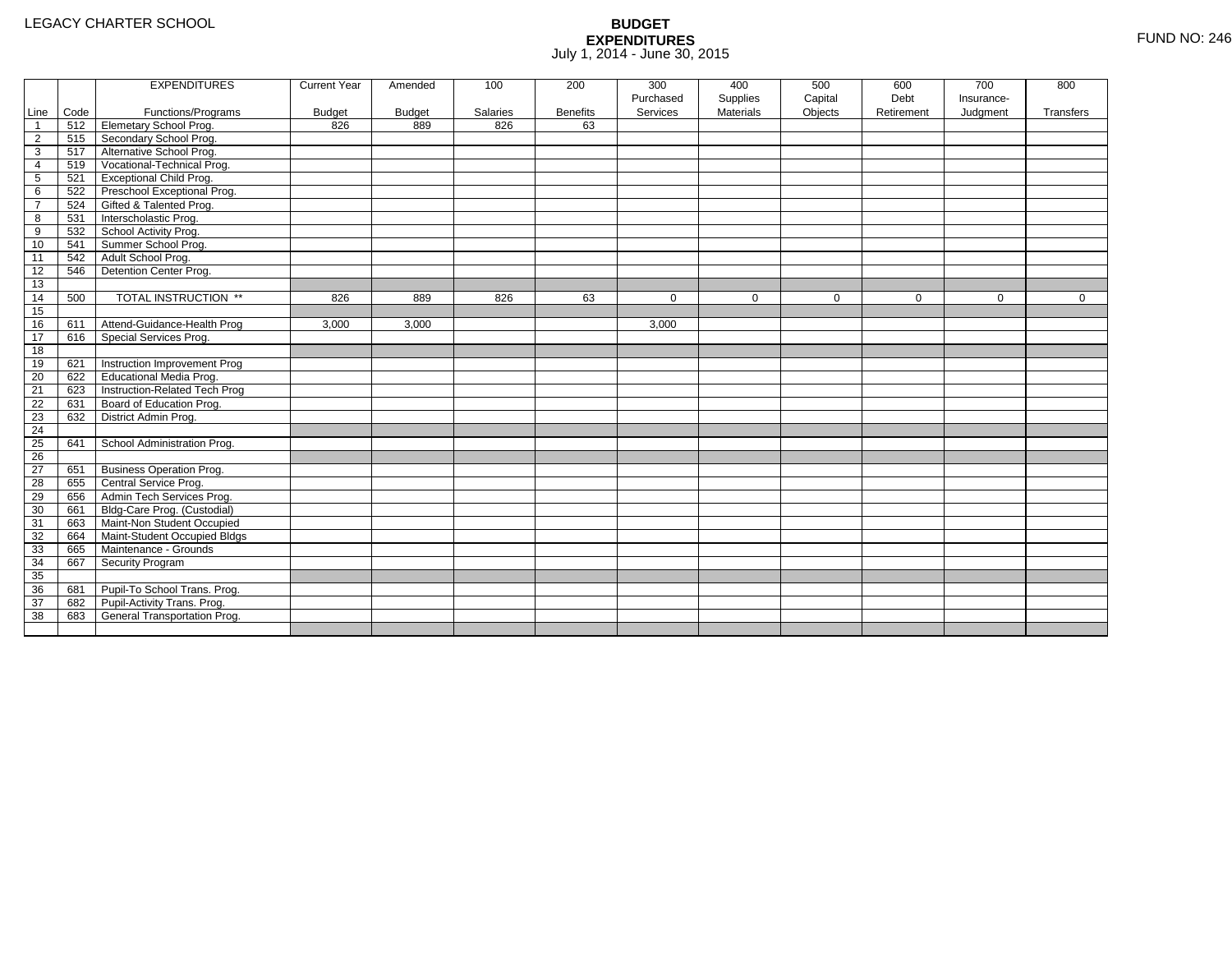71 72

73

74

TOTAL REVENUE (68 + 69) 3,826CR

3 **Unappropriated Balance** 

2 Total Appropriation 1 3,826 3,889

 $\overline{1}$ TOTAL APPROPRIATION (72+73)  $\overline{3}$ ,826  $\overline{1}$  3,889

3,889CR

|      |      | <b>EXPENDITURES</b>                       | <b>Current Year</b> | Amended                     | 100                                                  | 200             | 300                   | 400                          | 500                | 600<br>Debt  | 700                    | 800          |  |  |  |
|------|------|-------------------------------------------|---------------------|-----------------------------|------------------------------------------------------|-----------------|-----------------------|------------------------------|--------------------|--------------|------------------------|--------------|--|--|--|
| Line | Code | Functions/Programs                        | <b>Budget</b>       | <b>Budget</b>               | Salaries                                             | <b>Benefits</b> | Purchased<br>Services | Supplies<br><b>Materials</b> | Capital<br>Objects | Retirement   | Insurance-<br>Judgment | Transfers    |  |  |  |
| 39   | 691  | Other Support Services Prog.              |                     |                             |                                                      |                 |                       |                              |                    |              |                        |              |  |  |  |
| 40   |      |                                           |                     |                             |                                                      |                 |                       |                              |                    |              |                        |              |  |  |  |
| 41   | 600  | TOTAL SUPPORT SERV.**                     | 3,000               | 3,000                       | $\mathbf{0}$                                         | 0               | 3,000                 | 0                            | $\Omega$           | $\mathbf 0$  | $\mathbf{0}$           | $\mathbf{0}$ |  |  |  |
| 42   |      |                                           |                     |                             |                                                      |                 |                       |                              |                    |              |                        |              |  |  |  |
| 43   | 710  | <b>Child Nutrition Program</b>            |                     |                             |                                                      |                 |                       |                              |                    |              |                        |              |  |  |  |
| 44   |      | 720 Community Services Program            |                     |                             |                                                      |                 |                       |                              |                    |              |                        |              |  |  |  |
| 45   | 730  | <b>Enterprise Operations</b>              |                     |                             |                                                      |                 |                       |                              |                    |              |                        |              |  |  |  |
| 46   | 700  | TOTAL NON-INSTRUCTION**                   | $\mathbf 0$         | 0                           | $\mathbf 0$                                          | $\mathbf 0$     | $\mathbf 0$           | $\mathbf 0$                  | $\mathbf 0$        | $\mathbf 0$  | $\mathbf 0$            | $\mathbf 0$  |  |  |  |
| 47   |      |                                           |                     |                             |                                                      |                 |                       |                              |                    |              |                        |              |  |  |  |
| 48   | 810  | Capital Assets-Student Occ                |                     |                             |                                                      |                 |                       |                              |                    |              |                        |              |  |  |  |
| 49   | 811  | Capital Assets-Non Student Occ            |                     |                             |                                                      |                 |                       |                              |                    |              |                        |              |  |  |  |
| 50   | 800  | <b>TOTAL CAPITAL ASSETS PROG**</b>        | $\mathbf 0$         | $\mathbf 0$                 | $\mathbf 0$                                          | $\mathbf 0$     | $\mathbf 0$           | $\mathbf 0$                  | $\mathbf 0$        | $\mathbf{0}$ | $\mathbf{0}$           | $\mathbf 0$  |  |  |  |
| 51   |      |                                           |                     |                             |                                                      |                 |                       |                              |                    |              |                        |              |  |  |  |
| 52   | 911  | Debt Services Prog.-Princ.                |                     |                             |                                                      |                 |                       |                              |                    |              |                        |              |  |  |  |
| 53   | 912  | Debt Services Prog.-Int.                  |                     |                             |                                                      |                 |                       |                              |                    |              |                        |              |  |  |  |
| 54   | 913  | Debt Serv Prog-Refnded Debt               |                     |                             |                                                      |                 |                       |                              |                    |              |                        |              |  |  |  |
| 55   | 920  | <b>Transfers Out</b>                      |                     |                             |                                                      |                 |                       |                              |                    |              |                        |              |  |  |  |
| 56   |      |                                           |                     |                             |                                                      |                 |                       |                              |                    |              |                        |              |  |  |  |
| 57   | 900  | <b>TOTAL OTHER SERVICES **</b>            | $\mathbf 0$         | $\mathbf 0$                 | $\mathbf 0$                                          | $\mathbf 0$     | $\mathbf 0$           | $\mathbf 0$                  | $\mathbf 0$        | $\mathbf 0$  | $\mathbf 0$            | $\mathbf 0$  |  |  |  |
| 58   |      |                                           |                     |                             |                                                      |                 |                       |                              |                    |              |                        |              |  |  |  |
| 59   |      |                                           |                     |                             |                                                      |                 |                       |                              |                    |              |                        |              |  |  |  |
| 60   |      | <b>TOTAL EXPENDITURES</b><br>$\star\star$ |                     |                             |                                                      |                 |                       |                              |                    |              |                        |              |  |  |  |
|      |      | (Lines 14+41+47+49+57) **                 | 3,826               | 3,889                       | 826                                                  | 63              | 3,000                 | 0                            | $\mathbf 0$        | $\mathbf 0$  | $\mathbf 0$            | $\mathbf 0$  |  |  |  |
| 61   |      |                                           |                     |                             |                                                      |                 |                       |                              |                    |              |                        |              |  |  |  |
| 62   | 950  | Contingency Reserve                       |                     |                             |                                                      |                 |                       |                              |                    |              |                        |              |  |  |  |
|      |      | (5% of Line 60)                           |                     |                             |                                                      |                 |                       |                              |                    |              |                        |              |  |  |  |
| 63   |      |                                           |                     |                             |                                                      |                 |                       |                              |                    |              |                        |              |  |  |  |
| 64   |      | TOTAL APPROPRIATION                       |                     |                             |                                                      |                 |                       |                              |                    |              |                        |              |  |  |  |
|      |      | $(Line 60 + Line 62)$                     | 3,826               | 3,889                       |                                                      |                 |                       |                              |                    |              |                        |              |  |  |  |
| 65   |      |                                           |                     |                             |                                                      |                 |                       |                              |                    |              |                        |              |  |  |  |
| 66   |      | <b>BUDGET SUMMARY</b>                     |                     |                             | <b>BUDGET SUMMARY</b>                                |                 |                       |                              |                    |              |                        |              |  |  |  |
| 67   |      |                                           |                     |                             |                                                      |                 |                       |                              |                    |              |                        |              |  |  |  |
| 68   |      | <b>Beginning Fund Balance</b>             |                     |                             | The total on line 70 must equal the total on line 74 |                 |                       |                              |                    |              |                        |              |  |  |  |
| 69   |      | Revenues + Transfers In                   | $3,826CR$           | 3,889CR                     |                                                      |                 |                       |                              |                    |              |                        |              |  |  |  |
|      |      | $-0 - 1$ $-1 - 1$                         |                     | $\sim$ $\sim$ $\sim$ $\sim$ |                                                      |                 |                       |                              |                    |              |                        |              |  |  |  |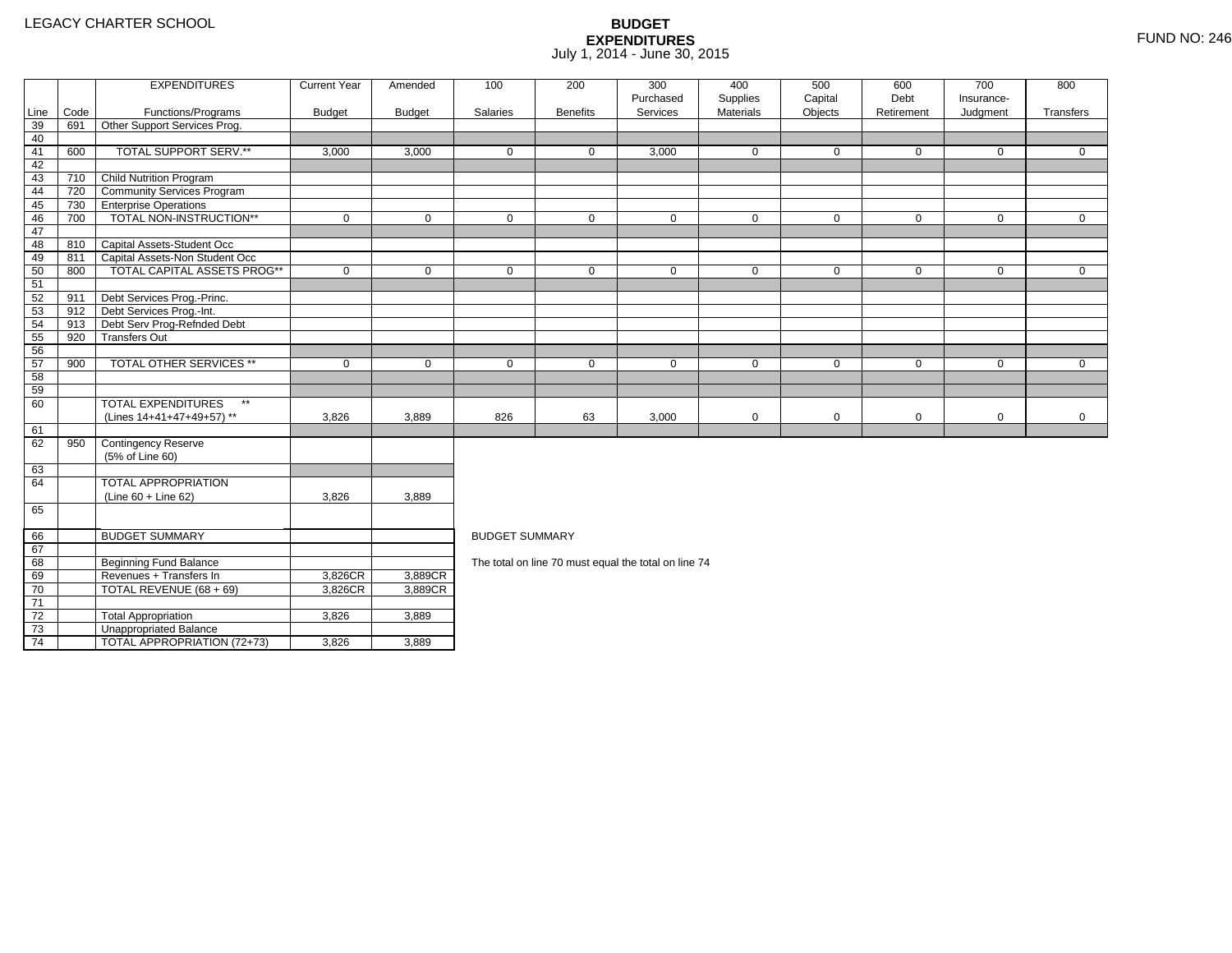# **BUDGET REVENUES** FUND NO: 251 July 1, 2014 - June 30, 2015

|                 |        | <b>REVENUES</b>                       | <b>Current Year</b> | Amended Budget |               |                 |        | <b>REVENUES</b>                        | <b>Current Year</b> | Amended Budget |             |
|-----------------|--------|---------------------------------------|---------------------|----------------|---------------|-----------------|--------|----------------------------------------|---------------------|----------------|-------------|
| Line            | Code   | Item                                  | <b>Budget</b>       | Line Amounts   | <b>Totals</b> | Line            | Code   | Item                                   | <b>Budget</b>       | Line Amounts   | Totals      |
| $\overline{1}$  |        | 320000 Estimated Fund Balance         |                     | *******        |               | 40              |        | 429000 Other County                    |                     |                |             |
| $\overline{2}$  |        | as of July 1                          | $\Omega$            | *******        | $\Omega$      | 41              | 420000 | $**$<br><b>TOTAL COUNTY</b>            | $\Omega$            | *******        | 0           |
| $\overline{3}$  |        | 411100 Taxes-General M & O            |                     |                |               | 42              |        |                                        |                     |                |             |
| $\overline{4}$  |        | 411200 Taxes-Suplemental              |                     |                |               | 43              |        | 431100 Base Support Program            |                     |                |             |
| $\overline{5}$  |        | 411300 Taxes-Emergency                |                     |                |               | 44              |        | 431200 Transportation Support          |                     |                |             |
| 6               | 411400 | Taxes-Tort                            |                     |                |               | 45              |        | 431400 Except Child/SED Support        |                     |                |             |
| $\overline{7}$  |        | 411500 Taxes-Cooperative              |                     |                |               | 46              |        | 431500 Border Tuition Support          |                     |                |             |
| 8               |        | 411600 Taxes-Tuition                  |                     |                |               | 47              |        | 431600 Tuition Equivalency             |                     |                |             |
| $\overline{9}$  |        | 411700 Taxes-Migrant                  |                     |                |               | 48              |        | 431800 Benefit Apportionment           |                     |                |             |
| 10              |        | 411900 Taxes-Other                    |                     |                |               | 49              |        | 431900 Other State Support             |                     |                |             |
| 11              |        | 412100 Taxes-Plant Facility           |                     |                |               | 50              |        | 432100 Driver Education Prog.          |                     |                |             |
| 12              |        | 412500 Taxes-Bond & Interest          |                     |                |               | 51              |        | 432400 Professional Technical Prog     |                     |                |             |
| 13              |        | $**$<br><b>TOTAL TAXES</b>            | $\Omega$            | *******        | $\Omega$      | 52              |        | 437000 Lottery/Additional State Maint  |                     |                |             |
| 14              |        | 413000 Penalty: Delinquent Taxes      |                     |                |               | 53              |        | 438000 Rev in Lieu of/Ag Equip Tax     |                     |                |             |
| 15              |        |                                       |                     |                |               | 54              |        | 439000 Other State Revenue             |                     |                |             |
| 16              |        | 414100 Tuition - Individuals          |                     |                |               | 55              |        |                                        |                     |                |             |
| 17              |        | 414200 Tuition-Districts in Idaho     |                     |                |               | 56              | 430000 | <b>TOTAL STATE</b><br>$\star\star$     | $\Omega$            | *******        | $\mathbf 0$ |
| 18              |        | 414300 Tuition-Out of State Districts |                     |                |               | 57              |        |                                        |                     |                |             |
| 19              |        |                                       |                     |                |               | 58              |        | 442000 Indirect Unrestricted Fed.      |                     |                |             |
| 20              |        | 415000 Earnings on Investments        |                     |                |               | 59              |        | 443000 Direct Restricted Fed.          |                     |                |             |
| $\overline{21}$ |        |                                       |                     |                |               | 60              |        | 445100 Title I - ESEA                  | 54,900CR            | 51,980CR       |             |
| 22              |        | 416100 School Food Service            |                     |                |               | 61              |        | 445200 Title VI. ESEA-Innovative Pr    |                     |                |             |
| 23              | 416200 | Meal Sales: Non-Reimb.                |                     |                |               | 62              |        | 445300 Perkins III-Voc Tech Act        |                     |                |             |
| $\overline{24}$ | 416900 | Other Food Sales                      |                     |                |               | 63              |        | 445400 Adult Education                 |                     |                |             |
| 25              |        |                                       |                     |                |               | 64              |        | 445500 Child Nutrition Reimb.          |                     |                |             |
| 26              |        | 417100 Admissions/Activities          |                     |                |               | 65              |        | 445600 Title VI-B                      |                     |                |             |
| $\overline{27}$ |        | 417200 Bookstore Sales                |                     |                |               | 66              |        | 445900 Other Indirect Fed. Prog.       |                     |                |             |
| 28              |        | 417300 Clubs, Org. Dues, Etc.         |                     |                |               | 67              |        | 448200   Impact Aid - P.L. 874         |                     |                |             |
| 29              |        | 417400 School Fees & Charges          |                     |                |               | 68              | 440000 | <b>TOTAL FEDERAL</b><br>$\star\star$   | 54,900CR            | *******        | 51,980CR    |
| 30              |        | 417900 Other Student Revenues         |                     |                |               | 69              |        |                                        |                     |                |             |
| 31              |        |                                       |                     |                |               | 70              |        | 451000 Proceeds: Bonds, Capital Leases |                     |                |             |
| 32              |        | 418100 Community Service              |                     |                |               | 71              |        | 453000 Sale of Fixed Assets            |                     |                |             |
| 33              |        |                                       |                     |                |               | 72              | 450000 | <b>TOTAL OTHER</b>                     | $\Omega$            | *******        | $\Omega$    |
| 34              | 419100 | Rentals                               |                     |                |               | $\overline{73}$ |        |                                        |                     |                |             |
| 35              | 419200 | Contributions/Donations               |                     |                |               | $\overline{74}$ |        | $**$<br><b>TOTAL REVENUES</b>          | 54.900CR            | *******        | 51,980CR    |
| 36              |        | 419300 Transportaion Fees             |                     |                |               | 75              |        |                                        |                     |                |             |
| 37              |        | 419900 Other Local                    |                     |                |               | 76              | 460000 | <b>TRANSFERS IN</b>                    |                     |                |             |
| 38              |        | TOTAL OTHER LOCAL **                  | $\Omega$            | *******        | $\Omega$      | $\overline{77}$ |        |                                        |                     |                |             |
| 39              | 410000 | <b>TOTAL LOCAL</b>                    |                     | *******        |               | 78              | 400000 | BAL.+ REVENUE + TRANS.                 |                     | *******        |             |
|                 |        | $(Line 13 + 38)$                      | $\mathbf 0$         |                | 0             |                 |        | (Lines $1 + 74 + 76$ )                 | 54,900CR            |                | 51,980CR    |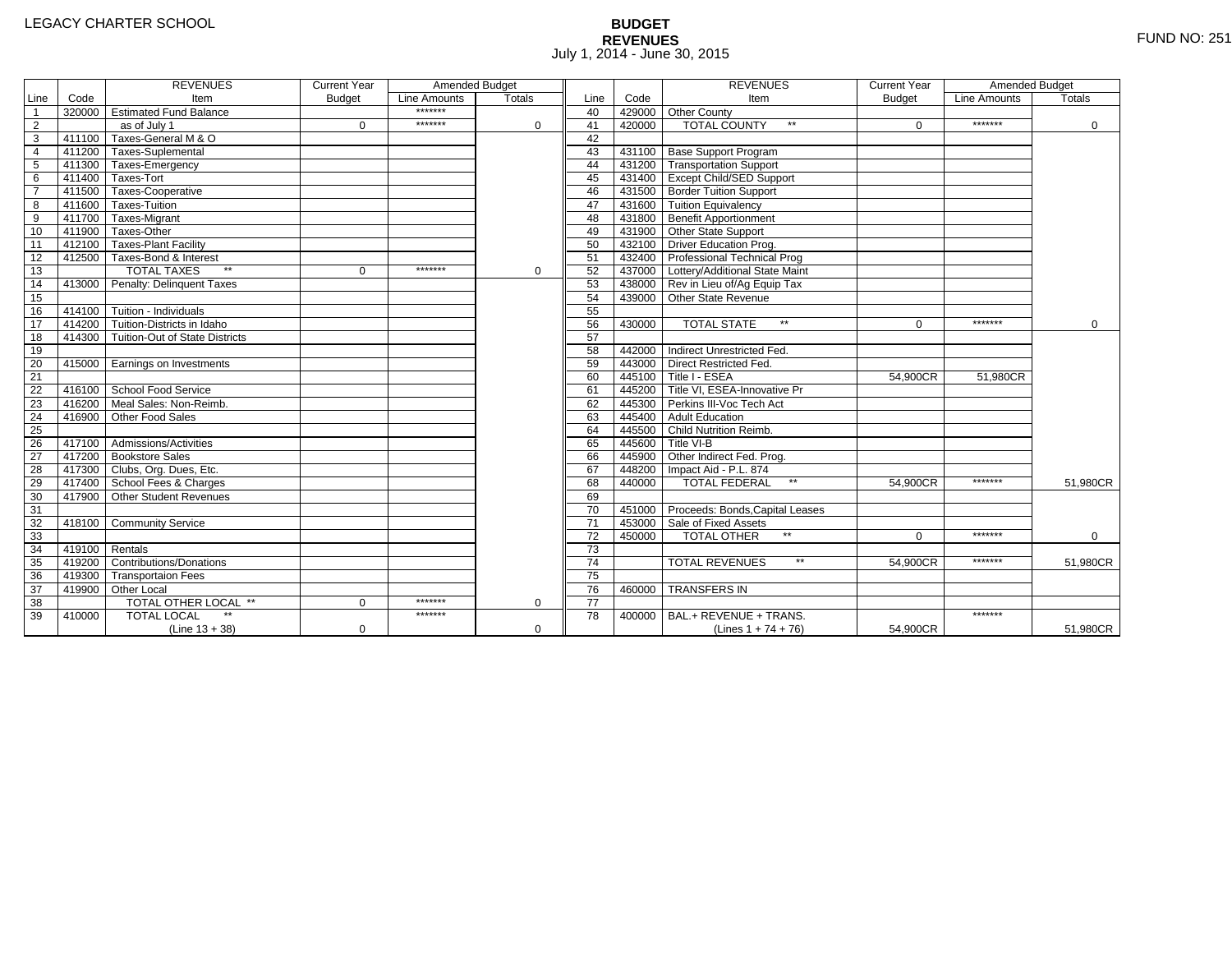|                 |      | <b>EXPENDITURES</b>                 | <b>Current Year</b> | Amended       | 100      | 200             | 300         | 400              | 500         | 600         | 700         | 800         |
|-----------------|------|-------------------------------------|---------------------|---------------|----------|-----------------|-------------|------------------|-------------|-------------|-------------|-------------|
|                 |      |                                     |                     |               |          |                 | Purchased   | Supplies         | Capital     | Debt        | Insurance-  |             |
| Line            | Code | Functions/Programs                  | <b>Budget</b>       | <b>Budget</b> | Salaries | <b>Benefits</b> | Services    | <b>Materials</b> | Objects     | Retirement  | Judgment    | Transfers   |
| $\mathbf{1}$    | 512  | <b>Elemetary School Prog.</b>       | 54,900              | 51,980        | 39,420   | 12,400          |             | 160              |             |             |             |             |
| $\overline{2}$  | 515  | Secondary School Prog.              |                     |               |          |                 |             |                  |             |             |             |             |
| 3               | 517  | Alternative School Prog.            |                     |               |          |                 |             |                  |             |             |             |             |
| 4               | 519  | Vocational-Technical Prog.          |                     |               |          |                 |             |                  |             |             |             |             |
| 5               | 521  | <b>Exceptional Child Prog.</b>      |                     |               |          |                 |             |                  |             |             |             |             |
| 6               | 522  | Preschool Exceptional Prog.         |                     |               |          |                 |             |                  |             |             |             |             |
| $\overline{7}$  | 524  | Gifted & Talented Prog.             |                     |               |          |                 |             |                  |             |             |             |             |
| 8               | 531  | Interscholastic Prog.               |                     |               |          |                 |             |                  |             |             |             |             |
| 9               | 532  | School Activity Prog.               |                     |               |          |                 |             |                  |             |             |             |             |
| 10              | 541  | Summer School Prog.                 |                     |               |          |                 |             |                  |             |             |             |             |
| 11              | 542  | Adult School Prog.                  |                     |               |          |                 |             |                  |             |             |             |             |
| 12              | 546  | Detention Center Prog.              |                     |               |          |                 |             |                  |             |             |             |             |
| 13              |      |                                     |                     |               |          |                 |             |                  |             |             |             |             |
| 14              | 500  | TOTAL INSTRUCTION **                | 54,900              | 51,980        | 39,420   | 12,400          | $\mathbf 0$ | 160              | $\mathbf 0$ | $\mathbf 0$ | $\mathbf 0$ | $\mathbf 0$ |
| 15              |      |                                     |                     |               |          |                 |             |                  |             |             |             |             |
| 16              | 611  | Attend-Guidance-Health Prog         |                     |               |          |                 |             |                  |             |             |             |             |
| 17              | 616  | Special Services Prog.              |                     |               |          |                 |             |                  |             |             |             |             |
| 18              |      |                                     |                     |               |          |                 |             |                  |             |             |             |             |
| 19              | 621  | <b>Instruction Improvement Prog</b> |                     |               |          |                 |             |                  |             |             |             |             |
| 20              | 622  | <b>Educational Media Prog.</b>      |                     |               |          |                 |             |                  |             |             |             |             |
| 21              | 623  | Instruction-Related Tech Prog       |                     |               |          |                 |             |                  |             |             |             |             |
| 22              | 631  | Board of Education Prog.            |                     |               |          |                 |             |                  |             |             |             |             |
| 23              | 632  | District Admin Prog.                |                     |               |          |                 |             |                  |             |             |             |             |
| 24              |      |                                     |                     |               |          |                 |             |                  |             |             |             |             |
| 25              | 641  | School Administration Prog.         |                     |               |          |                 |             |                  |             |             |             |             |
| $\overline{26}$ |      |                                     |                     |               |          |                 |             |                  |             |             |             |             |
| 27              | 651  | <b>Business Operation Prog.</b>     |                     |               |          |                 |             |                  |             |             |             |             |
| 28              | 655  | Central Service Prog.               |                     |               |          |                 |             |                  |             |             |             |             |
| 29              | 656  | Admin Tech Services Prog.           |                     |               |          |                 |             |                  |             |             |             |             |
| 30              | 661  | Bldg-Care Prog. (Custodial)         |                     |               |          |                 |             |                  |             |             |             |             |
| 31              | 663  | Maint-Non Student Occupied          |                     |               |          |                 |             |                  |             |             |             |             |
| 32              | 664  | Maint-Student Occupied Bldgs        |                     |               |          |                 |             |                  |             |             |             |             |
| 33              | 665  | Maintenance - Grounds               |                     |               |          |                 |             |                  |             |             |             |             |
| 34              | 667  | Security Program                    |                     |               |          |                 |             |                  |             |             |             |             |
| 35              |      |                                     |                     |               |          |                 |             |                  |             |             |             |             |
| 36              | 681  | Pupil-To School Trans. Prog.        |                     |               |          |                 |             |                  |             |             |             |             |
| 37              | 682  | Pupil-Activity Trans. Prog.         |                     |               |          |                 |             |                  |             |             |             |             |
| 38              | 683  | General Transportation Prog.        |                     |               |          |                 |             |                  |             |             |             |             |
|                 |      |                                     |                     |               |          |                 |             |                  |             |             |             |             |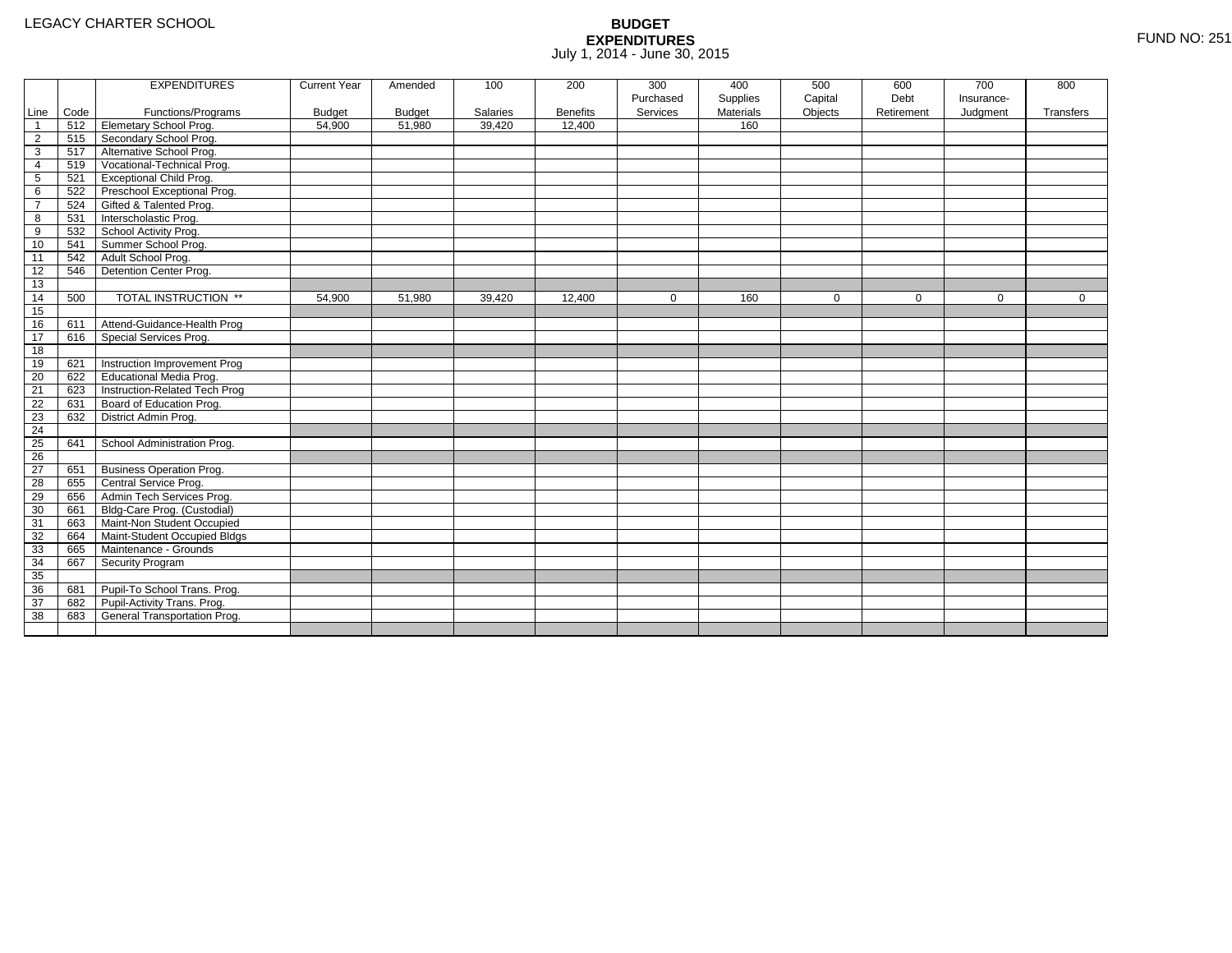73

74

3 **Unappropriated Balance** 

2 Total Appropriation 1 54,900 51,980

4 | TOTAL APPROPRIATION (72+73) | 54,900 <u>|</u> 51,980

|      |      | <b>EXPENDITURES</b>                       | <b>Current Year</b> | Amended       | 100                   | 200             | 300                                                  | 400                   | 500                | 600                | 700                    | 800         |
|------|------|-------------------------------------------|---------------------|---------------|-----------------------|-----------------|------------------------------------------------------|-----------------------|--------------------|--------------------|------------------------|-------------|
| Line | Code | Functions/Programs                        | <b>Budget</b>       | <b>Budget</b> | Salaries              | <b>Benefits</b> | Purchased<br>Services                                | Supplies<br>Materials | Capital<br>Objects | Debt<br>Retirement | Insurance-<br>Judgment | Transfers   |
| 39   | 691  | Other Support Services Prog.              |                     |               |                       |                 |                                                      |                       |                    |                    |                        |             |
| 40   |      |                                           |                     |               |                       |                 |                                                      |                       |                    |                    |                        |             |
| 41   | 600  | TOTAL SUPPORT SERV.**                     | $\mathbf 0$         | $\mathbf 0$   | $\mathbf 0$           | $\mathbf 0$     | $\mathbf 0$                                          | $\mathbf 0$           | $\mathbf 0$        | $\mathbf 0$        | $\mathbf 0$            | $\mathbf 0$ |
| 42   |      |                                           |                     |               |                       |                 |                                                      |                       |                    |                    |                        |             |
| 43   | 710  | <b>Child Nutrition Program</b>            |                     |               |                       |                 |                                                      |                       |                    |                    |                        |             |
| 44   | 720  | <b>Community Services Program</b>         |                     |               |                       |                 |                                                      |                       |                    |                    |                        |             |
| 45   | 730  | <b>Enterprise Operations</b>              |                     |               |                       |                 |                                                      |                       |                    |                    |                        |             |
| 46   | 700  | TOTAL NON-INSTRUCTION**                   | $\mathbf 0$         | $\Omega$      | $\Omega$              | 0               | $\mathbf 0$                                          | $\mathbf 0$           | $\mathbf 0$        | $\mathbf 0$        | $\mathbf 0$            | $\mathbf 0$ |
| 47   |      |                                           |                     |               |                       |                 |                                                      |                       |                    |                    |                        |             |
| 48   |      | 810 Capital Assets-Student Occ            |                     |               |                       |                 |                                                      |                       |                    |                    |                        |             |
| 49   | 811  | Capital Assets-Non Student Occ            |                     |               |                       |                 |                                                      |                       |                    |                    |                        |             |
| 50   | 800  | <b>TOTAL CAPITAL ASSETS PROG**</b>        | $\mathbf 0$         | $\mathbf 0$   | $\mathbf 0$           | $\mathbf 0$     | $\mathbf 0$                                          | $\mathbf 0$           | $\mathbf 0$        | $\mathbf 0$        | $\mathbf 0$            | $\mathbf 0$ |
| 51   |      |                                           |                     |               |                       |                 |                                                      |                       |                    |                    |                        |             |
| 52   | 911  | Debt Services Prog.-Princ.                |                     |               |                       |                 |                                                      |                       |                    |                    |                        |             |
| 53   | 912  | Debt Services Prog.-Int.                  |                     |               |                       |                 |                                                      |                       |                    |                    |                        |             |
| 54   | 913  | Debt Serv Prog-Refnded Debt               |                     |               |                       |                 |                                                      |                       |                    |                    |                        |             |
| 55   | 920  | <b>Transfers Out</b>                      |                     |               |                       |                 |                                                      |                       |                    |                    |                        |             |
| 56   |      |                                           |                     |               |                       |                 |                                                      |                       |                    |                    |                        |             |
| 57   | 900  | <b>TOTAL OTHER SERVICES **</b>            | $\mathbf 0$         | $\mathbf 0$   | $\mathbf 0$           | $\mathbf 0$     | $\mathbf 0$                                          | $\mathbf 0$           | $\mathbf 0$        | $\mathbf 0$        | $\mathbf 0$            | $\mathbf 0$ |
| 58   |      |                                           |                     |               |                       |                 |                                                      |                       |                    |                    |                        |             |
| 59   |      |                                           |                     |               |                       |                 |                                                      |                       |                    |                    |                        |             |
| 60   |      | $\star\star$<br><b>TOTAL EXPENDITURES</b> |                     |               |                       |                 |                                                      |                       |                    |                    |                        |             |
|      |      | (Lines 14+41+47+49+57) **                 | 54,900              | 51,980        | 39,420                | 12,400          | $\mathbf 0$                                          | 160                   | $\mathbf 0$        | 0                  | $\mathbf 0$            | $\mathbf 0$ |
| 61   |      |                                           |                     |               |                       |                 |                                                      |                       |                    |                    |                        |             |
| 62   | 950  | Contingency Reserve                       |                     |               |                       |                 |                                                      |                       |                    |                    |                        |             |
|      |      | (5% of Line 60)                           |                     |               |                       |                 |                                                      |                       |                    |                    |                        |             |
| 63   |      |                                           |                     |               |                       |                 |                                                      |                       |                    |                    |                        |             |
| 64   |      | <b>TOTAL APPROPRIATION</b>                |                     |               |                       |                 |                                                      |                       |                    |                    |                        |             |
|      |      | $(Line 60 + Line 62)$                     | 54,900              | 51,980        |                       |                 |                                                      |                       |                    |                    |                        |             |
| 65   |      |                                           |                     |               |                       |                 |                                                      |                       |                    |                    |                        |             |
| 66   |      | <b>BUDGET SUMMARY</b>                     |                     |               | <b>BUDGET SUMMARY</b> |                 |                                                      |                       |                    |                    |                        |             |
| 67   |      |                                           |                     |               |                       |                 |                                                      |                       |                    |                    |                        |             |
| 68   |      | <b>Beginning Fund Balance</b>             |                     |               |                       |                 | The total on line 70 must equal the total on line 74 |                       |                    |                    |                        |             |
| 69   |      | Revenues + Transfers In                   | 54,900CR            | 51,980CR      |                       |                 |                                                      |                       |                    |                    |                        |             |
| 70   |      | TOTAL REVENUE (68 + 69)                   | 54,900CR            | 51,980CR      |                       |                 |                                                      |                       |                    |                    |                        |             |
| H    |      |                                           |                     |               |                       |                 |                                                      |                       |                    |                    |                        |             |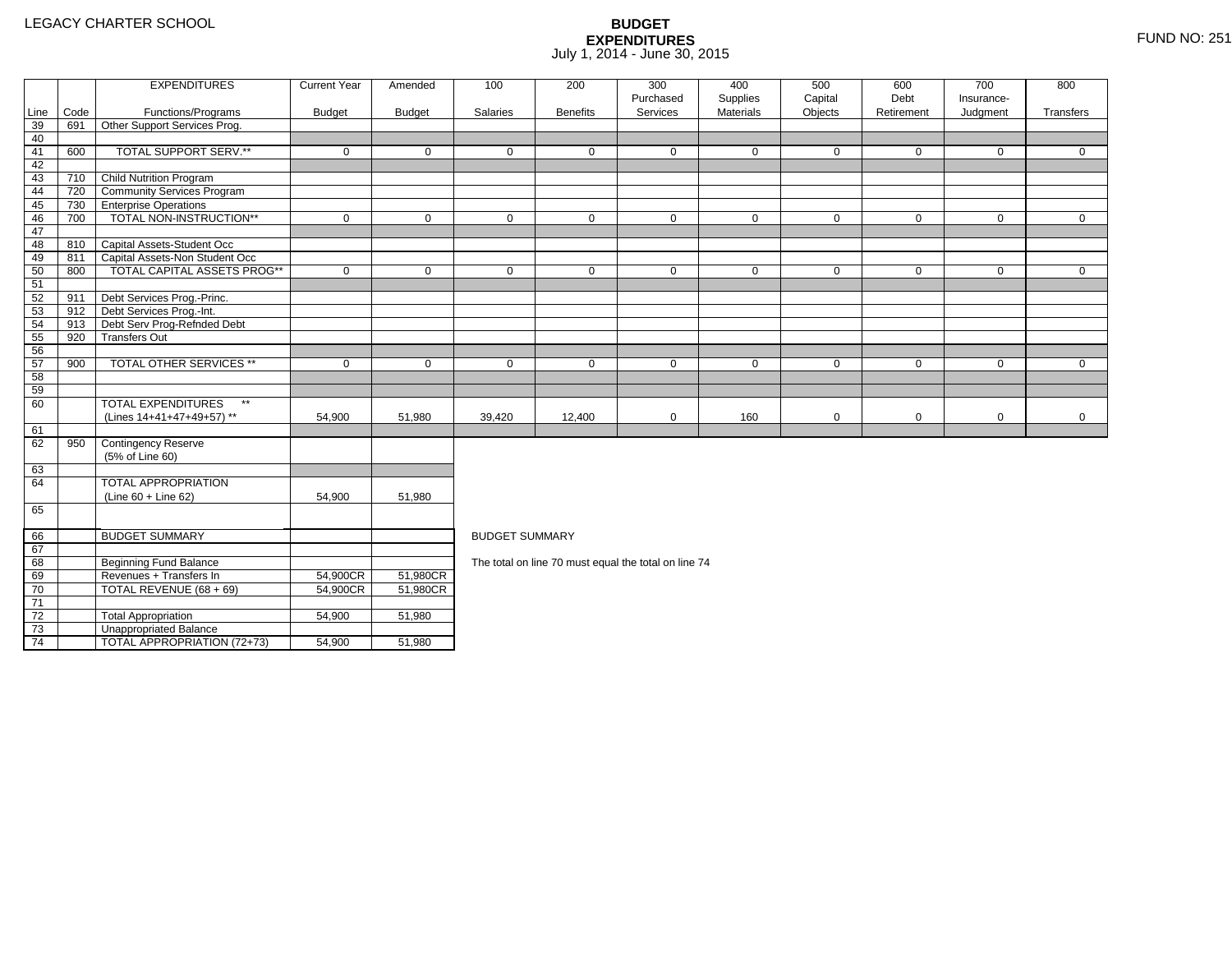# **BUDGET REVENUES** FUND NO: 257 July 1, 2014 - June 30, 2015

|                 |        | <b>REVENUES</b>                         | <b>Current Year</b> | Amended Budget |             |                 |        | <b>REVENUES</b>                        | <b>Current Year</b> | Amended Budget |          |
|-----------------|--------|-----------------------------------------|---------------------|----------------|-------------|-----------------|--------|----------------------------------------|---------------------|----------------|----------|
| Line            | Code   | Item                                    | <b>Budget</b>       | Line Amounts   | Totals      | Line            | Code   | Item                                   | <b>Budget</b>       | Line Amounts   | Totals   |
| $\mathbf{1}$    |        | 320000 Estimated Fund Balance           |                     | *******        |             | 40              |        | 429000 Other County                    |                     |                |          |
| $\overline{2}$  |        | as of July 1                            | $\mathbf 0$         | *******        | 0           | 41              | 420000 | <b>TOTAL COUNTY</b><br>$\star\star$    | $\Omega$            | *******        | 0        |
| $\overline{3}$  | 411100 | Taxes-General M & O                     |                     |                |             | 42              |        |                                        |                     |                |          |
| $\overline{4}$  |        | 411200 Taxes-Suplemental                |                     |                |             | 43              |        | 431100 Base Support Program            |                     |                |          |
| 5               |        | 411300 Taxes-Emergency                  |                     |                |             | 44              |        | 431200 Transportation Support          |                     |                |          |
| 6               |        | 411400 Taxes-Tort                       |                     |                |             | 45              |        | 431400 Except Child/SED Support        |                     |                |          |
| $\overline{7}$  |        | 411500 Taxes-Cooperative                |                     |                |             | 46              |        | 431500 Border Tuition Support          |                     |                |          |
| 8               |        | 411600 Taxes-Tuition                    |                     |                |             | 47              |        | 431600 Tuition Equivalency             |                     |                |          |
| $\overline{9}$  |        | 411700 Taxes-Migrant                    |                     |                |             | 48              |        | 431800 Benefit Apportionment           |                     |                |          |
| 10              |        | 411900 Taxes-Other                      |                     |                |             | 49              |        | 431900 Other State Support             |                     |                |          |
| $\overline{11}$ |        | 412100 Taxes-Plant Facility             |                     |                |             | 50              |        | 432100 Driver Education Prog.          |                     |                |          |
| 12              |        | 412500 Taxes-Bond & Interest            |                     |                |             | 51              |        | 432400 Professional Technical Prog     |                     |                |          |
| 13              |        | $**$<br><b>TOTAL TAXES</b>              | $\Omega$            | *******        | 0           | 52              |        | 437000 Lottery/Additional State Maint  |                     |                |          |
| 14              | 413000 | Penalty: Delinquent Taxes               |                     |                |             | 53              |        | 438000 Rev in Lieu of/Ag Equip Tax     |                     |                |          |
| 15              |        |                                         |                     |                |             | 54              |        | 439000 Other State Revenue             |                     |                |          |
| 16              |        | $414100$ Tuition - Individuals          |                     |                |             | 55              |        |                                        |                     |                |          |
| 17              |        | 414200 Tuition-Districts in Idaho       |                     |                |             | 56              | 430000 | <b>TOTAL STATE</b><br>$\star\star$     | $\Omega$            | *******        | $\Omega$ |
| 18              |        | 414300   Tuition-Out of State Districts |                     |                |             | 57              |        |                                        |                     |                |          |
| 19              |        |                                         |                     |                |             | 58              |        | 442000 Indirect Unrestricted Fed.      |                     |                |          |
| 20              |        | 415000 Earnings on Investments          |                     |                |             | 59              |        | 443000 Direct Restricted Fed.          |                     |                |          |
| 21              |        |                                         |                     |                |             | 60              |        | 445100 Title I - ESEA                  |                     |                |          |
| 22              |        | 416100 School Food Service              |                     |                |             | 61              |        | 445200 Title VI. ESEA-Innovative Pr    |                     |                |          |
| 23              | 416200 | Meal Sales: Non-Reimb.                  |                     |                |             | 62              |        | 445300 Perkins III-Voc Tech Act        |                     |                |          |
| $\overline{24}$ | 416900 | Other Food Sales                        |                     |                |             | 63              |        | 445400 Adult Education                 |                     |                |          |
| 25              |        |                                         |                     |                |             | 64              |        | 445500 Child Nutrition Reimb.          |                     |                |          |
| 26              |        | 417100 Admissions/Activities            |                     |                |             | 65              |        | 445600 Title VI-B                      | 42.499CR            | 43.164CR       |          |
| $\overline{27}$ |        | 417200 Bookstore Sales                  |                     |                |             | 66              |        | 445900 Other Indirect Fed. Prog.       |                     |                |          |
| 28              |        | 417300 Clubs, Org. Dues, Etc.           |                     |                |             | 67              |        | 448200   Impact Aid - P.L. 874         |                     |                |          |
| 29              |        | 417400 School Fees & Charges            |                     |                |             | 68              | 440000 | $\star\star$<br><b>TOTAL FEDERAL</b>   | 42.499CR            | *******        | 43.164CR |
| 30              | 417900 | Other Student Revenues                  |                     |                |             | 69              |        |                                        |                     |                |          |
| 31              |        |                                         |                     |                |             | 70              |        | 451000 Proceeds: Bonds, Capital Leases |                     |                |          |
| 32              | 418100 | <b>Community Service</b>                |                     |                |             | 71              |        | 453000 Sale of Fixed Assets            |                     |                |          |
| 33              |        |                                         |                     |                |             | 72              | 450000 | TOTAL OTHER                            | $\Omega$            | *******        | 0        |
| 34              | 419100 | Rentals                                 |                     |                |             | 73              |        |                                        |                     |                |          |
| $\overline{35}$ | 419200 | <b>Contributions/Donations</b>          |                     |                |             | 74              |        | $\star\star$<br><b>TOTAL REVENUES</b>  | 42.499CR            | *******        | 43,164CR |
| 36              | 419300 | <b>Transportaion Fees</b>               |                     |                |             | $\overline{75}$ |        |                                        |                     |                |          |
| 37              |        | 419900 Other Local                      |                     |                |             | 76              | 460000 | <b>TRANSFERS IN</b>                    |                     |                |          |
| 38              |        | <b>TOTAL OTHER LOCAL **</b>             | $\Omega$            | *******        | 0           | $\overline{77}$ |        |                                        |                     |                |          |
| 39              | 410000 | <b>TOTAL LOCAL</b>                      |                     | *******        |             | 78              | 400000 | BAL.+ REVENUE + TRANS.                 |                     | *******        |          |
|                 |        | $(Line 13 + 38)$                        | 0                   |                | $\mathbf 0$ |                 |        | (Lines $1 + 74 + 76$ )                 | 42,499CR            |                | 43,164CR |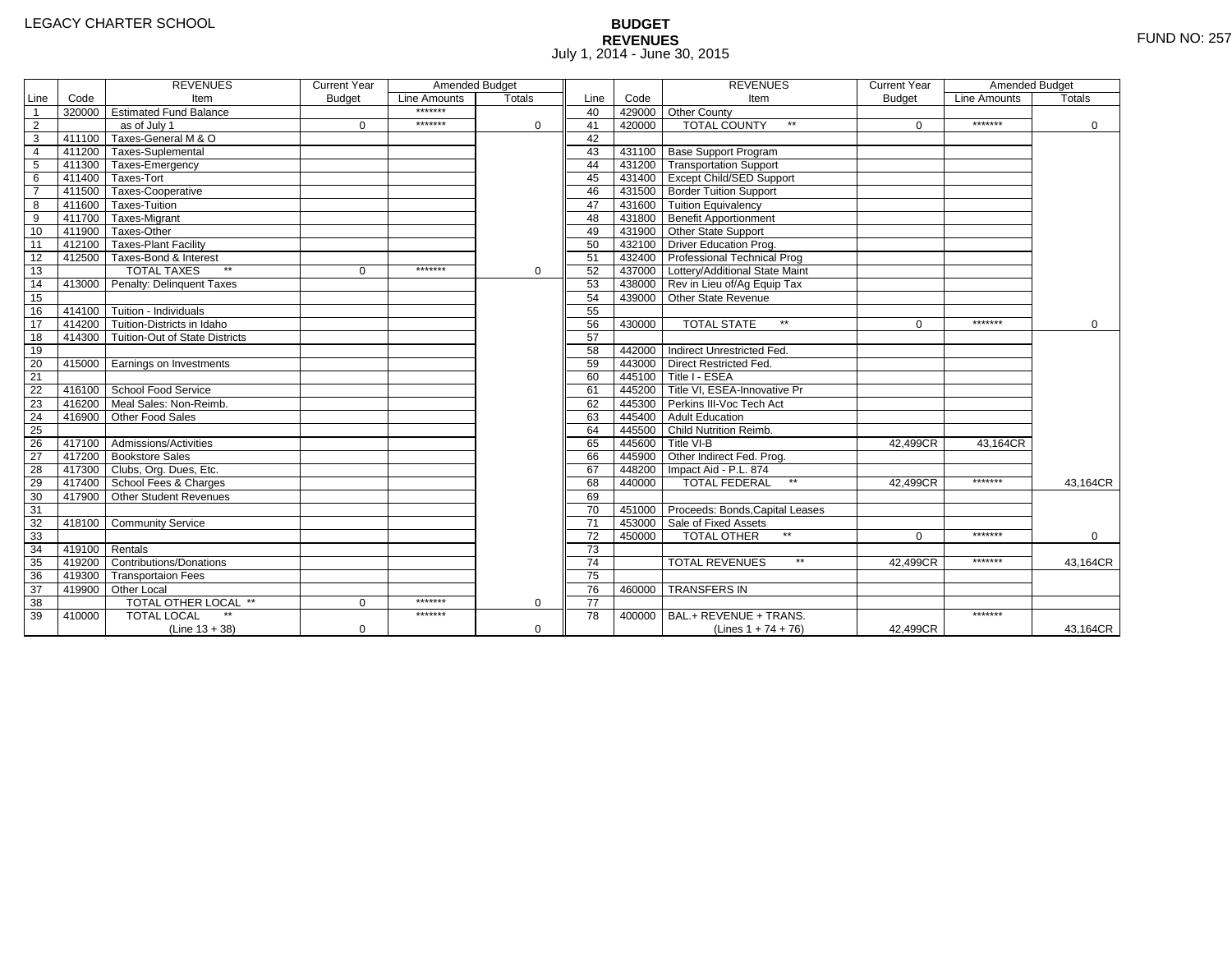|                 |      | <b>EXPENDITURES</b>             | <b>Current Year</b> | Amended       | 100      | 200             | 300          | 400              | 500         | 600         | 700        | 800       |
|-----------------|------|---------------------------------|---------------------|---------------|----------|-----------------|--------------|------------------|-------------|-------------|------------|-----------|
|                 |      |                                 |                     |               |          |                 | Purchased    | Supplies         | Capital     | Debt        | Insurance- |           |
| Line            | Code | Functions/Programs              | <b>Budget</b>       | <b>Budget</b> | Salaries | <b>Benefits</b> | Services     | <b>Materials</b> | Objects     | Retirement  | Judgment   | Transfers |
| $\overline{1}$  | 512  | <b>Elemetary School Prog.</b>   |                     |               |          |                 |              |                  |             |             |            |           |
| $\overline{2}$  | 515  | Secondary School Prog.          |                     |               |          |                 |              |                  |             |             |            |           |
| 3               | 517  | Alternative School Prog.        |                     |               |          |                 |              |                  |             |             |            |           |
| 4               | 519  | Vocational-Technical Prog.      |                     |               |          |                 |              |                  |             |             |            |           |
| $5\phantom{.0}$ | 521  | <b>Exceptional Child Prog.</b>  | 42,499              | 43,164        | 35,745   | 5,376           |              | 2,043            |             |             |            |           |
| 6               | 522  | Preschool Exceptional Prog.     |                     |               |          |                 |              |                  |             |             |            |           |
| $\overline{7}$  | 524  | Gifted & Talented Prog.         |                     |               |          |                 |              |                  |             |             |            |           |
| 8               | 531  | Interscholastic Prog.           |                     |               |          |                 |              |                  |             |             |            |           |
| 9               | 532  | School Activity Prog.           |                     |               |          |                 |              |                  |             |             |            |           |
| 10              | 541  | Summer School Prog.             |                     |               |          |                 |              |                  |             |             |            |           |
| 11              | 542  | Adult School Prog.              |                     |               |          |                 |              |                  |             |             |            |           |
| $\overline{12}$ | 546  | Detention Center Prog.          |                     |               |          |                 |              |                  |             |             |            |           |
| 13              |      |                                 |                     |               |          |                 |              |                  |             |             |            |           |
| 14              | 500  | TOTAL INSTRUCTION **            | 42,499              | 43,164        | 35,745   | 5,376           | $\mathbf{0}$ | 2,043            | $\mathbf 0$ | $\mathbf 0$ | 0          | 0         |
| 15              |      |                                 |                     |               |          |                 |              |                  |             |             |            |           |
| 16              | 611  | Attend-Guidance-Health Prog     |                     |               |          |                 |              |                  |             |             |            |           |
| 17              | 616  | Special Services Prog.          |                     |               |          |                 |              |                  |             |             |            |           |
| 18              |      |                                 |                     |               |          |                 |              |                  |             |             |            |           |
| 19              | 621  | Instruction Improvement Prog    |                     |               |          |                 |              |                  |             |             |            |           |
| $\overline{20}$ | 622  | <b>Educational Media Prog.</b>  |                     |               |          |                 |              |                  |             |             |            |           |
| 21              | 623  | Instruction-Related Tech Prog   |                     |               |          |                 |              |                  |             |             |            |           |
| $\overline{22}$ | 631  | Board of Education Prog.        |                     |               |          |                 |              |                  |             |             |            |           |
| $\overline{23}$ | 632  | District Admin Prog.            |                     |               |          |                 |              |                  |             |             |            |           |
| 24              |      |                                 |                     |               |          |                 |              |                  |             |             |            |           |
| 25              | 641  | School Administration Prog.     |                     |               |          |                 |              |                  |             |             |            |           |
| 26              |      |                                 |                     |               |          |                 |              |                  |             |             |            |           |
| $\overline{27}$ | 651  | <b>Business Operation Prog.</b> |                     |               |          |                 |              |                  |             |             |            |           |
| 28              | 655  | Central Service Prog.           |                     |               |          |                 |              |                  |             |             |            |           |
| 29              | 656  | Admin Tech Services Prog.       |                     |               |          |                 |              |                  |             |             |            |           |
| 30              | 661  | Bldg-Care Prog. (Custodial)     |                     |               |          |                 |              |                  |             |             |            |           |
| 31              | 663  | Maint-Non Student Occupied      |                     |               |          |                 |              |                  |             |             |            |           |
| 32              | 664  | Maint-Student Occupied Bldgs    |                     |               |          |                 |              |                  |             |             |            |           |
| 33              | 665  | Maintenance - Grounds           |                     |               |          |                 |              |                  |             |             |            |           |
| 34              | 667  | Security Program                |                     |               |          |                 |              |                  |             |             |            |           |
| 35              |      |                                 |                     |               |          |                 |              |                  |             |             |            |           |
| 36              | 681  | Pupil-To School Trans. Prog.    |                     |               |          |                 |              |                  |             |             |            |           |
| $\overline{37}$ | 682  | Pupil-Activity Trans. Prog.     |                     |               |          |                 |              |                  |             |             |            |           |
| $\overline{38}$ | 683  | General Transportation Prog.    |                     |               |          |                 |              |                  |             |             |            |           |
|                 |      |                                 |                     |               |          |                 |              |                  |             |             |            |           |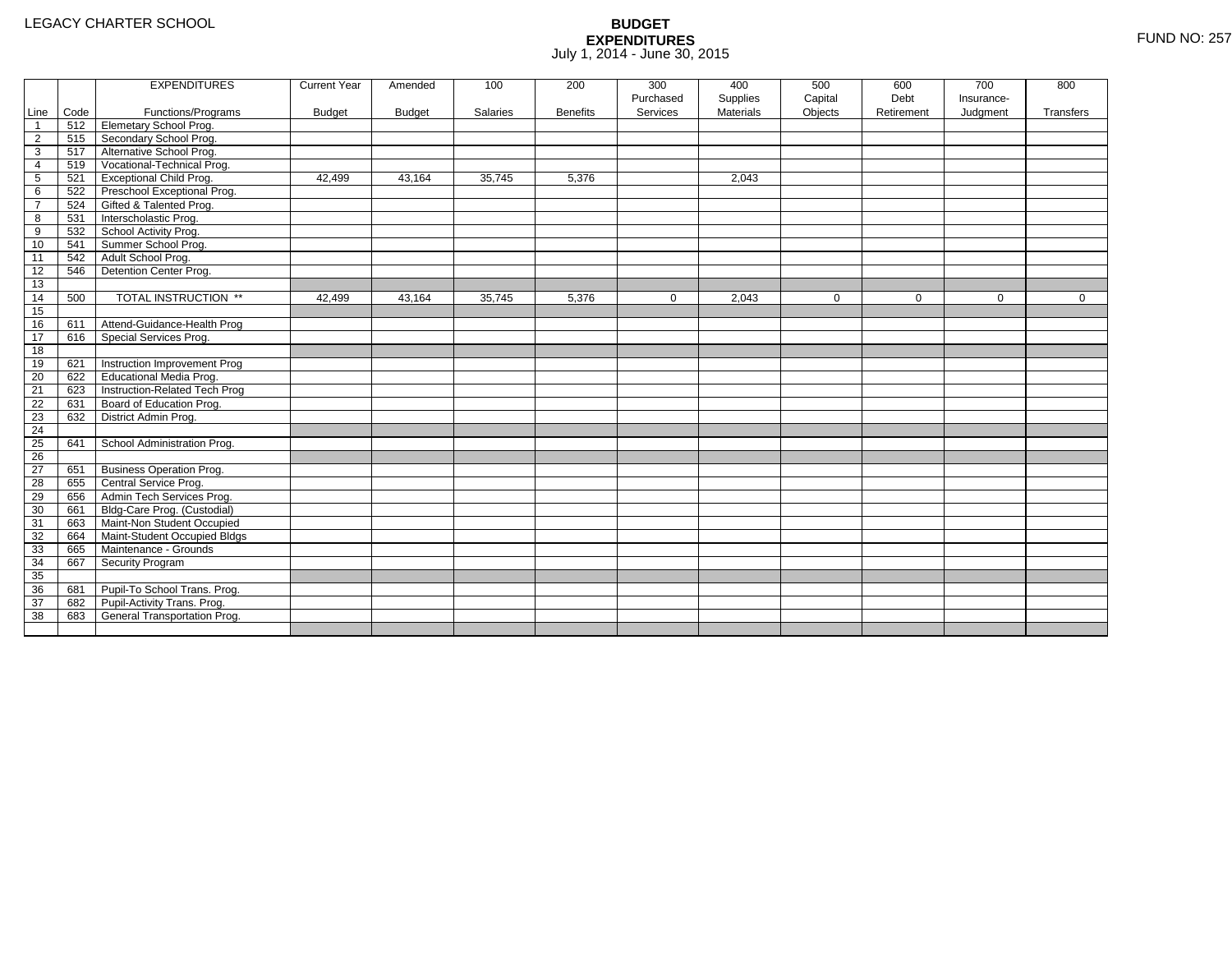73

74

3 **Unappropriated Balance** 

2 Total Appropriation 142,499 43,164

4 | TOTAL APPROPRIATION (72+73) | 42,499 <u>|</u> 43,164

|         |      | <b>EXPENDITURES</b>                       | <b>Current Year</b> | Amended       | 100                   | 200                                                  | 300                   | 400                   | 500                | 600                | 700                    | 800         |
|---------|------|-------------------------------------------|---------------------|---------------|-----------------------|------------------------------------------------------|-----------------------|-----------------------|--------------------|--------------------|------------------------|-------------|
| Line    | Code | Functions/Programs                        | <b>Budget</b>       | <b>Budget</b> | Salaries              | <b>Benefits</b>                                      | Purchased<br>Services | Supplies<br>Materials | Capital<br>Objects | Debt<br>Retirement | Insurance-<br>Judgment | Transfers   |
| 39      | 691  | Other Support Services Prog.              |                     |               |                       |                                                      |                       |                       |                    |                    |                        |             |
| 40      |      |                                           |                     |               |                       |                                                      |                       |                       |                    |                    |                        |             |
| 41      | 600  | TOTAL SUPPORT SERV.**                     | $\mathbf 0$         | $\mathbf 0$   | $\mathbf 0$           | $\mathbf 0$                                          | $\mathbf 0$           | $\mathbf 0$           | $\mathbf 0$        | $\mathbf 0$        | $\mathbf 0$            | $\mathbf 0$ |
| 42      |      |                                           |                     |               |                       |                                                      |                       |                       |                    |                    |                        |             |
| 43      | 710  | <b>Child Nutrition Program</b>            |                     |               |                       |                                                      |                       |                       |                    |                    |                        |             |
| 44      | 720  | <b>Community Services Program</b>         |                     |               |                       |                                                      |                       |                       |                    |                    |                        |             |
| 45      | 730  | <b>Enterprise Operations</b>              |                     |               |                       |                                                      |                       |                       |                    |                    |                        |             |
| 46      | 700  | TOTAL NON-INSTRUCTION**                   | $\mathbf 0$         | $\Omega$      | $\Omega$              | 0                                                    | $\mathbf 0$           | $\mathbf 0$           | $\mathbf 0$        | $\mathbf 0$        | $\mathbf 0$            | $\mathbf 0$ |
| 47      |      |                                           |                     |               |                       |                                                      |                       |                       |                    |                    |                        |             |
| 48      |      | 810 Capital Assets-Student Occ            |                     |               |                       |                                                      |                       |                       |                    |                    |                        |             |
| 49      | 811  | Capital Assets-Non Student Occ            |                     |               |                       |                                                      |                       |                       |                    |                    |                        |             |
| 50      | 800  | <b>TOTAL CAPITAL ASSETS PROG**</b>        | $\mathbf 0$         | $\mathbf 0$   | $\mathbf 0$           | $\mathbf 0$                                          | $\mathbf 0$           | $\mathbf 0$           | $\mathbf 0$        | $\mathbf 0$        | $\mathbf 0$            | $\mathbf 0$ |
| 51      |      |                                           |                     |               |                       |                                                      |                       |                       |                    |                    |                        |             |
| 52      | 911  | Debt Services Prog.-Princ.                |                     |               |                       |                                                      |                       |                       |                    |                    |                        |             |
| 53      | 912  | Debt Services Prog.-Int.                  |                     |               |                       |                                                      |                       |                       |                    |                    |                        |             |
| 54      | 913  | Debt Serv Prog-Refnded Debt               |                     |               |                       |                                                      |                       |                       |                    |                    |                        |             |
| 55      | 920  | <b>Transfers Out</b>                      |                     |               |                       |                                                      |                       |                       |                    |                    |                        |             |
| 56      |      |                                           |                     |               |                       |                                                      |                       |                       |                    |                    |                        |             |
| 57      | 900  | <b>TOTAL OTHER SERVICES **</b>            | $\mathbf 0$         | $\mathbf 0$   | $\mathbf 0$           | $\mathbf 0$                                          | $\mathbf 0$           | $\mathbf 0$           | $\mathbf 0$        | $\mathbf 0$        | $\mathbf 0$            | $\mathbf 0$ |
| 58      |      |                                           |                     |               |                       |                                                      |                       |                       |                    |                    |                        |             |
| 59      |      |                                           |                     |               |                       |                                                      |                       |                       |                    |                    |                        |             |
| 60      |      | $\star\star$<br><b>TOTAL EXPENDITURES</b> |                     |               |                       |                                                      |                       |                       |                    |                    |                        |             |
|         |      | (Lines 14+41+47+49+57) **                 | 42,499              | 43,164        | 35,745                | 5,376                                                | $\mathbf 0$           | 2,043                 | $\mathbf 0$        | 0                  | $\mathbf 0$            | $\mathbf 0$ |
| 61      |      |                                           |                     |               |                       |                                                      |                       |                       |                    |                    |                        |             |
| 62      | 950  | Contingency Reserve                       |                     |               |                       |                                                      |                       |                       |                    |                    |                        |             |
|         |      | (5% of Line 60)                           |                     |               |                       |                                                      |                       |                       |                    |                    |                        |             |
| 63      |      |                                           |                     |               |                       |                                                      |                       |                       |                    |                    |                        |             |
| 64      |      | <b>TOTAL APPROPRIATION</b>                |                     |               |                       |                                                      |                       |                       |                    |                    |                        |             |
|         |      | $(Line 60 + Line 62)$                     | 42,499              | 43,164        |                       |                                                      |                       |                       |                    |                    |                        |             |
| 65      |      |                                           |                     |               |                       |                                                      |                       |                       |                    |                    |                        |             |
|         |      |                                           |                     |               |                       |                                                      |                       |                       |                    |                    |                        |             |
| 66      |      | <b>BUDGET SUMMARY</b>                     |                     |               | <b>BUDGET SUMMARY</b> |                                                      |                       |                       |                    |                    |                        |             |
| 67      |      |                                           |                     |               |                       |                                                      |                       |                       |                    |                    |                        |             |
| 68      |      | <b>Beginning Fund Balance</b>             |                     |               |                       | The total on line 70 must equal the total on line 74 |                       |                       |                    |                    |                        |             |
| 69      |      | Revenues + Transfers In                   | 42,499CR            | 43,164CR      |                       |                                                      |                       |                       |                    |                    |                        |             |
| 70<br>H |      | TOTAL REVENUE (68 + 69)                   | 42,499CR            | 43,164CR      |                       |                                                      |                       |                       |                    |                    |                        |             |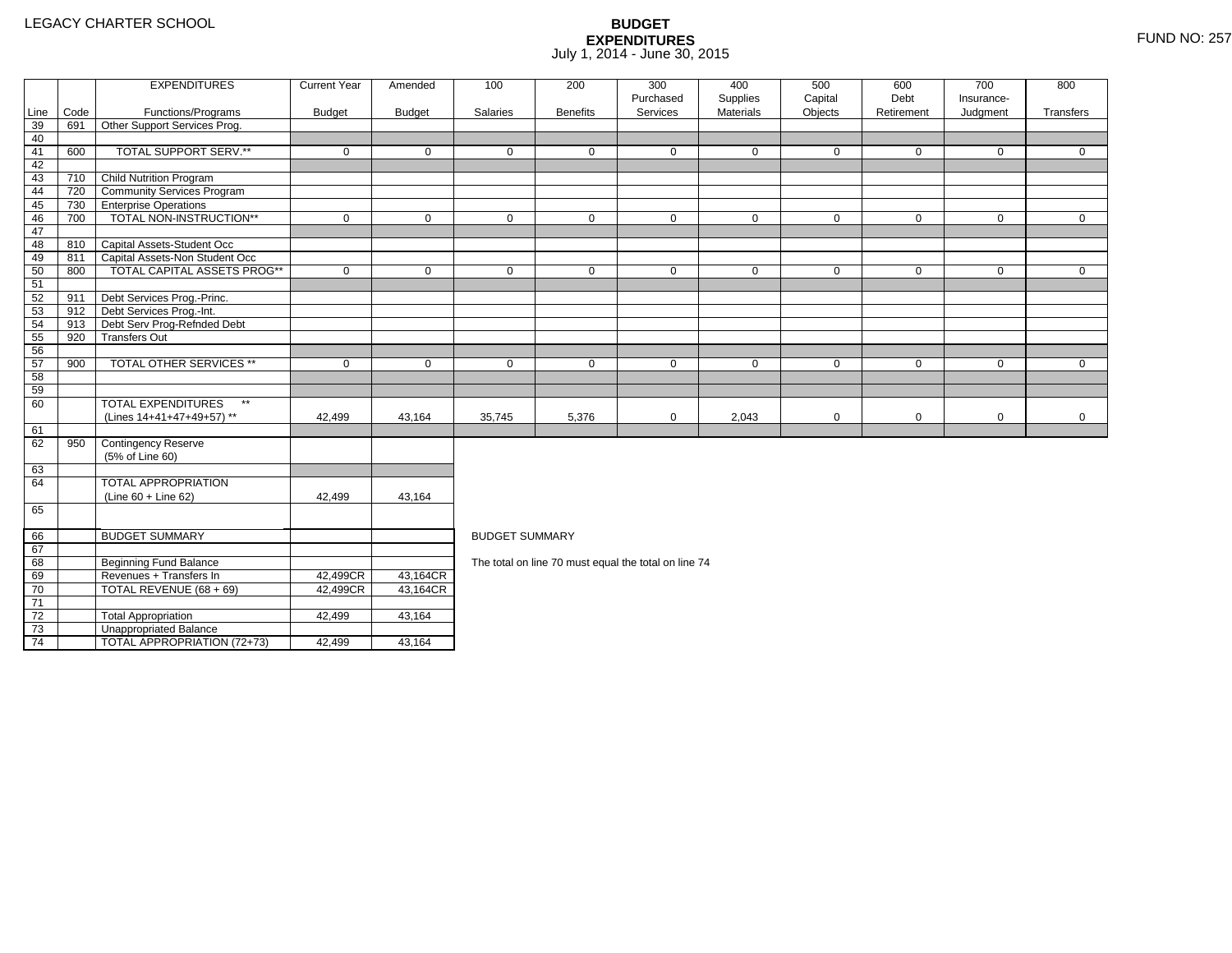# **BUDGET REVENUES** FUND NO: 261 July 1, 2014 - June 30, 2015

|                         |                | <b>REVENUES</b>                       | <b>Current Year</b> | Amended Budget |               |                 |        | <b>REVENUES</b>                        | <b>Current Year</b> | Amended Budget |               |
|-------------------------|----------------|---------------------------------------|---------------------|----------------|---------------|-----------------|--------|----------------------------------------|---------------------|----------------|---------------|
| Line                    | Code           | Item                                  | <b>Budget</b>       | Line Amounts   | <b>Totals</b> | Line            | Code   | Item                                   | <b>Budget</b>       | Line Amounts   | <b>Totals</b> |
| $\overline{1}$          |                | 320000 Estimated Fund Balance         |                     | *******        |               | 40              |        | 429000 Other County                    |                     |                |               |
| $\overline{2}$          |                | as of July 1                          | $\Omega$            | *******        | $\Omega$      | 41              | 420000 | <b>TOTAL COUNTY</b><br>$\star\star$    | $\Omega$            | *******        | $\mathbf 0$   |
| $\overline{3}$          |                | 411100 Taxes-General M & O            |                     |                |               | 42              |        |                                        |                     |                |               |
| $\overline{4}$          |                | 411200 Taxes-Suplemental              |                     |                |               | 43              |        | 431100 Base Support Program            |                     |                |               |
| $\overline{5}$          |                | 411300 Taxes-Emergency                |                     |                |               | 44              |        | 431200 Transportation Support          |                     |                |               |
| $\overline{6}$          |                | 411400 Taxes-Tort                     |                     |                |               | 45              |        | 431400 Except Child/SED Support        |                     |                |               |
| $\overline{\mathbf{7}}$ |                | 411500 Taxes-Cooperative              |                     |                |               | 46              |        | 431500 Border Tuition Support          |                     |                |               |
| 8                       |                | 411600 Taxes-Tuition                  |                     |                |               | 47              |        | 431600 Tuition Equivalency             |                     |                |               |
| $\overline{9}$          |                | 411700 Taxes-Migrant                  |                     |                |               | 48              |        | 431800 Benefit Apportionment           |                     |                |               |
| 10                      |                | 411900 Taxes-Other                    |                     |                |               | 49              |        | 431900 Other State Support             |                     |                |               |
| 11                      |                | 412100 Taxes-Plant Facility           |                     |                |               | 50              |        | 432100 Driver Education Prog.          |                     |                |               |
| 12                      |                | 412500 Taxes-Bond & Interest          |                     |                |               | 51              |        | 432400 Professional Technical Prog     |                     |                |               |
| $\overline{13}$         |                | <b>TOTAL TAXES</b><br>$**$            | $\mathbf 0$         | *******        | $\mathbf 0$   | 52              |        | 437000 Lottery/Additional State Maint  |                     |                |               |
| 14                      |                | 413000 Penalty: Delinquent Taxes      |                     |                |               | 53              |        | 438000 Rev in Lieu of/Ag Equip Tax     |                     |                |               |
| 15                      |                |                                       |                     |                |               | 54              |        | 439000 Other State Revenue             |                     |                |               |
| 16                      |                | $414100$ Tuition - Individuals        |                     |                |               | 55              |        |                                        |                     |                |               |
| 17                      |                | 414200 Tuition-Districts in Idaho     |                     |                |               | 56              | 430000 | <b>TOTAL STATE</b><br>$\star\star$     | $\Omega$            | *******        | $\Omega$      |
| 18                      |                | 414300 Tuition-Out of State Districts |                     |                |               | $\overline{57}$ |        |                                        |                     |                |               |
| 19                      |                |                                       |                     |                |               | 58              |        | 442000 Indirect Unrestricted Fed.      |                     |                |               |
| 20                      |                | 415000 Earnings on Investments        |                     |                |               | 59              |        | 443000 Direct Restricted Fed.          |                     |                |               |
| $\overline{21}$         |                |                                       |                     |                |               | 60              |        | 445100 Title I - ESEA                  |                     |                |               |
| 22                      |                | 416100 School Food Service            |                     |                |               | 61              |        | 445200 Title VI. ESEA-Innovative Pr    |                     |                |               |
| 23                      |                | 416200 Meal Sales: Non-Reimb.         |                     |                |               | 62              |        | 445300 Perkins III-Voc Tech Act        |                     |                |               |
| $\overline{24}$         |                | 416900 Other Food Sales               |                     |                |               | 63              |        | 445400 Adult Education                 |                     |                |               |
| 25                      |                |                                       |                     |                |               | 64              |        | 445500 Child Nutrition Reimb.          |                     |                |               |
| 26                      |                | 417100 Admissions/Activities          |                     |                |               | 65              |        | 445600 Title VI-B                      |                     |                |               |
| $\overline{27}$         |                | 417200 Bookstore Sales                |                     |                |               | 66              |        | 445900 Other Indirect Fed. Prog.       |                     |                |               |
| 28                      |                | 417300 Clubs, Org. Dues, Etc.         |                     |                |               | 67              |        | 448200 Impact Aid - P.L. 874           |                     |                |               |
| 29                      |                | 417400 School Fees & Charges          |                     |                |               | 68              | 440000 | <b>TOTAL FEDERAL</b><br>$\star\star$   | $\Omega$            | *******        | $\Omega$      |
| 30                      |                | 417900 Other Student Revenues         |                     |                |               | 69              |        |                                        |                     |                |               |
| 31                      |                |                                       |                     |                |               | 70              |        | 451000 Proceeds: Bonds, Capital Leases |                     |                |               |
| 32                      |                | 418100 Community Service              |                     |                |               | $\overline{71}$ |        | 453000 Sale of Fixed Assets            |                     |                |               |
| 33                      |                |                                       |                     |                |               | 72              | 450000 | <b>TOTAL OTHER</b>                     | $\Omega$            | *******        | $\mathbf 0$   |
| 34                      | 419100 Rentals |                                       |                     |                |               | $\overline{73}$ |        |                                        |                     |                |               |
| 35                      |                | 419200 Contributions/Donations        |                     |                |               | $\overline{74}$ |        | <b>TOTAL REVENUES</b><br>$\star\star$  | O                   | *******        | $\mathbf 0$   |
| 36                      |                | 419300 Transportaion Fees             |                     |                |               | 75              |        |                                        |                     |                |               |
| 37                      |                | 419900 Other Local                    |                     |                |               | 76              | 460000 | <b>TRANSFERS IN</b>                    |                     |                |               |
| 38                      |                | TOTAL OTHER LOCAL **                  | $\Omega$            | *******        | $\Omega$      | $\overline{77}$ |        |                                        |                     |                |               |
| 39                      | 410000         | <b>TOTAL LOCAL</b>                    |                     | *******        |               | 78              | 400000 | BAL.+ REVENUE + TRANS.                 |                     | *******        |               |
|                         |                | $(Line 13 + 38)$                      | 0                   |                | 0             |                 |        | (Lines $1 + 74 + 76$ )                 | 0                   |                | $\mathbf{0}$  |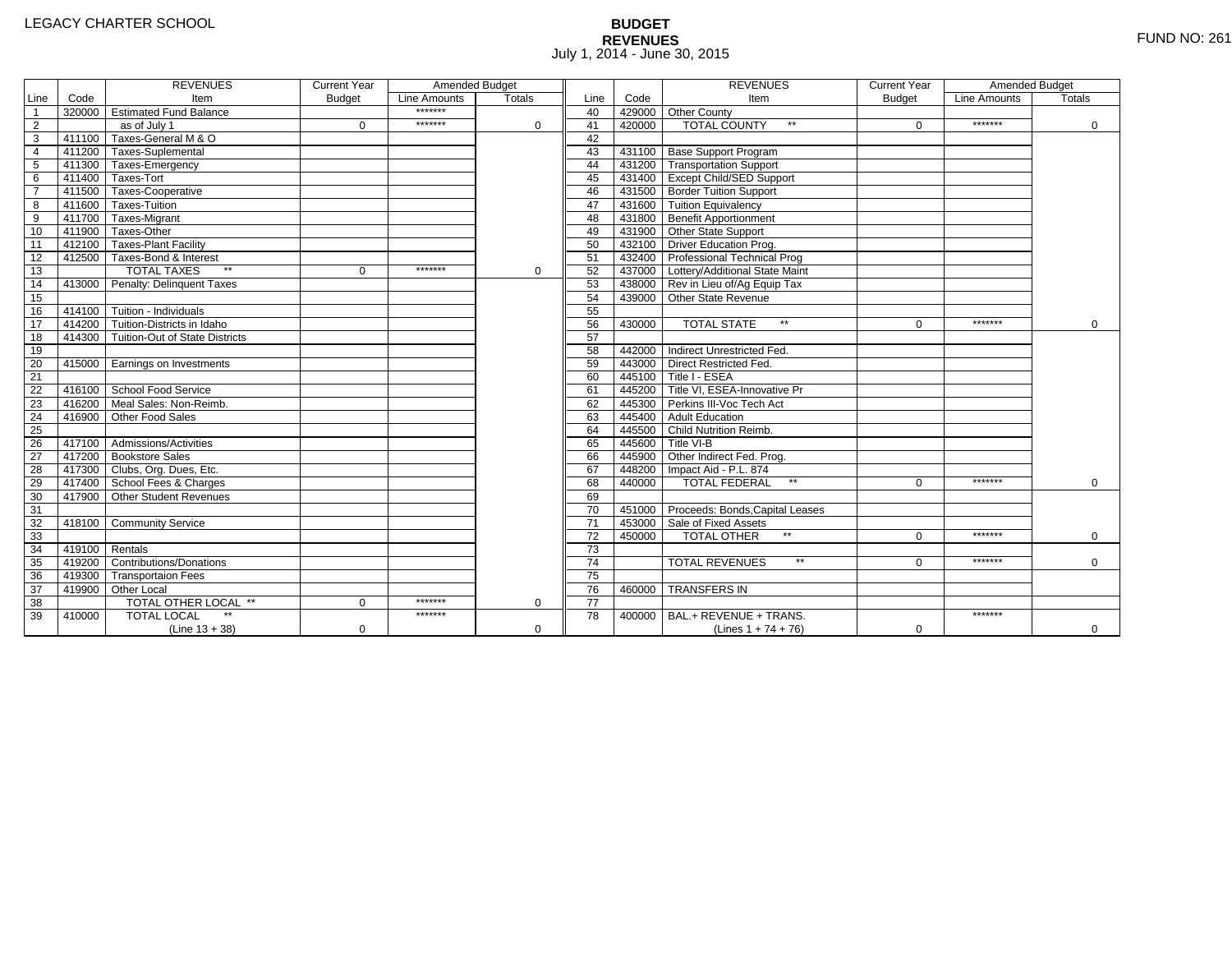|                |      | <b>EXPENDITURES</b>             | <b>Current Year</b> | Amended       | 100      | 200             | 300       | 400              | 500         | 600         | 700        | 800         |
|----------------|------|---------------------------------|---------------------|---------------|----------|-----------------|-----------|------------------|-------------|-------------|------------|-------------|
|                |      |                                 |                     |               |          |                 | Purchased | Supplies         | Capital     | Debt        | Insurance- |             |
| Line           | Code | Functions/Programs              | <b>Budget</b>       | <b>Budget</b> | Salaries | <b>Benefits</b> | Services  | <b>Materials</b> | Objects     | Retirement  | Judgment   | Transfers   |
| $\mathbf{1}$   | 512  | <b>Elemetary School Prog.</b>   |                     |               |          |                 |           |                  |             |             |            |             |
| $\overline{2}$ | 515  | Secondary School Prog.          |                     |               |          |                 |           |                  |             |             |            |             |
| 3              | 517  | Alternative School Prog.        |                     |               |          |                 |           |                  |             |             |            |             |
| 4              | 519  | Vocational-Technical Prog.      |                     |               |          |                 |           |                  |             |             |            |             |
| 5              | 521  | <b>Exceptional Child Prog.</b>  |                     |               |          |                 |           |                  |             |             |            |             |
| 6              | 522  | Preschool Exceptional Prog.     |                     |               |          |                 |           |                  |             |             |            |             |
| $\overline{7}$ | 524  | Gifted & Talented Prog.         |                     |               |          |                 |           |                  |             |             |            |             |
| 8              | 531  | Interscholastic Prog.           |                     |               |          |                 |           |                  |             |             |            |             |
| 9              | 532  | School Activity Prog.           |                     |               |          |                 |           |                  |             |             |            |             |
| 10             | 541  | Summer School Prog.             |                     |               |          |                 |           |                  |             |             |            |             |
| 11             | 542  | Adult School Prog.              |                     |               |          |                 |           |                  |             |             |            |             |
| 12             | 546  | Detention Center Prog.          |                     |               |          |                 |           |                  |             |             |            |             |
| 13             |      |                                 |                     |               |          |                 |           |                  |             |             |            |             |
| 14             | 500  | TOTAL INSTRUCTION **            | $\mathbf 0$         | $\mathbf 0$   | 0        | $\mathbf 0$     | 0         | $\mathbf 0$      | $\mathbf 0$ | $\mathbf 0$ | 0          | $\mathbf 0$ |
| 15             |      |                                 |                     |               |          |                 |           |                  |             |             |            |             |
| 16             | 611  | Attend-Guidance-Health Prog     |                     |               |          |                 |           |                  |             |             |            |             |
| 17             | 616  | Special Services Prog.          |                     |               |          |                 |           |                  |             |             |            |             |
| 18             |      |                                 |                     |               |          |                 |           |                  |             |             |            |             |
| 19             | 621  | Instruction Improvement Prog    |                     |               |          |                 |           |                  |             |             |            |             |
| 20             | 622  | Educational Media Prog.         |                     |               |          |                 |           |                  |             |             |            |             |
| 21             | 623  | Instruction-Related Tech Prog   |                     |               |          |                 |           |                  |             |             |            |             |
| 22             | 631  | Board of Education Prog.        |                     |               |          |                 |           |                  |             |             |            |             |
| 23             | 632  | District Admin Prog.            |                     |               |          |                 |           |                  |             |             |            |             |
| 24             |      |                                 |                     |               |          |                 |           |                  |             |             |            |             |
| 25             | 641  | School Administration Prog.     |                     |               |          |                 |           |                  |             |             |            |             |
| 26             |      |                                 |                     |               |          |                 |           |                  |             |             |            |             |
| 27             | 651  | <b>Business Operation Prog.</b> |                     |               |          |                 |           |                  |             |             |            |             |
| 28             | 655  | Central Service Prog.           |                     |               |          |                 |           |                  |             |             |            |             |
| 29             | 656  | Admin Tech Services Prog.       |                     |               |          |                 |           |                  |             |             |            |             |
| 30             | 661  | Bldg-Care Prog. (Custodial)     |                     |               |          |                 |           |                  |             |             |            |             |
| 31             | 663  | Maint-Non Student Occupied      |                     |               |          |                 |           |                  |             |             |            |             |
| 32             | 664  | Maint-Student Occupied Bldgs    |                     |               |          |                 |           |                  |             |             |            |             |
| 33             | 665  | Maintenance - Grounds           |                     |               |          |                 |           |                  |             |             |            |             |
| 34             | 667  | Security Program                |                     |               |          |                 |           |                  |             |             |            |             |
| 35             |      |                                 |                     |               |          |                 |           |                  |             |             |            |             |
| 36             | 681  | Pupil-To School Trans. Prog.    |                     |               |          |                 |           |                  |             |             |            |             |
| 37             | 682  | Pupil-Activity Trans. Prog.     |                     |               |          |                 |           |                  |             |             |            |             |
| 38             | 683  | General Transportation Prog.    |                     |               |          |                 |           |                  |             |             |            |             |
|                |      |                                 |                     |               |          |                 |           |                  |             |             |            |             |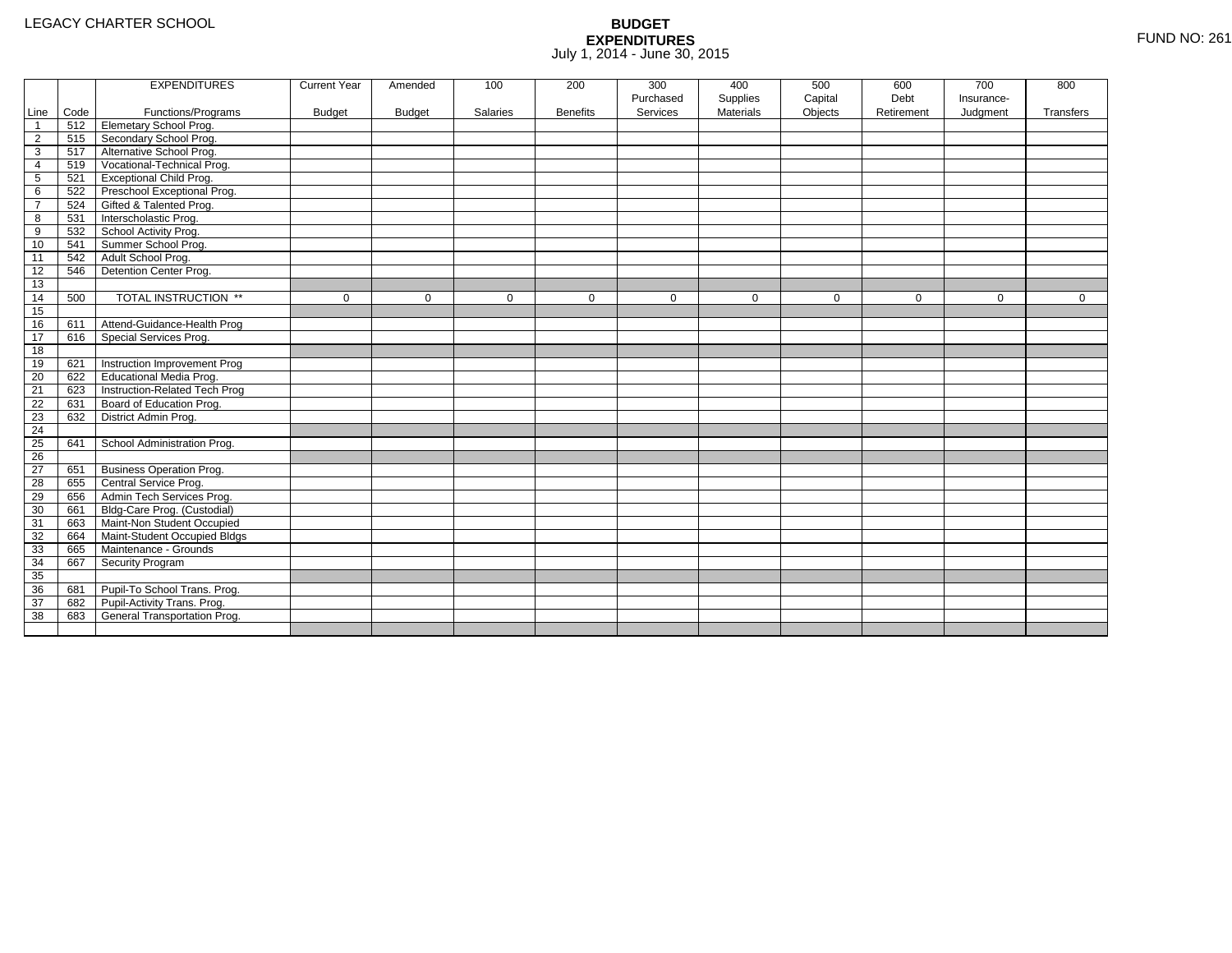4 | TOTAL APPROPRIATION (72+73) | 0 | 0

|      |      | <b>EXPENDITURES</b>                       | <b>Current Year</b> | Amended       | 100                   | 200             | 300<br>Purchased                                     | 400                   | 500                | 600<br>Debt | 700<br>Insurance- | 800          |
|------|------|-------------------------------------------|---------------------|---------------|-----------------------|-----------------|------------------------------------------------------|-----------------------|--------------------|-------------|-------------------|--------------|
| Line | Code | Functions/Programs                        | <b>Budget</b>       | <b>Budget</b> | Salaries              | <b>Benefits</b> | Services                                             | Supplies<br>Materials | Capital<br>Objects | Retirement  | Judgment          | Transfers    |
| 39   | 691  | Other Support Services Prog.              |                     |               |                       |                 |                                                      |                       |                    |             |                   |              |
| 40   |      |                                           |                     |               |                       |                 |                                                      |                       |                    |             |                   |              |
| 41   | 600  | TOTAL SUPPORT SERV.**                     | $\mathbf 0$         | $\mathbf 0$   | $\mathbf 0$           | $\mathbf 0$     | $\mathbf 0$                                          | $\mathbf 0$           | $\mathbf 0$        | $\mathbf 0$ | $\mathbf 0$       | $\mathbf{0}$ |
| 42   |      |                                           |                     |               |                       |                 |                                                      |                       |                    |             |                   |              |
| 43   | 710  | <b>Child Nutrition Program</b>            |                     |               |                       |                 |                                                      |                       |                    |             |                   |              |
| 44   | 720  | <b>Community Services Program</b>         |                     |               |                       |                 |                                                      |                       |                    |             |                   |              |
| 45   | 730  | <b>TEnterprise Operations</b>             |                     |               |                       |                 |                                                      |                       |                    |             |                   |              |
| 46   | 700  | TOTAL NON-INSTRUCTION**                   | $\mathbf 0$         | $\mathbf 0$   | $\mathbf 0$           | $\mathbf{0}$    | $\mathbf 0$                                          | $\mathbf 0$           | $\mathbf 0$        | $\mathbf 0$ | $\overline{0}$    | $\mathbf{0}$ |
| 47   |      |                                           |                     |               |                       |                 |                                                      |                       |                    |             |                   |              |
| 48   |      | 810 Capital Assets-Student Occ            |                     |               |                       |                 |                                                      |                       |                    |             |                   |              |
| 49   | 811  | Capital Assets-Non Student Occ            |                     |               |                       |                 |                                                      |                       |                    |             |                   |              |
| 50   | 800  | <b>TOTAL CAPITAL ASSETS PROG**</b>        | $\mathbf 0$         | $\mathbf 0$   | $\mathbf 0$           | $\mathbf 0$     | $\mathbf 0$                                          | $\mathbf 0$           | $\mathbf 0$        | $\mathbf 0$ | $\mathbf 0$       | $\mathbf{0}$ |
| 51   |      |                                           |                     |               |                       |                 |                                                      |                       |                    |             |                   |              |
| 52   | 911  | Debt Services Prog.-Princ.                |                     |               |                       |                 |                                                      |                       |                    |             |                   |              |
| 53   | 912  | Debt Services Prog.-Int.                  |                     |               |                       |                 |                                                      |                       |                    |             |                   |              |
| 54   | 913  | Debt Serv Prog-Refnded Debt               |                     |               |                       |                 |                                                      |                       |                    |             |                   |              |
| 55   | 920  | <b>Transfers Out</b>                      |                     |               |                       |                 |                                                      |                       |                    |             |                   |              |
| 56   |      |                                           |                     |               |                       |                 |                                                      |                       |                    |             |                   |              |
| 57   | 900  | <b>TOTAL OTHER SERVICES **</b>            | $\mathbf 0$         | $\mathbf 0$   | $\mathbf 0$           | $\mathbf{0}$    | $\mathbf 0$                                          | $\mathbf 0$           | $\mathbf 0$        | $\mathbf 0$ | $\mathbf 0$       | $\Omega$     |
| 58   |      |                                           |                     |               |                       |                 |                                                      |                       |                    |             |                   |              |
| 59   |      |                                           |                     |               |                       |                 |                                                      |                       |                    |             |                   |              |
| 60   |      | <b>TOTAL EXPENDITURES</b><br>$\star\star$ |                     |               |                       |                 |                                                      |                       |                    |             |                   |              |
|      |      | (Lines 14+41+47+49+57) **                 | $\mathbf 0$         | $\mathbf 0$   | 0                     | 0               | $\mathbf 0$                                          | 0                     | $\mathbf 0$        | $\mathbf 0$ | $\mathbf 0$       | $\mathbf 0$  |
| 61   |      |                                           |                     |               |                       |                 |                                                      |                       |                    |             |                   |              |
| 62   | 950  | Contingency Reserve                       |                     |               |                       |                 |                                                      |                       |                    |             |                   |              |
|      |      | (5% of Line 60)                           |                     |               |                       |                 |                                                      |                       |                    |             |                   |              |
| 63   |      |                                           |                     |               |                       |                 |                                                      |                       |                    |             |                   |              |
| 64   |      | TOTAL APPROPRIATION                       |                     |               |                       |                 |                                                      |                       |                    |             |                   |              |
|      |      | $(Line 60 + Line 62)$                     | $\mathbf 0$         | $\mathbf 0$   |                       |                 |                                                      |                       |                    |             |                   |              |
| 65   |      |                                           |                     |               |                       |                 |                                                      |                       |                    |             |                   |              |
| 66   |      | <b>BUDGET SUMMARY</b>                     |                     |               | <b>BUDGET SUMMARY</b> |                 |                                                      |                       |                    |             |                   |              |
| 67   |      |                                           |                     |               |                       |                 |                                                      |                       |                    |             |                   |              |
| 68   |      | <b>Beginning Fund Balance</b>             |                     |               |                       |                 | The total on line 70 must equal the total on line 74 |                       |                    |             |                   |              |
| 69   |      | Revenues + Transfers In                   |                     |               |                       |                 |                                                      |                       |                    |             |                   |              |
| 70   |      | TOTAL REVENUE (68 + 69)                   | $\mathbf 0$         | $\mathbf{0}$  |                       |                 |                                                      |                       |                    |             |                   |              |
| 71   |      |                                           |                     |               |                       |                 |                                                      |                       |                    |             |                   |              |
| 72   |      | <b>Total Appropriation</b>                |                     |               |                       |                 |                                                      |                       |                    |             |                   |              |
| 73   |      | Unappropriated Balance                    |                     |               |                       |                 |                                                      |                       |                    |             |                   |              |
|      |      |                                           |                     |               |                       |                 |                                                      |                       |                    |             |                   |              |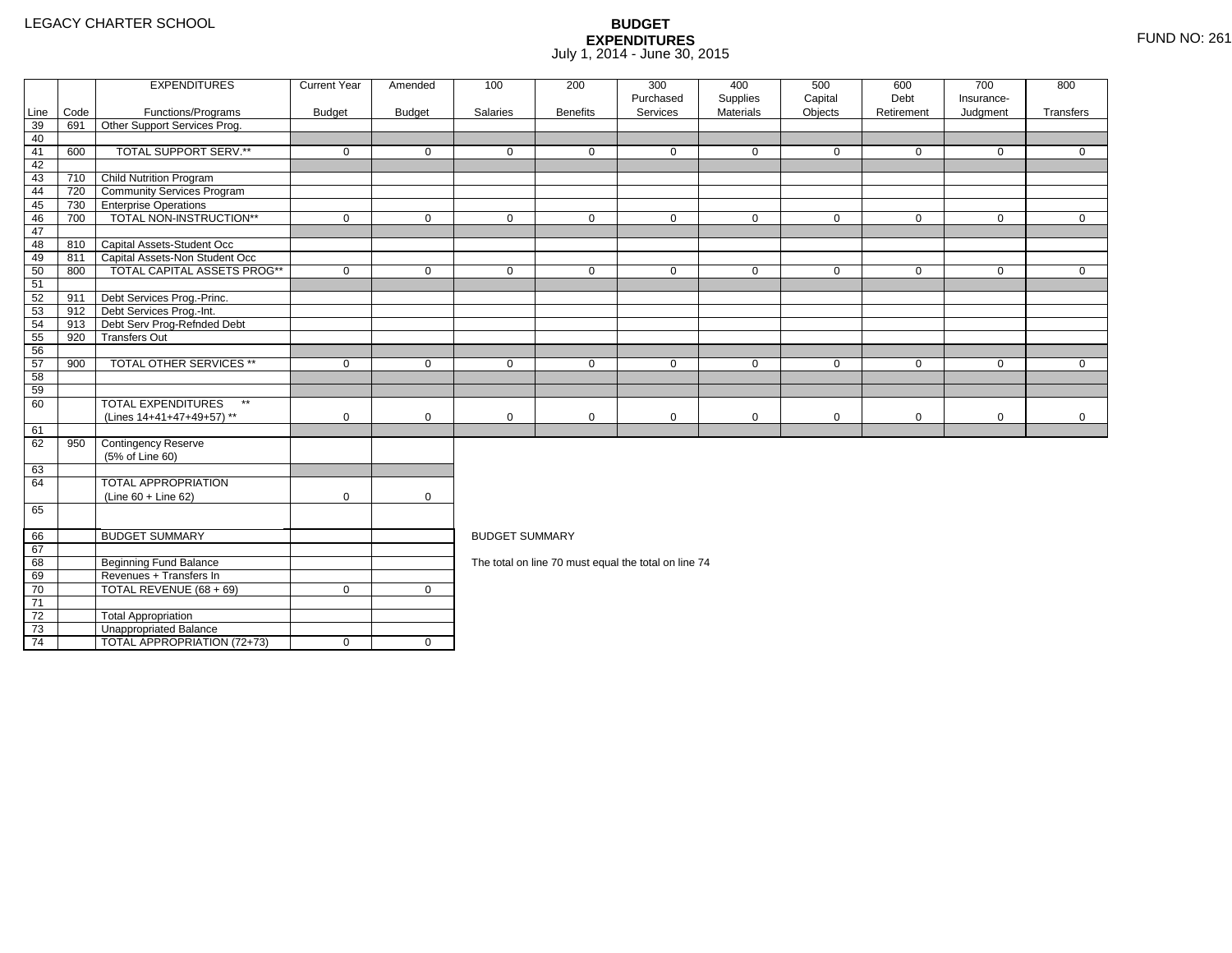# **BUDGET REVENUES** FUND NO: 262 July 1, 2014 - June 30, 2015

|                 |        | <b>REVENUES</b>                       | <b>Current Year</b> | Amended Budget |               |                 |        | <b>REVENUES</b>                        | <b>Current Year</b> | Amended Budget |             |
|-----------------|--------|---------------------------------------|---------------------|----------------|---------------|-----------------|--------|----------------------------------------|---------------------|----------------|-------------|
| Line            | Code   | Item                                  | <b>Budget</b>       | Line Amounts   | <b>Totals</b> | Line            | Code   | Item                                   | <b>Budget</b>       | Line Amounts   | Totals      |
| $\overline{1}$  |        | 320000 Estimated Fund Balance         |                     | *******        |               | 40              |        | 429000 Other County                    |                     |                |             |
| $\overline{2}$  |        | as of July 1                          | $\Omega$            | *******        | $\Omega$      | 41              | 420000 | $**$<br><b>TOTAL COUNTY</b>            | $\Omega$            | *******        | 0           |
| $\overline{3}$  |        | 411100 Taxes-General M & O            |                     |                |               | 42              |        |                                        |                     |                |             |
| $\overline{4}$  |        | 411200 Taxes-Suplemental              |                     |                |               | 43              |        | 431100 Base Support Program            |                     |                |             |
| $\overline{5}$  |        | 411300 Taxes-Emergency                |                     |                |               | 44              |        | 431200 Transportation Support          |                     |                |             |
| 6               |        | 411400 Taxes-Tort                     |                     |                |               | 45              |        | 431400 Except Child/SED Support        |                     |                |             |
| $\overline{7}$  |        | 411500 Taxes-Cooperative              |                     |                |               | 46              |        | 431500 Border Tuition Support          |                     |                |             |
| 8               |        | 411600 Taxes-Tuition                  |                     |                |               | 47              |        | 431600 Tuition Equivalency             |                     |                |             |
| $\overline{9}$  |        | 411700 Taxes-Migrant                  |                     |                |               | 48              |        | 431800 Benefit Apportionment           |                     |                |             |
| 10              |        | 411900 Taxes-Other                    |                     |                |               | 49              |        | 431900 Other State Support             |                     |                |             |
| 11              |        | 412100 Taxes-Plant Facility           |                     |                |               | 50              |        | 432100 Driver Education Prog.          |                     |                |             |
| 12              |        | 412500 Taxes-Bond & Interest          |                     |                |               | 51              |        | 432400 Professional Technical Prog     |                     |                |             |
| 13              |        | $**$<br><b>TOTAL TAXES</b>            | $\Omega$            | *******        | $\Omega$      | 52              |        | 437000 Lottery/Additional State Maint  |                     |                |             |
| 14              |        | 413000 Penalty: Delinguent Taxes      |                     |                |               | 53              |        | 438000 Rev in Lieu of/Ag Equip Tax     |                     |                |             |
| 15              |        |                                       |                     |                |               | 54              |        | 439000 Other State Revenue             |                     |                |             |
| 16              |        | 414100 Tuition - Individuals          |                     |                |               | 55              |        |                                        |                     |                |             |
| 17              |        | 414200 Tuition-Districts in Idaho     |                     |                |               | 56              | 430000 | <b>TOTAL STATE</b><br>$\star\star$     | $\Omega$            | *******        | $\Omega$    |
| 18              |        | 414300 Tuition-Out of State Districts |                     |                |               | 57              |        |                                        |                     |                |             |
| 19              |        |                                       |                     |                |               | 58              |        | 442000 Indirect Unrestricted Fed.      |                     |                |             |
| 20              |        | 415000 Earnings on Investments        |                     |                |               | 59              |        | 443000 Direct Restricted Fed.          | 5.458CR             |                |             |
| $\overline{21}$ |        |                                       |                     |                |               | 60              |        | 445100 Title I - ESEA                  |                     |                |             |
| 22              |        | 416100 School Food Service            |                     |                |               | 61              |        | 445200 Title VI. ESEA-Innovative Pr    |                     |                |             |
| 23              | 416200 | Meal Sales: Non-Reimb.                |                     |                |               | 62              |        | 445300 Perkins III-Voc Tech Act        |                     |                |             |
| $\overline{24}$ | 416900 | Other Food Sales                      |                     |                |               | 63              |        | 445400 Adult Education                 |                     |                |             |
| 25              |        |                                       |                     |                |               | 64              |        | 445500 Child Nutrition Reimb.          |                     |                |             |
| 26              |        | 417100 Admissions/Activities          |                     |                |               | 65              |        | 445600 Title VI-B                      |                     |                |             |
| $\overline{27}$ |        | 417200 Bookstore Sales                |                     |                |               | 66              |        | 445900 Other Indirect Fed. Prog.       |                     |                |             |
| 28              |        | 417300 Clubs, Org. Dues, Etc.         |                     |                |               | 67              |        | 448200   Impact Aid - P.L. 874         |                     |                |             |
| 29              |        | 417400 School Fees & Charges          |                     |                |               | 68              | 440000 | <b>TOTAL FEDERAL</b><br>$\star\star$   | 5,458CR             | *******        | 0           |
| 30              |        | 417900 Other Student Revenues         |                     |                |               | 69              |        |                                        |                     |                |             |
| 31              |        |                                       |                     |                |               | 70              |        | 451000 Proceeds: Bonds, Capital Leases |                     |                |             |
| 32              |        | 418100 Community Service              |                     |                |               | 71              |        | 453000 Sale of Fixed Assets            |                     |                |             |
| 33              |        |                                       |                     |                |               | 72              | 450000 | <b>TOTAL OTHER</b>                     | $\Omega$            | *******        | $\Omega$    |
| 34              | 419100 | Rentals                               |                     |                |               | $\overline{73}$ |        |                                        |                     |                |             |
| 35              |        | 419200 Contributions/Donations        |                     |                |               | $\overline{74}$ |        | $**$<br><b>TOTAL REVENUES</b>          | 5.458CR             | *******        | 0           |
| 36              |        | 419300 Transportaion Fees             |                     |                |               | 75              |        |                                        |                     |                |             |
| 37              |        | 419900 Other Local                    |                     |                |               | 76              | 460000 | <b>TRANSFERS IN</b>                    |                     |                |             |
| 38              |        | TOTAL OTHER LOCAL **                  | $\Omega$            | *******        | $\Omega$      | $\overline{77}$ |        |                                        |                     |                |             |
| 39              | 410000 | <b>TOTAL LOCAL</b>                    |                     | *******        |               | 78              | 400000 | BAL.+ REVENUE + TRANS.                 |                     | *******        |             |
|                 |        | $(Line 13 + 38)$                      | $\mathbf 0$         |                | 0             |                 |        | (Lines $1 + 74 + 76$ )                 | 5,458CR             |                | $\mathbf 0$ |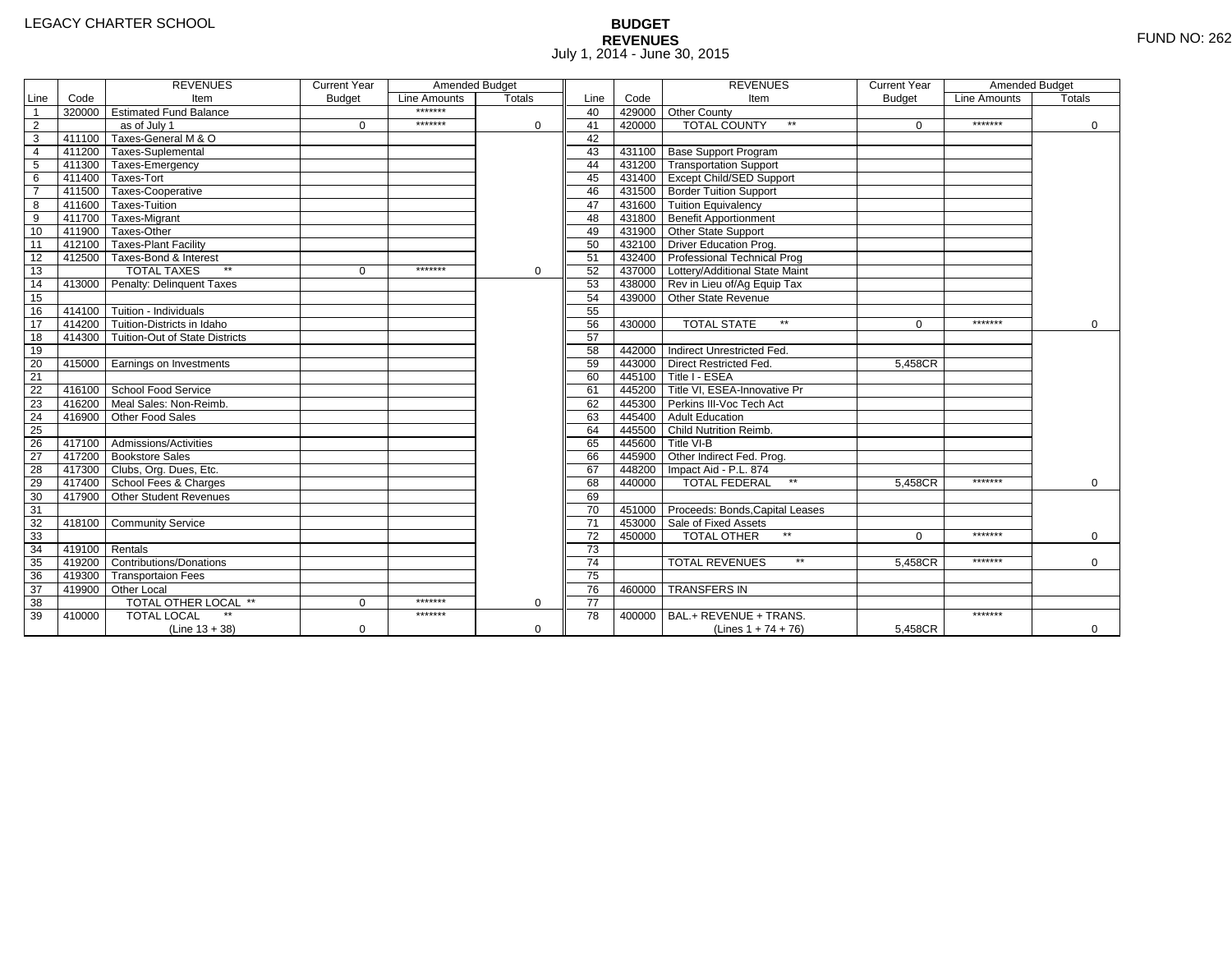|                 |      | <b>EXPENDITURES</b>             | <b>Current Year</b> | Amended       | 100         | 200             | 300         | 400              | 500         | 600         | 700         | 800          |
|-----------------|------|---------------------------------|---------------------|---------------|-------------|-----------------|-------------|------------------|-------------|-------------|-------------|--------------|
|                 |      |                                 |                     |               |             |                 | Purchased   | Supplies         | Capital     | Debt        | Insurance-  |              |
| Line            | Code | Functions/Programs              | <b>Budget</b>       | <b>Budget</b> | Salaries    | <b>Benefits</b> | Services    | <b>Materials</b> | Objects     | Retirement  | Judgment    | Transfers    |
| $\overline{1}$  | 512  | <b>Elemetary School Prog.</b>   |                     |               |             |                 |             |                  |             |             |             |              |
| $\overline{2}$  | 515  | Secondary School Prog.          |                     |               |             |                 |             |                  |             |             |             |              |
| 3               | 517  | Alternative School Prog.        |                     |               |             |                 |             |                  |             |             |             |              |
| 4               | 519  | Vocational-Technical Prog.      |                     |               |             |                 |             |                  |             |             |             |              |
| $5\phantom{.0}$ | 521  | <b>Exceptional Child Prog.</b>  |                     |               |             |                 |             |                  |             |             |             |              |
| 6               | 522  | Preschool Exceptional Prog.     |                     |               |             |                 |             |                  |             |             |             |              |
| $\overline{7}$  | 524  | Gifted & Talented Prog.         |                     |               |             |                 |             |                  |             |             |             |              |
| 8               | 531  | Interscholastic Prog.           |                     |               |             |                 |             |                  |             |             |             |              |
| 9               | 532  | School Activity Prog.           |                     |               |             |                 |             |                  |             |             |             |              |
| 10              | 541  | Summer School Prog.             |                     |               |             |                 |             |                  |             |             |             |              |
| 11              | 542  | Adult School Prog.              |                     |               |             |                 |             |                  |             |             |             |              |
| 12              | 546  | Detention Center Prog.          |                     |               |             |                 |             |                  |             |             |             |              |
| 13              |      |                                 |                     |               |             |                 |             |                  |             |             |             |              |
| 14              | 500  | TOTAL INSTRUCTION **            | $\mathbf 0$         | $\Omega$      | $\mathbf 0$ | $\mathbf 0$     | $\mathbf 0$ | $\mathbf 0$      | $\mathbf 0$ | $\mathbf 0$ | $\mathbf 0$ | $\mathbf{0}$ |
| 15              |      |                                 |                     |               |             |                 |             |                  |             |             |             |              |
| 16              | 611  | Attend-Guidance-Health Prog     |                     |               |             |                 |             |                  |             |             |             |              |
| 17              | 616  | Special Services Prog.          |                     |               |             |                 |             |                  |             |             |             |              |
| 18              |      |                                 |                     |               |             |                 |             |                  |             |             |             |              |
| 19              | 621  | Instruction Improvement Prog    | 5.458               |               |             |                 |             |                  |             |             |             |              |
| 20              | 622  | Educational Media Prog.         |                     |               |             |                 |             |                  |             |             |             |              |
| 21              | 623  | Instruction-Related Tech Prog   |                     |               |             |                 |             |                  |             |             |             |              |
| 22              | 631  | Board of Education Prog.        |                     |               |             |                 |             |                  |             |             |             |              |
| 23              | 632  | District Admin Prog.            |                     |               |             |                 |             |                  |             |             |             |              |
| 24              |      |                                 |                     |               |             |                 |             |                  |             |             |             |              |
| 25              | 641  | School Administration Prog.     |                     |               |             |                 |             |                  |             |             |             |              |
| $\overline{26}$ |      |                                 |                     |               |             |                 |             |                  |             |             |             |              |
| 27              | 651  | <b>Business Operation Prog.</b> |                     |               |             |                 |             |                  |             |             |             |              |
| 28              | 655  | Central Service Prog.           |                     |               |             |                 |             |                  |             |             |             |              |
| 29              | 656  | Admin Tech Services Prog.       |                     |               |             |                 |             |                  |             |             |             |              |
| 30              | 661  | Bldg-Care Prog. (Custodial)     |                     |               |             |                 |             |                  |             |             |             |              |
| 31              | 663  | Maint-Non Student Occupied      |                     |               |             |                 |             |                  |             |             |             |              |
| 32              | 664  | Maint-Student Occupied Bldgs    |                     |               |             |                 |             |                  |             |             |             |              |
| 33              | 665  | Maintenance - Grounds           |                     |               |             |                 |             |                  |             |             |             |              |
| 34              | 667  | Security Program                |                     |               |             |                 |             |                  |             |             |             |              |
| 35              |      |                                 |                     |               |             |                 |             |                  |             |             |             |              |
| 36              | 681  | Pupil-To School Trans. Prog.    |                     |               |             |                 |             |                  |             |             |             |              |
| 37              | 682  | Pupil-Activity Trans. Prog.     |                     |               |             |                 |             |                  |             |             |             |              |
| 38              | 683  | General Transportation Prog.    |                     |               |             |                 |             |                  |             |             |             |              |
|                 |      |                                 |                     |               |             |                 |             |                  |             |             |             |              |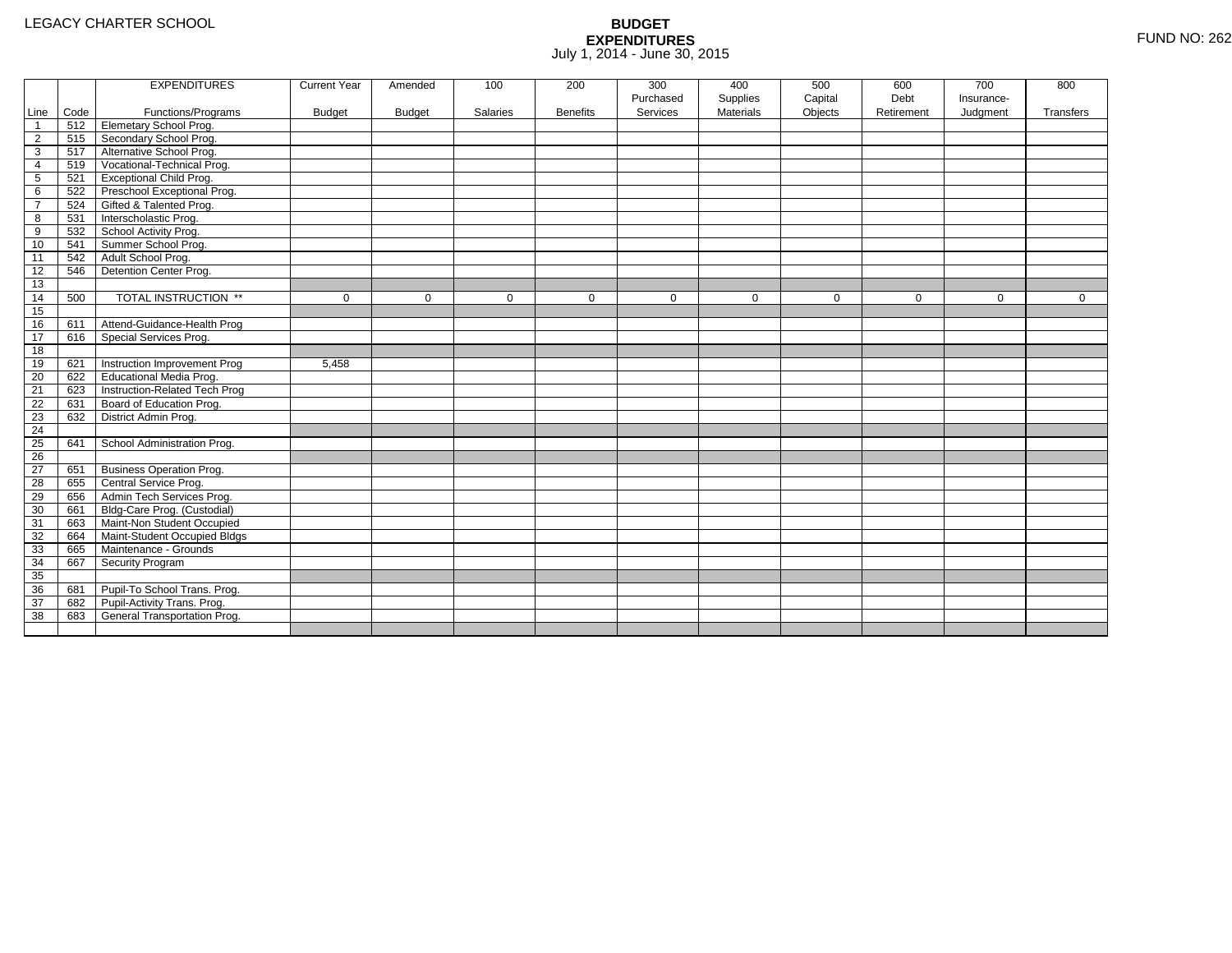2 Total Appropriation 15,458

4 | TOTAL APPROPRIATION (72+73) | 5,458 <u>|</u> 0

3 **Unappropriated Balance** 

73

74

|                 |      | <b>EXPENDITURES</b>                       | <b>Current Year</b> | Amended        | 100                   | 200             | 300                                                  | 400         | 500            | 600          | 700          | 800          |
|-----------------|------|-------------------------------------------|---------------------|----------------|-----------------------|-----------------|------------------------------------------------------|-------------|----------------|--------------|--------------|--------------|
|                 |      |                                           |                     |                |                       |                 | Purchased                                            | Supplies    | Capital        | Debt         | Insurance-   |              |
| Line            | Code | Functions/Programs                        | <b>Budget</b>       | <b>Budget</b>  | Salaries              | <b>Benefits</b> | Services                                             | Materials   | Objects        | Retirement   | Judgment     | Transfers    |
| 39              | 691  | Other Support Services Prog.              |                     |                |                       |                 |                                                      |             |                |              |              |              |
| 40              |      |                                           |                     |                |                       |                 |                                                      |             |                |              |              |              |
| 41              | 600  | TOTAL SUPPORT SERV.**                     | 5,458               | $\Omega$       | $\Omega$              | $\Omega$        | $\Omega$                                             | $\mathbf 0$ | $\mathbf{0}$   | $\mathbf{0}$ | $\mathbf{0}$ | $\Omega$     |
| 42              |      |                                           |                     |                |                       |                 |                                                      |             |                |              |              |              |
| 43              | 710  | <b>Child Nutrition Program</b>            |                     |                |                       |                 |                                                      |             |                |              |              |              |
| 44              | 720  | Community Services Program                |                     |                |                       |                 |                                                      |             |                |              |              |              |
| 45              | 730  | <b>Enterprise Operations</b>              |                     |                |                       |                 |                                                      |             |                |              |              |              |
| 46              | 700  | TOTAL NON-INSTRUCTION**                   | $\mathbf 0$         | $\Omega$       | $\Omega$              | $\mathbf 0$     | $\mathbf 0$                                          | $\mathbf 0$ | $\overline{0}$ | $\mathbf 0$  | $\mathbf{0}$ | $\mathbf 0$  |
| 47              |      |                                           |                     |                |                       |                 |                                                      |             |                |              |              |              |
| 48              | 810  | Capital Assets-Student Occ                |                     |                |                       |                 |                                                      |             |                |              |              |              |
| 49              | 811  | Capital Assets-Non Student Occ            |                     |                |                       |                 |                                                      |             |                |              |              |              |
| 50              | 800  | TOTAL CAPITAL ASSETS PROG**               | $\mathbf 0$         | $\mathbf 0$    | $\mathbf 0$           | $\mathbf 0$     | $\mathbf 0$                                          | $\mathbf 0$ | $\mathbf 0$    | $\mathbf 0$  | $\mathbf 0$  | $\mathbf 0$  |
| 51              |      |                                           |                     |                |                       |                 |                                                      |             |                |              |              |              |
| 52              | 911  | Debt Services Prog.-Princ.                |                     |                |                       |                 |                                                      |             |                |              |              |              |
| 53              | 912  | Debt Services Prog.-Int.                  |                     |                |                       |                 |                                                      |             |                |              |              |              |
| 54              | 913  | Debt Serv Prog-Refnded Debt               |                     |                |                       |                 |                                                      |             |                |              |              |              |
| 55              | 920  | <b>Transfers Out</b>                      |                     |                |                       |                 |                                                      |             |                |              |              |              |
| 56              |      |                                           |                     |                |                       |                 |                                                      |             |                |              |              |              |
| 57              | 900  | <b>TOTAL OTHER SERVICES **</b>            | $\mathbf 0$         | 0              | $\mathbf 0$           | 0               | 0                                                    | $\mathbf 0$ | 0              | 0            | 0            | $\mathbf{0}$ |
| 58              |      |                                           |                     |                |                       |                 |                                                      |             |                |              |              |              |
| 59              |      |                                           |                     |                |                       |                 |                                                      |             |                |              |              |              |
| 60              |      | <b>TOTAL EXPENDITURES</b><br>$\star\star$ |                     |                |                       |                 |                                                      |             |                |              |              |              |
|                 |      | (Lines 14+41+47+49+57) **                 | 5,458               | $\mathbf 0$    | $\mathbf 0$           | 0               | $\mathbf 0$                                          | $\mathbf 0$ | 0              | $\mathbf 0$  | $\mathbf 0$  | $\mathbf{0}$ |
| 61              |      |                                           |                     |                |                       |                 |                                                      |             |                |              |              |              |
| 62              | 950  | <b>Contingency Reserve</b>                |                     |                |                       |                 |                                                      |             |                |              |              |              |
|                 |      | (5% of Line 60)                           |                     |                |                       |                 |                                                      |             |                |              |              |              |
| 63              |      |                                           |                     |                |                       |                 |                                                      |             |                |              |              |              |
| 64              |      | <b>TOTAL APPROPRIATION</b>                |                     |                |                       |                 |                                                      |             |                |              |              |              |
|                 |      | (Line 60 + Line 62)                       | 5,458               | 0              |                       |                 |                                                      |             |                |              |              |              |
| 65              |      |                                           |                     |                |                       |                 |                                                      |             |                |              |              |              |
|                 |      |                                           |                     |                |                       |                 |                                                      |             |                |              |              |              |
| 66              |      | <b>BUDGET SUMMARY</b>                     |                     |                | <b>BUDGET SUMMARY</b> |                 |                                                      |             |                |              |              |              |
| 67              |      |                                           |                     |                |                       |                 |                                                      |             |                |              |              |              |
| 68              |      | Beginning Fund Balance                    |                     |                |                       |                 | The total on line 70 must equal the total on line 74 |             |                |              |              |              |
| 69              |      | Revenues + Transfers In                   | 5,458CR             |                |                       |                 |                                                      |             |                |              |              |              |
| 70              |      | TOTAL REVENUE (68 + 69)                   | 5,458CR             | $\overline{0}$ |                       |                 |                                                      |             |                |              |              |              |
| $\overline{71}$ |      |                                           |                     |                |                       |                 |                                                      |             |                |              |              |              |
| $\overline{72}$ |      | <b>Total Appropriation</b>                | 5.458               |                |                       |                 |                                                      |             |                |              |              |              |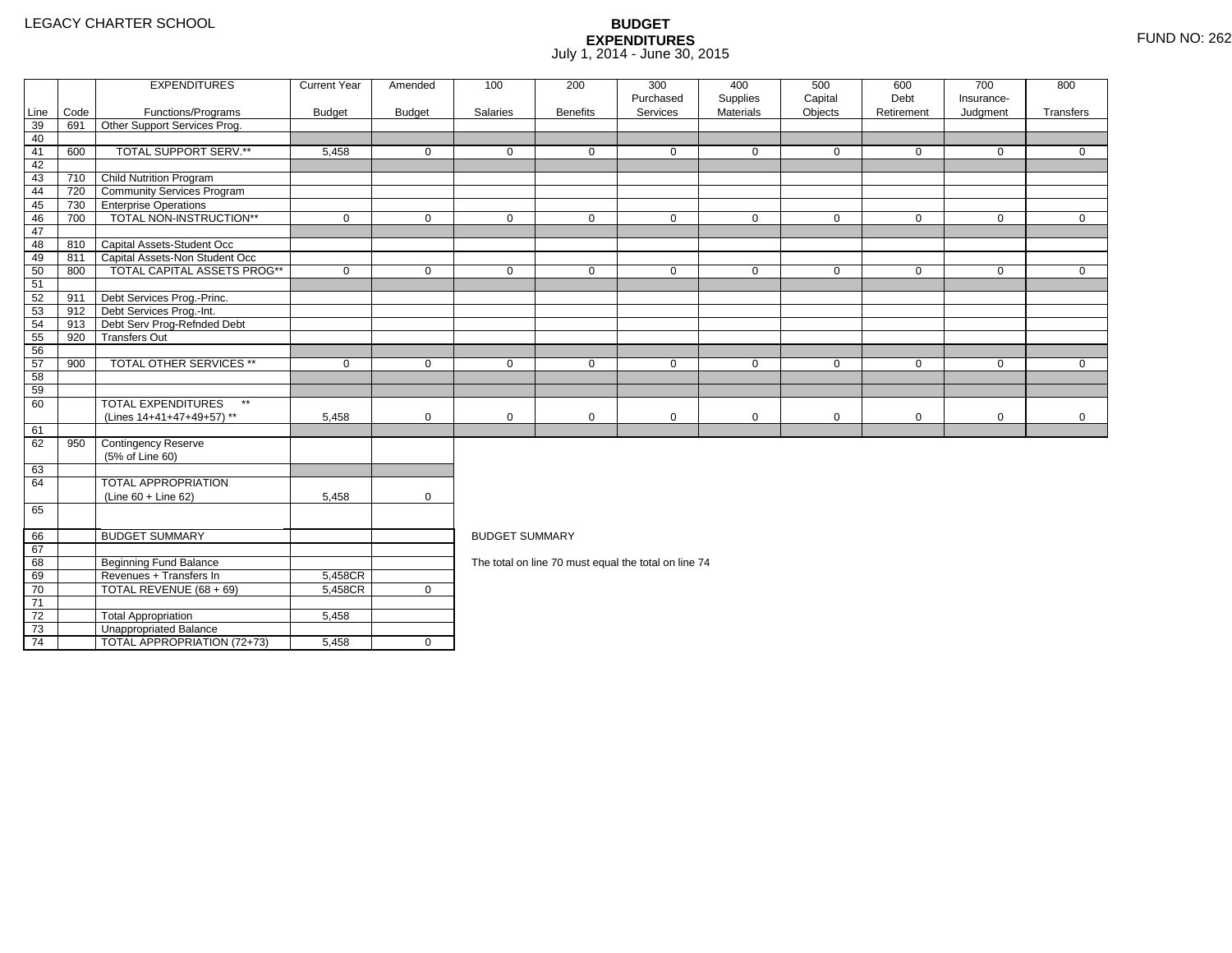# **BUDGET REVENUES** FUND NO: 271 July 1, 2014 - June 30, 2015

|                |        | <b>REVENUES</b>                         | <b>Current Year</b> | Amended Budget |               |                 |        | <b>REVENUES</b>                        | <b>Current Year</b> | Amended Budget |             |
|----------------|--------|-----------------------------------------|---------------------|----------------|---------------|-----------------|--------|----------------------------------------|---------------------|----------------|-------------|
| Line           | Code   | Item                                    | <b>Budget</b>       | Line Amounts   | <b>Totals</b> | Line            | Code   | Item                                   | <b>Budget</b>       | Line Amounts   | Totals      |
| $\mathbf{1}$   |        | 320000 Estimated Fund Balance           |                     | *******        |               | 40              |        | 429000 Other County                    |                     |                |             |
| $\overline{2}$ |        | as of July 1                            | $\mathbf 0$         | *******        | 0             | 41              | 420000 | <b>TOTAL COUNTY</b><br>$\star\star$    | $\Omega$            | *******        | 0           |
| 3              |        | 411100 Taxes-General M & O              |                     |                |               | 42              |        |                                        |                     |                |             |
| $\overline{4}$ |        | 411200 Taxes-Suplemental                |                     |                |               | 43              |        | 431100 Base Support Program            |                     |                |             |
| 5              |        | 411300 Taxes-Emergency                  |                     |                |               | 44              |        | 431200 Transportation Support          |                     |                |             |
| 6              |        | 411400 Taxes-Tort                       |                     |                |               | 45              |        | 431400 Except Child/SED Support        |                     |                |             |
| $\overline{7}$ |        | 411500 Taxes-Cooperative                |                     |                |               | 46              |        | 431500 Border Tuition Support          |                     |                |             |
| 8              |        | 411600 Taxes-Tuition                    |                     |                |               | 47              |        | 431600 Tuition Equivalency             |                     |                |             |
| $\overline{9}$ |        | 411700 Taxes-Migrant                    |                     |                |               | 48              |        | 431800 Benefit Apportionment           |                     |                |             |
| 10             |        | 411900 Taxes-Other                      |                     |                |               | 49              |        | 431900 Other State Support             |                     |                |             |
| 11             |        | 412100   Taxes-Plant Facility           |                     |                |               | 50              |        | 432100 Driver Education Prog.          |                     |                |             |
| 12             |        | 412500 Taxes-Bond & Interest            |                     |                |               | 51              |        | 432400 Professional Technical Prog     |                     |                |             |
| 13             |        | <b>TOTAL TAXES</b><br>$\star\star$      | $\Omega$            | *******        | 0             | 52              |        | 437000 Lottery/Additional State Maint  |                     |                |             |
| 14             |        | 413000 Penalty: Delinquent Taxes        |                     |                |               | 53              |        | 438000 Rev in Lieu of/Ag Equip Tax     |                     |                |             |
| 15             |        |                                         |                     |                |               | 54              |        | 439000 Other State Revenue             |                     |                |             |
| 16             |        | $-414100$ Tuition - Individuals         |                     |                |               | 55              |        |                                        |                     |                |             |
| 17             |        | 414200 Tuition-Districts in Idaho       |                     |                |               | 56              | 430000 | <b>TOTAL STATE</b><br>$**$             | $\Omega$            | *******        | $\Omega$    |
| 18             |        | 414300   Tuition-Out of State Districts |                     |                |               | 57              |        |                                        |                     |                |             |
| 19             |        |                                         |                     |                |               | 58              |        | 442000 Indirect Unrestricted Fed.      |                     |                |             |
| 20             |        | 415000 Earnings on Investments          |                     |                |               | 59              |        | 443000 Direct Restricted Fed.          |                     |                |             |
| 21             |        |                                         |                     |                |               | 60              |        | 445100 Title I - ESEA                  |                     |                |             |
| 22             |        | 416100 School Food Service              |                     |                |               | 61              |        | 445200 Title VI, ESEA-Innovative Pr    |                     |                |             |
| 23             | 416200 | Meal Sales: Non-Reimb.                  |                     |                |               | 62              |        | 445300 Perkins III-Voc Tech Act        |                     |                |             |
| 24             | 416900 | Other Food Sales                        |                     |                |               | 63              |        | 445400 Adult Education                 |                     |                |             |
| 25             |        |                                         |                     |                |               | 64              |        | 445500 Child Nutrition Reimb.          |                     |                |             |
| 26             |        | 417100 Admissions/Activities            |                     |                |               | 65              |        | 445600 Title VI-B                      |                     |                |             |
| 27             |        | 417200 Bookstore Sales                  |                     |                |               | 66              |        | 445900 Other Indirect Fed. Prog.       | 26.784CR            | 25.585CR       |             |
| 28             |        | 417300 Clubs, Org. Dues, Etc.           |                     |                |               | 67              |        | 448200   Impact Aid - P.L. 874         |                     |                |             |
| 29             |        | 417400 School Fees & Charges            |                     |                |               | 68              | 440000 | <b>TOTAL FEDERAL</b><br>$\star\star$   | 26.784CR            | *******        | 25,585CR    |
| 30             |        | 417900 Other Student Revenues           |                     |                |               | 69              |        |                                        |                     |                |             |
| 31             |        |                                         |                     |                |               | 70              |        | 451000 Proceeds: Bonds, Capital Leases |                     |                |             |
| 32             |        | 418100 Community Service                |                     |                |               | 71              |        | 453000 Sale of Fixed Assets            |                     |                |             |
| 33             |        |                                         |                     |                |               | 72              | 450000 | TOTAL OTHER                            | $\Omega$            | *******        | $\mathbf 0$ |
| 34             | 419100 | Rentals                                 |                     |                |               | 73              |        |                                        |                     |                |             |
| 35             |        | 419200 Contributions/Donations          |                     |                |               | 74              |        | $\star\star$<br><b>TOTAL REVENUES</b>  | 26,784CR            | *******        | 25,585CR    |
| 36             |        | 419300 Transportaion Fees               |                     |                |               | 75              |        |                                        |                     |                |             |
| 37             |        | 419900 Other Local                      |                     |                |               | 76              | 460000 | <b>TRANSFERS IN</b>                    |                     |                |             |
| 38             |        | TOTAL OTHER LOCAL **                    | $\Omega$            | *******        | 0             | $\overline{77}$ |        |                                        |                     |                |             |
| 39             | 410000 | <b>TOTAL LOCAL</b>                      |                     | *******        |               | 78              | 400000 | BAL.+ REVENUE + TRANS.                 |                     | *******        |             |
|                |        | $(Line 13 + 38)$                        | 0                   |                | 0             |                 |        | (Lines $1 + 74 + 76$ )                 | 26,784CR            |                | 25,585CR    |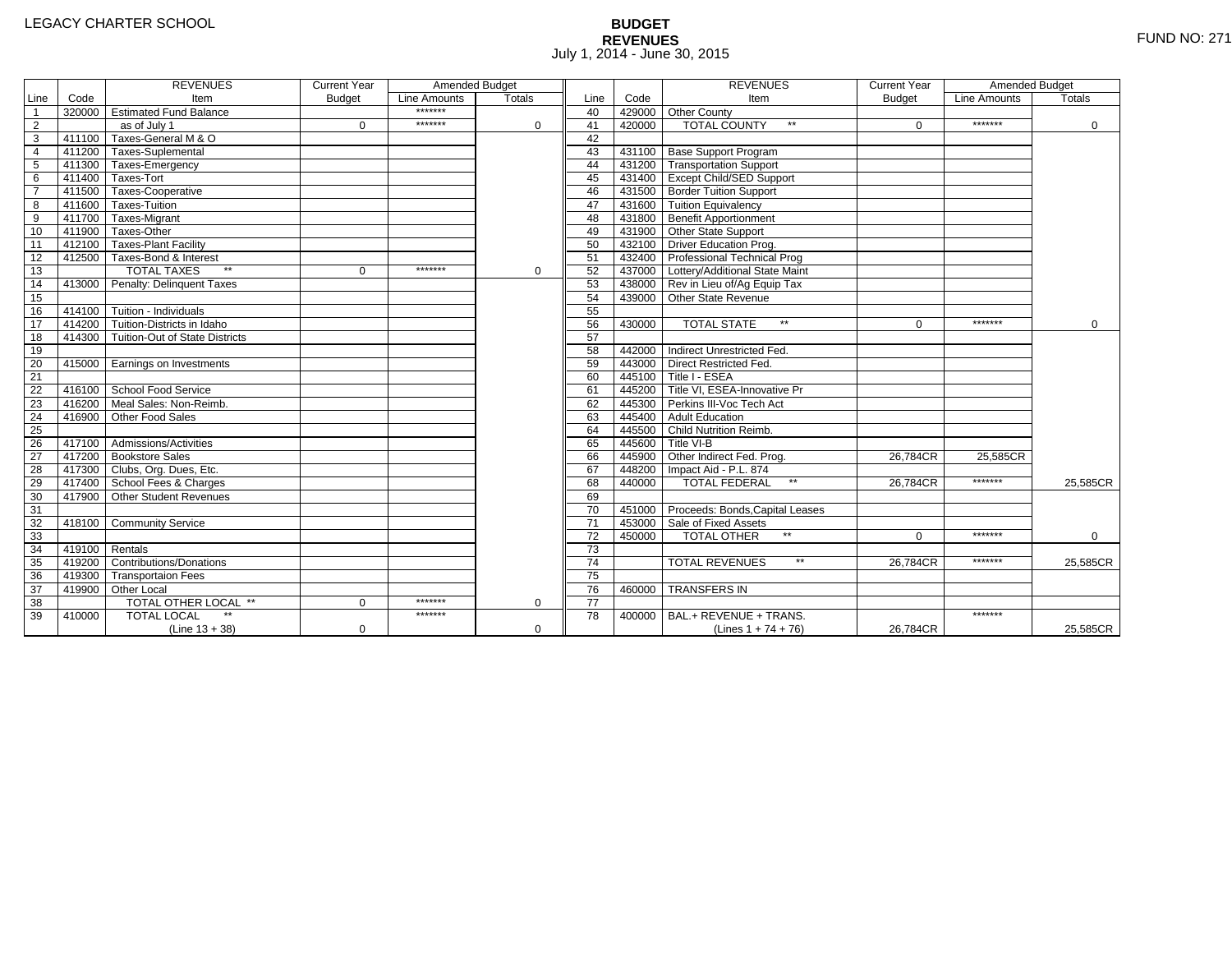|                 |      | <b>EXPENDITURES</b>             | <b>Current Year</b> | Amended       | 100         | 200             | 300         | 400              | 500     | 600         | 700         | 800          |
|-----------------|------|---------------------------------|---------------------|---------------|-------------|-----------------|-------------|------------------|---------|-------------|-------------|--------------|
|                 |      |                                 |                     |               |             |                 | Purchased   | Supplies         | Capital | Debt        | Insurance-  |              |
| Line            | Code | Functions/Programs              | <b>Budget</b>       | <b>Budget</b> | Salaries    | <b>Benefits</b> | Services    | <b>Materials</b> | Objects | Retirement  | Judgment    | Transfers    |
| -1              | 512  | Elemetary School Prog.          |                     |               |             |                 |             |                  |         |             |             |              |
| $\overline{2}$  | 515  | Secondary School Prog.          |                     |               |             |                 |             |                  |         |             |             |              |
| 3               | 517  | Alternative School Prog.        |                     |               |             |                 |             |                  |         |             |             |              |
| 4               | 519  | Vocational-Technical Prog.      |                     |               |             |                 |             |                  |         |             |             |              |
| $5\phantom{.0}$ | 521  | <b>Exceptional Child Prog.</b>  |                     |               |             |                 |             |                  |         |             |             |              |
| 6               | 522  | Preschool Exceptional Prog.     |                     |               |             |                 |             |                  |         |             |             |              |
| $\overline{7}$  | 524  | Gifted & Talented Prog.         |                     |               |             |                 |             |                  |         |             |             |              |
| 8               | 531  | Interscholastic Prog.           |                     |               |             |                 |             |                  |         |             |             |              |
| 9               | 532  | School Activity Prog.           |                     |               |             |                 |             |                  |         |             |             |              |
| 10              | 541  | Summer School Prog.             |                     |               |             |                 |             |                  |         |             |             |              |
| 11              | 542  | Adult School Prog.              |                     |               |             |                 |             |                  |         |             |             |              |
| 12              | 546  | Detention Center Prog.          |                     |               |             |                 |             |                  |         |             |             |              |
| 13              |      |                                 |                     |               |             |                 |             |                  |         |             |             |              |
| 14              | 500  | TOTAL INSTRUCTION **            | 0                   | $\mathbf 0$   | $\mathbf 0$ | $\mathbf{0}$    | $\mathbf 0$ | $\mathbf 0$      | 0       | $\mathbf 0$ | $\mathbf 0$ | $\mathbf{0}$ |
| 15              |      |                                 |                     |               |             |                 |             |                  |         |             |             |              |
| 16              | 611  | Attend-Guidance-Health Prog     |                     |               |             |                 |             |                  |         |             |             |              |
| 17              | 616  | Special Services Prog.          |                     |               |             |                 |             |                  |         |             |             |              |
| 18              |      |                                 |                     |               |             |                 |             |                  |         |             |             |              |
| 19              | 621  | Instruction Improvement Prog    | 26,784              | 25,585        | 16,000      | 5,585           | 4.000       |                  |         |             |             |              |
| 20              | 622  | Educational Media Prog.         |                     |               |             |                 |             |                  |         |             |             |              |
| 21              | 623  | Instruction-Related Tech Prog   |                     |               |             |                 |             |                  |         |             |             |              |
| 22              | 631  | Board of Education Prog.        |                     |               |             |                 |             |                  |         |             |             |              |
| 23              | 632  | District Admin Prog.            |                     |               |             |                 |             |                  |         |             |             |              |
| 24              |      |                                 |                     |               |             |                 |             |                  |         |             |             |              |
| 25              | 641  | School Administration Prog.     |                     |               |             |                 |             |                  |         |             |             |              |
| $\overline{26}$ |      |                                 |                     |               |             |                 |             |                  |         |             |             |              |
| 27              | 651  | <b>Business Operation Prog.</b> |                     |               |             |                 |             |                  |         |             |             |              |
| 28              | 655  | Central Service Prog.           |                     |               |             |                 |             |                  |         |             |             |              |
| 29              | 656  | Admin Tech Services Prog.       |                     |               |             |                 |             |                  |         |             |             |              |
| 30              | 661  | Bldg-Care Prog. (Custodial)     |                     |               |             |                 |             |                  |         |             |             |              |
| 31              | 663  | Maint-Non Student Occupied      |                     |               |             |                 |             |                  |         |             |             |              |
| 32              | 664  | Maint-Student Occupied Bldgs    |                     |               |             |                 |             |                  |         |             |             |              |
| 33              | 665  | Maintenance - Grounds           |                     |               |             |                 |             |                  |         |             |             |              |
| 34              | 667  | Security Program                |                     |               |             |                 |             |                  |         |             |             |              |
| 35              |      |                                 |                     |               |             |                 |             |                  |         |             |             |              |
| 36              | 681  | Pupil-To School Trans. Prog.    |                     |               |             |                 |             |                  |         |             |             |              |
| 37              | 682  | Pupil-Activity Trans. Prog.     |                     |               |             |                 |             |                  |         |             |             |              |
| 38              | 683  | General Transportation Prog.    |                     |               |             |                 |             |                  |         |             |             |              |
|                 |      |                                 |                     |               |             |                 |             |                  |         |             |             |              |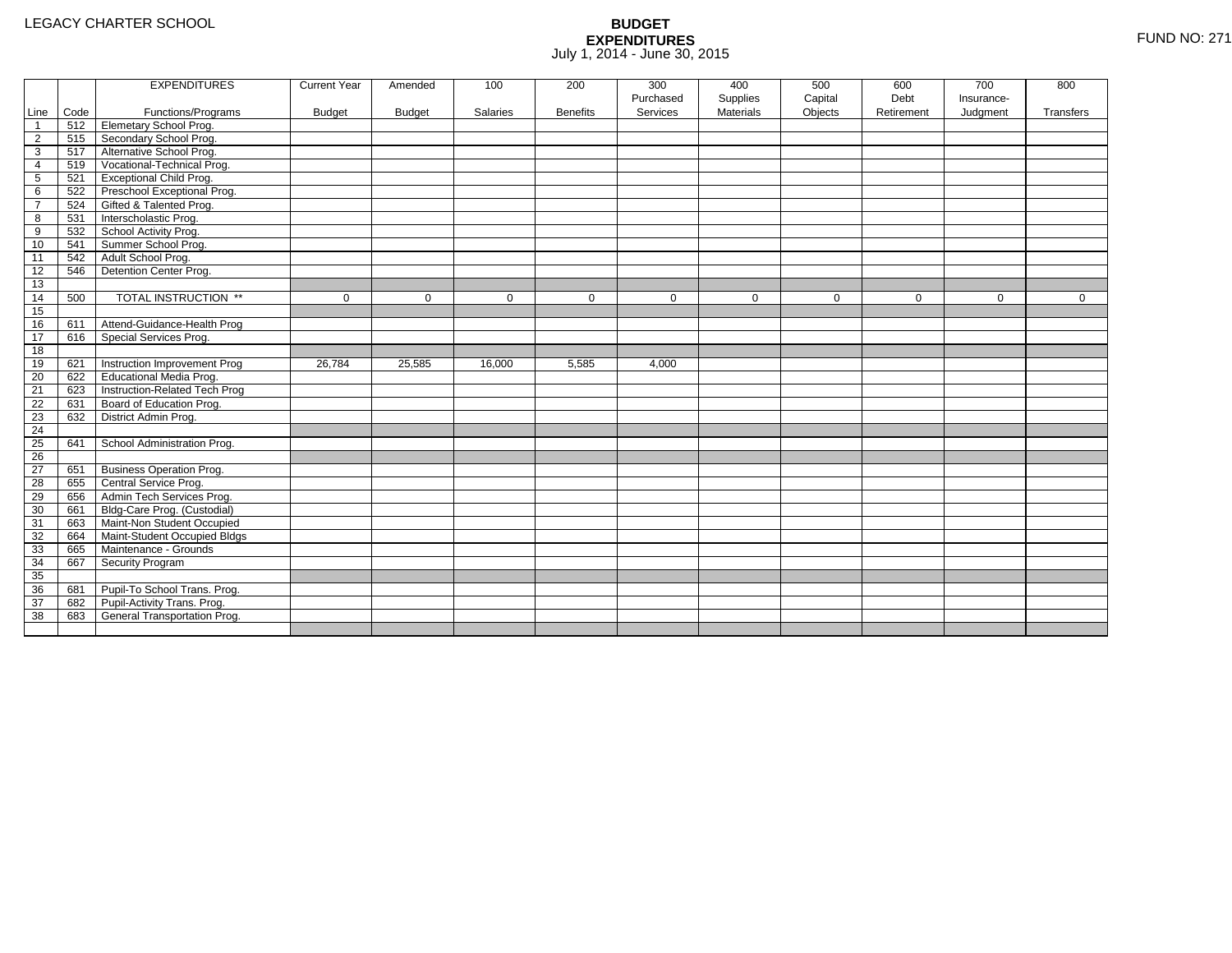71 72

73

74

TOTAL REVENUE (68 + 69) 26,784CR

3 **Unappropriated Balance** 

2 Total Appropriation 1 26,784 25,585

TOTAL APPROPRIATION (72+73) 26,784 25,585

25,585CR

|          |            | <b>EXPENDITURES</b>                                                  | <b>Current Year</b> | Amended       | 100                   | 200             | 300                                                  | 400          | 500          | 600         | 700          | 800          |  |  |  |
|----------|------------|----------------------------------------------------------------------|---------------------|---------------|-----------------------|-----------------|------------------------------------------------------|--------------|--------------|-------------|--------------|--------------|--|--|--|
|          |            |                                                                      |                     |               |                       |                 | Purchased                                            | Supplies     | Capital      | Debt        | Insurance-   |              |  |  |  |
| Line     | Code       | Functions/Programs                                                   | <b>Budget</b>       | <b>Budget</b> | Salaries              | <b>Benefits</b> | Services                                             | Materials    | Objects      | Retirement  | Judgment     | Transfers    |  |  |  |
| 39       | 691        | Other Support Services Prog.                                         |                     |               |                       |                 |                                                      |              |              |             |              |              |  |  |  |
| 40       |            |                                                                      |                     |               |                       |                 |                                                      |              |              |             |              |              |  |  |  |
| 41       | 600        | TOTAL SUPPORT SERV.**                                                | 26,784              | 25,585        | 16,000                | 5,585           | 4,000                                                | $\mathbf{0}$ | $\Omega$     | $\mathbf 0$ | $\mathbf{0}$ | $\mathbf{0}$ |  |  |  |
| 42       |            |                                                                      |                     |               |                       |                 |                                                      |              |              |             |              |              |  |  |  |
| 43       | 710        | <b>Child Nutrition Program</b>                                       |                     |               |                       |                 |                                                      |              |              |             |              |              |  |  |  |
| 44       | 720        | <b>Community Services Program</b>                                    |                     |               |                       |                 |                                                      |              |              |             |              |              |  |  |  |
| 45       | 730        | <b>Enterprise Operations</b><br>TOTAL NON-INSTRUCTION**              |                     |               |                       |                 |                                                      |              |              |             |              |              |  |  |  |
| 46       | 700        |                                                                      | $\mathbf 0$         | 0             | $\mathbf 0$           | 0               | $\mathbf 0$                                          | $\mathbf 0$  | $\mathbf 0$  | $\mathbf 0$ | $\mathbf 0$  | $\mathbf 0$  |  |  |  |
| 47       |            |                                                                      |                     |               |                       |                 |                                                      |              |              |             |              |              |  |  |  |
| 48       | 810<br>811 | Capital Assets-Student Occ                                           |                     |               |                       |                 |                                                      |              |              |             |              |              |  |  |  |
| 49       | 800        | Capital Assets-Non Student Occ<br><b>TOTAL CAPITAL ASSETS PROG**</b> | $\mathbf 0$         | 0             | $\mathbf 0$           | 0               | 0                                                    | $\mathbf 0$  | $\mathbf{0}$ | $\mathbf 0$ | $\mathbf{0}$ | $\mathbf 0$  |  |  |  |
| 50<br>51 |            |                                                                      |                     |               |                       |                 |                                                      |              |              |             |              |              |  |  |  |
| 52       | 911        |                                                                      |                     |               |                       |                 |                                                      |              |              |             |              |              |  |  |  |
|          | 912        | Debt Services Prog.-Princ.<br>Debt Services Prog.-Int.               |                     |               |                       |                 |                                                      |              |              |             |              |              |  |  |  |
| 53<br>54 | 913        | Debt Serv Prog-Refnded Debt                                          |                     |               |                       |                 |                                                      |              |              |             |              |              |  |  |  |
| 55       | 920        | <b>Transfers Out</b>                                                 |                     |               |                       |                 |                                                      |              |              |             |              |              |  |  |  |
| 56       |            |                                                                      |                     |               |                       |                 |                                                      |              |              |             |              |              |  |  |  |
| 57       | 900        | <b>TOTAL OTHER SERVICES **</b>                                       | $\mathbf 0$         | $\mathbf 0$   | $\mathbf{0}$          | $\mathbf 0$     | $\mathbf 0$                                          | $\mathbf 0$  | $\mathbf 0$  | $\mathbf 0$ | $\mathbf 0$  | $\mathbf 0$  |  |  |  |
| 58       |            |                                                                      |                     |               |                       |                 |                                                      |              |              |             |              |              |  |  |  |
| 59       |            |                                                                      |                     |               |                       |                 |                                                      |              |              |             |              |              |  |  |  |
| 60       |            | <b>TOTAL EXPENDITURES</b><br>$\star\star$                            |                     |               |                       |                 |                                                      |              |              |             |              |              |  |  |  |
|          |            | (Lines 14+41+47+49+57) **                                            | 26,784              | 25,585        | 16,000                | 5,585           | 4,000                                                | 0            | $\mathbf 0$  | $\mathbf 0$ | $\mathbf 0$  | $\mathbf 0$  |  |  |  |
| 61       |            |                                                                      |                     |               |                       |                 |                                                      |              |              |             |              |              |  |  |  |
| 62       | 950        | <b>Contingency Reserve</b>                                           |                     |               |                       |                 |                                                      |              |              |             |              |              |  |  |  |
|          |            | (5% of Line 60)                                                      |                     |               |                       |                 |                                                      |              |              |             |              |              |  |  |  |
| 63       |            |                                                                      |                     |               |                       |                 |                                                      |              |              |             |              |              |  |  |  |
| 64       |            | TOTAL APPROPRIATION                                                  |                     |               |                       |                 |                                                      |              |              |             |              |              |  |  |  |
|          |            | (Line 60 + Line 62)                                                  | 26,784              | 25,585        |                       |                 |                                                      |              |              |             |              |              |  |  |  |
| 65       |            |                                                                      |                     |               |                       |                 |                                                      |              |              |             |              |              |  |  |  |
|          |            |                                                                      |                     |               |                       |                 |                                                      |              |              |             |              |              |  |  |  |
| 66       |            | <b>BUDGET SUMMARY</b>                                                |                     |               | <b>BUDGET SUMMARY</b> |                 |                                                      |              |              |             |              |              |  |  |  |
| 67       |            |                                                                      |                     |               |                       |                 |                                                      |              |              |             |              |              |  |  |  |
| 68       |            | Beginning Fund Balance                                               |                     |               |                       |                 | The total on line 70 must equal the total on line 74 |              |              |             |              |              |  |  |  |
| 69       |            | Revenues + Transfers In                                              | 26,784CR            | 25,585CR      |                       |                 |                                                      |              |              |             |              |              |  |  |  |
|          |            | $\frac{1}{2}$                                                        |                     | $- - - - - -$ |                       |                 |                                                      |              |              |             |              |              |  |  |  |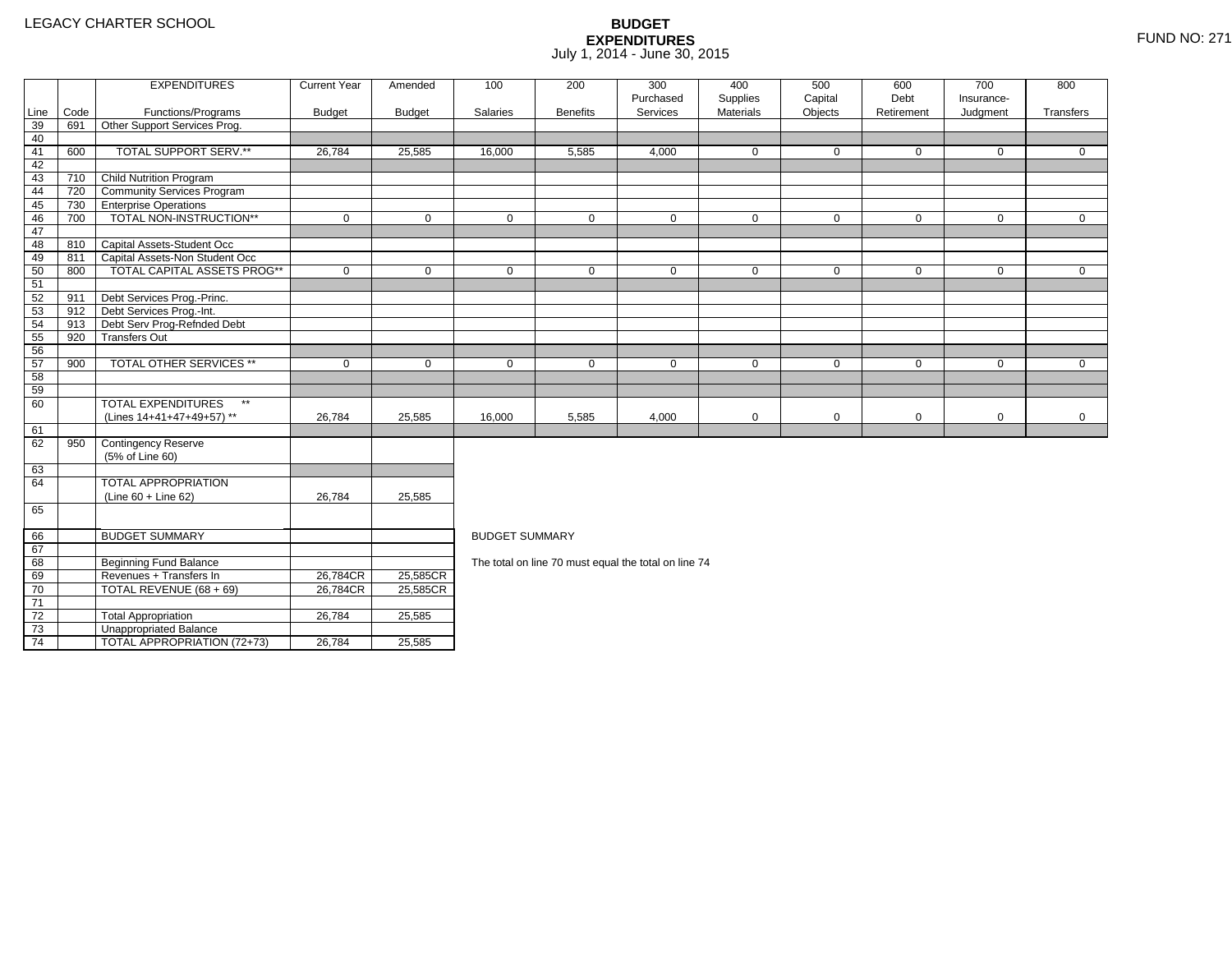# **BUDGET REVENUES** FUND NO: 273 July 1, 2014 - June 30, 2015

|                 |        | <b>REVENUES</b>                       | <b>Current Year</b> | Amended Budget |               |                 |        | <b>REVENUES</b>                        | <b>Current Year</b> | Amended Budget |               |
|-----------------|--------|---------------------------------------|---------------------|----------------|---------------|-----------------|--------|----------------------------------------|---------------------|----------------|---------------|
| Line            | Code   | Item                                  | <b>Budget</b>       | Line Amounts   | <b>Totals</b> | Line            | Code   | Item                                   | <b>Budget</b>       | Line Amounts   | <b>Totals</b> |
| $\overline{1}$  |        | 320000 Estimated Fund Balance         |                     | *******        |               | 40              |        | 429000 Other County                    |                     |                |               |
| $\overline{2}$  |        | as of July 1                          | $\Omega$            | *******        | $\Omega$      | 41              | 420000 | <b>TOTAL COUNTY</b><br>$\star\star$    | $\Omega$            | *******        | 0             |
| $\overline{3}$  |        | 411100 Taxes-General M & O            |                     |                |               | 42              |        |                                        |                     |                |               |
| $\overline{4}$  |        | 411200 Taxes-Suplemental              |                     |                |               | 43              |        | 431100 Base Support Program            |                     |                |               |
| 5               |        | 411300 Taxes-Emergency                |                     |                |               | 44              |        | 431200 Transportation Support          |                     |                |               |
| 6               |        | 411400 Taxes-Tort                     |                     |                |               | 45              |        | 431400 Except Child/SED Support        |                     |                |               |
| $\overline{7}$  |        | 411500 Taxes-Cooperative              |                     |                |               | 46              |        | 431500 Border Tuition Support          |                     |                |               |
| 8               |        | 411600 Taxes-Tuition                  |                     |                |               | 47              |        | 431600 Tuition Equivalency             |                     |                |               |
| $\overline{9}$  |        | 411700 Taxes-Migrant                  |                     |                |               | 48              |        | 431800 Benefit Apportionment           |                     |                |               |
| 10              |        | 411900 Taxes-Other                    |                     |                |               | 49              |        | 431900 Other State Support             |                     |                |               |
| 11              |        | 412100 Taxes-Plant Facility           |                     |                |               | 50              |        | 432100 Driver Education Prog.          |                     |                |               |
| 12              |        | 412500 Taxes-Bond & Interest          |                     |                |               | 51              |        | 432400 Professional Technical Prog     |                     |                |               |
| 13              |        | $**$<br><b>TOTAL TAXES</b>            | $\mathbf{0}$        | *******        | $\mathbf 0$   | 52              |        | 437000 Lottery/Additional State Maint  |                     |                |               |
| 14              |        | 413000 Penalty: Delinquent Taxes      |                     |                |               | 53              |        | 438000 Rev in Lieu of/Ag Equip Tax     |                     |                |               |
| 15              |        |                                       |                     |                |               | 54              |        | 439000 Other State Revenue             |                     |                |               |
| 16              |        | 414100 Tuition - Individuals          |                     |                |               | 55              |        |                                        |                     |                |               |
| 17              |        | 414200 Tuition-Districts in Idaho     |                     |                |               | 56              | 430000 | <b>TOTAL STATE</b><br>$**$             | $\Omega$            | *******        | $\Omega$      |
| 18              |        | 414300 Tuition-Out of State Districts |                     |                |               | 57              |        |                                        |                     |                |               |
| 19              |        |                                       |                     |                |               | 58              |        | 442000 Indirect Unrestricted Fed.      |                     |                |               |
| 20              |        | 415000 Earnings on Investments        |                     |                |               | 59              |        | 443000 Direct Restricted Fed.          |                     |                |               |
| $\overline{21}$ |        |                                       |                     |                |               | 60              |        | 445100 Title I - ESEA                  |                     |                |               |
| 22              |        | 416100 School Food Service            |                     |                |               | 61              |        | 445200 Title VI. ESEA-Innovative Pr    |                     |                |               |
| 23              | 416200 | Meal Sales: Non-Reimb.                |                     |                |               | 62              |        | 445300 Perkins III-Voc Tech Act        |                     |                |               |
| 24              | 416900 | Other Food Sales                      |                     |                |               | 63              |        | 445400 Adult Education                 |                     |                |               |
| 25              |        |                                       |                     |                |               | 64              |        | 445500 Child Nutrition Reimb.          |                     |                |               |
| 26              |        | 417100 Admissions/Activities          |                     |                |               | 65              |        | 445600 Title VI-B                      |                     |                |               |
| $\overline{27}$ |        | 417200 Bookstore Sales                |                     |                |               | 66              |        | 445900 Other Indirect Fed. Prog.       |                     |                |               |
| 28              |        | 417300 Clubs, Org. Dues, Etc.         |                     |                |               | 67              |        | 448200   Impact Aid - P.L. 874         |                     |                |               |
| 29              |        | 417400 School Fees & Charges          |                     |                |               | 68              | 440000 | <b>TOTAL FEDERAL</b><br>$\star\star$   | $\Omega$            | *******        | $\Omega$      |
| 30              |        | 417900 Other Student Revenues         |                     |                |               | 69              |        |                                        |                     |                |               |
| 31              |        |                                       |                     |                |               | 70              |        | 451000 Proceeds: Bonds, Capital Leases |                     |                |               |
| 32              |        | 418100 Community Service              |                     |                |               | $\overline{71}$ |        | 453000 Sale of Fixed Assets            |                     |                |               |
| 33              |        |                                       |                     |                |               | 72              | 450000 | TOTAL OTHER                            | $\Omega$            | *******        | $\Omega$      |
| 34              | 419100 | Rentals                               |                     |                |               | $\overline{73}$ |        |                                        |                     |                |               |
| 35              | 419200 | <b>Contributions/Donations</b>        |                     |                |               | $\overline{74}$ |        | <b>TOTAL REVENUES</b><br>$\star\star$  | U                   | *******        | $\mathbf 0$   |
| 36              |        | 419300 Transportaion Fees             |                     |                |               | 75              |        |                                        |                     |                |               |
| 37              |        | 419900 Other Local                    |                     |                |               | 76              | 460000 | <b>TRANSFERS IN</b>                    |                     |                |               |
| $\overline{38}$ |        | TOTAL OTHER LOCAL **                  | $\Omega$            | *******        | $\Omega$      | $\overline{77}$ |        |                                        |                     |                |               |
| 39              | 410000 | <b>TOTAL LOCAL</b>                    |                     | *******        |               | 78              | 400000 | BAL.+ REVENUE + TRANS.                 |                     | *******        |               |
|                 |        | $(Line 13 + 38)$                      | 0                   |                | $\Omega$      |                 |        | (Lines $1 + 74 + 76$ )                 | 0                   |                | $\mathbf{0}$  |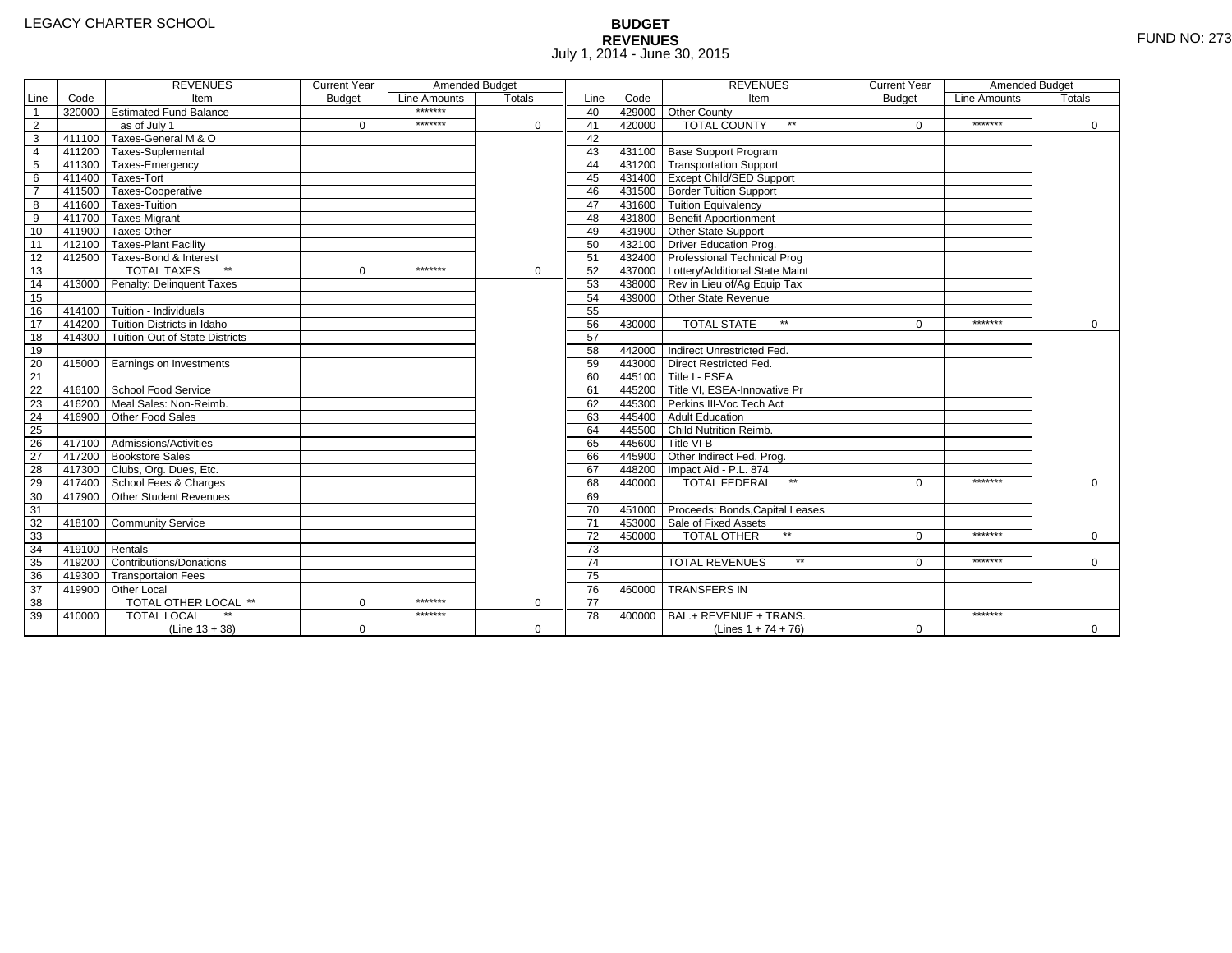|                 |      | <b>EXPENDITURES</b>             | <b>Current Year</b> | Amended       | 100         | 200             | 300         | 400              | 500         | 600         | 700         | 800          |
|-----------------|------|---------------------------------|---------------------|---------------|-------------|-----------------|-------------|------------------|-------------|-------------|-------------|--------------|
|                 |      |                                 |                     |               |             |                 | Purchased   | Supplies         | Capital     | Debt        | Insurance-  |              |
| Line            | Code | Functions/Programs              | <b>Budget</b>       | <b>Budget</b> | Salaries    | <b>Benefits</b> | Services    | <b>Materials</b> | Objects     | Retirement  | Judgment    | Transfers    |
| $\overline{1}$  | 512  | <b>Elemetary School Prog.</b>   |                     |               |             |                 |             |                  |             |             |             |              |
| $\overline{2}$  | 515  | Secondary School Prog.          |                     |               |             |                 |             |                  |             |             |             |              |
| 3               | 517  | Alternative School Prog.        |                     |               |             |                 |             |                  |             |             |             |              |
| 4               | 519  | Vocational-Technical Prog.      |                     |               |             |                 |             |                  |             |             |             |              |
| $5\phantom{.0}$ | 521  | <b>Exceptional Child Prog.</b>  |                     |               |             |                 |             |                  |             |             |             |              |
| 6               | 522  | Preschool Exceptional Prog.     |                     |               |             |                 |             |                  |             |             |             |              |
| $\overline{7}$  | 524  | Gifted & Talented Prog.         |                     |               |             |                 |             |                  |             |             |             |              |
| 8               | 531  | Interscholastic Prog.           |                     |               |             |                 |             |                  |             |             |             |              |
| 9               | 532  | School Activity Prog.           |                     |               |             |                 |             |                  |             |             |             |              |
| 10              | 541  | Summer School Prog.             |                     |               |             |                 |             |                  |             |             |             |              |
| 11              | 542  | Adult School Prog.              |                     |               |             |                 |             |                  |             |             |             |              |
| 12              | 546  | Detention Center Prog.          |                     |               |             |                 |             |                  |             |             |             |              |
| 13              |      |                                 |                     |               |             |                 |             |                  |             |             |             |              |
| 14              | 500  | TOTAL INSTRUCTION **            | $\mathbf 0$         | $\Omega$      | $\mathbf 0$ | $\mathbf 0$     | $\mathbf 0$ | $\mathbf 0$      | $\mathbf 0$ | $\mathbf 0$ | $\mathbf 0$ | $\mathbf{0}$ |
| 15              |      |                                 |                     |               |             |                 |             |                  |             |             |             |              |
| 16              | 611  | Attend-Guidance-Health Prog     |                     |               |             |                 |             |                  |             |             |             |              |
| 17              | 616  | Special Services Prog.          |                     |               |             |                 |             |                  |             |             |             |              |
| 18              |      |                                 |                     |               |             |                 |             |                  |             |             |             |              |
| 19              | 621  | Instruction Improvement Prog    |                     |               |             |                 |             |                  |             |             |             |              |
| 20              | 622  | Educational Media Prog.         |                     |               |             |                 |             |                  |             |             |             |              |
| 21              | 623  | Instruction-Related Tech Prog   |                     |               |             |                 |             |                  |             |             |             |              |
| 22              | 631  | Board of Education Prog.        |                     |               |             |                 |             |                  |             |             |             |              |
| 23              | 632  | District Admin Prog.            |                     |               |             |                 |             |                  |             |             |             |              |
| 24              |      |                                 |                     |               |             |                 |             |                  |             |             |             |              |
| 25              | 641  | School Administration Prog.     |                     |               |             |                 |             |                  |             |             |             |              |
| $\overline{26}$ |      |                                 |                     |               |             |                 |             |                  |             |             |             |              |
| 27              | 651  | <b>Business Operation Prog.</b> |                     |               |             |                 |             |                  |             |             |             |              |
| 28              | 655  | Central Service Prog.           |                     |               |             |                 |             |                  |             |             |             |              |
| 29              | 656  | Admin Tech Services Prog.       |                     |               |             |                 |             |                  |             |             |             |              |
| 30              | 661  | Bldg-Care Prog. (Custodial)     |                     |               |             |                 |             |                  |             |             |             |              |
| 31              | 663  | Maint-Non Student Occupied      |                     |               |             |                 |             |                  |             |             |             |              |
| 32              | 664  | Maint-Student Occupied Bldgs    |                     |               |             |                 |             |                  |             |             |             |              |
| 33              | 665  | Maintenance - Grounds           |                     |               |             |                 |             |                  |             |             |             |              |
| 34              | 667  | Security Program                |                     |               |             |                 |             |                  |             |             |             |              |
| 35              |      |                                 |                     |               |             |                 |             |                  |             |             |             |              |
| 36              | 681  | Pupil-To School Trans. Prog.    |                     |               |             |                 |             |                  |             |             |             |              |
| 37              | 682  | Pupil-Activity Trans. Prog.     |                     |               |             |                 |             |                  |             |             |             |              |
| 38              | 683  | General Transportation Prog.    |                     |               |             |                 |             |                  |             |             |             |              |
|                 |      |                                 |                     |               |             |                 |             |                  |             |             |             |              |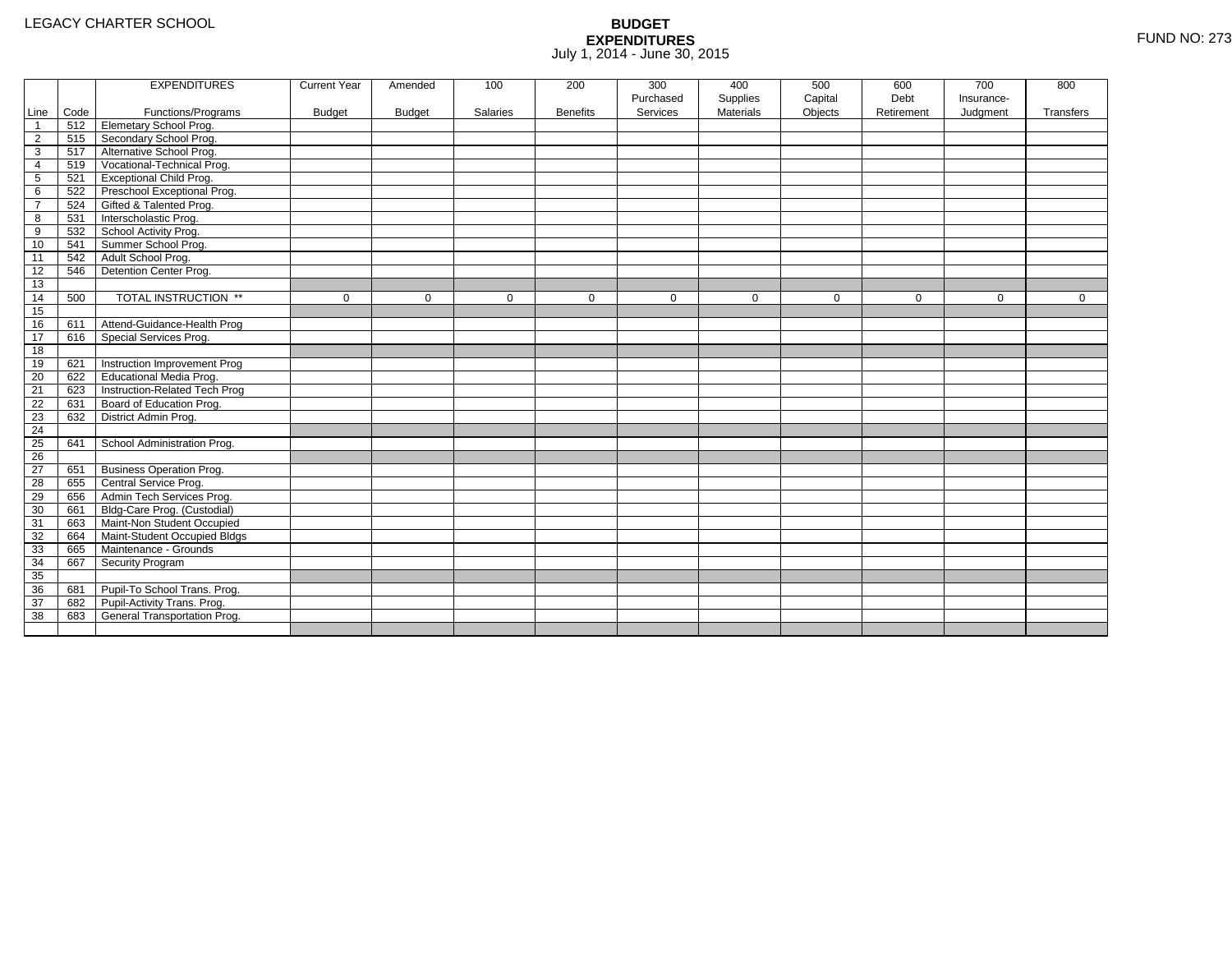4 | TOTAL APPROPRIATION (72+73) | 0 | 0

|      |      | <b>EXPENDITURES</b>                       | <b>Current Year</b> | Amended       | 100                   | 200             | 300<br>Purchased                                     | 400                   | 500                | 600<br>Debt | 700<br>Insurance- | 800          |
|------|------|-------------------------------------------|---------------------|---------------|-----------------------|-----------------|------------------------------------------------------|-----------------------|--------------------|-------------|-------------------|--------------|
| Line | Code | Functions/Programs                        | <b>Budget</b>       | <b>Budget</b> | Salaries              | <b>Benefits</b> | Services                                             | Supplies<br>Materials | Capital<br>Objects | Retirement  | Judgment          | Transfers    |
| 39   | 691  | Other Support Services Prog.              |                     |               |                       |                 |                                                      |                       |                    |             |                   |              |
| 40   |      |                                           |                     |               |                       |                 |                                                      |                       |                    |             |                   |              |
| 41   | 600  | TOTAL SUPPORT SERV.**                     | $\mathbf 0$         | $\mathbf 0$   | $\mathbf 0$           | $\mathbf 0$     | $\mathbf 0$                                          | $\mathbf 0$           | $\mathbf 0$        | $\mathbf 0$ | $\mathbf 0$       | $\mathbf{0}$ |
| 42   |      |                                           |                     |               |                       |                 |                                                      |                       |                    |             |                   |              |
| 43   | 710  | <b>Child Nutrition Program</b>            |                     |               |                       |                 |                                                      |                       |                    |             |                   |              |
| 44   | 720  | <b>Community Services Program</b>         |                     |               |                       |                 |                                                      |                       |                    |             |                   |              |
| 45   | 730  | <b>TEnterprise Operations</b>             |                     |               |                       |                 |                                                      |                       |                    |             |                   |              |
| 46   | 700  | TOTAL NON-INSTRUCTION**                   | $\mathbf 0$         | $\mathbf 0$   | $\mathbf 0$           | $\mathbf{0}$    | $\mathbf 0$                                          | $\mathbf 0$           | $\mathbf 0$        | $\mathbf 0$ | $\overline{0}$    | $\mathbf{0}$ |
| 47   |      |                                           |                     |               |                       |                 |                                                      |                       |                    |             |                   |              |
| 48   |      | 810 Capital Assets-Student Occ            |                     |               |                       |                 |                                                      |                       |                    |             |                   |              |
| 49   | 811  | Capital Assets-Non Student Occ            |                     |               |                       |                 |                                                      |                       |                    |             |                   |              |
| 50   | 800  | <b>TOTAL CAPITAL ASSETS PROG**</b>        | $\mathbf 0$         | $\mathbf 0$   | $\mathbf 0$           | $\mathbf 0$     | $\mathbf 0$                                          | $\mathbf 0$           | $\mathbf 0$        | $\mathbf 0$ | $\mathbf 0$       | $\mathbf{0}$ |
| 51   |      |                                           |                     |               |                       |                 |                                                      |                       |                    |             |                   |              |
| 52   | 911  | Debt Services Prog.-Princ.                |                     |               |                       |                 |                                                      |                       |                    |             |                   |              |
| 53   | 912  | Debt Services Prog.-Int.                  |                     |               |                       |                 |                                                      |                       |                    |             |                   |              |
| 54   | 913  | Debt Serv Prog-Refnded Debt               |                     |               |                       |                 |                                                      |                       |                    |             |                   |              |
| 55   | 920  | <b>Transfers Out</b>                      |                     |               |                       |                 |                                                      |                       |                    |             |                   |              |
| 56   |      |                                           |                     |               |                       |                 |                                                      |                       |                    |             |                   |              |
| 57   | 900  | <b>TOTAL OTHER SERVICES **</b>            | $\mathbf 0$         | $\mathbf 0$   | $\mathbf 0$           | $\mathbf{0}$    | $\mathbf 0$                                          | $\mathbf 0$           | $\mathbf 0$        | $\mathbf 0$ | $\mathbf 0$       | $\Omega$     |
| 58   |      |                                           |                     |               |                       |                 |                                                      |                       |                    |             |                   |              |
| 59   |      |                                           |                     |               |                       |                 |                                                      |                       |                    |             |                   |              |
| 60   |      | <b>TOTAL EXPENDITURES</b><br>$\star\star$ |                     |               |                       |                 |                                                      |                       |                    |             |                   |              |
|      |      | (Lines 14+41+47+49+57) **                 | $\mathbf 0$         | $\mathbf 0$   | 0                     | 0               | $\mathbf 0$                                          | 0                     | $\mathbf 0$        | $\mathbf 0$ | $\mathbf 0$       | $\mathbf 0$  |
| 61   |      |                                           |                     |               |                       |                 |                                                      |                       |                    |             |                   |              |
| 62   | 950  | Contingency Reserve                       |                     |               |                       |                 |                                                      |                       |                    |             |                   |              |
|      |      | (5% of Line 60)                           |                     |               |                       |                 |                                                      |                       |                    |             |                   |              |
| 63   |      |                                           |                     |               |                       |                 |                                                      |                       |                    |             |                   |              |
| 64   |      | TOTAL APPROPRIATION                       |                     |               |                       |                 |                                                      |                       |                    |             |                   |              |
|      |      | $(Line 60 + Line 62)$                     | $\mathbf 0$         | $\mathbf 0$   |                       |                 |                                                      |                       |                    |             |                   |              |
| 65   |      |                                           |                     |               |                       |                 |                                                      |                       |                    |             |                   |              |
| 66   |      | <b>BUDGET SUMMARY</b>                     |                     |               | <b>BUDGET SUMMARY</b> |                 |                                                      |                       |                    |             |                   |              |
| 67   |      |                                           |                     |               |                       |                 |                                                      |                       |                    |             |                   |              |
| 68   |      | <b>Beginning Fund Balance</b>             |                     |               |                       |                 | The total on line 70 must equal the total on line 74 |                       |                    |             |                   |              |
| 69   |      | Revenues + Transfers In                   |                     |               |                       |                 |                                                      |                       |                    |             |                   |              |
| 70   |      | TOTAL REVENUE (68 + 69)                   | $\mathbf 0$         | $\mathbf{0}$  |                       |                 |                                                      |                       |                    |             |                   |              |
| 71   |      |                                           |                     |               |                       |                 |                                                      |                       |                    |             |                   |              |
| 72   |      | <b>Total Appropriation</b>                |                     |               |                       |                 |                                                      |                       |                    |             |                   |              |
| 73   |      | Unappropriated Balance                    |                     |               |                       |                 |                                                      |                       |                    |             |                   |              |
|      |      |                                           |                     |               |                       |                 |                                                      |                       |                    |             |                   |              |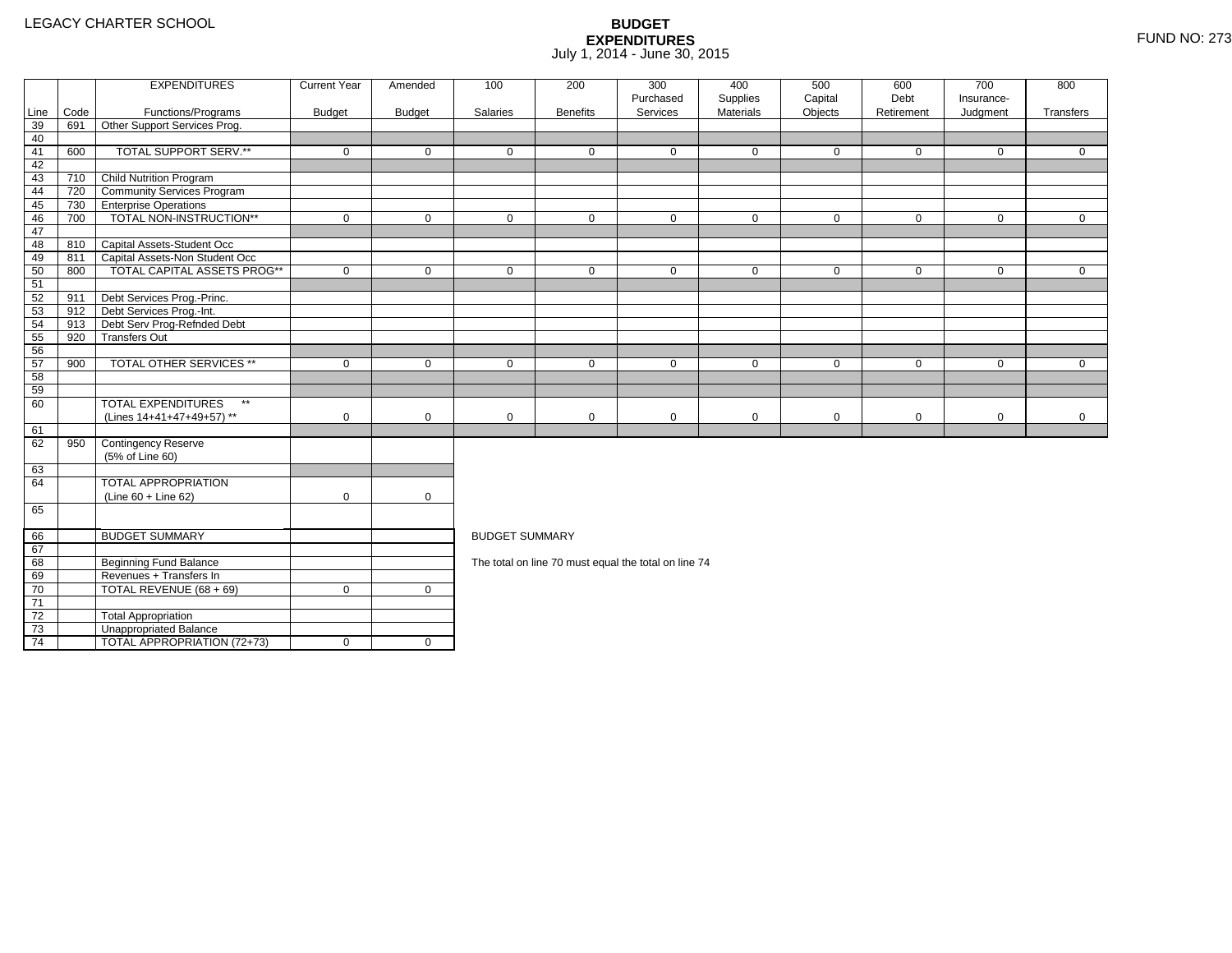# **BUDGET REVENUES** FUND NO: 288 July 1, 2014 - June 30, 2015

|                 |        | <b>REVENUES</b>                       | <b>Current Year</b> | Amended Budget |               |                 |        | <b>REVENUES</b>                        | <b>Current Year</b> | Amended Budget |               |
|-----------------|--------|---------------------------------------|---------------------|----------------|---------------|-----------------|--------|----------------------------------------|---------------------|----------------|---------------|
| Line            | Code   | Item                                  | <b>Budget</b>       | Line Amounts   | <b>Totals</b> | Line            | Code   | Item                                   | <b>Budget</b>       | Line Amounts   | <b>Totals</b> |
| $\overline{1}$  |        | 320000 Estimated Fund Balance         |                     | *******        |               | 40              |        | 429000 Other County                    |                     |                |               |
| $\overline{2}$  |        | as of July 1                          | $\Omega$            | *******        | $\Omega$      | 41              | 420000 | <b>TOTAL COUNTY</b><br>$\star\star$    | $\Omega$            | *******        | 0             |
| $\overline{3}$  |        | 411100 Taxes-General M & O            |                     |                |               | 42              |        |                                        |                     |                |               |
| $\overline{4}$  |        | 411200 Taxes-Suplemental              |                     |                |               | 43              |        | 431100 Base Support Program            |                     |                |               |
| 5               |        | 411300 Taxes-Emergency                |                     |                |               | 44              |        | 431200 Transportation Support          |                     |                |               |
| 6               |        | 411400 Taxes-Tort                     |                     |                |               | 45              |        | 431400 Except Child/SED Support        |                     |                |               |
| $\overline{7}$  |        | 411500 Taxes-Cooperative              |                     |                |               | 46              |        | 431500 Border Tuition Support          |                     |                |               |
| 8               |        | 411600 Taxes-Tuition                  |                     |                |               | 47              |        | 431600 Tuition Equivalency             |                     |                |               |
| $\overline{9}$  |        | 411700 Taxes-Migrant                  |                     |                |               | 48              |        | 431800 Benefit Apportionment           |                     |                |               |
| 10              |        | 411900 Taxes-Other                    |                     |                |               | 49              |        | 431900 Other State Support             |                     |                |               |
| 11              |        | 412100 Taxes-Plant Facility           |                     |                |               | 50              |        | 432100 Driver Education Prog.          |                     |                |               |
| 12              |        | 412500 Taxes-Bond & Interest          |                     |                |               | 51              |        | 432400 Professional Technical Prog     |                     |                |               |
| 13              |        | $**$<br><b>TOTAL TAXES</b>            | $\mathbf{0}$        | *******        | $\mathbf 0$   | 52              |        | 437000 Lottery/Additional State Maint  |                     |                |               |
| 14              |        | 413000 Penalty: Delinquent Taxes      |                     |                |               | 53              |        | 438000 Rev in Lieu of/Ag Equip Tax     |                     |                |               |
| 15              |        |                                       |                     |                |               | 54              |        | 439000 Other State Revenue             |                     |                |               |
| 16              |        | 414100 Tuition - Individuals          |                     |                |               | 55              |        |                                        |                     |                |               |
| 17              |        | 414200 Tuition-Districts in Idaho     |                     |                |               | 56              | 430000 | <b>TOTAL STATE</b><br>$**$             | $\Omega$            | *******        | $\Omega$      |
| 18              |        | 414300 Tuition-Out of State Districts |                     |                |               | 57              |        |                                        |                     |                |               |
| 19              |        |                                       |                     |                |               | 58              |        | 442000 Indirect Unrestricted Fed.      |                     |                |               |
| 20              |        | 415000 Earnings on Investments        |                     |                |               | 59              |        | 443000 Direct Restricted Fed.          |                     |                |               |
| $\overline{21}$ |        |                                       |                     |                |               | 60              |        | 445100 Title I - ESEA                  |                     |                |               |
| 22              |        | 416100 School Food Service            |                     |                |               | 61              |        | 445200 Title VI. ESEA-Innovative Pr    |                     |                |               |
| 23              | 416200 | Meal Sales: Non-Reimb.                |                     |                |               | 62              |        | 445300 Perkins III-Voc Tech Act        |                     |                |               |
| 24              | 416900 | Other Food Sales                      |                     |                |               | 63              |        | 445400 Adult Education                 |                     |                |               |
| 25              |        |                                       |                     |                |               | 64              |        | 445500 Child Nutrition Reimb.          |                     |                |               |
| 26              |        | 417100 Admissions/Activities          |                     |                |               | 65              |        | 445600 Title VI-B                      |                     |                |               |
| $\overline{27}$ |        | 417200 Bookstore Sales                |                     |                |               | 66              |        | 445900 Other Indirect Fed. Prog.       |                     |                |               |
| 28              |        | 417300 Clubs, Org. Dues, Etc.         |                     |                |               | 67              |        | 448200   Impact Aid - P.L. 874         |                     |                |               |
| 29              |        | 417400 School Fees & Charges          |                     |                |               | 68              | 440000 | <b>TOTAL FEDERAL</b><br>$\star\star$   | $\Omega$            | *******        | $\Omega$      |
| 30              |        | 417900 Other Student Revenues         |                     |                |               | 69              |        |                                        |                     |                |               |
| 31              |        |                                       |                     |                |               | 70              |        | 451000 Proceeds: Bonds, Capital Leases |                     |                |               |
| 32              |        | 418100 Community Service              |                     |                |               | $\overline{71}$ |        | 453000 Sale of Fixed Assets            |                     |                |               |
| 33              |        |                                       |                     |                |               | 72              | 450000 | TOTAL OTHER                            | $\Omega$            | *******        | $\Omega$      |
| 34              | 419100 | Rentals                               |                     |                |               | $\overline{73}$ |        |                                        |                     |                |               |
| 35              | 419200 | <b>Contributions/Donations</b>        |                     |                |               | $\overline{74}$ |        | <b>TOTAL REVENUES</b><br>$\star\star$  | U                   | *******        | $\mathbf 0$   |
| 36              |        | 419300 Transportaion Fees             |                     |                |               | 75              |        |                                        |                     |                |               |
| 37              |        | 419900 Other Local                    |                     |                |               | 76              | 460000 | <b>TRANSFERS IN</b>                    |                     |                |               |
| $\overline{38}$ |        | TOTAL OTHER LOCAL **                  | $\Omega$            | *******        | $\Omega$      | $\overline{77}$ |        |                                        |                     |                |               |
| 39              | 410000 | <b>TOTAL LOCAL</b>                    |                     | *******        |               | 78              | 400000 | BAL.+ REVENUE + TRANS.                 |                     | *******        |               |
|                 |        | $(Line 13 + 38)$                      | 0                   |                | $\Omega$      |                 |        | (Lines $1 + 74 + 76$ )                 | 0                   |                | $\mathbf{0}$  |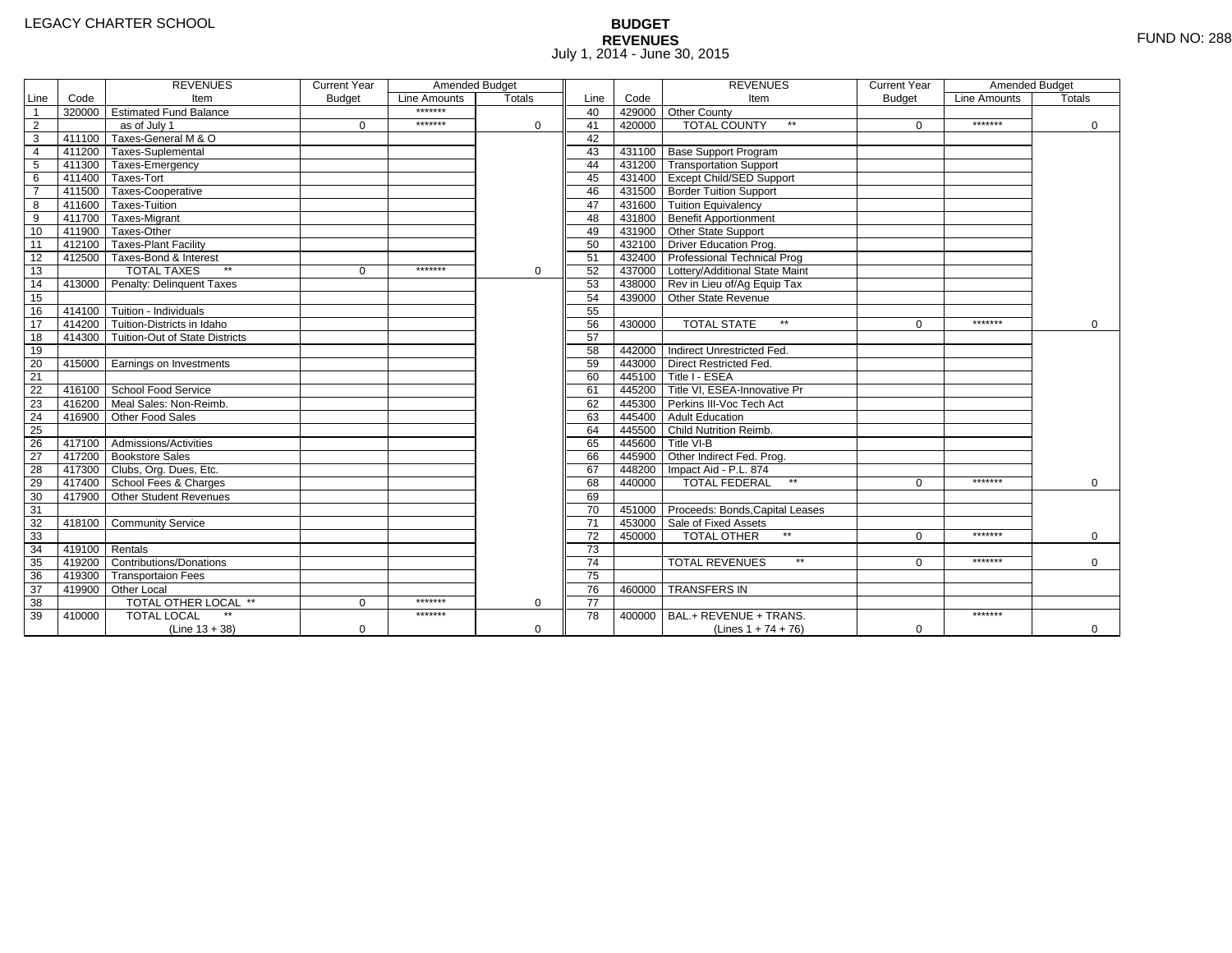|                |      | <b>EXPENDITURES</b>             | <b>Current Year</b> | Amended       | 100         | 200             | 300       | 400       | 500     | 600         | 700        | 800         |
|----------------|------|---------------------------------|---------------------|---------------|-------------|-----------------|-----------|-----------|---------|-------------|------------|-------------|
|                |      |                                 |                     |               |             |                 | Purchased | Supplies  | Capital | Debt        | Insurance- |             |
| Line           | Code | Functions/Programs              | <b>Budget</b>       | <b>Budget</b> | Salaries    | <b>Benefits</b> | Services  | Materials | Objects | Retirement  | Judgment   | Transfers   |
| $\mathbf{1}$   | 512  | <b>Elemetary School Prog.</b>   |                     |               |             |                 |           |           |         |             |            |             |
| $\overline{2}$ | 515  | Secondary School Prog.          |                     |               |             |                 |           |           |         |             |            |             |
| 3              | 517  | Alternative School Prog.        |                     |               |             |                 |           |           |         |             |            |             |
| 4              | 519  | Vocational-Technical Prog.      |                     |               |             |                 |           |           |         |             |            |             |
| 5              | 521  | <b>Exceptional Child Prog.</b>  |                     |               |             |                 |           |           |         |             |            |             |
| 6              | 522  | Preschool Exceptional Prog.     |                     |               |             |                 |           |           |         |             |            |             |
| $\overline{7}$ | 524  | Gifted & Talented Prog.         |                     |               |             |                 |           |           |         |             |            |             |
| 8              | 531  | Interscholastic Prog.           |                     |               |             |                 |           |           |         |             |            |             |
| 9              | 532  | School Activity Prog.           |                     |               |             |                 |           |           |         |             |            |             |
| 10             | 541  | Summer School Prog.             |                     |               |             |                 |           |           |         |             |            |             |
| 11             | 542  | Adult School Prog.              |                     |               |             |                 |           |           |         |             |            |             |
| 12             | 546  | Detention Center Prog.          |                     |               |             |                 |           |           |         |             |            |             |
| 13             |      |                                 |                     |               |             |                 |           |           |         |             |            |             |
| 14             | 500  | TOTAL INSTRUCTION **            | $\mathbf 0$         | $\mathbf 0$   | $\mathbf 0$ | 0               | 0         | 0         | 0       | $\mathbf 0$ | 0          | $\mathbf 0$ |
| 15             |      |                                 |                     |               |             |                 |           |           |         |             |            |             |
| 16             | 611  | Attend-Guidance-Health Prog     |                     |               |             |                 |           |           |         |             |            |             |
| 17             | 616  | Special Services Prog.          |                     |               |             |                 |           |           |         |             |            |             |
| 18             |      |                                 |                     |               |             |                 |           |           |         |             |            |             |
| 19             | 621  | Instruction Improvement Prog    |                     |               |             |                 |           |           |         |             |            |             |
| 20             | 622  | <b>Educational Media Prog.</b>  |                     |               |             |                 |           |           |         |             |            |             |
| 21             | 623  | Instruction-Related Tech Prog   |                     |               |             |                 |           |           |         |             |            |             |
| 22             | 631  | Board of Education Prog.        |                     |               |             |                 |           |           |         |             |            |             |
| 23             | 632  | District Admin Prog.            |                     |               |             |                 |           |           |         |             |            |             |
| 24             |      |                                 |                     |               |             |                 |           |           |         |             |            |             |
| 25             | 641  | School Administration Prog.     |                     |               |             |                 |           |           |         |             |            |             |
| 26             |      |                                 |                     |               |             |                 |           |           |         |             |            |             |
| 27             | 651  | <b>Business Operation Prog.</b> |                     |               |             |                 |           |           |         |             |            |             |
| 28             | 655  | Central Service Prog.           |                     |               |             |                 |           |           |         |             |            |             |
| 29             | 656  | Admin Tech Services Prog.       |                     |               |             |                 |           |           |         |             |            |             |
| 30             | 661  | Bldg-Care Prog. (Custodial)     |                     |               |             |                 |           |           |         |             |            |             |
| 31             | 663  | Maint-Non Student Occupied      |                     |               |             |                 |           |           |         |             |            |             |
| 32             | 664  | Maint-Student Occupied Bldgs    |                     |               |             |                 |           |           |         |             |            |             |
| 33             | 665  | Maintenance - Grounds           |                     |               |             |                 |           |           |         |             |            |             |
| 34             | 667  | Security Program                |                     |               |             |                 |           |           |         |             |            |             |
| 35             |      |                                 |                     |               |             |                 |           |           |         |             |            |             |
| 36             | 681  | Pupil-To School Trans. Prog.    |                     |               |             |                 |           |           |         |             |            |             |
| 37             | 682  | Pupil-Activity Trans. Prog.     |                     |               |             |                 |           |           |         |             |            |             |
| 38             | 683  | General Transportation Prog.    |                     |               |             |                 |           |           |         |             |            |             |
|                |      |                                 |                     |               |             |                 |           |           |         |             |            |             |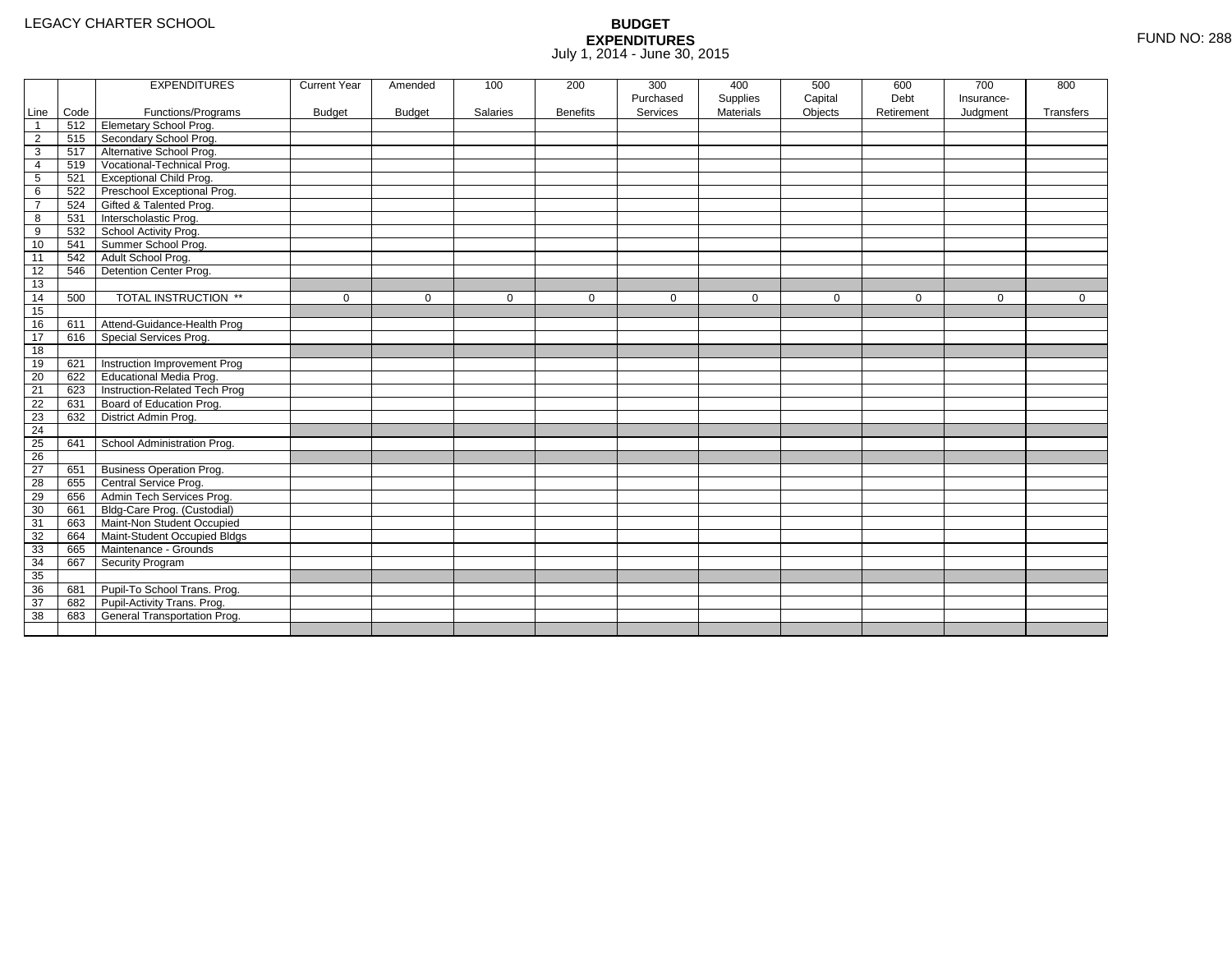4 | TOTAL APPROPRIATION (72+73) | 0 | 0

|                 |      | <b>EXPENDITURES</b>                       | <b>Current Year</b> | Amended       | 100                   | 200             | 300<br>Purchased                                     | 400<br>Supplies | 500<br>Capital | 600<br>Debt | 700<br>Insurance- | 800          |
|-----------------|------|-------------------------------------------|---------------------|---------------|-----------------------|-----------------|------------------------------------------------------|-----------------|----------------|-------------|-------------------|--------------|
| Line            | Code | Functions/Programs                        | <b>Budget</b>       | <b>Budget</b> | Salaries              | <b>Benefits</b> | Services                                             | Materials       | Objects        | Retirement  | Judgment          | Transfers    |
| 39              | 691  | Other Support Services Prog.              |                     |               |                       |                 |                                                      |                 |                |             |                   |              |
| 40              |      |                                           |                     |               |                       |                 |                                                      |                 |                |             |                   |              |
| 41              | 600  | TOTAL SUPPORT SERV.**                     | $\mathbf 0$         | $\mathbf 0$   | $\mathbf 0$           | $\mathbf{0}$    | $\mathbf 0$                                          | $\mathbf 0$     | $\mathbf 0$    | $\mathbf 0$ | $\mathbf 0$       | $\mathbf{0}$ |
| 42              |      |                                           |                     |               |                       |                 |                                                      |                 |                |             |                   |              |
| 43              | 710  | Child Nutrition Program                   |                     |               |                       |                 |                                                      |                 |                |             |                   |              |
| 44              | 720  | <b>Community Services Program</b>         |                     |               |                       |                 |                                                      |                 |                |             |                   |              |
| 45              | 730  | <b>TEnterprise Operations</b>             |                     |               |                       |                 |                                                      |                 |                |             |                   |              |
| 46              | 700  | TOTAL NON-INSTRUCTION**                   | $\mathbf 0$         | $\mathbf 0$   | $\mathbf 0$           | $\mathbf 0$     | $\mathbf 0$                                          | $\mathbf 0$     | $\mathbf 0$    | $\mathbf 0$ | $\overline{0}$    | $\mathbf{0}$ |
| 47              |      |                                           |                     |               |                       |                 |                                                      |                 |                |             |                   |              |
| 48              |      | 810 Capital Assets-Student Occ            |                     |               |                       |                 |                                                      |                 |                |             |                   |              |
| 49              | 811  | Capital Assets-Non Student Occ            |                     |               |                       |                 |                                                      |                 |                |             |                   |              |
| 50              | 800  | <b>TOTAL CAPITAL ASSETS PROG**</b>        | $\mathbf 0$         | $\mathbf 0$   | $\mathbf 0$           | $\mathbf 0$     | $\mathbf 0$                                          | $\mathbf 0$     | $\mathbf 0$    | $\mathbf 0$ | $\mathbf 0$       | $\mathbf{0}$ |
| 51              |      |                                           |                     |               |                       |                 |                                                      |                 |                |             |                   |              |
| 52              | 911  | Debt Services Prog.-Princ.                |                     |               |                       |                 |                                                      |                 |                |             |                   |              |
| 53              |      | 912 Debt Services Prog.-Int.              |                     |               |                       |                 |                                                      |                 |                |             |                   |              |
| 54              | 913  | Debt Serv Prog-Refnded Debt               |                     |               |                       |                 |                                                      |                 |                |             |                   |              |
| 55              | 920  | <b>Transfers Out</b>                      |                     |               |                       |                 |                                                      |                 |                |             |                   |              |
| 56              |      |                                           |                     |               |                       |                 |                                                      |                 |                |             |                   |              |
| 57              | 900  | <b>TOTAL OTHER SERVICES **</b>            | $\mathbf 0$         | $\mathbf 0$   | $\mathbf 0$           | $\mathbf{0}$    | $\mathbf 0$                                          | $\mathbf 0$     | $\mathbf 0$    | $\mathbf 0$ | $\mathbf 0$       | $\Omega$     |
| 58              |      |                                           |                     |               |                       |                 |                                                      |                 |                |             |                   |              |
| 59              |      |                                           |                     |               |                       |                 |                                                      |                 |                |             |                   |              |
| 60              |      | <b>TOTAL EXPENDITURES</b><br>$\star\star$ |                     |               |                       |                 |                                                      |                 |                |             |                   |              |
|                 |      | (Lines 14+41+47+49+57) **                 | $\mathbf 0$         | $\mathbf 0$   | $\mathbf 0$           | $\mathbf 0$     | $\mathbf 0$                                          | $\mathbf 0$     | $\mathbf 0$    | $\mathbf 0$ | $\mathbf 0$       | $\mathbf 0$  |
| 61              |      |                                           |                     |               |                       |                 |                                                      |                 |                |             |                   |              |
| 62              | 950  | Contingency Reserve                       |                     |               |                       |                 |                                                      |                 |                |             |                   |              |
|                 |      | (5% of Line 60)                           |                     |               |                       |                 |                                                      |                 |                |             |                   |              |
| 63              |      |                                           |                     |               |                       |                 |                                                      |                 |                |             |                   |              |
| 64              |      | <b>TOTAL APPROPRIATION</b>                |                     |               |                       |                 |                                                      |                 |                |             |                   |              |
|                 |      | $(Line 60 + Line 62)$                     | $\mathbf 0$         | $\mathbf 0$   |                       |                 |                                                      |                 |                |             |                   |              |
| 65              |      |                                           |                     |               |                       |                 |                                                      |                 |                |             |                   |              |
| 66              |      | <b>BUDGET SUMMARY</b>                     |                     |               | <b>BUDGET SUMMARY</b> |                 |                                                      |                 |                |             |                   |              |
| 67              |      |                                           |                     |               |                       |                 |                                                      |                 |                |             |                   |              |
| 68              |      | <b>Beginning Fund Balance</b>             |                     |               |                       |                 | The total on line 70 must equal the total on line 74 |                 |                |             |                   |              |
| 69              |      | Revenues + Transfers In                   |                     |               |                       |                 |                                                      |                 |                |             |                   |              |
| 70              |      | TOTAL REVENUE (68 + 69)                   | $\mathbf 0$         | $\mathbf 0$   |                       |                 |                                                      |                 |                |             |                   |              |
| $\overline{71}$ |      |                                           |                     |               |                       |                 |                                                      |                 |                |             |                   |              |
| 72              |      | <b>Total Appropriation</b>                |                     |               |                       |                 |                                                      |                 |                |             |                   |              |
| 73              |      | Unappropriated Balance                    |                     |               |                       |                 |                                                      |                 |                |             |                   |              |
|                 |      |                                           |                     |               |                       |                 |                                                      |                 |                |             |                   |              |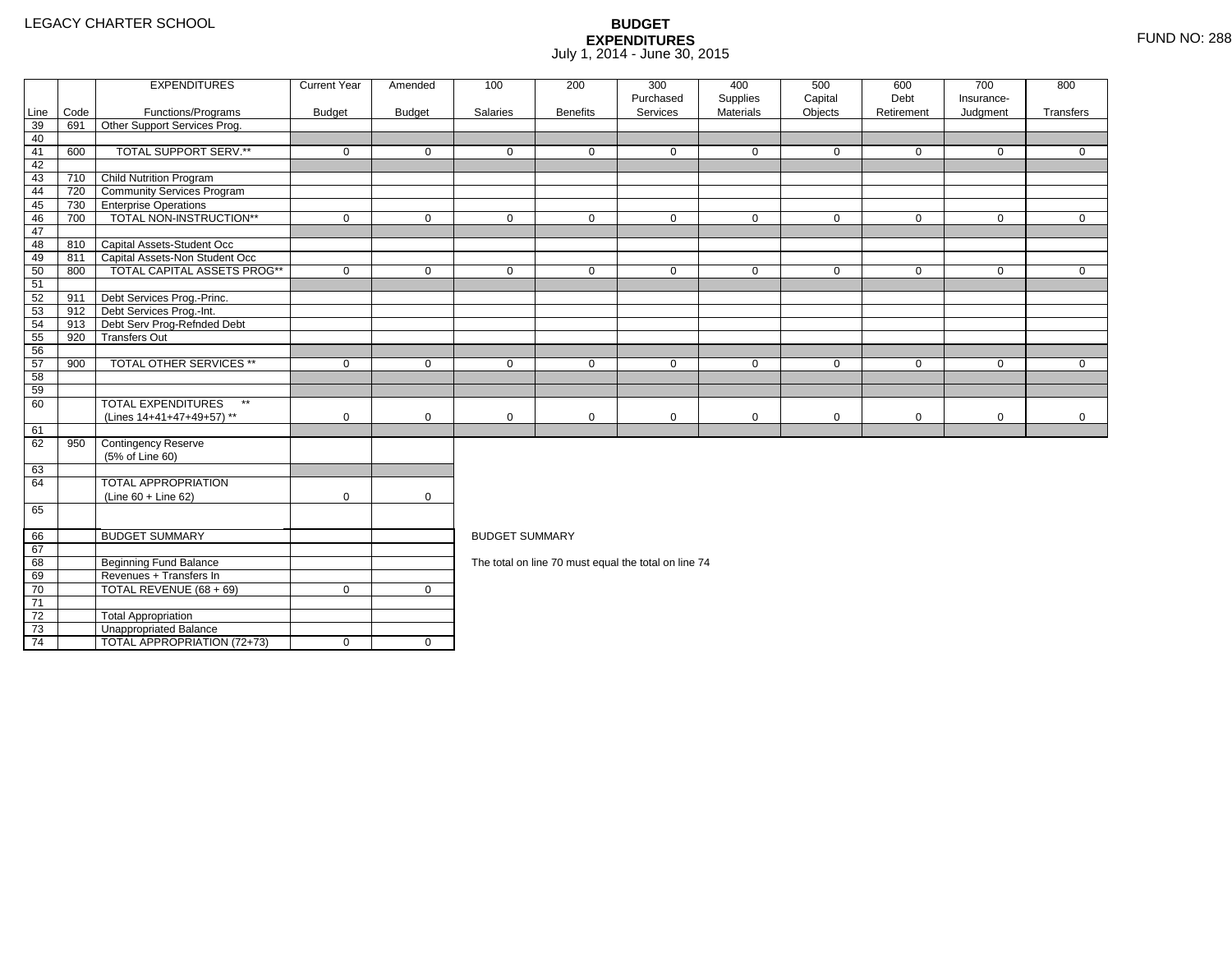# **BUDGET REVENUES** FUND NO: 290 July 1, 2014 - June 30, 2015

|                 |        | <b>REVENUES</b>                       | <b>Current Year</b> | Amended Budget |               |                 |        | <b>REVENUES</b>                        | <b>Current Year</b> | Amended Budget |               |
|-----------------|--------|---------------------------------------|---------------------|----------------|---------------|-----------------|--------|----------------------------------------|---------------------|----------------|---------------|
| Line            | Code   | Item                                  | <b>Budget</b>       | Line Amounts   | <b>Totals</b> | Line            | Code   | Item                                   | <b>Budget</b>       | Line Amounts   | <b>Totals</b> |
| $\overline{1}$  |        | 320000 Estimated Fund Balance         |                     | *******        |               | 40              |        | 429000 Other County                    |                     |                |               |
| $\overline{2}$  |        | as of July 1                          | $\Omega$            | *******        | $\Omega$      | 41              | 420000 | <b>TOTAL COUNTY</b><br>$\star\star$    | $\Omega$            | *******        | 0             |
| $\overline{3}$  |        | 411100 Taxes-General M & O            |                     |                |               | 42              |        |                                        |                     |                |               |
| $\overline{4}$  |        | 411200 Taxes-Suplemental              |                     |                |               | 43              |        | 431100 Base Support Program            |                     |                |               |
| 5               |        | 411300 Taxes-Emergency                |                     |                |               | 44              |        | 431200 Transportation Support          |                     |                |               |
| 6               |        | 411400 Taxes-Tort                     |                     |                |               | 45              |        | 431400 Except Child/SED Support        |                     |                |               |
| $\overline{7}$  |        | 411500 Taxes-Cooperative              |                     |                |               | 46              |        | 431500 Border Tuition Support          |                     |                |               |
| 8               |        | 411600 Taxes-Tuition                  |                     |                |               | 47              |        | 431600 Tuition Equivalency             |                     |                |               |
| $\overline{9}$  |        | 411700 Taxes-Migrant                  |                     |                |               | 48              |        | 431800 Benefit Apportionment           |                     |                |               |
| 10              |        | 411900 Taxes-Other                    |                     |                |               | 49              |        | 431900 Other State Support             |                     |                |               |
| 11              |        | 412100 Taxes-Plant Facility           |                     |                |               | 50              |        | 432100 Driver Education Prog.          |                     |                |               |
| 12              |        | 412500 Taxes-Bond & Interest          |                     |                |               | 51              |        | 432400 Professional Technical Prog     |                     |                |               |
| 13              |        | $**$<br><b>TOTAL TAXES</b>            | $\mathbf{0}$        | *******        | $\mathbf 0$   | 52              |        | 437000 Lottery/Additional State Maint  |                     |                |               |
| 14              |        | 413000 Penalty: Delinquent Taxes      |                     |                |               | 53              |        | 438000 Rev in Lieu of/Ag Equip Tax     |                     |                |               |
| 15              |        |                                       |                     |                |               | 54              |        | 439000 Other State Revenue             |                     |                |               |
| 16              |        | 414100 Tuition - Individuals          |                     |                |               | 55              |        |                                        |                     |                |               |
| 17              |        | 414200 Tuition-Districts in Idaho     |                     |                |               | 56              | 430000 | <b>TOTAL STATE</b><br>$**$             | $\Omega$            | *******        | $\Omega$      |
| 18              |        | 414300 Tuition-Out of State Districts |                     |                |               | 57              |        |                                        |                     |                |               |
| 19              |        |                                       |                     |                |               | 58              |        | 442000 Indirect Unrestricted Fed.      |                     |                |               |
| 20              |        | 415000 Earnings on Investments        |                     |                |               | 59              |        | 443000 Direct Restricted Fed.          |                     |                |               |
| $\overline{21}$ |        |                                       |                     |                |               | 60              |        | 445100 Title I - ESEA                  |                     |                |               |
| 22              |        | 416100 School Food Service            |                     |                |               | 61              |        | 445200 Title VI. ESEA-Innovative Pr    |                     |                |               |
| 23              | 416200 | Meal Sales: Non-Reimb.                |                     |                |               | 62              |        | 445300 Perkins III-Voc Tech Act        |                     |                |               |
| 24              | 416900 | Other Food Sales                      |                     |                |               | 63              |        | 445400 Adult Education                 |                     |                |               |
| 25              |        |                                       |                     |                |               | 64              |        | 445500 Child Nutrition Reimb.          |                     |                |               |
| 26              |        | 417100 Admissions/Activities          |                     |                |               | 65              |        | 445600 Title VI-B                      |                     |                |               |
| $\overline{27}$ |        | 417200 Bookstore Sales                |                     |                |               | 66              |        | 445900 Other Indirect Fed. Prog.       |                     |                |               |
| 28              |        | 417300 Clubs, Org. Dues, Etc.         |                     |                |               | 67              |        | 448200   Impact Aid - P.L. 874         |                     |                |               |
| 29              |        | 417400 School Fees & Charges          |                     |                |               | 68              | 440000 | <b>TOTAL FEDERAL</b><br>$\star\star$   | $\Omega$            | *******        | $\Omega$      |
| 30              |        | 417900 Other Student Revenues         |                     |                |               | 69              |        |                                        |                     |                |               |
| 31              |        |                                       |                     |                |               | 70              |        | 451000 Proceeds: Bonds, Capital Leases |                     |                |               |
| 32              |        | 418100 Community Service              |                     |                |               | $\overline{71}$ |        | 453000 Sale of Fixed Assets            |                     |                |               |
| 33              |        |                                       |                     |                |               | 72              | 450000 | TOTAL OTHER                            | $\Omega$            | *******        | $\Omega$      |
| 34              | 419100 | Rentals                               |                     |                |               | $\overline{73}$ |        |                                        |                     |                |               |
| 35              | 419200 | <b>Contributions/Donations</b>        |                     |                |               | $\overline{74}$ |        | <b>TOTAL REVENUES</b><br>$\star\star$  | U                   | *******        | $\mathbf 0$   |
| 36              |        | 419300 Transportaion Fees             |                     |                |               | 75              |        |                                        |                     |                |               |
| 37              |        | 419900 Other Local                    |                     |                |               | 76              | 460000 | <b>TRANSFERS IN</b>                    |                     |                |               |
| $\overline{38}$ |        | TOTAL OTHER LOCAL **                  | $\Omega$            | *******        | $\Omega$      | $\overline{77}$ |        |                                        |                     |                |               |
| 39              | 410000 | <b>TOTAL LOCAL</b>                    |                     | *******        |               | 78              | 400000 | BAL.+ REVENUE + TRANS.                 |                     | *******        |               |
|                 |        | $(Line 13 + 38)$                      | 0                   |                | $\Omega$      |                 |        | (Lines $1 + 74 + 76$ )                 | 0                   |                | $\mathbf{0}$  |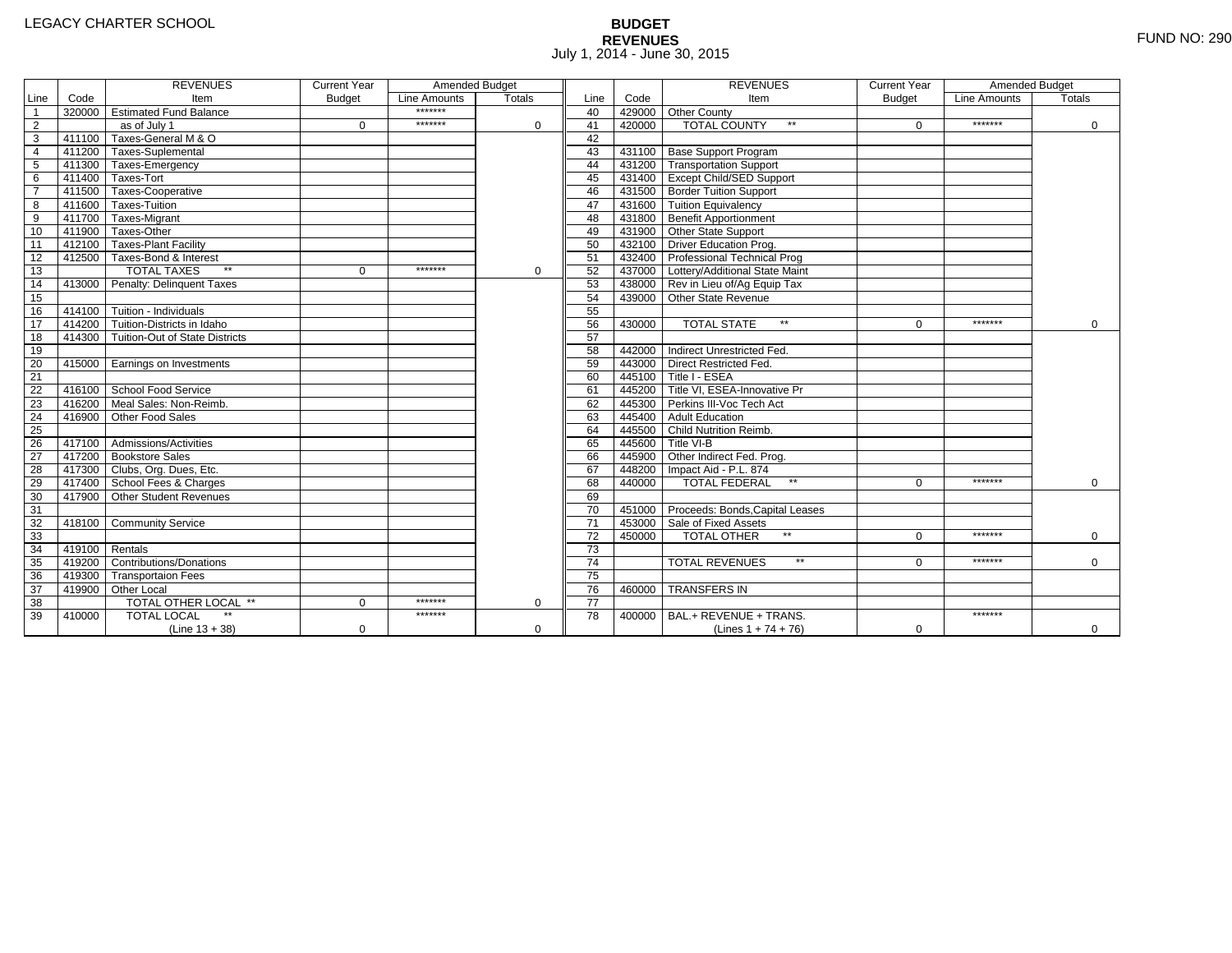|                |      | <b>EXPENDITURES</b>             | <b>Current Year</b> | Amended       | 100      | 200             | 300       | 400              | 500         | 600         | 700         | 800         |
|----------------|------|---------------------------------|---------------------|---------------|----------|-----------------|-----------|------------------|-------------|-------------|-------------|-------------|
|                |      |                                 |                     |               |          |                 | Purchased | Supplies         | Capital     | Debt        | Insurance-  |             |
| Line           | Code | Functions/Programs              | <b>Budget</b>       | <b>Budget</b> | Salaries | <b>Benefits</b> | Services  | <b>Materials</b> | Objects     | Retirement  | Judgment    | Transfers   |
| $\mathbf{1}$   | 512  | <b>Elemetary School Prog.</b>   |                     |               |          |                 |           |                  |             |             |             |             |
| $\overline{2}$ | 515  | Secondary School Prog.          |                     |               |          |                 |           |                  |             |             |             |             |
| 3              | 517  | Alternative School Prog.        |                     |               |          |                 |           |                  |             |             |             |             |
| 4              | 519  | Vocational-Technical Prog.      |                     |               |          |                 |           |                  |             |             |             |             |
| 5              | 521  | Exceptional Child Prog.         |                     |               |          |                 |           |                  |             |             |             |             |
| 6              | 522  | Preschool Exceptional Prog.     |                     |               |          |                 |           |                  |             |             |             |             |
| $\overline{7}$ | 524  | Gifted & Talented Prog.         |                     |               |          |                 |           |                  |             |             |             |             |
| 8              | 531  | Interscholastic Prog.           |                     |               |          |                 |           |                  |             |             |             |             |
| 9              | 532  | School Activity Prog.           |                     |               |          |                 |           |                  |             |             |             |             |
| 10             | 541  | Summer School Prog.             |                     |               |          |                 |           |                  |             |             |             |             |
| 11             | 542  | Adult School Prog.              |                     |               |          |                 |           |                  |             |             |             |             |
| 12             | 546  | Detention Center Prog.          |                     |               |          |                 |           |                  |             |             |             |             |
| 13             |      |                                 |                     |               |          |                 |           |                  |             |             |             |             |
| 14             | 500  | TOTAL INSTRUCTION **            | $\mathbf{0}$        | $\Omega$      | 0        | $\mathbf 0$     | 0         | $\mathbf{0}$     | $\mathbf 0$ | $\mathbf 0$ | $\mathbf 0$ | $\mathbf 0$ |
| 15             |      |                                 |                     |               |          |                 |           |                  |             |             |             |             |
| 16             | 611  | Attend-Guidance-Health Prog     |                     |               |          |                 |           |                  |             |             |             |             |
| 17             | 616  | Special Services Prog.          |                     |               |          |                 |           |                  |             |             |             |             |
| 18             |      |                                 |                     |               |          |                 |           |                  |             |             |             |             |
| 19             | 621  | Instruction Improvement Prog    |                     |               |          |                 |           |                  |             |             |             |             |
| 20             | 622  | <b>Educational Media Prog.</b>  |                     |               |          |                 |           |                  |             |             |             |             |
| 21             | 623  | Instruction-Related Tech Prog   |                     |               |          |                 |           |                  |             |             |             |             |
| 22             | 631  | Board of Education Prog.        |                     |               |          |                 |           |                  |             |             |             |             |
| 23             | 632  | District Admin Prog.            |                     |               |          |                 |           |                  |             |             |             |             |
| 24             |      |                                 |                     |               |          |                 |           |                  |             |             |             |             |
| 25             | 641  | School Administration Prog.     |                     |               |          |                 |           |                  |             |             |             |             |
| 26             |      |                                 |                     |               |          |                 |           |                  |             |             |             |             |
| 27             | 651  | <b>Business Operation Prog.</b> |                     |               |          |                 |           |                  |             |             |             |             |
| 28             | 655  | Central Service Prog.           |                     |               |          |                 |           |                  |             |             |             |             |
| 29             | 656  | Admin Tech Services Prog.       |                     |               |          |                 |           |                  |             |             |             |             |
| 30             | 661  | Bldg-Care Prog. (Custodial)     |                     |               |          |                 |           |                  |             |             |             |             |
| 31             | 663  | Maint-Non Student Occupied      |                     |               |          |                 |           |                  |             |             |             |             |
| 32             | 664  | Maint-Student Occupied Bldgs    |                     |               |          |                 |           |                  |             |             |             |             |
| 33             | 665  | Maintenance - Grounds           |                     |               |          |                 |           |                  |             |             |             |             |
| 34             | 667  | Security Program                |                     |               |          |                 |           |                  |             |             |             |             |
| 35             |      |                                 |                     |               |          |                 |           |                  |             |             |             |             |
| 36             | 681  | Pupil-To School Trans. Prog.    |                     |               |          |                 |           |                  |             |             |             |             |
| 37             | 682  | Pupil-Activity Trans. Prog.     |                     |               |          |                 |           |                  |             |             |             |             |
| 38             | 683  | General Transportation Prog.    |                     |               |          |                 |           |                  |             |             |             |             |
|                |      |                                 |                     |               |          |                 |           |                  |             |             |             |             |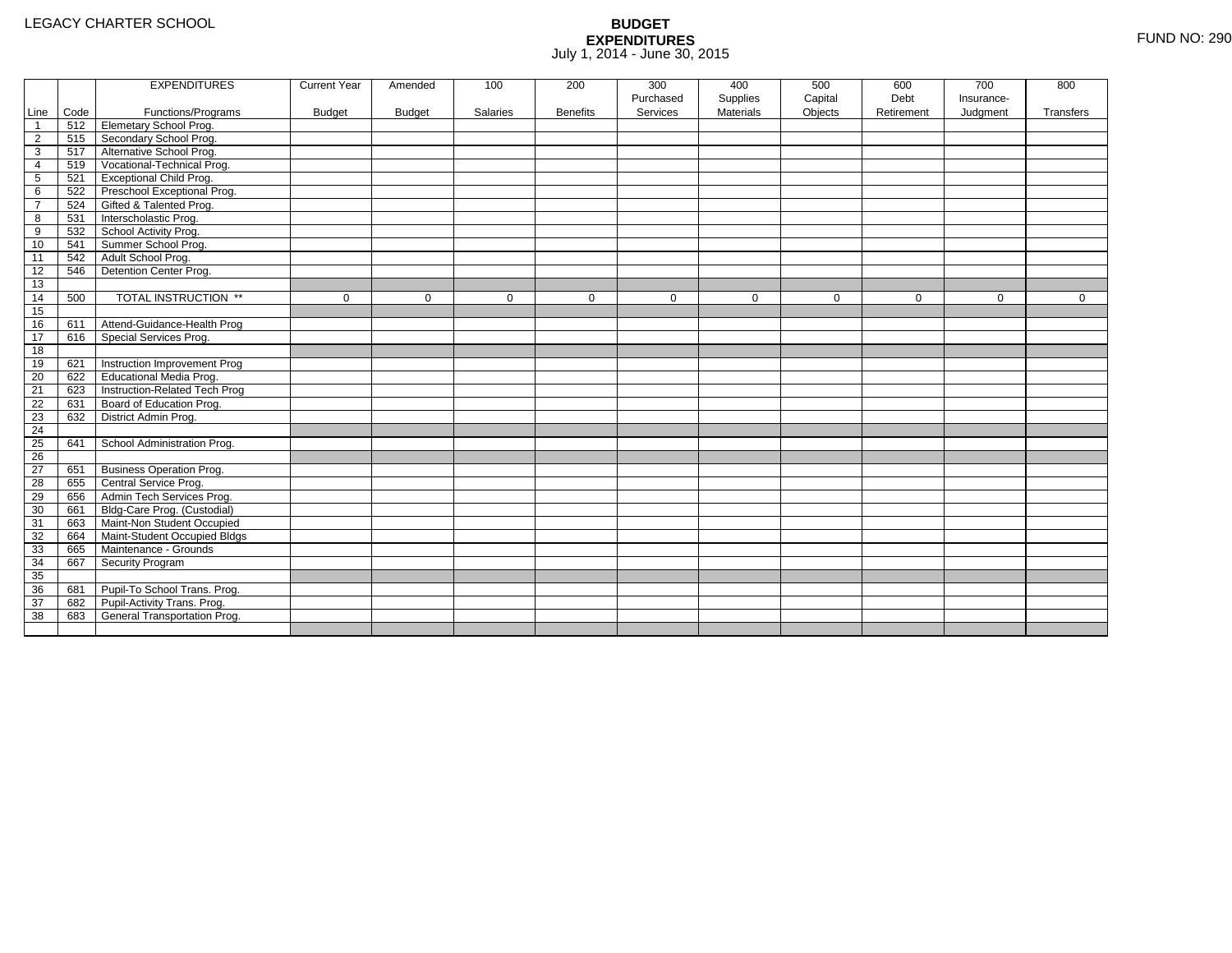4 | TOTAL APPROPRIATION (72+73) | 0 | 0

|                 |      | <b>EXPENDITURES</b>                       | <b>Current Year</b> | Amended       | 100                   | 200             | 300<br>Purchased                                     | 400<br>Supplies | 500<br>Capital | 600<br>Debt | 700<br>Insurance- | 800          |
|-----------------|------|-------------------------------------------|---------------------|---------------|-----------------------|-----------------|------------------------------------------------------|-----------------|----------------|-------------|-------------------|--------------|
| Line            | Code | Functions/Programs                        | <b>Budget</b>       | <b>Budget</b> | Salaries              | <b>Benefits</b> | Services                                             | Materials       | Objects        | Retirement  | Judgment          | Transfers    |
| 39              | 691  | Other Support Services Prog.              |                     |               |                       |                 |                                                      |                 |                |             |                   |              |
| 40              |      |                                           |                     |               |                       |                 |                                                      |                 |                |             |                   |              |
| 41              | 600  | TOTAL SUPPORT SERV.**                     | $\mathbf 0$         | $\mathbf 0$   | $\mathbf 0$           | $\mathbf{0}$    | $\mathbf 0$                                          | $\mathbf 0$     | $\mathbf 0$    | $\mathbf 0$ | $\mathbf 0$       | $\mathbf{0}$ |
| 42              |      |                                           |                     |               |                       |                 |                                                      |                 |                |             |                   |              |
| 43              | 710  | Child Nutrition Program                   |                     |               |                       |                 |                                                      |                 |                |             |                   |              |
| 44              | 720  | <b>Community Services Program</b>         |                     |               |                       |                 |                                                      |                 |                |             |                   |              |
| 45              | 730  | <b>TEnterprise Operations</b>             |                     |               |                       |                 |                                                      |                 |                |             |                   |              |
| 46              | 700  | TOTAL NON-INSTRUCTION**                   | $\mathbf 0$         | $\mathbf 0$   | $\mathbf 0$           | $\mathbf 0$     | $\mathbf 0$                                          | $\mathbf 0$     | $\mathbf 0$    | $\mathbf 0$ | $\overline{0}$    | $\mathbf{0}$ |
| 47              |      |                                           |                     |               |                       |                 |                                                      |                 |                |             |                   |              |
| 48              |      | 810 Capital Assets-Student Occ            |                     |               |                       |                 |                                                      |                 |                |             |                   |              |
| 49              | 811  | Capital Assets-Non Student Occ            |                     |               |                       |                 |                                                      |                 |                |             |                   |              |
| 50              | 800  | <b>TOTAL CAPITAL ASSETS PROG**</b>        | $\mathbf 0$         | $\mathbf 0$   | $\mathbf 0$           | $\mathbf 0$     | $\mathbf 0$                                          | $\mathbf 0$     | $\mathbf 0$    | $\mathbf 0$ | $\mathbf 0$       | $\mathbf{0}$ |
| 51              |      |                                           |                     |               |                       |                 |                                                      |                 |                |             |                   |              |
| 52              | 911  | Debt Services Prog.-Princ.                |                     |               |                       |                 |                                                      |                 |                |             |                   |              |
| 53              |      | 912 Debt Services Prog.-Int.              |                     |               |                       |                 |                                                      |                 |                |             |                   |              |
| 54              | 913  | Debt Serv Prog-Refnded Debt               |                     |               |                       |                 |                                                      |                 |                |             |                   |              |
| 55              | 920  | <b>Transfers Out</b>                      |                     |               |                       |                 |                                                      |                 |                |             |                   |              |
| 56              |      |                                           |                     |               |                       |                 |                                                      |                 |                |             |                   |              |
| 57              | 900  | <b>TOTAL OTHER SERVICES **</b>            | $\mathbf 0$         | $\mathbf 0$   | $\mathbf 0$           | $\mathbf{0}$    | $\mathbf 0$                                          | $\mathbf 0$     | $\mathbf 0$    | $\mathbf 0$ | $\mathbf 0$       | $\Omega$     |
| 58              |      |                                           |                     |               |                       |                 |                                                      |                 |                |             |                   |              |
| 59              |      |                                           |                     |               |                       |                 |                                                      |                 |                |             |                   |              |
| 60              |      | <b>TOTAL EXPENDITURES</b><br>$\star\star$ |                     |               |                       |                 |                                                      |                 |                |             |                   |              |
|                 |      | (Lines 14+41+47+49+57) **                 | $\mathbf 0$         | $\mathbf 0$   | $\mathbf 0$           | $\mathbf 0$     | $\mathbf 0$                                          | $\mathbf 0$     | $\mathbf 0$    | $\mathbf 0$ | $\mathbf 0$       | $\mathbf 0$  |
| 61              |      |                                           |                     |               |                       |                 |                                                      |                 |                |             |                   |              |
| 62              | 950  | Contingency Reserve                       |                     |               |                       |                 |                                                      |                 |                |             |                   |              |
|                 |      | (5% of Line 60)                           |                     |               |                       |                 |                                                      |                 |                |             |                   |              |
| 63              |      |                                           |                     |               |                       |                 |                                                      |                 |                |             |                   |              |
| 64              |      | <b>TOTAL APPROPRIATION</b>                |                     |               |                       |                 |                                                      |                 |                |             |                   |              |
|                 |      | $(Line 60 + Line 62)$                     | $\mathbf 0$         | $\mathbf 0$   |                       |                 |                                                      |                 |                |             |                   |              |
| 65              |      |                                           |                     |               |                       |                 |                                                      |                 |                |             |                   |              |
| 66              |      | <b>BUDGET SUMMARY</b>                     |                     |               | <b>BUDGET SUMMARY</b> |                 |                                                      |                 |                |             |                   |              |
| 67              |      |                                           |                     |               |                       |                 |                                                      |                 |                |             |                   |              |
| 68              |      | <b>Beginning Fund Balance</b>             |                     |               |                       |                 | The total on line 70 must equal the total on line 74 |                 |                |             |                   |              |
| 69              |      | Revenues + Transfers In                   |                     |               |                       |                 |                                                      |                 |                |             |                   |              |
| 70              |      | TOTAL REVENUE (68 + 69)                   | $\mathbf 0$         | $\mathbf 0$   |                       |                 |                                                      |                 |                |             |                   |              |
| $\overline{71}$ |      |                                           |                     |               |                       |                 |                                                      |                 |                |             |                   |              |
| 72              |      | <b>Total Appropriation</b>                |                     |               |                       |                 |                                                      |                 |                |             |                   |              |
| 73              |      | Unappropriated Balance                    |                     |               |                       |                 |                                                      |                 |                |             |                   |              |
|                 |      |                                           |                     |               |                       |                 |                                                      |                 |                |             |                   |              |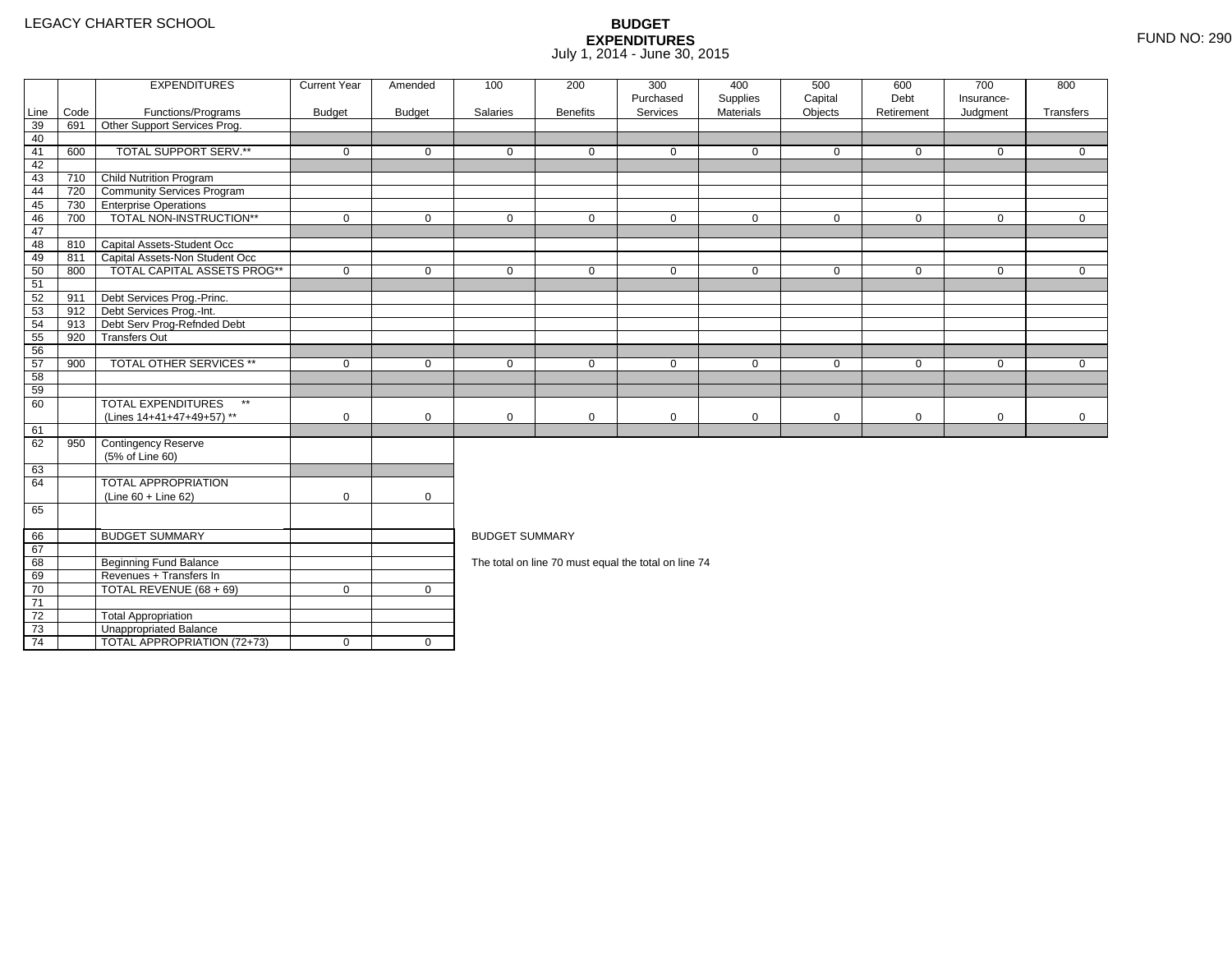# **BUDGET REVENUES** FUND NO: 310 July 1, 2014 - June 30, 2015

|                 |                | <b>REVENUES</b>                         | <b>Current Year</b> | Amended Budget |               |                 |        | <b>REVENUES</b>                        | <b>Current Year</b> | Amended Budget |               |
|-----------------|----------------|-----------------------------------------|---------------------|----------------|---------------|-----------------|--------|----------------------------------------|---------------------|----------------|---------------|
| Line            | Code           | Item                                    | <b>Budget</b>       | Line Amounts   | <b>Totals</b> | Line            | Code   | Item                                   | <b>Budget</b>       | Line Amounts   | <b>Totals</b> |
| $\mathbf{1}$    |                | 320000 Estimated Fund Balance           |                     | 237.233CR      |               | 40              |        | 429000 Other County                    |                     |                |               |
| $\overline{2}$  |                | as of July 1                            | $\Omega$            | *******        | 237.233CR     | 41              | 420000 | <b>TOTAL COUNTY</b><br>$**$            | $\Omega$            | *******        | $\Omega$      |
| 3               | 411100         | Taxes-General M & O                     |                     |                |               | 42              |        |                                        |                     |                |               |
| $\overline{4}$  |                | 411200 Taxes-Suplemental                |                     |                |               | 43              |        | 431100 Base Support Program            |                     |                |               |
| 5               | 411300         | Taxes-Emergency                         |                     |                |               | 44              |        | 431200 Transportation Support          |                     |                |               |
| 6               |                | 411400 Taxes-Tort                       |                     |                |               | 45              |        | 431400 Except Child/SED Support        |                     |                |               |
|                 |                | 411500 Taxes-Cooperative                |                     |                |               | 46              |        | 431500 Border Tuition Support          |                     |                |               |
| 8               |                | 411600 Taxes-Tuition                    |                     |                |               | 47              |        | 431600 Tuition Equivalency             |                     |                |               |
| 9               | 411700         | Taxes-Migrant                           |                     |                |               | 48              |        | 431800 Benefit Apportionment           |                     |                |               |
| 10              | 411900         | Taxes-Other                             |                     |                |               | 49              |        | 431900 Other State Support             |                     |                |               |
| 11              |                | 412100 Taxes-Plant Facility             |                     |                |               | 50              |        | 432100 Driver Education Prog.          |                     |                |               |
| 12              |                | 412500 Taxes-Bond & Interest            |                     |                |               | 51              |        | 432400 Professional Technical Prog     |                     |                |               |
| 13              |                | <b>TOTAL TAXES</b><br>$\star\star$      | 0                   | *******        | $\mathbf 0$   | 52              |        | 437000 Lottery/Additional State Maint  |                     |                |               |
| 14              |                | 413000 Penalty: Delinquent Taxes        |                     |                |               | 53              |        | 438000 Rev in Lieu of/Ag Equip Tax     |                     |                |               |
| 15              |                |                                         |                     |                |               | 54              |        | 439000 Other State Revenue             |                     |                |               |
| 16              |                | $414100$ Tuition - Individuals          |                     |                |               | 55              |        |                                        |                     |                |               |
| 17              | 414200         | Tuition-Districts in Idaho              |                     |                |               | 56              | 430000 | $**$<br><b>TOTAL STATE</b>             | $\Omega$            | *******        | $\Omega$      |
| 18              |                | 414300   Tuition-Out of State Districts |                     |                |               | 57              |        |                                        |                     |                |               |
| 19              |                |                                         |                     |                |               | 58              | 442000 | Indirect Unrestricted Fed.             |                     |                |               |
| 20              |                | 415000 Earnings on Investments          |                     | 57CR           |               | 59              | 443000 | Direct Restricted Fed.                 |                     |                |               |
| 21              |                |                                         |                     |                |               | 60              |        | 445100 Title I - ESEA                  |                     |                |               |
| 22              |                | 416100 School Food Service              |                     |                |               | 61              |        | 445200 Title VI. ESEA-Innovative Pr    |                     |                |               |
| 23              |                | 416200 Meal Sales: Non-Reimb.           |                     |                |               | 62              |        | 445300 Perkins III-Voc Tech Act        |                     |                |               |
| $\overline{24}$ | 416900         | Other Food Sales                        |                     |                |               | 63              |        | 445400 Adult Education                 |                     |                |               |
| $\overline{25}$ |                |                                         |                     |                |               | 64              |        | 445500 Child Nutrition Reimb.          |                     |                |               |
| 26              |                | 417100 Admissions/Activities            |                     |                |               | 65              |        | 445600 Title VI-B                      |                     |                |               |
| $\overline{27}$ |                | 417200 Bookstore Sales                  |                     |                |               | 66              |        | 445900 Other Indirect Fed. Prog.       |                     |                |               |
| $\overline{28}$ |                | 417300 Clubs, Org. Dues, Etc.           |                     |                |               | 67              |        | 448200   Impact Aid - P.L. 874         |                     |                |               |
| 29              |                | 417400 School Fees & Charges            |                     |                |               | 68              | 440000 | <b>TOTAL FEDERAL</b><br>$\star\star$   | $\Omega$            | *******        | $\mathbf 0$   |
| 30              |                | 417900 Other Student Revenues           |                     |                |               | 69              |        |                                        |                     |                |               |
| 31              |                |                                         |                     |                |               | 70              |        | 451000 Proceeds: Bonds, Capital Leases |                     |                |               |
| 32              |                | 418100 Community Service                |                     |                |               | $\overline{71}$ |        | 453000 Sale of Fixed Assets            |                     |                |               |
| 33              |                |                                         |                     |                |               | 72              | 450000 | <b>TOTAL OTHER</b>                     | $\Omega$            | *******        | 0             |
| 34              | 419100 Rentals |                                         |                     |                |               | $\overline{73}$ |        |                                        |                     |                |               |
| 35              |                | 419200 Contributions/Donations          |                     |                |               | 74              |        | <b>TOTAL REVENUES</b><br>$\star\star$  | $\Omega$            | *******        | <b>57CR</b>   |
| 36              |                | 419300 Transportaion Fees               |                     |                |               | 75              |        |                                        |                     |                |               |
| 37              |                | 419900 Other Local                      |                     |                |               | 76              | 460000 | <b>TRANSFERS IN</b>                    | 231,993CR           | 229,510CR      |               |
| 38              |                | <b>TOTAL OTHER LOCAL **</b>             | $\Omega$            | *******        | <b>57CR</b>   | $\overline{77}$ |        |                                        |                     |                |               |
| 39              | 410000         | <b>TOTAL LOCAL</b>                      |                     | *******        |               | 78              | 400000 | BAL.+ REVENUE + TRANS.                 |                     | *******        |               |
|                 |                | $(Line 13 + 38)$                        | $\mathbf 0$         |                | <b>57CR</b>   |                 |        | (Lines $1 + 74 + 76$ )                 | 231,993CR           |                | 466,800CR     |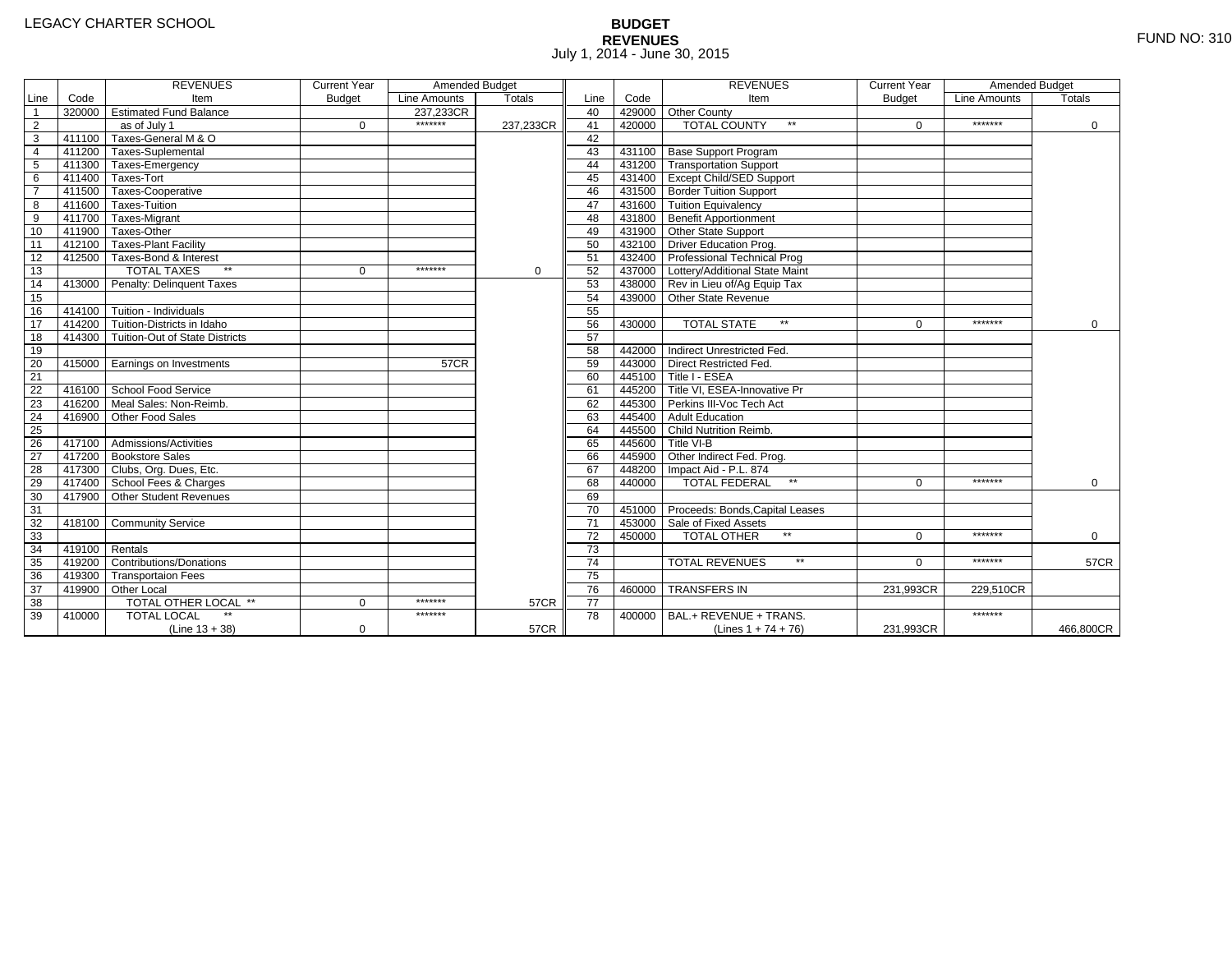|                 |      | <b>EXPENDITURES</b>             | <b>Current Year</b> | Amended       | 100         | 200             | 300         | 400              | 500         | 600         | 700         | 800          |
|-----------------|------|---------------------------------|---------------------|---------------|-------------|-----------------|-------------|------------------|-------------|-------------|-------------|--------------|
|                 |      |                                 |                     |               |             |                 | Purchased   | Supplies         | Capital     | Debt        | Insurance-  |              |
| Line            | Code | Functions/Programs              | <b>Budget</b>       | <b>Budget</b> | Salaries    | <b>Benefits</b> | Services    | <b>Materials</b> | Objects     | Retirement  | Judgment    | Transfers    |
| $\overline{1}$  | 512  | <b>Elemetary School Prog.</b>   |                     |               |             |                 |             |                  |             |             |             |              |
| $\overline{2}$  | 515  | Secondary School Prog.          |                     |               |             |                 |             |                  |             |             |             |              |
| 3               | 517  | Alternative School Prog.        |                     |               |             |                 |             |                  |             |             |             |              |
| 4               | 519  | Vocational-Technical Prog.      |                     |               |             |                 |             |                  |             |             |             |              |
| $5\phantom{.0}$ | 521  | <b>Exceptional Child Prog.</b>  |                     |               |             |                 |             |                  |             |             |             |              |
| 6               | 522  | Preschool Exceptional Prog.     |                     |               |             |                 |             |                  |             |             |             |              |
| $\overline{7}$  | 524  | Gifted & Talented Prog.         |                     |               |             |                 |             |                  |             |             |             |              |
| 8               | 531  | Interscholastic Prog.           |                     |               |             |                 |             |                  |             |             |             |              |
| 9               | 532  | School Activity Prog.           |                     |               |             |                 |             |                  |             |             |             |              |
| 10              | 541  | Summer School Prog.             |                     |               |             |                 |             |                  |             |             |             |              |
| 11              | 542  | Adult School Prog.              |                     |               |             |                 |             |                  |             |             |             |              |
| 12              | 546  | Detention Center Prog.          |                     |               |             |                 |             |                  |             |             |             |              |
| 13              |      |                                 |                     |               |             |                 |             |                  |             |             |             |              |
| 14              | 500  | TOTAL INSTRUCTION **            | $\mathbf 0$         | $\Omega$      | $\mathbf 0$ | $\mathbf 0$     | $\mathbf 0$ | $\mathbf 0$      | $\mathbf 0$ | $\mathbf 0$ | $\mathbf 0$ | $\mathbf{0}$ |
| 15              |      |                                 |                     |               |             |                 |             |                  |             |             |             |              |
| 16              | 611  | Attend-Guidance-Health Prog     |                     |               |             |                 |             |                  |             |             |             |              |
| 17              | 616  | Special Services Prog.          |                     |               |             |                 |             |                  |             |             |             |              |
| 18              |      |                                 |                     |               |             |                 |             |                  |             |             |             |              |
| 19              | 621  | Instruction Improvement Prog    |                     |               |             |                 |             |                  |             |             |             |              |
| 20              | 622  | Educational Media Prog.         |                     |               |             |                 |             |                  |             |             |             |              |
| 21              | 623  | Instruction-Related Tech Prog   |                     |               |             |                 |             |                  |             |             |             |              |
| 22              | 631  | Board of Education Prog.        |                     |               |             |                 |             |                  |             |             |             |              |
| 23              | 632  | District Admin Prog.            |                     |               |             |                 |             |                  |             |             |             |              |
| 24              |      |                                 |                     |               |             |                 |             |                  |             |             |             |              |
| 25              | 641  | School Administration Prog.     |                     |               |             |                 |             |                  |             |             |             |              |
| $\overline{26}$ |      |                                 |                     |               |             |                 |             |                  |             |             |             |              |
| 27              | 651  | <b>Business Operation Prog.</b> |                     |               |             |                 |             |                  |             |             |             |              |
| 28              | 655  | Central Service Prog.           |                     |               |             |                 |             |                  |             |             |             |              |
| 29              | 656  | Admin Tech Services Prog.       |                     |               |             |                 |             |                  |             |             |             |              |
| 30              | 661  | Bldg-Care Prog. (Custodial)     |                     |               |             |                 |             |                  |             |             |             |              |
| 31              | 663  | Maint-Non Student Occupied      |                     |               |             |                 |             |                  |             |             |             |              |
| 32              | 664  | Maint-Student Occupied Bldgs    |                     |               |             |                 |             |                  |             |             |             |              |
| 33              | 665  | Maintenance - Grounds           |                     |               |             |                 |             |                  |             |             |             |              |
| 34              | 667  | Security Program                |                     |               |             |                 |             |                  |             |             |             |              |
| 35              |      |                                 |                     |               |             |                 |             |                  |             |             |             |              |
| 36              | 681  | Pupil-To School Trans. Prog.    |                     |               |             |                 |             |                  |             |             |             |              |
| 37              | 682  | Pupil-Activity Trans. Prog.     |                     |               |             |                 |             |                  |             |             |             |              |
| 38              | 683  | General Transportation Prog.    |                     |               |             |                 |             |                  |             |             |             |              |
|                 |      |                                 |                     |               |             |                 |             |                  |             |             |             |              |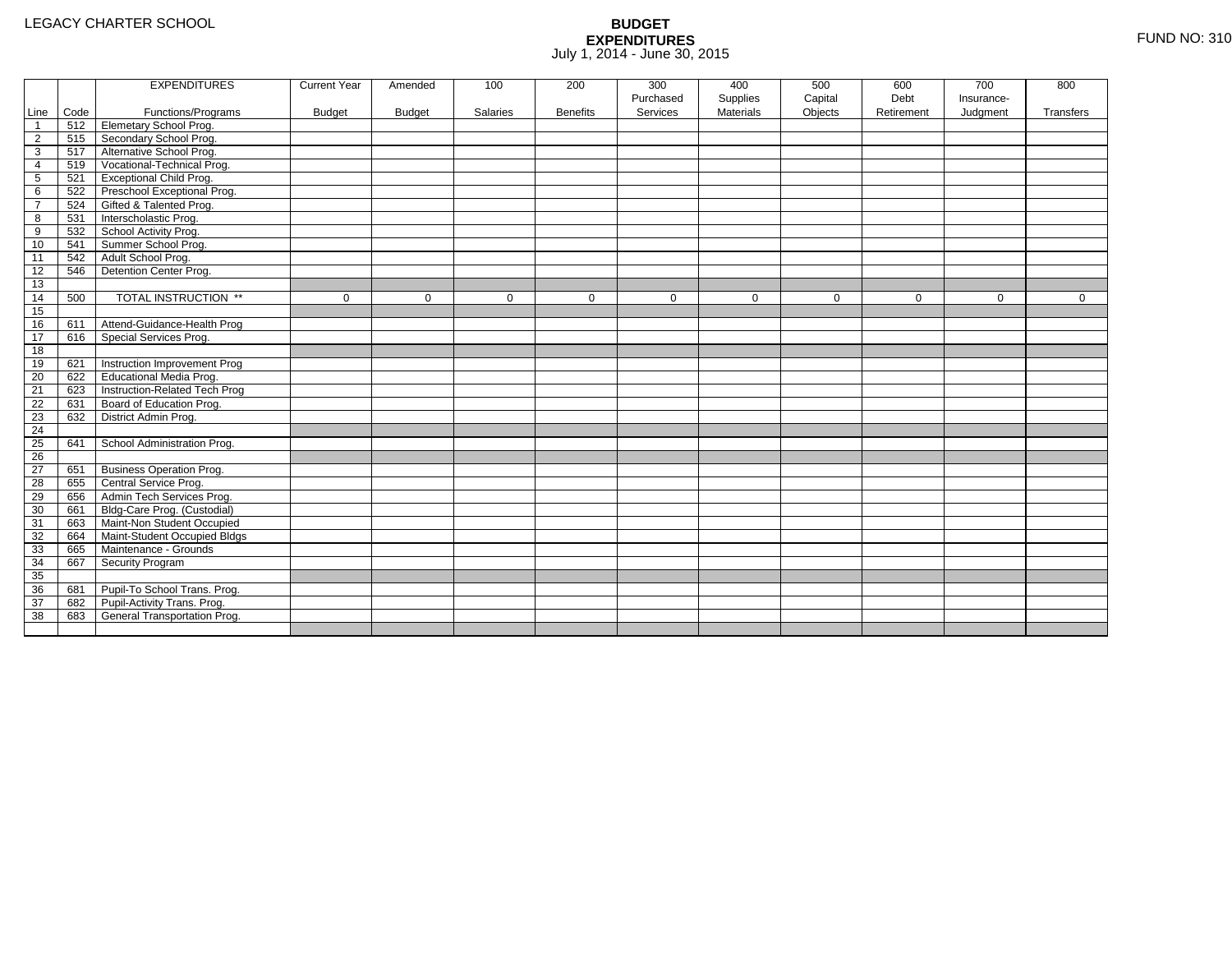71 72

73

74

TOTAL REVENUE (68 + 69) 231,993CR

2 Total Appropriation 1 231,993 229,567

3 | Unappropriated Balance | 237,233

Total Appropriation<br>
Unappropriated Balance<br>
TOTAL APPROPRIATION (72+73) 231,993 466,800

466,800CR

|      |      | <b>EXPENDITURES</b>                           | <b>Current Year</b>                              | Amended                            | 100                   | 200             | 300                                                  | 400          | 500         | 600          | 700         | 800         |  |  |  |
|------|------|-----------------------------------------------|--------------------------------------------------|------------------------------------|-----------------------|-----------------|------------------------------------------------------|--------------|-------------|--------------|-------------|-------------|--|--|--|
|      |      |                                               |                                                  |                                    |                       |                 | Purchased                                            | Supplies     | Capital     | Debt         | Insurance-  |             |  |  |  |
| Line | Code | Functions/Programs                            | <b>Budget</b>                                    | <b>Budget</b>                      | Salaries              | <b>Benefits</b> | Services                                             | Materials    | Objects     | Retirement   | Judgment    | Transfers   |  |  |  |
| 39   | 691  | Other Support Services Prog.                  |                                                  |                                    |                       |                 |                                                      |              |             |              |             |             |  |  |  |
| 40   |      |                                               |                                                  |                                    |                       |                 |                                                      |              |             |              |             |             |  |  |  |
| 41   | 600  | TOTAL SUPPORT SERV.**                         | $\mathbf 0$                                      | $\mathbf 0$                        | $\mathbf 0$           | $\mathbf{0}$    | 0                                                    | $\mathbf{0}$ | $\Omega$    | $\Omega$     | 0           | 0           |  |  |  |
| 42   |      |                                               |                                                  |                                    |                       |                 |                                                      |              |             |              |             |             |  |  |  |
| 43   | 710  | <b>Child Nutrition Program</b>                |                                                  |                                    |                       |                 |                                                      |              |             |              |             |             |  |  |  |
| 44   | 720  | Community Services Program                    |                                                  |                                    |                       |                 |                                                      |              |             |              |             |             |  |  |  |
| 45   | 730  | <b>Enterprise Operations</b>                  |                                                  |                                    |                       |                 |                                                      |              |             |              |             |             |  |  |  |
| 46   | 700  | TOTAL NON-INSTRUCTION**                       | $\mathbf 0$                                      | $\mathbf 0$                        | $\mathbf{0}$          | $\mathbf 0$     | $\mathbf 0$                                          | $\mathbf 0$  | 0           | $\mathbf{0}$ | 0           | $\mathbf 0$ |  |  |  |
| 47   |      |                                               |                                                  |                                    |                       |                 |                                                      |              |             |              |             |             |  |  |  |
| 48   | 810  | Capital Assets-Student Occ                    |                                                  |                                    |                       |                 |                                                      |              |             |              |             |             |  |  |  |
| 49   | 811  | Capital Assets-Non Student Occ                |                                                  |                                    |                       |                 |                                                      |              |             |              |             |             |  |  |  |
| 50   | 800  | TOTAL CAPITAL ASSETS PROG**                   | $\mathbf 0$                                      | $\mathbf 0$                        | $\mathbf{0}$          | $\overline{0}$  | $\mathbf 0$                                          | $\mathbf 0$  | $\mathbf 0$ | $\mathbf{0}$ | 0           | $\mathbf 0$ |  |  |  |
| 51   |      |                                               |                                                  |                                    |                       |                 |                                                      |              |             |              |             |             |  |  |  |
| 52   | 911  | Debt Services Prog.-Princ.                    |                                                  |                                    |                       |                 |                                                      |              |             |              |             |             |  |  |  |
| 53   | 912  | Debt Services Prog.-Int.                      | 191,993                                          | 189,567                            |                       |                 |                                                      |              |             | 189,567      |             |             |  |  |  |
| 54   | 913  | Debt Serv Prog-Refnded Debt                   | 40,000                                           | 40,000                             |                       |                 |                                                      |              |             | 40,000       |             |             |  |  |  |
| 55   | 920  | <b>Transfers Out</b>                          |                                                  |                                    |                       |                 |                                                      |              |             |              |             |             |  |  |  |
| 56   |      |                                               |                                                  |                                    |                       |                 |                                                      |              |             |              |             |             |  |  |  |
| 57   | 900  | <b>TOTAL OTHER SERVICES **</b>                | 231,993                                          | 229,567                            | $\mathbf{0}$          | $\overline{0}$  | $\mathbf 0$                                          | $\mathbf 0$  | $\mathbf 0$ | 229,567      | $\mathbf 0$ | $\mathbf 0$ |  |  |  |
| 58   |      |                                               |                                                  |                                    |                       |                 |                                                      |              |             |              |             |             |  |  |  |
| 59   |      |                                               |                                                  |                                    |                       |                 |                                                      |              |             |              |             |             |  |  |  |
| 60   |      | TOTAL EXPENDITURES<br>$\star\star$            |                                                  |                                    |                       |                 |                                                      |              |             |              |             |             |  |  |  |
|      |      | (Lines 14+41+47+49+57) **                     | 231,993                                          | 229,567                            | $\mathbf 0$           | $\mathbf 0$     | 0                                                    | $\mathbf 0$  | $\mathbf 0$ | 229,567      | 0           | 0           |  |  |  |
| 61   |      |                                               |                                                  |                                    |                       |                 |                                                      |              |             |              |             |             |  |  |  |
| 62   | 950  | <b>Contingency Reserve</b>                    |                                                  |                                    |                       |                 |                                                      |              |             |              |             |             |  |  |  |
|      |      | (5% of Line 60)                               |                                                  |                                    |                       |                 |                                                      |              |             |              |             |             |  |  |  |
| 63   |      |                                               |                                                  |                                    |                       |                 |                                                      |              |             |              |             |             |  |  |  |
| 64   |      | TOTAL APPROPRIATION                           |                                                  |                                    |                       |                 |                                                      |              |             |              |             |             |  |  |  |
|      |      | $(Line 60 + Line 62)$                         | 231,993                                          | 229,567                            |                       |                 |                                                      |              |             |              |             |             |  |  |  |
| 65   |      |                                               |                                                  |                                    |                       |                 |                                                      |              |             |              |             |             |  |  |  |
| 66   |      | <b>BUDGET SUMMARY</b>                         |                                                  |                                    | <b>BUDGET SUMMARY</b> |                 |                                                      |              |             |              |             |             |  |  |  |
| 67   |      |                                               |                                                  |                                    |                       |                 |                                                      |              |             |              |             |             |  |  |  |
| 68   |      | <b>Beginning Fund Balance</b>                 |                                                  | 237,233CR                          |                       |                 | The total on line 70 must equal the total on line 74 |              |             |              |             |             |  |  |  |
| 69   |      | Revenues + Transfers In                       | 231,993CR                                        | 229,567CR                          |                       |                 |                                                      |              |             |              |             |             |  |  |  |
|      |      | $\pm 0.711$ $\pm 0.011$ $\pm 0.00$ $\pm 0.00$ | $\sim$ $\sim$ $\sim$ $\sim$ $\sim$ $\sim$ $\sim$ | $\sim$ $\sim$ $\sim$ $\sim$ $\sim$ |                       |                 |                                                      |              |             |              |             |             |  |  |  |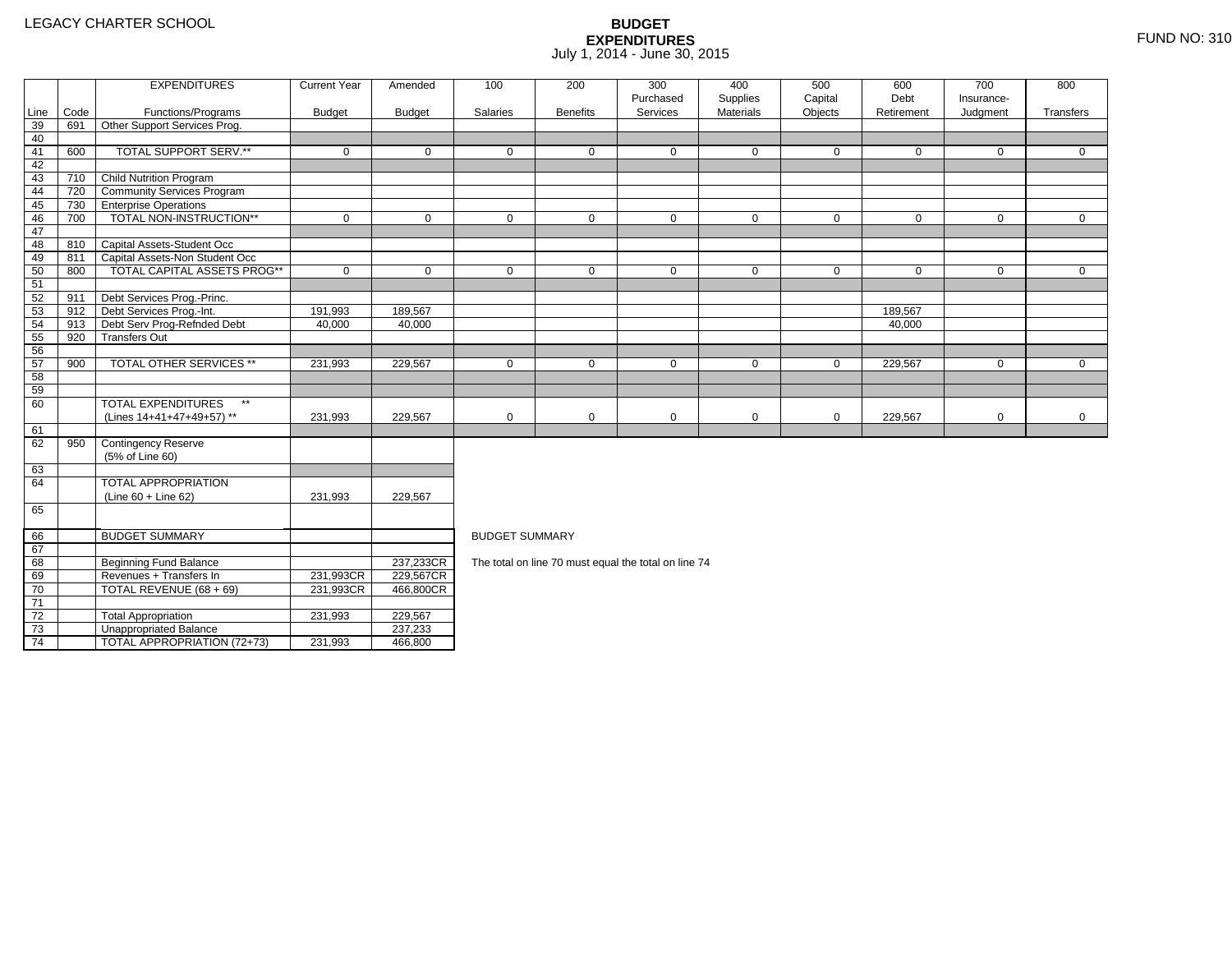# **BUDGET REVENUES** FUND NO: 410 July 1, 2014 - June 30, 2015

|                 |        | <b>REVENUES</b>                       | <b>Current Year</b> | Amended Budget |               |                 |        | <b>REVENUES</b>                        | <b>Current Year</b> | Amended Budget |               |
|-----------------|--------|---------------------------------------|---------------------|----------------|---------------|-----------------|--------|----------------------------------------|---------------------|----------------|---------------|
| Line            | Code   | Item                                  | <b>Budget</b>       | Line Amounts   | <b>Totals</b> | Line            | Code   | Item                                   | <b>Budget</b>       | Line Amounts   | <b>Totals</b> |
| $\overline{1}$  |        | 320000 Estimated Fund Balance         |                     | *******        |               | 40              |        | 429000 Other County                    |                     |                |               |
| $\overline{2}$  |        | as of July 1                          | $\Omega$            | *******        | $\Omega$      | 41              | 420000 | <b>TOTAL COUNTY</b><br>$\star\star$    | $\Omega$            | *******        | 0             |
| $\overline{3}$  |        | 411100 Taxes-General M & O            |                     |                |               | 42              |        |                                        |                     |                |               |
| $\overline{4}$  |        | 411200 Taxes-Suplemental              |                     |                |               | 43              |        | 431100 Base Support Program            |                     |                |               |
| 5               |        | 411300 Taxes-Emergency                |                     |                |               | 44              |        | 431200 Transportation Support          |                     |                |               |
| 6               |        | 411400 Taxes-Tort                     |                     |                |               | 45              |        | 431400 Except Child/SED Support        |                     |                |               |
| $\overline{7}$  |        | 411500 Taxes-Cooperative              |                     |                |               | 46              |        | 431500 Border Tuition Support          |                     |                |               |
| 8               |        | 411600 Taxes-Tuition                  |                     |                |               | 47              |        | 431600 Tuition Equivalency             |                     |                |               |
| $\overline{9}$  |        | 411700 Taxes-Migrant                  |                     |                |               | 48              |        | 431800 Benefit Apportionment           |                     |                |               |
| 10              |        | 411900 Taxes-Other                    |                     |                |               | 49              |        | 431900 Other State Support             |                     |                |               |
| 11              |        | 412100 Taxes-Plant Facility           |                     |                |               | 50              |        | 432100 Driver Education Prog.          |                     |                |               |
| 12              |        | 412500 Taxes-Bond & Interest          |                     |                |               | 51              |        | 432400 Professional Technical Prog     |                     |                |               |
| 13              |        | $**$<br><b>TOTAL TAXES</b>            | $\mathbf{0}$        | *******        | $\mathbf 0$   | 52              |        | 437000 Lottery/Additional State Maint  |                     |                |               |
| 14              |        | 413000 Penalty: Delinquent Taxes      |                     |                |               | 53              |        | 438000 Rev in Lieu of/Ag Equip Tax     |                     |                |               |
| 15              |        |                                       |                     |                |               | 54              |        | 439000 Other State Revenue             |                     |                |               |
| 16              |        | 414100 Tuition - Individuals          |                     |                |               | 55              |        |                                        |                     |                |               |
| 17              |        | 414200 Tuition-Districts in Idaho     |                     |                |               | 56              | 430000 | <b>TOTAL STATE</b><br>$**$             | $\Omega$            | *******        | $\Omega$      |
| 18              |        | 414300 Tuition-Out of State Districts |                     |                |               | 57              |        |                                        |                     |                |               |
| 19              |        |                                       |                     |                |               | 58              |        | 442000 Indirect Unrestricted Fed.      |                     |                |               |
| 20              |        | 415000 Earnings on Investments        |                     |                |               | 59              |        | 443000 Direct Restricted Fed.          |                     |                |               |
| $\overline{21}$ |        |                                       |                     |                |               | 60              |        | 445100 Title I - ESEA                  |                     |                |               |
| 22              |        | 416100 School Food Service            |                     |                |               | 61              |        | 445200 Title VI. ESEA-Innovative Pr    |                     |                |               |
| 23              | 416200 | Meal Sales: Non-Reimb.                |                     |                |               | 62              |        | 445300 Perkins III-Voc Tech Act        |                     |                |               |
| 24              | 416900 | Other Food Sales                      |                     |                |               | 63              |        | 445400 Adult Education                 |                     |                |               |
| 25              |        |                                       |                     |                |               | 64              |        | 445500 Child Nutrition Reimb.          |                     |                |               |
| 26              |        | 417100 Admissions/Activities          |                     |                |               | 65              |        | 445600 Title VI-B                      |                     |                |               |
| $\overline{27}$ |        | 417200 Bookstore Sales                |                     |                |               | 66              |        | 445900 Other Indirect Fed. Prog.       |                     |                |               |
| 28              |        | 417300 Clubs, Org. Dues, Etc.         |                     |                |               | 67              |        | 448200   Impact Aid - P.L. 874         |                     |                |               |
| 29              |        | 417400 School Fees & Charges          |                     |                |               | 68              | 440000 | <b>TOTAL FEDERAL</b><br>$\star\star$   | $\Omega$            | *******        | $\Omega$      |
| 30              |        | 417900 Other Student Revenues         |                     |                |               | 69              |        |                                        |                     |                |               |
| 31              |        |                                       |                     |                |               | 70              |        | 451000 Proceeds: Bonds, Capital Leases |                     |                |               |
| 32              |        | 418100 Community Service              |                     |                |               | $\overline{71}$ |        | 453000 Sale of Fixed Assets            |                     |                |               |
| 33              |        |                                       |                     |                |               | 72              | 450000 | TOTAL OTHER                            | $\Omega$            | *******        | $\Omega$      |
| 34              | 419100 | Rentals                               |                     |                |               | $\overline{73}$ |        |                                        |                     |                |               |
| 35              | 419200 | <b>Contributions/Donations</b>        |                     |                |               | $\overline{74}$ |        | <b>TOTAL REVENUES</b><br>$\star\star$  | U                   | *******        | $\mathbf 0$   |
| 36              |        | 419300 Transportaion Fees             |                     |                |               | 75              |        |                                        |                     |                |               |
| 37              |        | 419900 Other Local                    |                     |                |               | 76              | 460000 | <b>TRANSFERS IN</b>                    |                     |                |               |
| $\overline{38}$ |        | TOTAL OTHER LOCAL **                  | $\Omega$            | *******        | $\Omega$      | $\overline{77}$ |        |                                        |                     |                |               |
| 39              | 410000 | <b>TOTAL LOCAL</b>                    |                     | *******        |               | 78              | 400000 | BAL.+ REVENUE + TRANS.                 |                     | *******        |               |
|                 |        | $(Line 13 + 38)$                      | 0                   |                | $\Omega$      |                 |        | (Lines $1 + 74 + 76$ )                 | 0                   |                | $\mathbf{0}$  |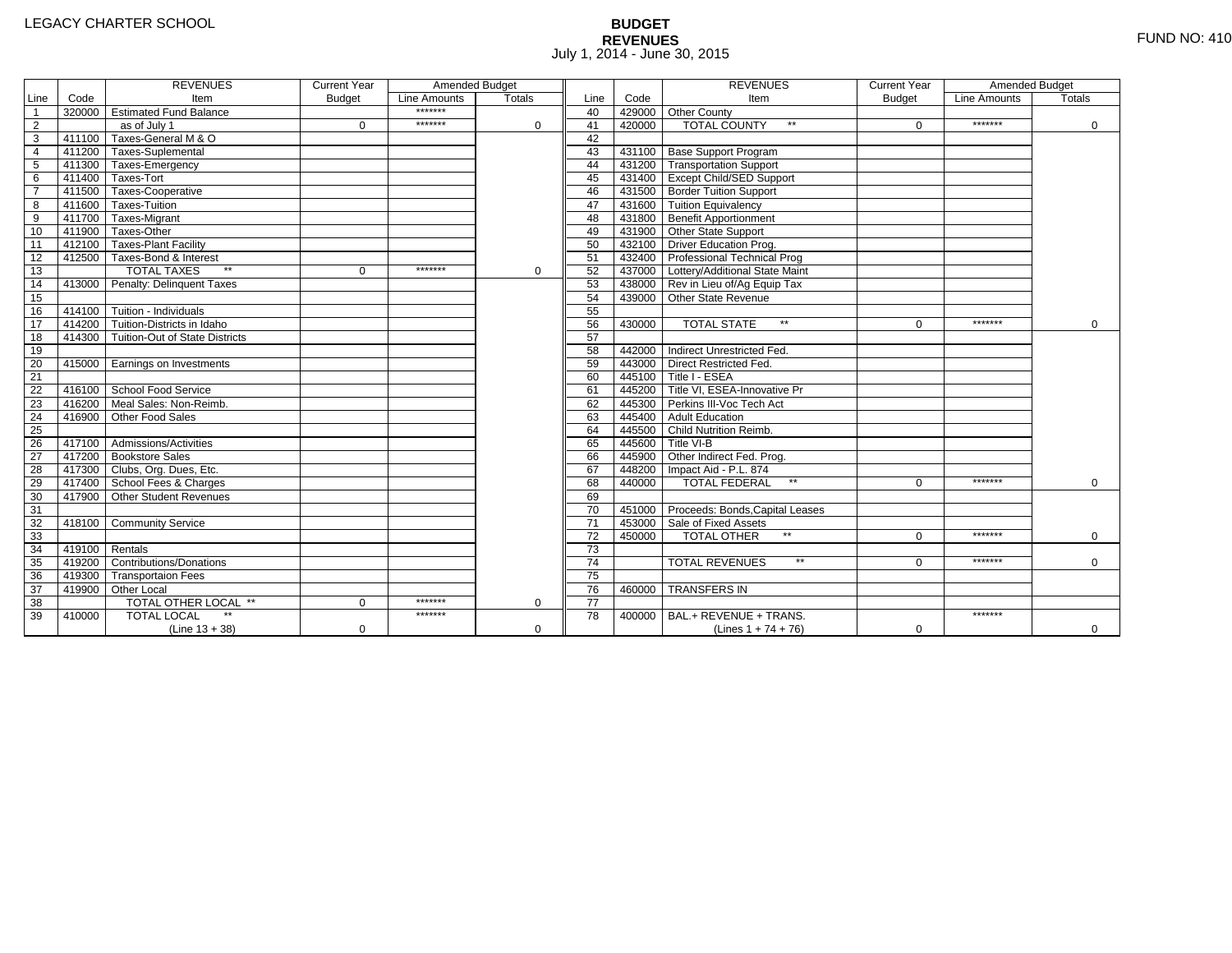|                |      | <b>EXPENDITURES</b>             | <b>Current Year</b> | Amended       | 100      | 200             | 300       | 400              | 500         | 600         | 700        | 800         |
|----------------|------|---------------------------------|---------------------|---------------|----------|-----------------|-----------|------------------|-------------|-------------|------------|-------------|
|                |      |                                 |                     |               |          |                 | Purchased | Supplies         | Capital     | Debt        | Insurance- |             |
| Line           | Code | Functions/Programs              | <b>Budget</b>       | <b>Budget</b> | Salaries | <b>Benefits</b> | Services  | <b>Materials</b> | Objects     | Retirement  | Judgment   | Transfers   |
| -1             | 512  | <b>Elemetary School Prog.</b>   |                     |               |          |                 |           |                  |             |             |            |             |
| $\overline{2}$ | 515  | Secondary School Prog.          |                     |               |          |                 |           |                  |             |             |            |             |
| 3              | 517  | Alternative School Prog.        |                     |               |          |                 |           |                  |             |             |            |             |
| 4              | 519  | Vocational-Technical Prog.      |                     |               |          |                 |           |                  |             |             |            |             |
| 5              | 521  | <b>Exceptional Child Prog.</b>  |                     |               |          |                 |           |                  |             |             |            |             |
| 6              | 522  | Preschool Exceptional Prog.     |                     |               |          |                 |           |                  |             |             |            |             |
| $\overline{7}$ | 524  | Gifted & Talented Prog.         |                     |               |          |                 |           |                  |             |             |            |             |
| 8              | 531  | Interscholastic Prog.           |                     |               |          |                 |           |                  |             |             |            |             |
| 9              | 532  | School Activity Prog.           |                     |               |          |                 |           |                  |             |             |            |             |
| 10             | 541  | Summer School Prog.             |                     |               |          |                 |           |                  |             |             |            |             |
| 11             | 542  | Adult School Prog.              |                     |               |          |                 |           |                  |             |             |            |             |
| 12             | 546  | Detention Center Prog.          |                     |               |          |                 |           |                  |             |             |            |             |
| 13             |      |                                 |                     |               |          |                 |           |                  |             |             |            |             |
| 14             | 500  | TOTAL INSTRUCTION **            | $\mathbf 0$         | $\Omega$      | $\Omega$ | $\mathbf 0$     | $\Omega$  | $\mathbf{0}$     | $\mathbf 0$ | $\mathbf 0$ | $\Omega$   | $\mathbf 0$ |
| 15             |      |                                 |                     |               |          |                 |           |                  |             |             |            |             |
| 16             | 611  | Attend-Guidance-Health Prog     |                     |               |          |                 |           |                  |             |             |            |             |
| 17             | 616  | Special Services Prog.          |                     |               |          |                 |           |                  |             |             |            |             |
| 18             |      |                                 |                     |               |          |                 |           |                  |             |             |            |             |
| 19             | 621  | Instruction Improvement Prog    |                     |               |          |                 |           |                  |             |             |            |             |
| 20             | 622  | <b>Educational Media Prog.</b>  |                     |               |          |                 |           |                  |             |             |            |             |
| 21             | 623  | Instruction-Related Tech Prog   |                     |               |          |                 |           |                  |             |             |            |             |
| 22             | 631  | Board of Education Prog.        |                     |               |          |                 |           |                  |             |             |            |             |
| 23             | 632  | District Admin Prog.            |                     |               |          |                 |           |                  |             |             |            |             |
| 24             |      |                                 |                     |               |          |                 |           |                  |             |             |            |             |
| 25             | 641  | School Administration Prog.     |                     |               |          |                 |           |                  |             |             |            |             |
| 26             |      |                                 |                     |               |          |                 |           |                  |             |             |            |             |
| 27             | 651  | <b>Business Operation Prog.</b> |                     |               |          |                 |           |                  |             |             |            |             |
| 28             | 655  | Central Service Prog.           |                     |               |          |                 |           |                  |             |             |            |             |
| 29             | 656  | Admin Tech Services Prog.       |                     |               |          |                 |           |                  |             |             |            |             |
| 30             | 661  | Bldg-Care Prog. (Custodial)     |                     |               |          |                 |           |                  |             |             |            |             |
| 31             | 663  | Maint-Non Student Occupied      |                     |               |          |                 |           |                  |             |             |            |             |
| 32             | 664  | Maint-Student Occupied Bldgs    |                     |               |          |                 |           |                  |             |             |            |             |
| 33             | 665  | Maintenance - Grounds           |                     |               |          |                 |           |                  |             |             |            |             |
| 34             | 667  | Security Program                |                     |               |          |                 |           |                  |             |             |            |             |
| 35             |      |                                 |                     |               |          |                 |           |                  |             |             |            |             |
| 36             | 681  | Pupil-To School Trans. Prog.    |                     |               |          |                 |           |                  |             |             |            |             |
| 37             | 682  | Pupil-Activity Trans. Prog.     |                     |               |          |                 |           |                  |             |             |            |             |
| 38             | 683  | General Transportation Prog.    |                     |               |          |                 |           |                  |             |             |            |             |
|                |      |                                 |                     |               |          |                 |           |                  |             |             |            |             |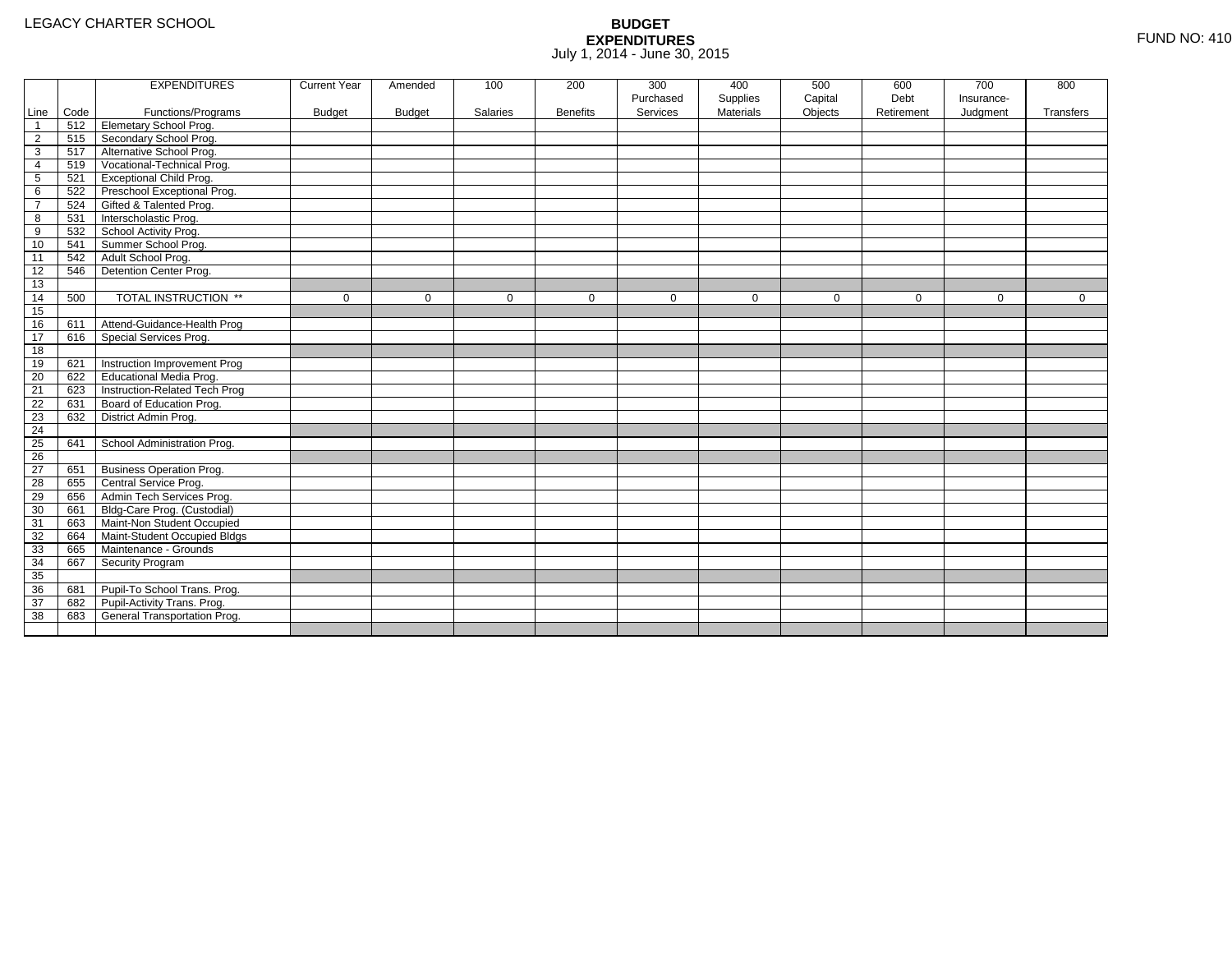4 | TOTAL APPROPRIATION (72+73) | 0 | 0

|                 |      | <b>EXPENDITURES</b>                       | <b>Current Year</b> | Amended       | 100                   | 200             | 300<br>Purchased                                     | 400<br>Supplies | 500<br>Capital | 600<br>Debt | 700<br>Insurance- | 800          |
|-----------------|------|-------------------------------------------|---------------------|---------------|-----------------------|-----------------|------------------------------------------------------|-----------------|----------------|-------------|-------------------|--------------|
| Line            | Code | Functions/Programs                        | <b>Budget</b>       | <b>Budget</b> | Salaries              | <b>Benefits</b> | Services                                             | Materials       | Objects        | Retirement  | Judgment          | Transfers    |
| 39              | 691  | Other Support Services Prog.              |                     |               |                       |                 |                                                      |                 |                |             |                   |              |
| 40              |      |                                           |                     |               |                       |                 |                                                      |                 |                |             |                   |              |
| 41              | 600  | TOTAL SUPPORT SERV.**                     | $\mathbf 0$         | $\mathbf 0$   | $\mathbf 0$           | $\mathbf{0}$    | $\mathbf 0$                                          | $\mathbf 0$     | $\mathbf 0$    | $\mathbf 0$ | $\mathbf 0$       | $\mathbf{0}$ |
| 42              |      |                                           |                     |               |                       |                 |                                                      |                 |                |             |                   |              |
| 43              | 710  | Child Nutrition Program                   |                     |               |                       |                 |                                                      |                 |                |             |                   |              |
| 44              | 720  | <b>Community Services Program</b>         |                     |               |                       |                 |                                                      |                 |                |             |                   |              |
| 45              | 730  | <b>TEnterprise Operations</b>             |                     |               |                       |                 |                                                      |                 |                |             |                   |              |
| 46              | 700  | TOTAL NON-INSTRUCTION**                   | $\mathbf 0$         | $\mathbf 0$   | $\mathbf 0$           | $\mathbf 0$     | $\mathbf 0$                                          | $\mathbf 0$     | $\mathbf 0$    | $\mathbf 0$ | $\overline{0}$    | $\mathbf{0}$ |
| 47              |      |                                           |                     |               |                       |                 |                                                      |                 |                |             |                   |              |
| 48              |      | 810 Capital Assets-Student Occ            |                     |               |                       |                 |                                                      |                 |                |             |                   |              |
| 49              | 811  | Capital Assets-Non Student Occ            |                     |               |                       |                 |                                                      |                 |                |             |                   |              |
| 50              | 800  | <b>TOTAL CAPITAL ASSETS PROG**</b>        | $\mathbf 0$         | $\mathbf 0$   | $\mathbf 0$           | $\mathbf 0$     | $\mathbf 0$                                          | $\mathbf 0$     | $\mathbf 0$    | $\mathbf 0$ | $\mathbf 0$       | $\mathbf{0}$ |
| 51              |      |                                           |                     |               |                       |                 |                                                      |                 |                |             |                   |              |
| 52              | 911  | Debt Services Prog.-Princ.                |                     |               |                       |                 |                                                      |                 |                |             |                   |              |
| 53              |      | 912 Debt Services Prog.-Int.              |                     |               |                       |                 |                                                      |                 |                |             |                   |              |
| 54              | 913  | Debt Serv Prog-Refnded Debt               |                     |               |                       |                 |                                                      |                 |                |             |                   |              |
| 55              | 920  | <b>Transfers Out</b>                      |                     |               |                       |                 |                                                      |                 |                |             |                   |              |
| 56              |      |                                           |                     |               |                       |                 |                                                      |                 |                |             |                   |              |
| 57              | 900  | <b>TOTAL OTHER SERVICES **</b>            | $\mathbf 0$         | $\mathbf 0$   | $\mathbf 0$           | $\mathbf{0}$    | $\mathbf 0$                                          | $\mathbf 0$     | $\mathbf 0$    | $\mathbf 0$ | $\mathbf 0$       | $\Omega$     |
| 58              |      |                                           |                     |               |                       |                 |                                                      |                 |                |             |                   |              |
| 59              |      |                                           |                     |               |                       |                 |                                                      |                 |                |             |                   |              |
| 60              |      | <b>TOTAL EXPENDITURES</b><br>$\star\star$ |                     |               |                       |                 |                                                      |                 |                |             |                   |              |
|                 |      | (Lines 14+41+47+49+57) **                 | $\mathbf 0$         | $\mathbf 0$   | $\mathbf 0$           | $\mathbf 0$     | 0                                                    | 0               | $\mathbf 0$    | $\mathbf 0$ | $\mathbf 0$       | $\mathbf 0$  |
| 61              |      |                                           |                     |               |                       |                 |                                                      |                 |                |             |                   |              |
| 62              | 950  | Contingency Reserve                       |                     |               |                       |                 |                                                      |                 |                |             |                   |              |
|                 |      | (5% of Line 60)                           |                     |               |                       |                 |                                                      |                 |                |             |                   |              |
| 63              |      |                                           |                     |               |                       |                 |                                                      |                 |                |             |                   |              |
| 64              |      | <b>TOTAL APPROPRIATION</b>                |                     |               |                       |                 |                                                      |                 |                |             |                   |              |
|                 |      | $(Line 60 + Line 62)$                     | $\mathbf 0$         | $\mathbf 0$   |                       |                 |                                                      |                 |                |             |                   |              |
| 65              |      |                                           |                     |               |                       |                 |                                                      |                 |                |             |                   |              |
| 66              |      | <b>BUDGET SUMMARY</b>                     |                     |               | <b>BUDGET SUMMARY</b> |                 |                                                      |                 |                |             |                   |              |
| 67              |      |                                           |                     |               |                       |                 |                                                      |                 |                |             |                   |              |
| 68              |      | <b>Beginning Fund Balance</b>             |                     |               |                       |                 | The total on line 70 must equal the total on line 74 |                 |                |             |                   |              |
| 69              |      | Revenues + Transfers In                   |                     |               |                       |                 |                                                      |                 |                |             |                   |              |
| 70              |      | TOTAL REVENUE (68 + 69)                   | $\mathbf 0$         | $\mathbf 0$   |                       |                 |                                                      |                 |                |             |                   |              |
| $\overline{71}$ |      |                                           |                     |               |                       |                 |                                                      |                 |                |             |                   |              |
| 72              |      | <b>Total Appropriation</b>                |                     |               |                       |                 |                                                      |                 |                |             |                   |              |
| 73              |      | Unappropriated Balance                    |                     |               |                       |                 |                                                      |                 |                |             |                   |              |
|                 |      |                                           |                     |               |                       |                 |                                                      |                 |                |             |                   |              |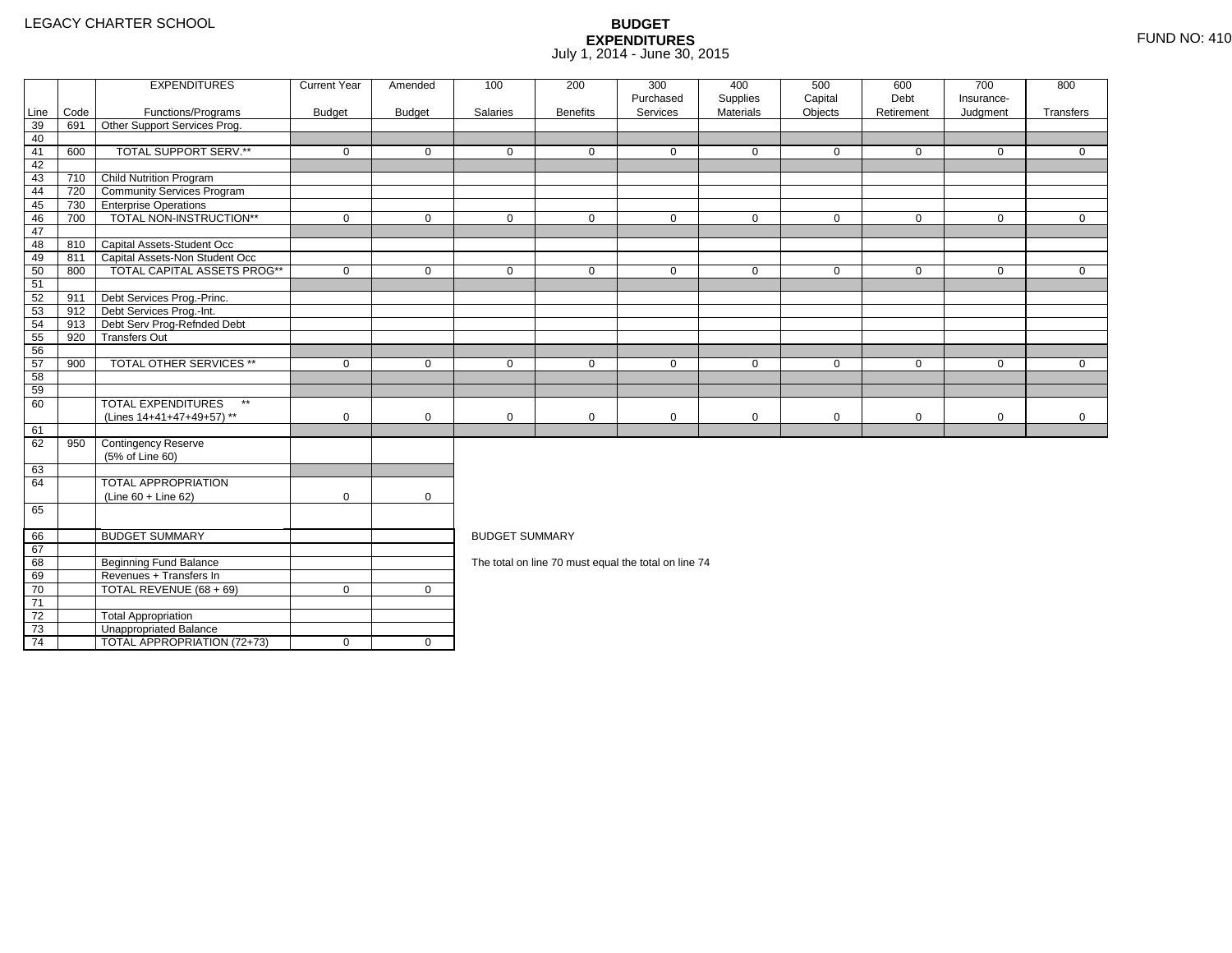# **BUDGET REVENUES** FUND NO: 425 July 1, 2014 - June 30, 2015

|                 |        | <b>REVENUES</b>                       | <b>Current Year</b> | Amended Budget |               |                 |        | <b>REVENUES</b>                        | <b>Current Year</b> | Amended Budget |               |
|-----------------|--------|---------------------------------------|---------------------|----------------|---------------|-----------------|--------|----------------------------------------|---------------------|----------------|---------------|
| Line            | Code   | Item                                  | <b>Budget</b>       | Line Amounts   | <b>Totals</b> | Line            | Code   | Item                                   | <b>Budget</b>       | Line Amounts   | <b>Totals</b> |
| $\overline{1}$  |        | 320000 Estimated Fund Balance         |                     | *******        |               | 40              |        | 429000 Other County                    |                     |                |               |
| $\overline{2}$  |        | as of July 1                          | $\Omega$            | *******        | $\Omega$      | 41              | 420000 | <b>TOTAL COUNTY</b><br>$\star\star$    | $\Omega$            | *******        | 0             |
| $\overline{3}$  |        | 411100 Taxes-General M & O            |                     |                |               | 42              |        |                                        |                     |                |               |
| $\overline{4}$  |        | 411200 Taxes-Suplemental              |                     |                |               | 43              |        | 431100 Base Support Program            |                     |                |               |
| 5               |        | 411300 Taxes-Emergency                |                     |                |               | 44              |        | 431200 Transportation Support          |                     |                |               |
| 6               |        | 411400 Taxes-Tort                     |                     |                |               | 45              |        | 431400 Except Child/SED Support        |                     |                |               |
| $\overline{7}$  |        | 411500 Taxes-Cooperative              |                     |                |               | 46              |        | 431500 Border Tuition Support          |                     |                |               |
| 8               |        | 411600 Taxes-Tuition                  |                     |                |               | 47              |        | 431600 Tuition Equivalency             |                     |                |               |
| $\overline{9}$  |        | 411700 Taxes-Migrant                  |                     |                |               | 48              |        | 431800 Benefit Apportionment           |                     |                |               |
| 10              |        | 411900 Taxes-Other                    |                     |                |               | 49              |        | 431900 Other State Support             |                     |                |               |
| 11              |        | 412100 Taxes-Plant Facility           |                     |                |               | 50              |        | 432100 Driver Education Prog.          |                     |                |               |
| 12              |        | 412500 Taxes-Bond & Interest          |                     |                |               | 51              |        | 432400 Professional Technical Prog     |                     |                |               |
| 13              |        | $**$<br><b>TOTAL TAXES</b>            | $\mathbf{0}$        | *******        | $\mathbf 0$   | 52              |        | 437000 Lottery/Additional State Maint  |                     |                |               |
| 14              |        | 413000 Penalty: Delinquent Taxes      |                     |                |               | 53              |        | 438000 Rev in Lieu of/Ag Equip Tax     |                     |                |               |
| 15              |        |                                       |                     |                |               | 54              |        | 439000 Other State Revenue             |                     |                |               |
| 16              |        | 414100 Tuition - Individuals          |                     |                |               | 55              |        |                                        |                     |                |               |
| 17              |        | 414200 Tuition-Districts in Idaho     |                     |                |               | 56              | 430000 | <b>TOTAL STATE</b><br>$**$             | $\Omega$            | *******        | $\Omega$      |
| 18              |        | 414300 Tuition-Out of State Districts |                     |                |               | 57              |        |                                        |                     |                |               |
| 19              |        |                                       |                     |                |               | 58              |        | 442000 Indirect Unrestricted Fed.      |                     |                |               |
| 20              |        | 415000 Earnings on Investments        |                     |                |               | 59              |        | 443000 Direct Restricted Fed.          |                     |                |               |
| $\overline{21}$ |        |                                       |                     |                |               | 60              |        | 445100 Title I - ESEA                  |                     |                |               |
| 22              |        | 416100 School Food Service            |                     |                |               | 61              |        | 445200 Title VI. ESEA-Innovative Pr    |                     |                |               |
| 23              | 416200 | Meal Sales: Non-Reimb.                |                     |                |               | 62              |        | 445300 Perkins III-Voc Tech Act        |                     |                |               |
| 24              | 416900 | Other Food Sales                      |                     |                |               | 63              |        | 445400 Adult Education                 |                     |                |               |
| 25              |        |                                       |                     |                |               | 64              |        | 445500 Child Nutrition Reimb.          |                     |                |               |
| 26              |        | 417100 Admissions/Activities          |                     |                |               | 65              |        | 445600 Title VI-B                      |                     |                |               |
| $\overline{27}$ |        | 417200 Bookstore Sales                |                     |                |               | 66              |        | 445900 Other Indirect Fed. Prog.       |                     |                |               |
| 28              |        | 417300 Clubs, Org. Dues, Etc.         |                     |                |               | 67              |        | 448200   Impact Aid - P.L. 874         |                     |                |               |
| 29              |        | 417400 School Fees & Charges          |                     |                |               | 68              | 440000 | <b>TOTAL FEDERAL</b><br>$\star\star$   | $\Omega$            | *******        | $\Omega$      |
| 30              |        | 417900 Other Student Revenues         |                     |                |               | 69              |        |                                        |                     |                |               |
| 31              |        |                                       |                     |                |               | 70              |        | 451000 Proceeds: Bonds, Capital Leases |                     |                |               |
| 32              |        | 418100 Community Service              |                     |                |               | $\overline{71}$ |        | 453000 Sale of Fixed Assets            |                     |                |               |
| 33              |        |                                       |                     |                |               | 72              | 450000 | TOTAL OTHER                            | $\Omega$            | *******        | $\Omega$      |
| 34              | 419100 | Rentals                               |                     |                |               | $\overline{73}$ |        |                                        |                     |                |               |
| 35              | 419200 | <b>Contributions/Donations</b>        |                     |                |               | $\overline{74}$ |        | <b>TOTAL REVENUES</b><br>$\star\star$  | U                   | *******        | $\mathbf 0$   |
| 36              |        | 419300 Transportaion Fees             |                     |                |               | 75              |        |                                        |                     |                |               |
| 37              |        | 419900 Other Local                    |                     |                |               | 76              | 460000 | <b>TRANSFERS IN</b>                    |                     |                |               |
| $\overline{38}$ |        | TOTAL OTHER LOCAL **                  | $\Omega$            | *******        | $\Omega$      | $\overline{77}$ |        |                                        |                     |                |               |
| 39              | 410000 | <b>TOTAL LOCAL</b>                    |                     | *******        |               | 78              | 400000 | BAL.+ REVENUE + TRANS.                 |                     | *******        |               |
|                 |        | $(Line 13 + 38)$                      | 0                   |                | $\Omega$      |                 |        | (Lines $1 + 74 + 76$ )                 | 0                   |                | $\mathbf{0}$  |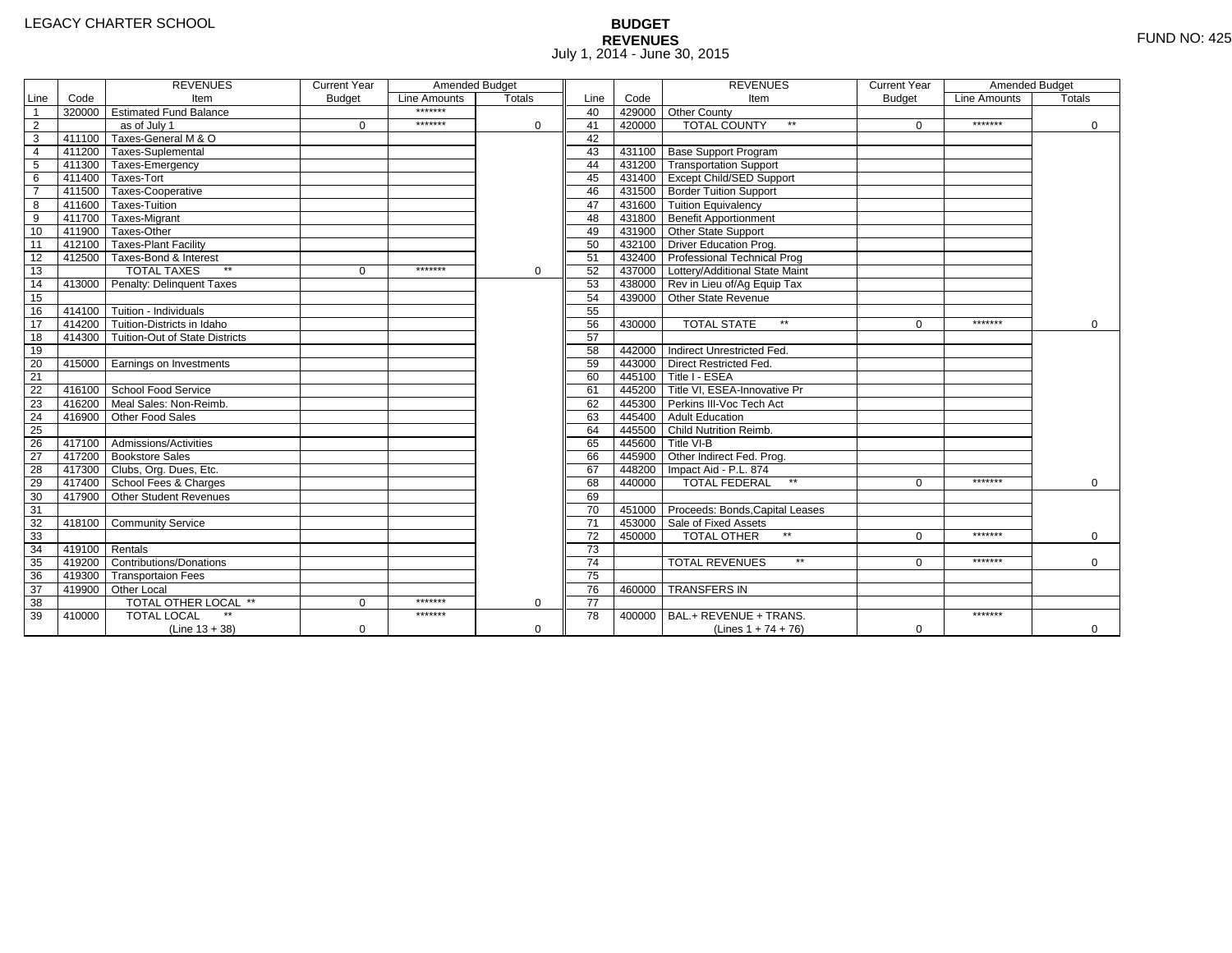|                 |      | <b>EXPENDITURES</b>             | <b>Current Year</b> | Amended       | 100         | 200             | 300         | 400              | 500         | 600         | 700         | 800          |
|-----------------|------|---------------------------------|---------------------|---------------|-------------|-----------------|-------------|------------------|-------------|-------------|-------------|--------------|
|                 |      |                                 |                     |               |             |                 | Purchased   | Supplies         | Capital     | Debt        | Insurance-  |              |
| Line            | Code | Functions/Programs              | <b>Budget</b>       | <b>Budget</b> | Salaries    | <b>Benefits</b> | Services    | <b>Materials</b> | Objects     | Retirement  | Judgment    | Transfers    |
| $\overline{1}$  | 512  | <b>Elemetary School Prog.</b>   |                     |               |             |                 |             |                  |             |             |             |              |
| $\overline{2}$  | 515  | Secondary School Prog.          |                     |               |             |                 |             |                  |             |             |             |              |
| 3               | 517  | Alternative School Prog.        |                     |               |             |                 |             |                  |             |             |             |              |
| 4               | 519  | Vocational-Technical Prog.      |                     |               |             |                 |             |                  |             |             |             |              |
| $5\phantom{.0}$ | 521  | <b>Exceptional Child Prog.</b>  |                     |               |             |                 |             |                  |             |             |             |              |
| 6               | 522  | Preschool Exceptional Prog.     |                     |               |             |                 |             |                  |             |             |             |              |
| $\overline{7}$  | 524  | Gifted & Talented Prog.         |                     |               |             |                 |             |                  |             |             |             |              |
| 8               | 531  | Interscholastic Prog.           |                     |               |             |                 |             |                  |             |             |             |              |
| 9               | 532  | School Activity Prog.           |                     |               |             |                 |             |                  |             |             |             |              |
| 10              | 541  | Summer School Prog.             |                     |               |             |                 |             |                  |             |             |             |              |
| 11              | 542  | Adult School Prog.              |                     |               |             |                 |             |                  |             |             |             |              |
| 12              | 546  | Detention Center Prog.          |                     |               |             |                 |             |                  |             |             |             |              |
| 13              |      |                                 |                     |               |             |                 |             |                  |             |             |             |              |
| 14              | 500  | TOTAL INSTRUCTION **            | $\mathbf 0$         | $\Omega$      | $\mathbf 0$ | $\mathbf 0$     | $\mathbf 0$ | $\mathbf 0$      | $\mathbf 0$ | $\mathbf 0$ | $\mathbf 0$ | $\mathbf{0}$ |
| 15              |      |                                 |                     |               |             |                 |             |                  |             |             |             |              |
| 16              | 611  | Attend-Guidance-Health Prog     |                     |               |             |                 |             |                  |             |             |             |              |
| 17              | 616  | Special Services Prog.          |                     |               |             |                 |             |                  |             |             |             |              |
| 18              |      |                                 |                     |               |             |                 |             |                  |             |             |             |              |
| 19              | 621  | Instruction Improvement Prog    |                     |               |             |                 |             |                  |             |             |             |              |
| 20              | 622  | Educational Media Prog.         |                     |               |             |                 |             |                  |             |             |             |              |
| 21              | 623  | Instruction-Related Tech Prog   |                     |               |             |                 |             |                  |             |             |             |              |
| 22              | 631  | Board of Education Prog.        |                     |               |             |                 |             |                  |             |             |             |              |
| 23              | 632  | District Admin Prog.            |                     |               |             |                 |             |                  |             |             |             |              |
| 24              |      |                                 |                     |               |             |                 |             |                  |             |             |             |              |
| 25              | 641  | School Administration Prog.     |                     |               |             |                 |             |                  |             |             |             |              |
| $\overline{26}$ |      |                                 |                     |               |             |                 |             |                  |             |             |             |              |
| 27              | 651  | <b>Business Operation Prog.</b> |                     |               |             |                 |             |                  |             |             |             |              |
| 28              | 655  | Central Service Prog.           |                     |               |             |                 |             |                  |             |             |             |              |
| 29              | 656  | Admin Tech Services Prog.       |                     |               |             |                 |             |                  |             |             |             |              |
| 30              | 661  | Bldg-Care Prog. (Custodial)     |                     |               |             |                 |             |                  |             |             |             |              |
| 31              | 663  | Maint-Non Student Occupied      |                     |               |             |                 |             |                  |             |             |             |              |
| 32              | 664  | Maint-Student Occupied Bldgs    |                     |               |             |                 |             |                  |             |             |             |              |
| 33              | 665  | Maintenance - Grounds           |                     |               |             |                 |             |                  |             |             |             |              |
| 34              | 667  | Security Program                |                     |               |             |                 |             |                  |             |             |             |              |
| 35              |      |                                 |                     |               |             |                 |             |                  |             |             |             |              |
| 36              | 681  | Pupil-To School Trans. Prog.    |                     |               |             |                 |             |                  |             |             |             |              |
| 37              | 682  | Pupil-Activity Trans. Prog.     |                     |               |             |                 |             |                  |             |             |             |              |
| 38              | 683  | General Transportation Prog.    |                     |               |             |                 |             |                  |             |             |             |              |
|                 |      |                                 |                     |               |             |                 |             |                  |             |             |             |              |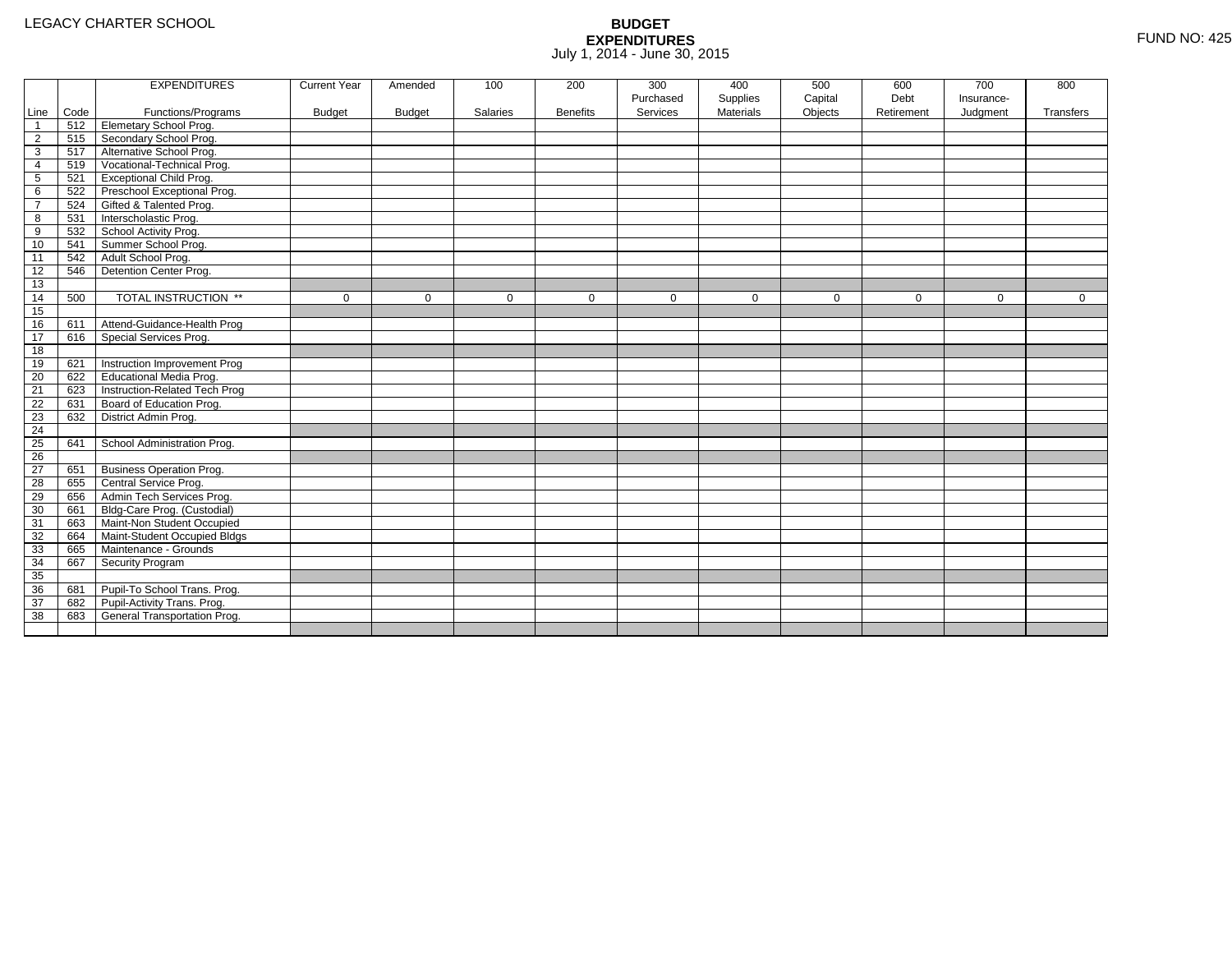4 | TOTAL APPROPRIATION (72+73) | 0 | 0

|      |      | <b>EXPENDITURES</b>                       | <b>Current Year</b> | Amended       | 100                   | 200             | 300<br>Purchased                                     | 400                   | 500                | 600<br>Debt | 700<br>Insurance- | 800          |
|------|------|-------------------------------------------|---------------------|---------------|-----------------------|-----------------|------------------------------------------------------|-----------------------|--------------------|-------------|-------------------|--------------|
| Line | Code | Functions/Programs                        | <b>Budget</b>       | <b>Budget</b> | Salaries              | <b>Benefits</b> | Services                                             | Supplies<br>Materials | Capital<br>Objects | Retirement  | Judgment          | Transfers    |
| 39   | 691  | Other Support Services Prog.              |                     |               |                       |                 |                                                      |                       |                    |             |                   |              |
| 40   |      |                                           |                     |               |                       |                 |                                                      |                       |                    |             |                   |              |
| 41   | 600  | TOTAL SUPPORT SERV.**                     | $\mathbf 0$         | $\mathbf 0$   | $\mathbf 0$           | $\mathbf 0$     | $\mathbf 0$                                          | $\mathbf 0$           | $\mathbf 0$        | $\mathbf 0$ | $\mathbf 0$       | $\mathbf{0}$ |
| 42   |      |                                           |                     |               |                       |                 |                                                      |                       |                    |             |                   |              |
| 43   | 710  | <b>Child Nutrition Program</b>            |                     |               |                       |                 |                                                      |                       |                    |             |                   |              |
| 44   | 720  | <b>Community Services Program</b>         |                     |               |                       |                 |                                                      |                       |                    |             |                   |              |
| 45   | 730  | <b>TEnterprise Operations</b>             |                     |               |                       |                 |                                                      |                       |                    |             |                   |              |
| 46   | 700  | TOTAL NON-INSTRUCTION**                   | $\mathbf 0$         | $\mathbf 0$   | $\mathbf 0$           | $\mathbf{0}$    | $\mathbf 0$                                          | $\mathbf 0$           | $\mathbf 0$        | $\mathbf 0$ | $\overline{0}$    | $\mathbf{0}$ |
| 47   |      |                                           |                     |               |                       |                 |                                                      |                       |                    |             |                   |              |
| 48   |      | 810 Capital Assets-Student Occ            |                     |               |                       |                 |                                                      |                       |                    |             |                   |              |
| 49   | 811  | Capital Assets-Non Student Occ            |                     |               |                       |                 |                                                      |                       |                    |             |                   |              |
| 50   | 800  | <b>TOTAL CAPITAL ASSETS PROG**</b>        | $\mathbf 0$         | $\mathbf 0$   | $\mathbf 0$           | $\mathbf 0$     | $\mathbf 0$                                          | $\mathbf 0$           | $\mathbf 0$        | $\mathbf 0$ | $\mathbf 0$       | $\mathbf{0}$ |
| 51   |      |                                           |                     |               |                       |                 |                                                      |                       |                    |             |                   |              |
| 52   | 911  | Debt Services Prog.-Princ.                |                     |               |                       |                 |                                                      |                       |                    |             |                   |              |
| 53   | 912  | Debt Services Prog.-Int.                  |                     |               |                       |                 |                                                      |                       |                    |             |                   |              |
| 54   | 913  | Debt Serv Prog-Refnded Debt               |                     |               |                       |                 |                                                      |                       |                    |             |                   |              |
| 55   | 920  | <b>Transfers Out</b>                      |                     |               |                       |                 |                                                      |                       |                    |             |                   |              |
| 56   |      |                                           |                     |               |                       |                 |                                                      |                       |                    |             |                   |              |
| 57   | 900  | <b>TOTAL OTHER SERVICES **</b>            | $\mathbf 0$         | $\mathbf 0$   | $\mathbf 0$           | $\mathbf{0}$    | $\mathbf 0$                                          | $\mathbf 0$           | $\mathbf 0$        | $\mathbf 0$ | $\mathbf 0$       | $\Omega$     |
| 58   |      |                                           |                     |               |                       |                 |                                                      |                       |                    |             |                   |              |
| 59   |      |                                           |                     |               |                       |                 |                                                      |                       |                    |             |                   |              |
| 60   |      | <b>TOTAL EXPENDITURES</b><br>$\star\star$ |                     |               |                       |                 |                                                      |                       |                    |             |                   |              |
|      |      | (Lines 14+41+47+49+57) **                 | $\mathbf 0$         | $\mathbf 0$   | 0                     | 0               | $\mathbf 0$                                          | 0                     | $\mathbf 0$        | $\mathbf 0$ | $\mathbf 0$       | $\mathbf 0$  |
| 61   |      |                                           |                     |               |                       |                 |                                                      |                       |                    |             |                   |              |
| 62   | 950  | Contingency Reserve                       |                     |               |                       |                 |                                                      |                       |                    |             |                   |              |
|      |      | (5% of Line 60)                           |                     |               |                       |                 |                                                      |                       |                    |             |                   |              |
| 63   |      |                                           |                     |               |                       |                 |                                                      |                       |                    |             |                   |              |
| 64   |      | TOTAL APPROPRIATION                       |                     |               |                       |                 |                                                      |                       |                    |             |                   |              |
|      |      | $(Line 60 + Line 62)$                     | $\mathbf 0$         | $\mathbf 0$   |                       |                 |                                                      |                       |                    |             |                   |              |
| 65   |      |                                           |                     |               |                       |                 |                                                      |                       |                    |             |                   |              |
| 66   |      | <b>BUDGET SUMMARY</b>                     |                     |               | <b>BUDGET SUMMARY</b> |                 |                                                      |                       |                    |             |                   |              |
| 67   |      |                                           |                     |               |                       |                 |                                                      |                       |                    |             |                   |              |
| 68   |      | <b>Beginning Fund Balance</b>             |                     |               |                       |                 | The total on line 70 must equal the total on line 74 |                       |                    |             |                   |              |
| 69   |      | Revenues + Transfers In                   |                     |               |                       |                 |                                                      |                       |                    |             |                   |              |
| 70   |      | TOTAL REVENUE (68 + 69)                   | $\mathbf 0$         | $\mathbf{0}$  |                       |                 |                                                      |                       |                    |             |                   |              |
| 71   |      |                                           |                     |               |                       |                 |                                                      |                       |                    |             |                   |              |
| 72   |      | <b>Total Appropriation</b>                |                     |               |                       |                 |                                                      |                       |                    |             |                   |              |
| 73   |      | Unappropriated Balance                    |                     |               |                       |                 |                                                      |                       |                    |             |                   |              |
|      |      |                                           |                     |               |                       |                 |                                                      |                       |                    |             |                   |              |